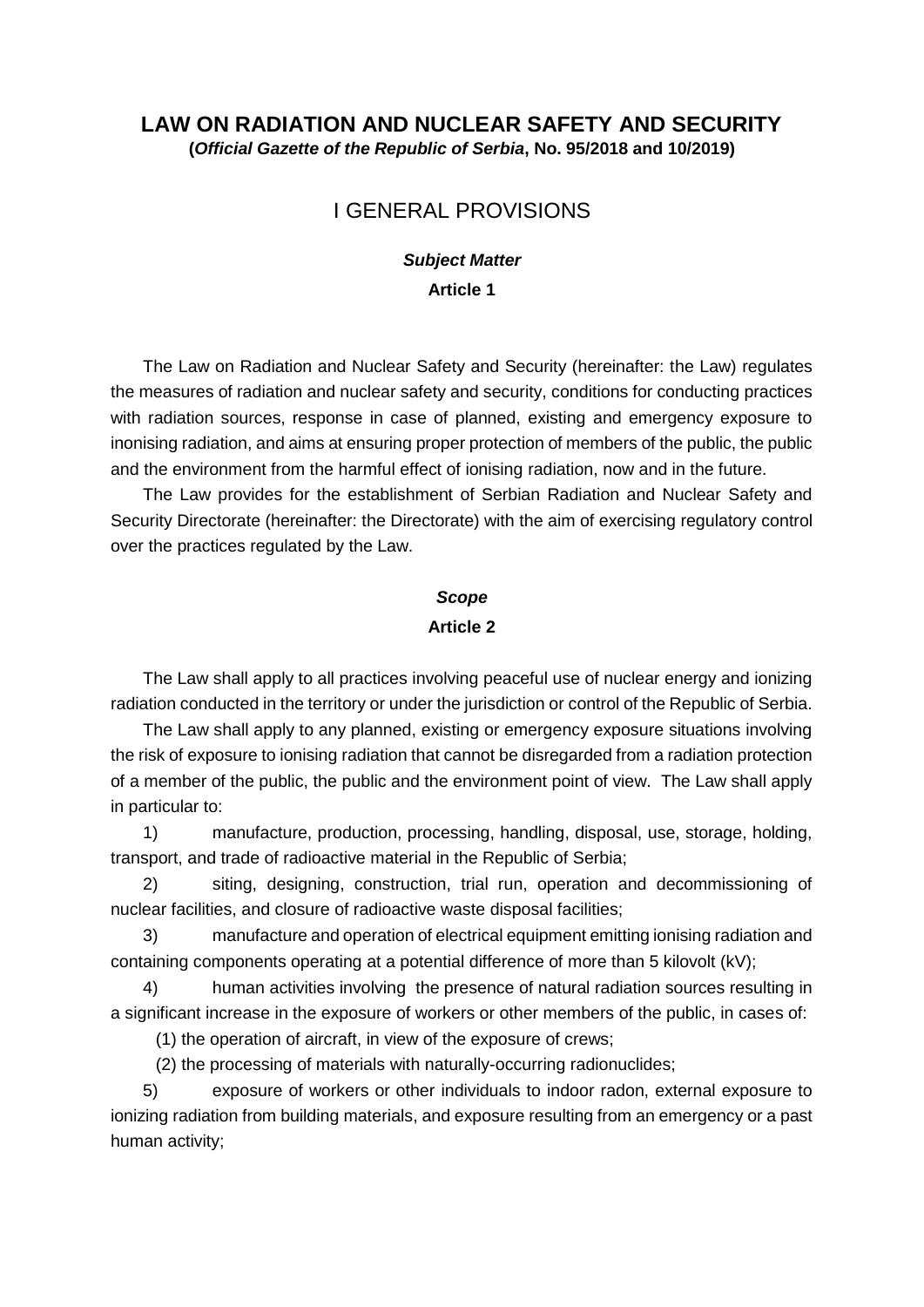6) preparedness for, response plan, and management in case of emergency exposure situations and nuclear and radiological emergencies that are deemed to warrant health protection measures of the workers and other members of the public.

# *Exclusions from the Scope*  **Article 3**

The Law shall not apply to:

1) Exposure to the natural background level of radiation, such as radionuclides contained in human body and cosmic radiation prevailing at ground level;

2) Exposure of workers or other individuals other than aircraft crew to cosmic radiation in flight or in space;

3) Above ground exposure to radionuclides present in the undisturbed crust of the earth.

### *Prohibited Activities*  **Article 4**

The use of nuclear energy and ionizing radiation in the Republic of Serbia other than for peaceful purposes shall be prohibited.

Practice performance without previously obtained authorization issued by the Directorate shall be prohibited.

Trade in and transport of radiation sources in the Republic of Serbia, without previously obtained authorization and permit issued by the Directorate, shall be prohibited.

All activities and practices relating to the acquisition or development of nuclear weapons, radioactive dispersal devices, or other non-peaceful uses of nuclear or other radioactive materials and related technologies that are used for the production of weapons for mass destruction as well as assisting the others in such activities shall be prohibited.

Imports of radioactive waste and spent nuclear fuel of foreign origin into the territory of the Republic of Serbia shall be prohibited.

Installation and use of radioactive lightning rods in the territory of the Republic of Serbia shall be prohibited.

Installation and use of ionising smoke detectors containing an ionising radiation source in gaseous state or an ionising radiation source whose decay products are in gaseous state shall be prohibited.

Any instance of deliberate use of radioactive substances in the production of foodstuffs, animal feeding stuffs, cosmetics, toys and personal ornaments, and the import or export of such products shall be prohibited.

 Any instance of making available to the public of consumer products containing radionuclides if their intended use is not justified or does not fulfil the criteria for the exemption from mandatory notification, shall be prohibited.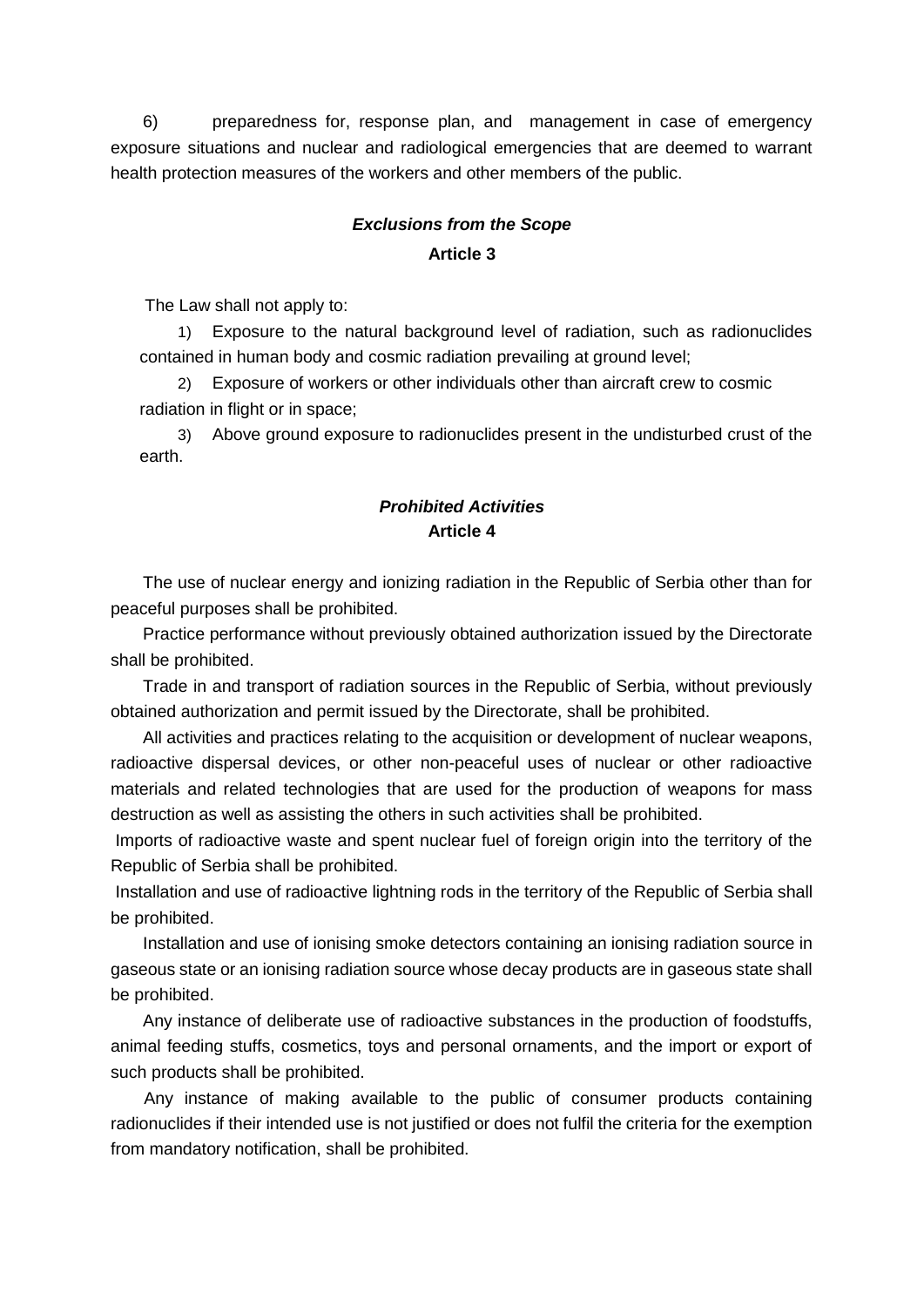Deliberate dilution of radioactive materials in order to fulfil the criteria for the release from regulatory control shall be prohibited.

The prohibited activity under paragraph 10 hereof shall not apply to the instance of mixing of such materials that takes place in the process of production where radioactivity is not a consideration.

Any activation of materials used in toys and personal ornaments, which at the time of the placing on the market or manufacturing results in an increase in activity that cannot be disregarded from a radiation protection point of view, as well as the import or export of such products or materials, shall be prohibited.

Practices involving the use of sealed radiation sources or their containers which are mechanically damaged, might be leaking or otherwise broken, shall be prohibited.

Deliberate dilution of radioactive waste in order to fulfil the criteria for the release from regulatory control shall be prohibited.

Placement of radioactivity markings on any object or location without radiation sources shall be prohibited.

Performance of all practices proscribed by other special laws shall be prohibited.

# *Definitions*  **Article 5**

For the purpose of this Law the following definitions shall apply:

- 1) *Activation* means a process through which a stable nuclide is transformed into a radionuclide by irradiating with particles or high-energy photons the material in which it is contained;
- 2) *Activity* (A) is the activity of an amount of a radionuclide in a particular energy state at a given time. It is the quotient of *dN* by *dt,* where *dN* is the expectation value of the number of nuclear transitions from that energy state in the time interval *dt*: *A = dN/dt*  The unit of activity is the Becquerel (Bq);
- 3) *Absorbed dose* (D) is the energy absorbed per unit mass. The unit for absorbed dose is the Gray (Gy) where one Gray is equal to one joule per kilogram;
- 4) *Security event* is any event resulting from unlawful or malicious act directed at and involving radiation sources and associated facilities and that has potential or actual implications for radiation and nuclear safety and security;
- 5) *Emergency event* means a non-routine situation or event involving a radiation source that necessitates prompt action to mitigate serious adverse consequences for human health and safety, quality of life, property or the environment, or a hazard that could give rise to such serious adverse consequences;
- 6) *Design basis accident* means accident conditions against which a nuclear installation is designed according to established design criteria, and for which the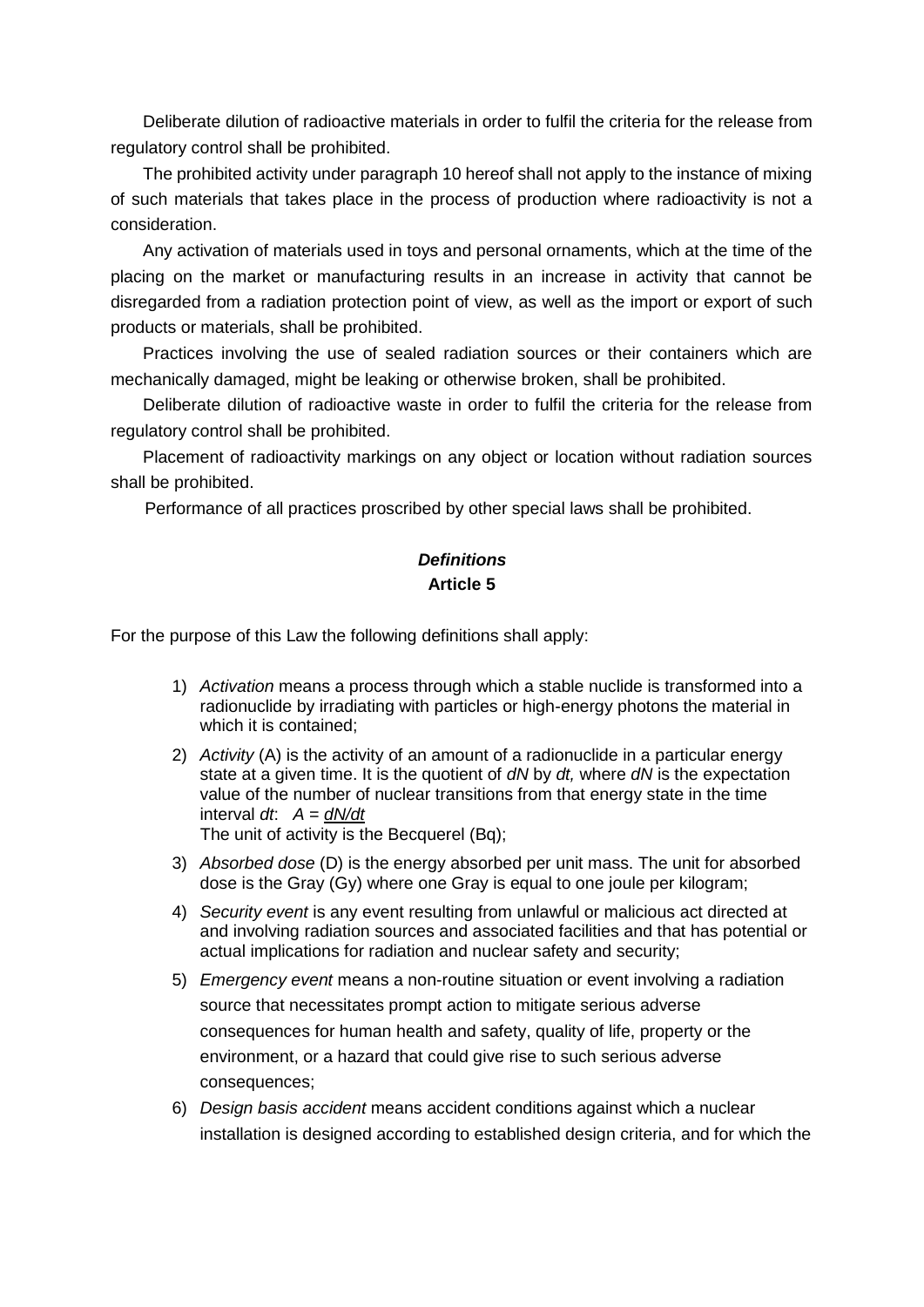damage to the fuel, where applicable, and the release of radioactive material are kept within authorized limits;

- 7) *High-activity sealed source* means a sealed source for which the activity of the contained radionuclide is equal to or exceeds the relevant activity value prescribed by the Directorate;
- 8) *Radiation generator* means a device capable of generating ionising radiation, such as X-rays, neutrons, electrons or other charged particles;
- 9) *Building material* means any construction product for incorporation in a permanent manner in a building or parts thereof and the performance of which has an effect on the performance of the building with regard to exposure of its occupants to ionising radiation;
- 10) *Exposure limit* means the value of the effective dose (where applicable, committed effective dose) or the equivalent dose in a specified period which shall not be exceeded for an individual;
- 11) *Decommissioning* means administrative and technical actions taken to allow the removal of some or all of the regulatory controls from a facility;
- 12) *Decontamination* is a procedure for removal or reduction of contamination, including the measures for removal of immediate risk of contamination, measures for control of further spread of contamination, isolation and safe removal of sources of contamination, as well as actions related to the assessment of risk for contamination and analysis of environmental damage due to contamination;
- 13) *Practice* means a human activity that can increase the exposure of individuals to radiation from a radiation source and is managed as a planned exposure situation;
- 14) *Diagnostic reference levels* means dose levels in medical radiodiagnostic or interventional radiology practices, or, in the case of radio-pharmaceuticals, levels of activity, for typical examinations for groups of standard-sized patients or standard phantoms for broadly defined types of equipment;
- 15) *Event* means any unintended event caused by human errors, equipment failures, structures, systems and components failures, procedure deviation, normal operation deviation and a security event;
- 16) *Permit* means document issued by the Directorate for individual trade or transport of one or more than one radiation sources;
- 17) *Equivalent dose* is the absorbed dose, in tissue or organ weighted for the type and quality of radiation;
- 18) *Effective dose* is the sum of the weighted equivalent doses in all the tissues and organs of the body from internal and external exposure*;*
- 19) *Interested party* is a person or organization that can affect, be affected by, or perceive itself to be affected by, a decision or activity*;*
- 20) *Radioactive waste disposal facility closure* means the completion of all operations at some time after the emplacement of spent fuel or radioactive waste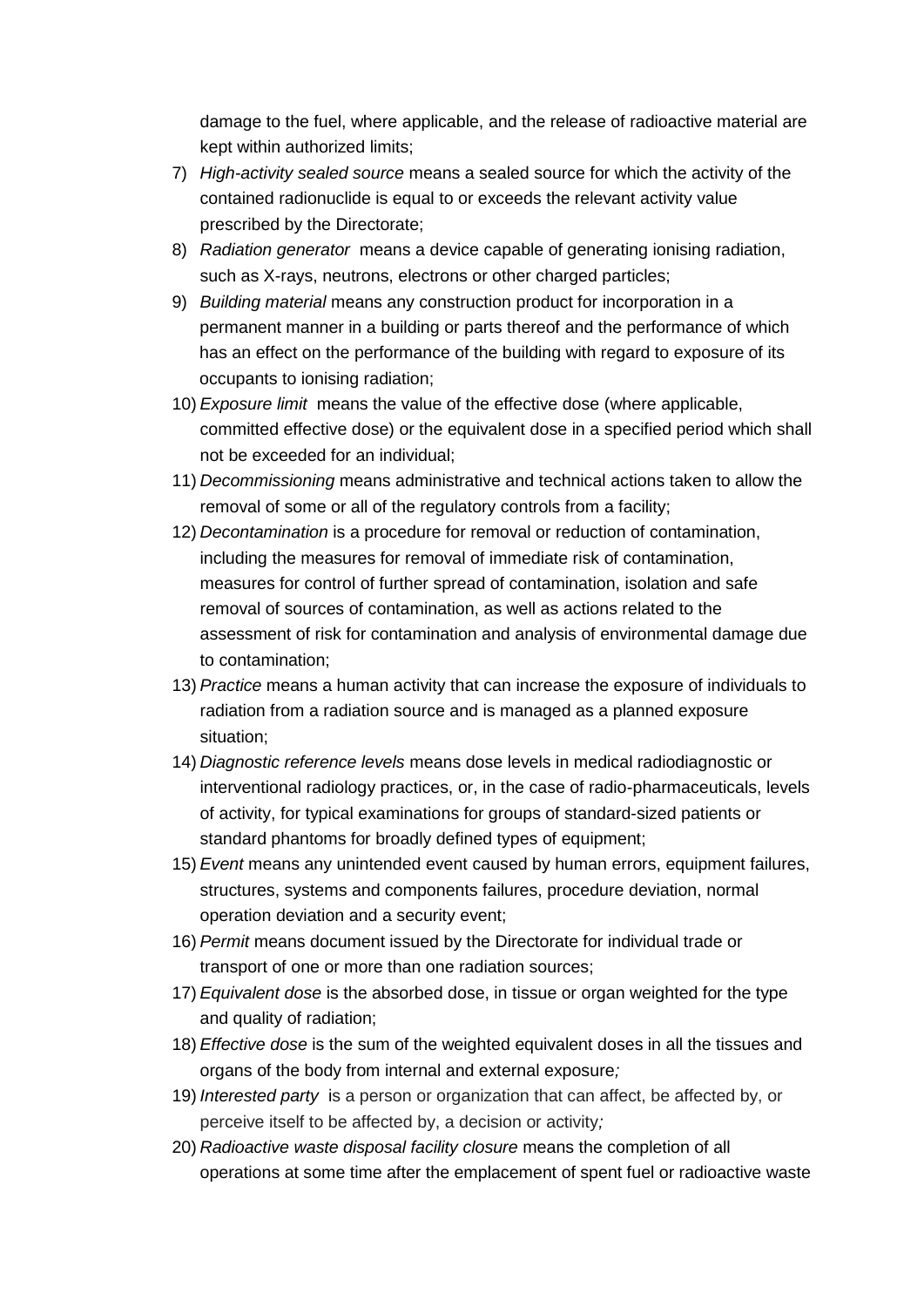in a disposal facility, including the final engineering or other work required to bring the facility to a condition that will be safe in the long term; 21)*Sealed source* means a radioactive source in which the radioactive material is permanently sealed in a capsule or incorporated in a solid form with the objective of preventing, under normal conditions of use, any dispersion of radioactive substances*;* 

- 22) *Ionising radiation protection* means legislative, technical, engineering, building norms, rules and measures, hygienic norms, rules and measures of occupational safety and rules and measures of environmental protection guaranteeing protection of the people and environment form the harmful effect of ionising radiation;
- 23) *Health screening* means a procedure using medical radiological installations for early diagnosis in population groups at risk;
- 24) *Export* means physical transfer, sending or delivery of radiation sources from the territory of the Republic of Serbia into the territory or customs zone of another country in accordance with the custom procedures of the Republic of Serbia;
- 25) *Radiation source* means an entity that may cause exposure, such as by emitting ionising radiation or by releasing radioactive material;
- 26) *Nuclear facility construction* is the process of constructing, manufacturing and assembling the structures, systems and components of a facility which includes carrying out of civil works, the installation of components and equipment, construction of a mobile unit and the performance of associated tests;
- 27) *Exposure* means the act of exposing or condition of being exposed to ionising radiation emitted outside the body (external exposure) or within the body (internal exposure);
- 28) *Exposure to radon* means exposure to radon progeny;
- 29) *Public exposure* means exposure of individuals, excluding any occupational or medical exposure;
- 30) *Exposed worker* means a person, either self-employed or working under an employer, who is subject to exposure at work carried out within a practice and who is liable to receive doses exceeding one or other of the dose limits for public exposure;
- 31) *Integrated system of management* is a set of interconnected or inter-affected elements within an organization for establishment of policies and objectives and processes for their achievement which integrates all its elements, including safety, health, environment, quality, human-and-organizational-factor, societal and economic elements, so that safety is not compromised.
- 32) *Interventional radiology* means the use of X-ray imaging techniques to facilitate the introduction and guidance of devices in the body for diagnostic or treatment purposes;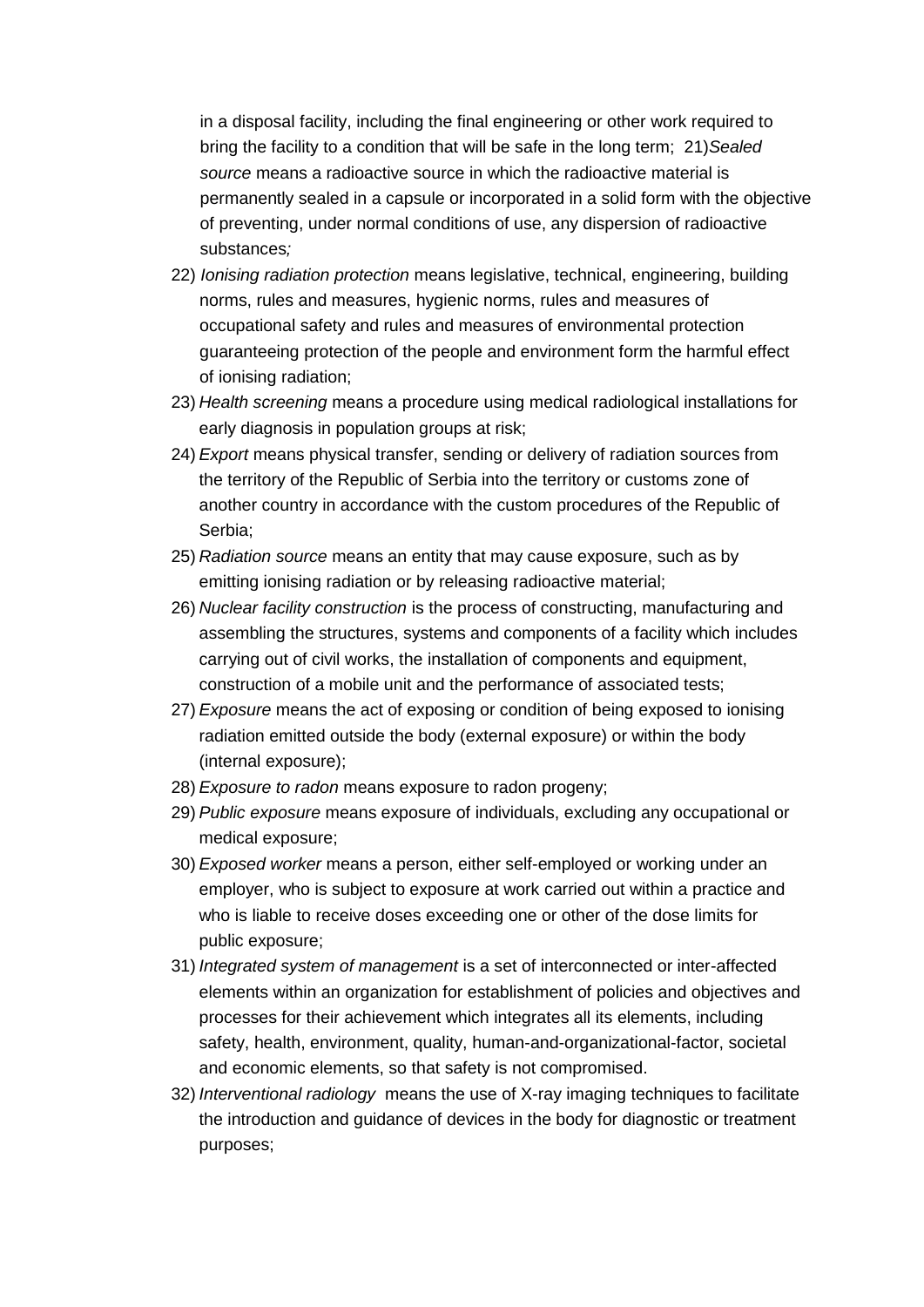- 33) *Disused source* means a sealed source which is no longer used or intended to be used for the practice for which authorization was granted but continues to require safe management;
- 34)*Discharge* means planned and controlled release into the environment, as a legitimate practice, within the limits authorized by the Directorate, of liquid or gaseous radioactive material that originates from regulated nuclear facilities during normal operation;
- 35)*Spent nuclear fuel reprocessing* means a process or operation, the purpose of which is to extract fissile and fertile materials from spent fuel for further use;
- 36) *Ionising radiation* means energy transferred in the form of particles or electromagnetic waves of a wavelength of 100 nanometres or less (a frequency of  $3 \times 10$  15 hertz or more) capable of producing ions directly or indirectly;
- 37) *Contamination* means the unintended or undesirable presence of radioactive substances on surfaces or within solids, liquids or gases or on the human body;
- 38) *Source container* means an assembly of components intended to guarantee the containment of a sealed source, where it is not an integral part of the source but is meant for shielding the source during its transport and handling;
- 39) *Quality control* means the set of operations (programming, coordinating, implementing) intended to maintain or to improve quality. It includes monitoring, evaluation and maintenance at required levels of all characteristics of performance of equipment that can be defined, measured, and controlled;
- 40) *Controlled area* means an area subject to special rules for the purpose of protection against ionising radiation or preventing the spread of radioactive contamination and to which access is controlled;
- 41) *Referrer* means a medical doctor, dentist or other health professional who is entitled to refer individuals for medical radiological procedures to a practitioner, in accordance with national requirements;
- 42) *Apprentice* means a person receiving training or instruction within an undertaking with a view to exercising a specific skill;
- 43) *Radiation protection officer* means an individual who is technically competent in radiation protection matters relevant for a given type of practice to supervise or perform the implementation of the radiation protection arrangements;
- 44) *License* means permission granted in a document by the competent authority to carry out a practice in accordance with specific conditions laid down in that document;
- 45) *Nuclear facility site* means restricted area where a nuclear facility is situated, approved by the government, directly connected with the facility, including all other supplementary facilities that the licensee is primarily responsible for;
- 46) *Material out of regulatory control* refers to the absence of the direct control over material by an authorized person that is or would be mandated by regulatory control for such material. Material might therefore be designated as out of regulatory control even when some aspects of regulatory control are in place;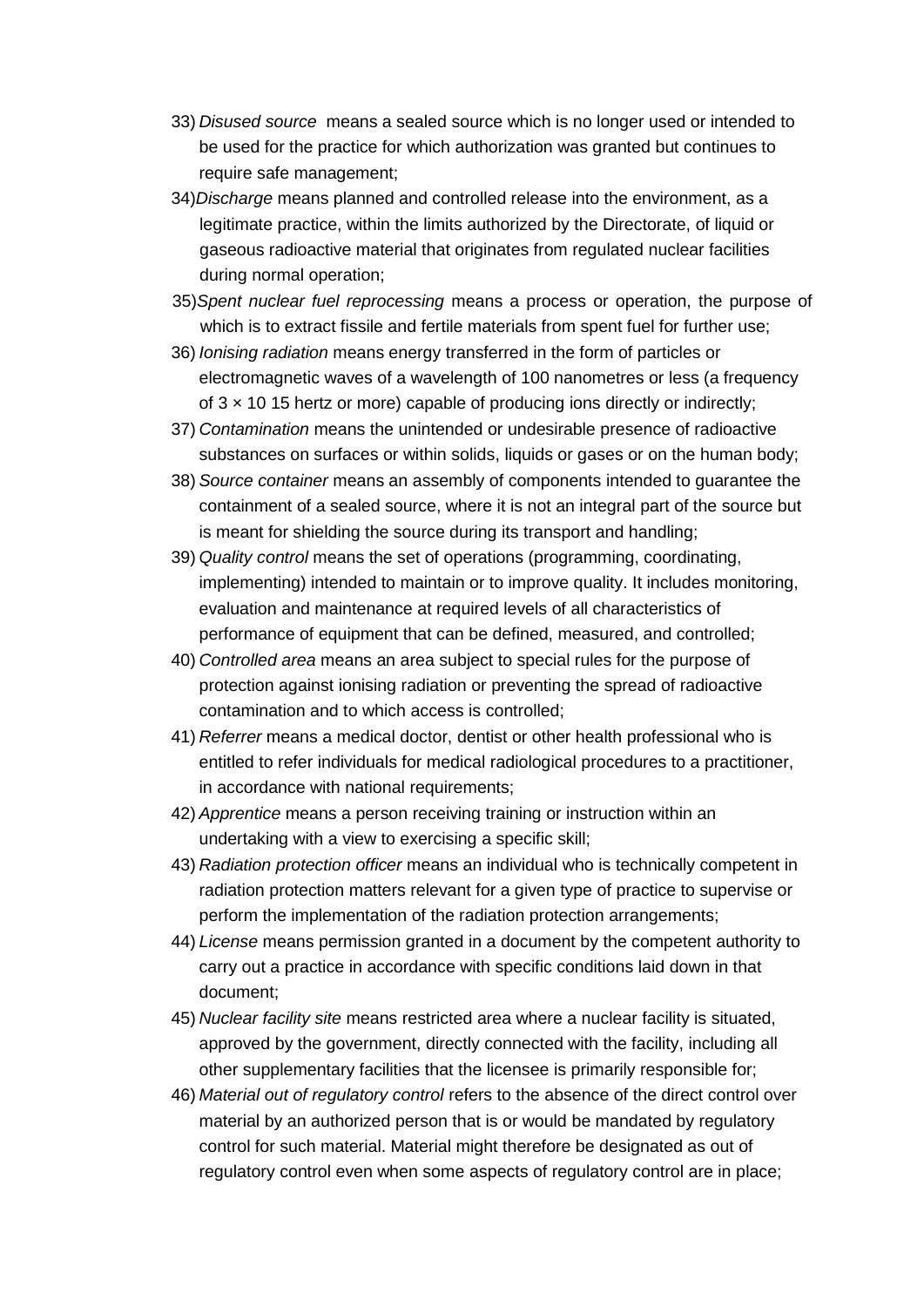- 47) *Medical radiological procedure* means any procedure giving rise to medical exposure;
- 48)*Medical physicist* is an employee in clinical surroundings having at least three years of specialized education and training, competent to work independently in an area of medical radiation sources application, namely radiotherapy, nuclear medicine and diagnostic radiology;
- 49)*Medical exposure* means exposure incurred by patients or asymptomatic individuals as part of their own medical or dental diagnosis or treatment, and intended to benefit their health, as well as exposure incurred by carers and comforters and by volunteers in medical or biomedical research;
- 50) *International standard* means standard by international organizations and associations in the area of radiation and nuclear safety and security;
- 51) *Protective measures* mean measures, other than remedial measures, for the purpose of avoiding or reducing doses that might otherwise be received in an emergency exposure situation or an existing exposure situation;
- 52) *Remedial measures* means the removal of a radiation source or the reduction of its magnitude (in terms of activity or amount) or the interruption of exposure pathways or the reduction of their impact for the purposes of avoiding or reducing doses that might otherwise be received in an existing exposure situation;
- 53) *Physical protection measures* mean measures, human resources, technical means and protective structures used for preventing security event;
- 54) *Mobile radioactive waste processing unit* means an on-site mobile facility for classification and processing of radioactive waste, not permanently attached to the ground or a facility that can be relocated, including a mobile unit for remedial measures;
- 55) *Potential exposure* means exposure that is not expected with certainty but may result from an event or sequence of events of a probabilistic nature, including equipment failures and operating errors;
- 56) *Environmental radioactivity monitoring* means the measurement of external dose rates due to radioactive substances in the environment or of concentrations of radionuclides in environmental media;
- 57) *Supervised area* means an area subject to supervision for the purpose of protection against ionising radiation;
- 58) *Orphan source* means a radioactive source which is neither exempted nor under regulatory control, e.g. because it has never been under regulatory control or because it has been abandoned, lost, misplaced, stolen or otherwise transferred without proper authorization;
- 59) *Carers and comforters* means individuals knowingly and willingly incurring an exposure to ionising radiation by helping, other than as part of their occupation, in the support and comfort of individuals undergoing or having undergone medical exposure;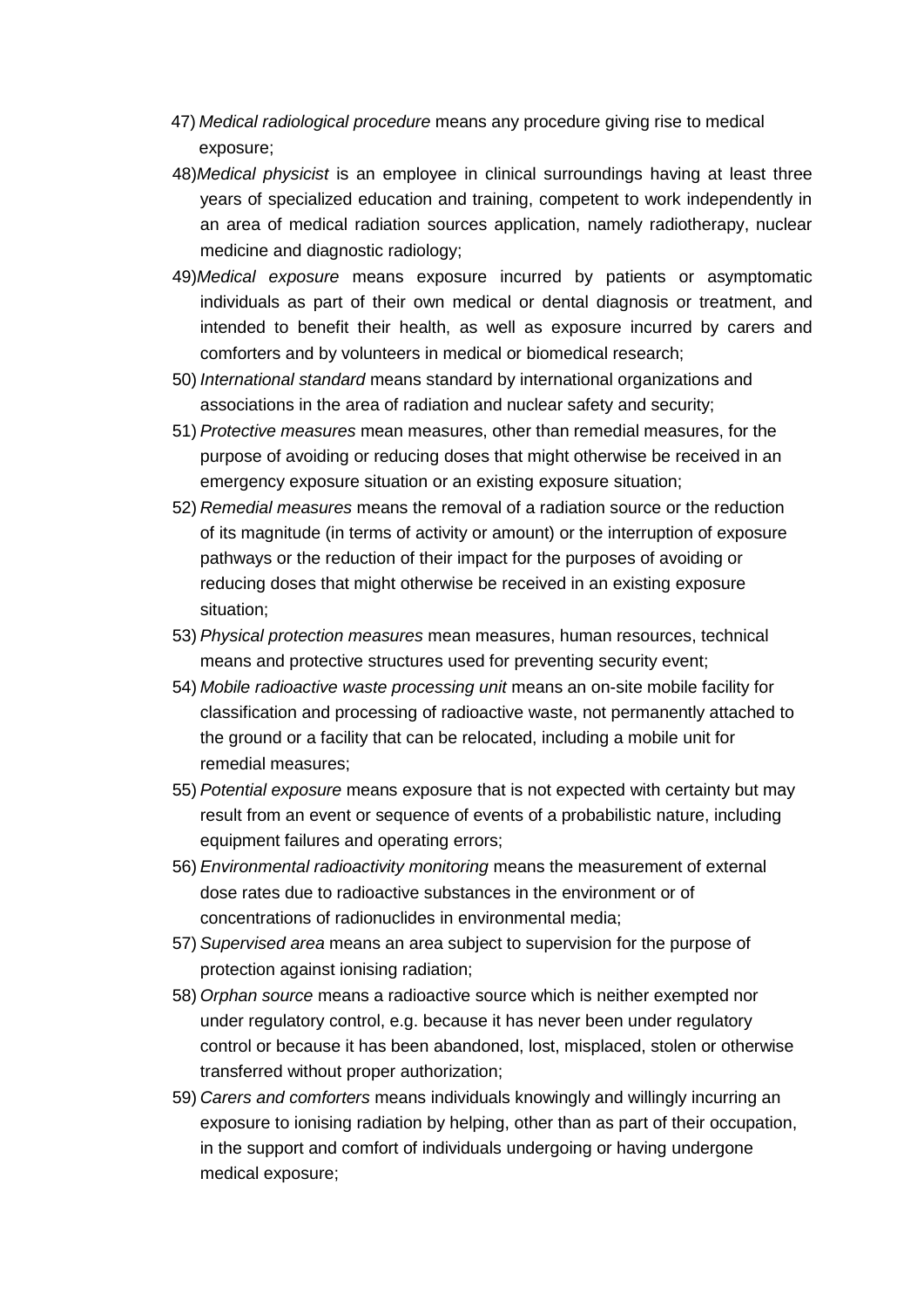- 60)*Non-medical imaging exposure* means any deliberate exposure of humans for imaging purposes where the primary intention of the exposure is not to bring a health benefit to the individual being exposed;
- 61) *Unintended exposure* means medical exposure that is significantly different from the medical exposure intended for a given purpose;
- 62) *Exemption level* means a value established by a competent authority or in legislation and expressed in terms of activity concentration or total activity at or below which a radiation source is not subject to notification or authorization;
- 63) *Clearance levels* mean values established by the competent authority or in national legislation, and expressed in terms of activity concentrations, at or below which materials arising from any practice subject to notification or authorization may be released from further regulatory control;
- 64) *Normal exposure* means exposure expected to occur under the normal operating conditions of a facility or activity (including maintenance, inspection, decommissioning), including minor incidents that can be kept under control, i.e. during normal operation and anticipated operational occurrences*;*
- 65) *Licensee* means a legal or natural person having overall responsibility for any activity or facility related to the management of spent fuel or radioactive waste as specified in a license;
- 66) *Approval holder* is a legal entity with the approval to conduct the ionising radiation protection measures;
- 67) *Authorization holder* is a legal entity or an entrepreneur who is a holder of a registration or a license;
- 68) *Registrant* is a legal entity or an entrepreneur to whom a decision on performing low-risk radiation practice has been issued;
- 69) *Nuclear or radiological emergency management system* means legislative or administrative framework serving to determine competences and preparedness for;
- 70) *Nuclear safety* means the achievement of proper operating conditions, prevention of accidents and mitigation of accident consequences, resulting in protection of workers and the general public from dangers arising from ionizing radiations from nuclear installations;
- 71) *Nuclear activities* are phases of a lifetime of nuclear facility namely: siting, design, construction, trial run or commissioning, operation, decommissioning (other than for disposal facility) or closure (other than for disposal facility) of nuclear facilities and remediation of their sites;
- 72) *Nuclear material* is a source material and special fissionable material;
- 73) *Nuclear facility* means a facility or several of nuclear facilities when they are functionally linked in the same geographically confined territory facility and managed by the same person for processing or for enrichment of nuclear materials or for production of nuclear fuel, a research reactor, a nuclear power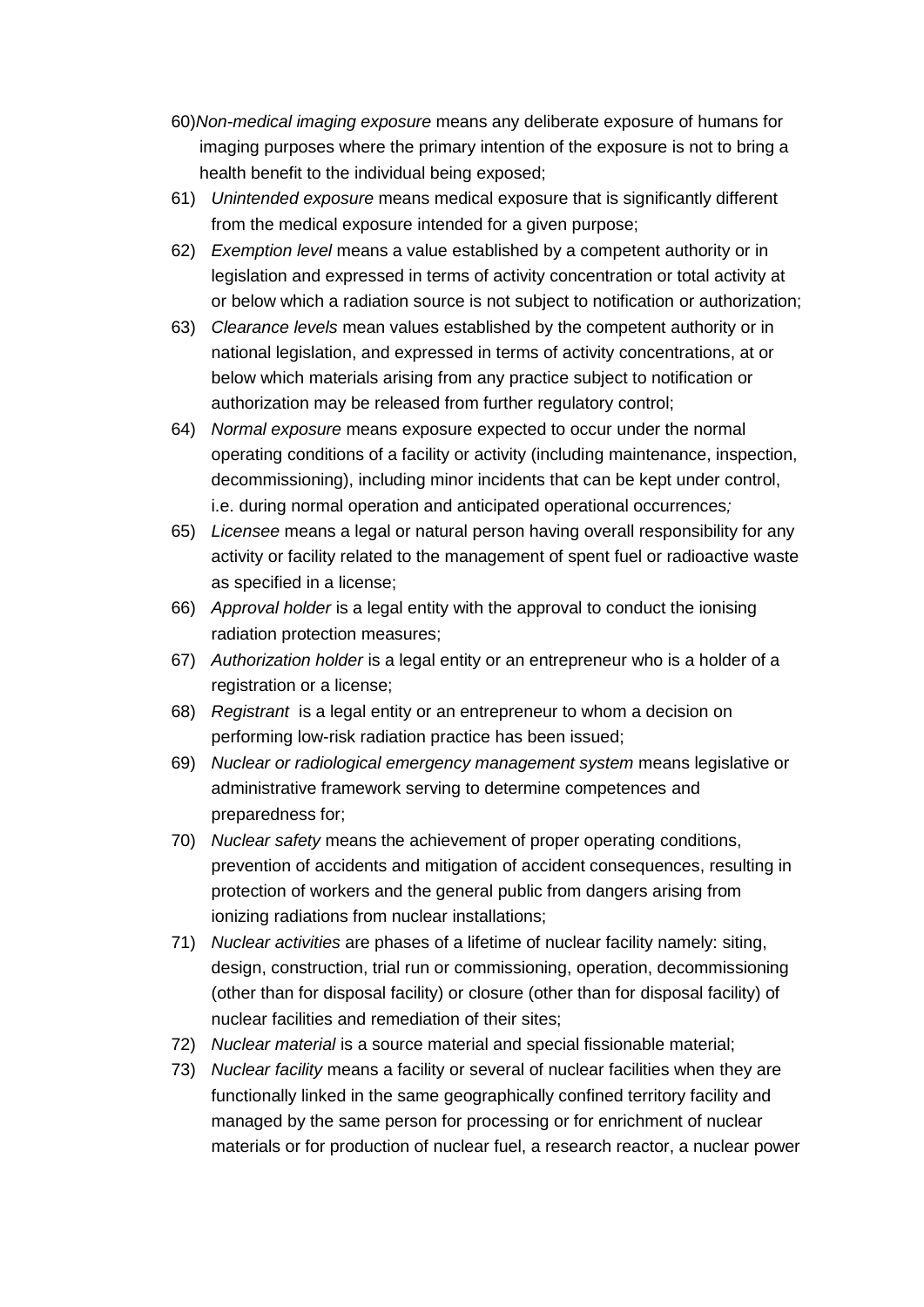plant and heating plant, a facility for nuclear fuel management or radioactive waste management;

- 74) *Radioactive waste processing* means chemical or physical operations on radioactive material to benefit safety and/or economy by changing the characteristics of the waste by volume reduction, removal of radionuclides from the waste and change of composition;
- 75) *Dose constraint* means a constraint set as a prospective upper bound of individual doses, used to define the range of options considered in the process of optimization for a given radiation source in a planned exposure situation;
- 76) *Practitioner* means a medical doctor, dentist or other health professional who is entitled to take clinical responsibility for an individual medical exposure in accordance with national requirements;
- 77) *Disposal* means the emplacement of spent fuel or radioactive waste in a facility without the intention of retrieval; means the emplacement of spent fuel or radioactive waste in a facility without the intention of retrieval;
- 78) *Authorization* means the registration or licensing of a practice*;*
- 79) *Nuclear facility siting* means all activities taken to determine the site suitable for nuclear facility construction including preparation of relevant assessments, conceptual design, identification of possible sites and final selection of the site suitable for nuclear facility construction from the aspect of radiation and nuclear safety and security and other factors that can affect the final selection;
- 80) *Abnormal operations* means an operational process deviating from normal operation which is expected to occur at least once during the operating lifetime of a facility but which, in view of appropriate design provisions, does not cause any significant damage to items important to safety or lead to accident conditions; means an operational process deviating from normal operation which is expected to occur at least once during the operating lifetime of a facility but which, in view of appropriate design provisions, does not cause any significant damage to items important to safety or lead to accident conditions;
- 81) *Quality assurance* means all those planned and systematic actions necessary to provide adequate assurance that a structure, system, component or procedure will perform satisfactorily in compliance with agreed standards. Quality control is a part of quality assurance;
- 82) *Nuclear or radiological emergency response plan* is a document outlining all activities that need to be taken before, during and after a nuclear and radiological emergency in order to respond to the situation of emergency exposure adequately;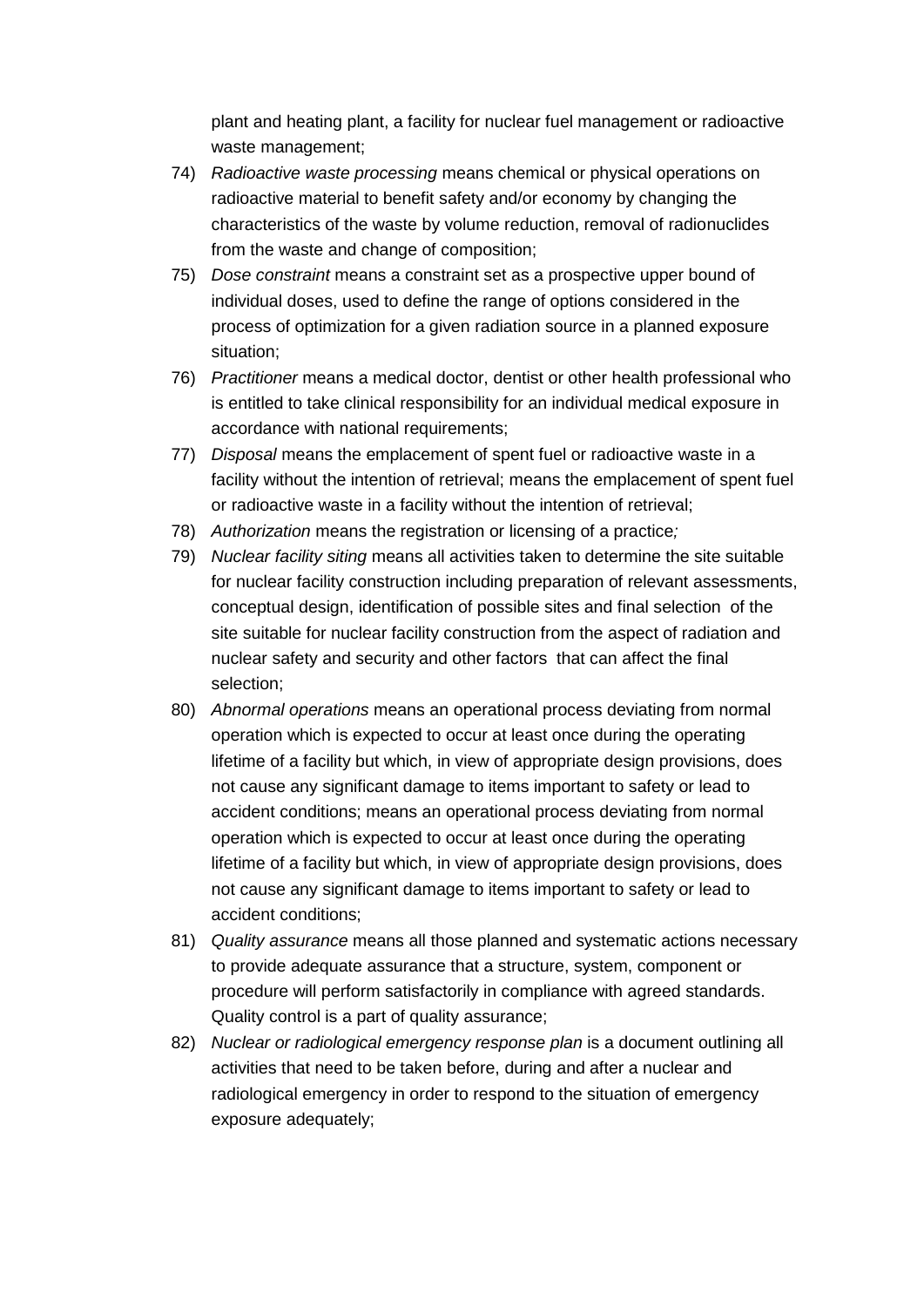- 83) *Security plan* means an approved document that defines the scope, objectives and security measures for radiation sources and associated facilities based on risk assessment.
- 84) *Associated facilities* mean facilities (including associated buildings and equipment) in which nuclear material or other radioactive material is produced, processed, used, handled, stored or disposed of and for which an authorization is required. This includes nuclear facilities and any other facilities holding significant amounts of radioactive material.
- 85) *Associated activities* mean the possession, production, processing, use, handling, storage, disposal or transport of nuclear material or other radioactive material;
- 86) *Facilities mean radiation and nuclear facilities;*
- 87) *Disposal facility* means any facility or installation the primary purpose of which is radioactive waste disposal;
- 88) *Spent fuel management facility* means any facility or installation the primary purpose of which is spent fuel management;
- 89) *Radioactive waste management facility* means any facility or installation the primary purpose of which is radioactive waste management;
- 90) *Record entry certificate* is a written document issued by the Directorate to legal entities or entrepreneurs performing the practice not requiring authorization;
- 91) *Consumer product* means a device or manufactured item into which one or more radionuclides have deliberately been incorporated or produced by activation, or which generates ionising radiation, and which can be sold or made available to members of the public without special surveillance or regulatory control after sale;
- 92) *Spent nuclear fuel reprocessing* means a process or operation, the purpose of which is to extract fissile and fertile materials from spent fuel for further use;
- 93) *Radioactive material reprocessing* means chemical or physical operations on radioactive material including the source recycling, mining, conversion, enrichment of fissile or fertile nuclear material and the reprocessing of spent fuel;
- 94) *Temporary radioactive waste storing* means approved temporary placement of radioactive waste into a dedicated repository until its transfer for storage treatment and disposal;
- 95) *Notification* means submission of information to the competent authority to notify the intention to carry out a practice;
- 96) *Non-nuclear use of nuclear material* means the use of nuclear material in activities not comprising nuclear fuel cycle where nuclear material issued for the achievement of critical mass or maintenance of fission reaction;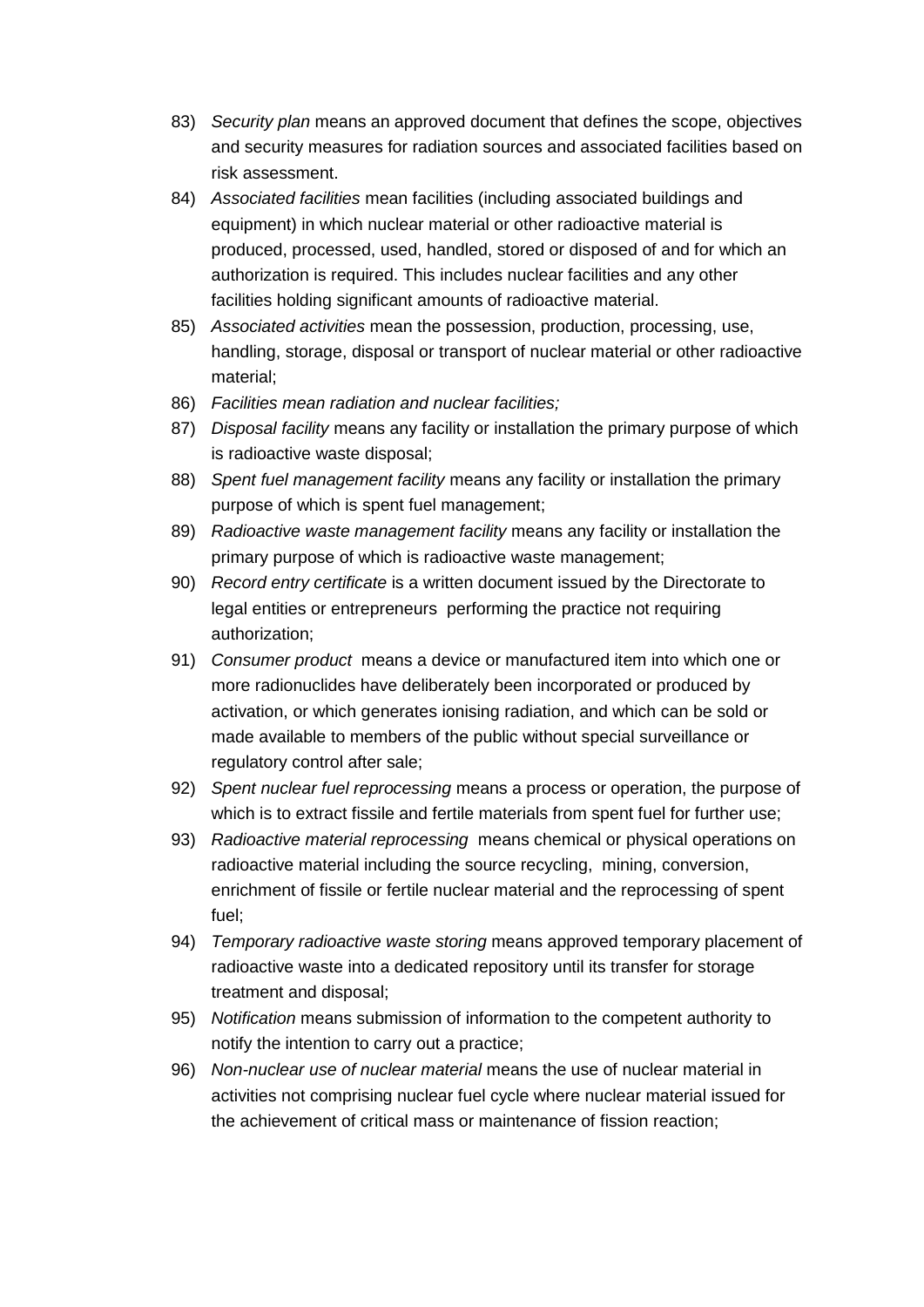- 97) *Naturally occurring radioactive material (NORM)* means radioactive material containing no significant amounts of radionuclides other than naturally occurring radionuclides;
- 98) *Design basis* means the range of conditions and events taken explicitly into account in the design, including upgrades, of a nuclear installation, according to established criteria, so that the installation can withstand them without exceeding authorized limits by the planned operation of safety systems;
- 99) *Trade in radiation sources* is a set of basic and supplementary business activities pertaining to import, export and transit of radiation sources;
- 100) *Occupational exposure* means exposure of workers, apprentices and students, incurred in the course of their work;
- 101) *Nuclear or radiological emergency occupational exposure* means exposure received in an emergency exposure situation by an emergency worker;
- 102) *Design basis threat* is the document determining and describing potential insider and external adversaries against nuclear material or radioactive material and associated facilities and practices, including the transport of material, and their characteristics based on which protection systems are designed and evaluated;
- 103) *Radiation and nuclear security* means prevention, detection and response to instances of theft, sabotage, unauthorized access, illegal transport, abuse or any other criminal offences that include nuclear or radioactive material and their associated facilities and practices;
- 104) *Radiation facility* means a facility where one or several radiation sources is located, whose irradiation risk is such that it may cause the occupational and public exposure above the prescribed limits;
- 105) *Radiation safety* means a set of prescribed organizational and technicaltechnological measures providing the optimal planned exposure and optimal risk of potential exposure to ionising radiation, which is the consequence of using radiation sources, including radiation protection measures, accident prevention measures, as well as measures for remediation of accident consequences, if any;
- 106) *Radiation risk* means hazard to human health resulting from the exposure to ionising radiation or any other risk directly stemming from exposure to ionising radiation or presence of radioactive substances;
- 107) *Radioactive substance* means any substance that contains one or more radionuclides the activity or activity concentration of which cannot be disregarded from a radiation protection point of view;
- 108) *Radioactive source* means a radiation source incorporating radioactive material for the purpose of utilizing its radioactivity;
- 109) *Radioactive material* means material incorporating radioactive substances;
- 110) *Radioactive waste* means radioactive material in gaseous, liquid or solid form for which no further use is foreseen or considered*;*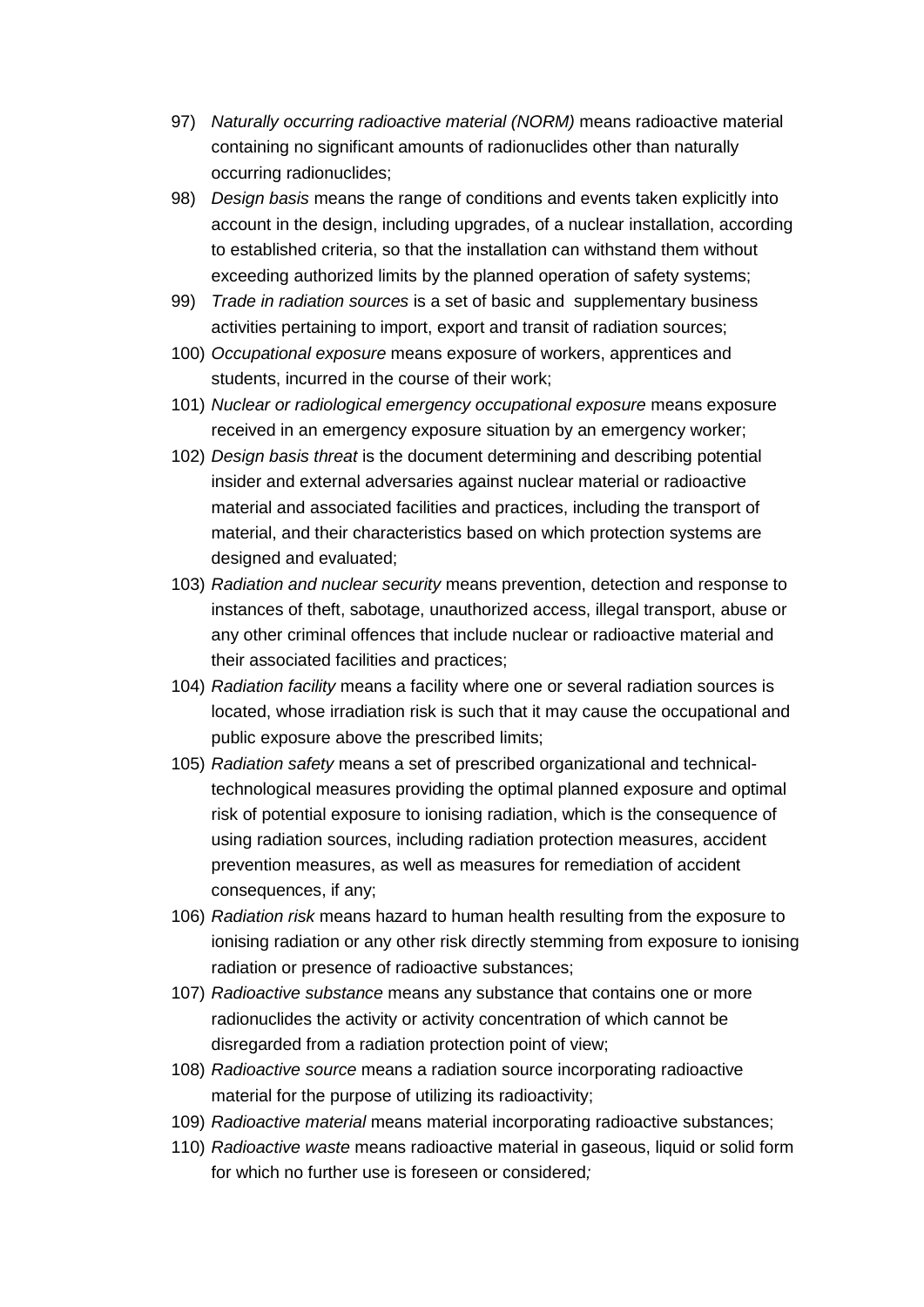- 111) *Radiodiagnostic* means pertaining to in-vivo diagnostic nuclear medicine, medical diagnostic radiology using ionising radiation, and dental radiology;
- 112) *Nuclear or radiological emergency worker* means any person having a defined role in an emergency and who might be exposed to radiation while taking action in response to the emergency;
- 113) *Radon* means the radionuclide Rn-222 and its progeny, as appropriate;
- 114) *Registration* means permission granted in a document by the competent authority, or granted by national legislation, through a simplified procedure, to carry out a practice in accordance with conditions laid down in national legislation or specified by a competent authority for this type or class of practice;
- 115) *Regulatory control* means any form of control or regulation applied by the Directorate pursuant to this Law pertaining to practice performance, ionizing radiation protection, and radiation and nuclear safety and security;
- 116) *Representative person* means an individual receiving a dose that is representative of the more highly exposed individuals in the population, excluding those individuals having extreme or rare habits;
- 117) *Reference level* means in an emergency exposure situation or in an existing exposure situation, the level of effective dose or equivalent dose or activity concentration above which it is judged inappropriate to allow exposures to occur as a result of that exposure situation, even though it is not a limit that may not be exceeded;
- 118) *Sabotage* means any deliberate act directed against a nuclear facility or nuclear material in use, storage or transport which could directly or indirectly endanger the health and safety of personnel, the public or the environment by exposure to radiation or release of radioactive substances;
- 119) *Nuclear or radiological emergency management system* means legislative or administrative framework serving to determine competences and preparedness for;
- 120) *Emergency exposure situation* means any exposure resulting from nuclear or radiological emergency;
- 121) *Planned exposure situation* means an exposure situation that arises from the planned operation of a radiation source or from a human activity which alters exposure pathways, so as to cause the exposure or potential;
- 122) *Existing exposure situation* means an exposure situation that already exists when a decision on its control has to be taken and which does not call or no longer calls for urgent measures to be taken;
- 123) *Storage* is a radioactive waste, disused source or spent nuclear fuel storage facility with the intention of its retrieval for treatment, processing, disposal, release from regulatory control, export, recycling and reuse within authorized practice;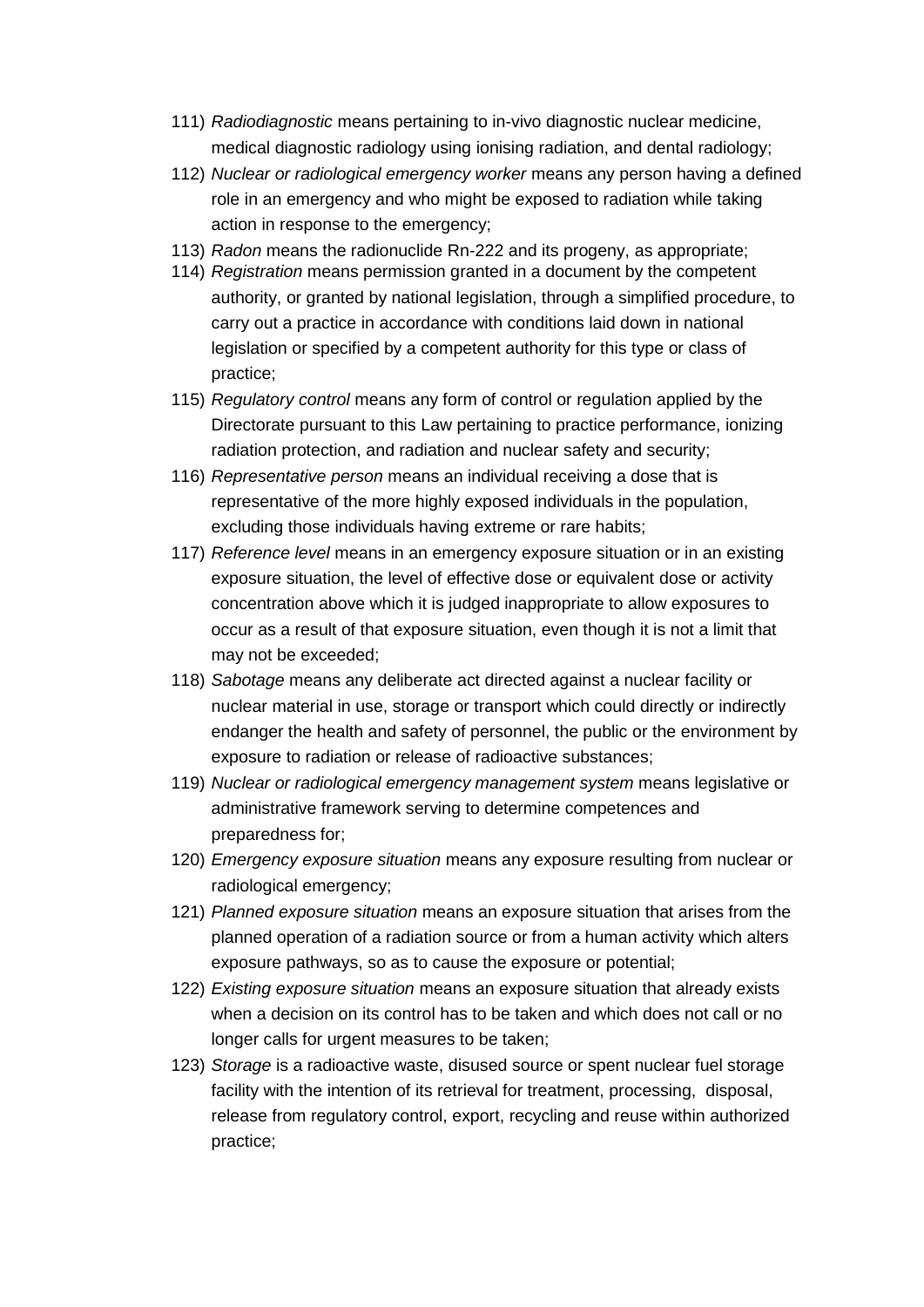- 124) *Storing* means the holding of radioactive material, including spent fuel, a radioactive source or radioactive waste, in a facility with the intention of retrieval;
- 125) *Dosimetry service* means a body or an individual competent to calibrate, read or interpret individual monitoring devices, or to measure radioactivity in the human body or in biological samples, or to assess doses, whose capacity to act in this respect is recognized by the Directorate;
- 126) *Occupational health service* means a health professional or body competent to perform medical surveillance of exposed workers and whose capacity to act in that respect is recognized by the competent authority;
- 127) *Outside worker* means any exposed worker who is not employed by the undertaking responsible for the supervised and controlled areas, but performs activities in those areas, including, apprentices and students;
- 128) *Repository* is a facility or a room dedicated by the authorization holder and intended for temporary holding of radioactive waste, disused sources or spent nuclear fuel;
- 129) *Structures, systems and components* are all elements of a facility contributing to its safety, apart from human factors, where the structures are all passive elements, systems are sets of components assembled in a way to perform certain function, and components are individual elements within a system;
- 130) *Radiation protection expert* means an individual or, if provided for in the national legislation, a group of individuals having the knowledge, training and experience needed to give radiation protection advice in order to ensure the effective protection of individuals, and whose competence in this respect is recognized by the competent authority;
- 131) *Medical physics expert* means an individual or, if provided for in national legislation, a group of individuals, having the knowledge, training and experience to act or give advice on matters relating to radiation physics applied to medical exposure, whose competence in this respect is recognized by the agency;
- 132) *Severe conditions* means conditions that are more severe than conditions related to design basis accidents; such conditions may be caused by multiple failures, such as the complete loss of all trains of a safety system, or by an extremely unlikely event;
- 133) *Transit* means carrying radiation sources through customs territory of the Republic of Serbia, in accordance with customs regulations of the Republic of Serbia;
- 134) *Import* means physical transfer, delivery or shipment of radiation sources from the territory of another state into the territory of the Republic of Serbia, in accordance with customs regulations of the Republic of Serbia;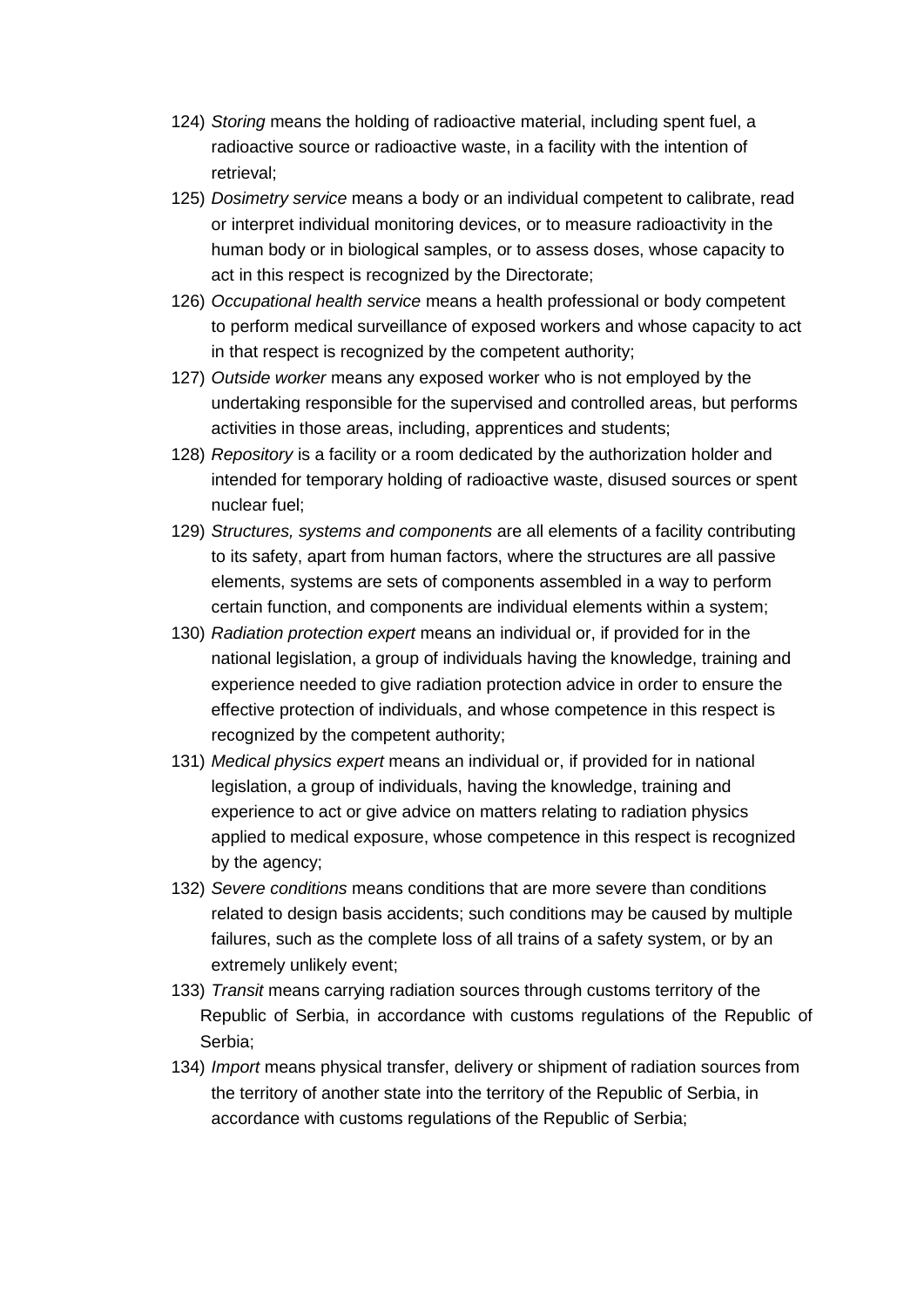- 135) *Spent nuclear fuel management* means all activities that relate to the handling, storage, reprocessing, or disposal of spent fuel, excluding off-site transportation;
- 136) *Radioactive waste management* means all activities that relate to handling, pre-treatment, treatment, conditioning, storage, or disposal of radioactive waste, excluding off-site transportation;
- 137) *Uranium enriched in the isotopes 235 or 233* means uranium containing the isotopes 235 or 233 or both in an amount such that the abundance ratio of the sum of these isotopes to the isotope 238 is greater than the ratio of the isotope 235 to the isotope 238 occurring in nature;
- 138) *Central storage* means a storage of radioactive waste, disused sources or spent nuclear fuel generated in the territory of the Republic of Serbia and for the need of the entire territory of the Republic of Serbia.

# II RADIATION AND NUCLEAR SAFETY AND SECURITY STRATEGIES

### *Types of Strategies*  **Article 6**

In order to provide for the implementation of the policies in the area of radiation and nuclear safety and security and the policies of spent fuel and radioactive waste management in the Republic of Serbia, the following strategic documents shall be passed:

- 1) Radiation and Nuclear Safety Strategy,
- 2) Spent Fuel and Radioactive Waste Management Strategy;
- 3) Radiation and Nuclear Security Strategy;
- 4) Existing Exposure Situation Management Strategy.

The Strategies under paragraph 1 hereof determine long-term strategic direction and policies in the area of radiation and nuclear safety and security, and determine the measures to enhance spent nuclear fuel and radioactive waste management commensurate with the international standards and principles in this area as well as assumed international commitments.

 The Government shall pass the Strategies under paragraph 1 hereof for the period of seven years.

The Directorate, in cooperation with the ministries responsible for environmental protection, health, science, defense, emergency situations and other interested bodies and organizations, shall prepare and propose the Strategies under paragraph 1 hereof.

The Strategies shall be published in the *Official Gazette of the Republic of Serbia*.

The Directorate shall prepare and submit to the Government, at least once a year, the report on the implementation of the Strategies.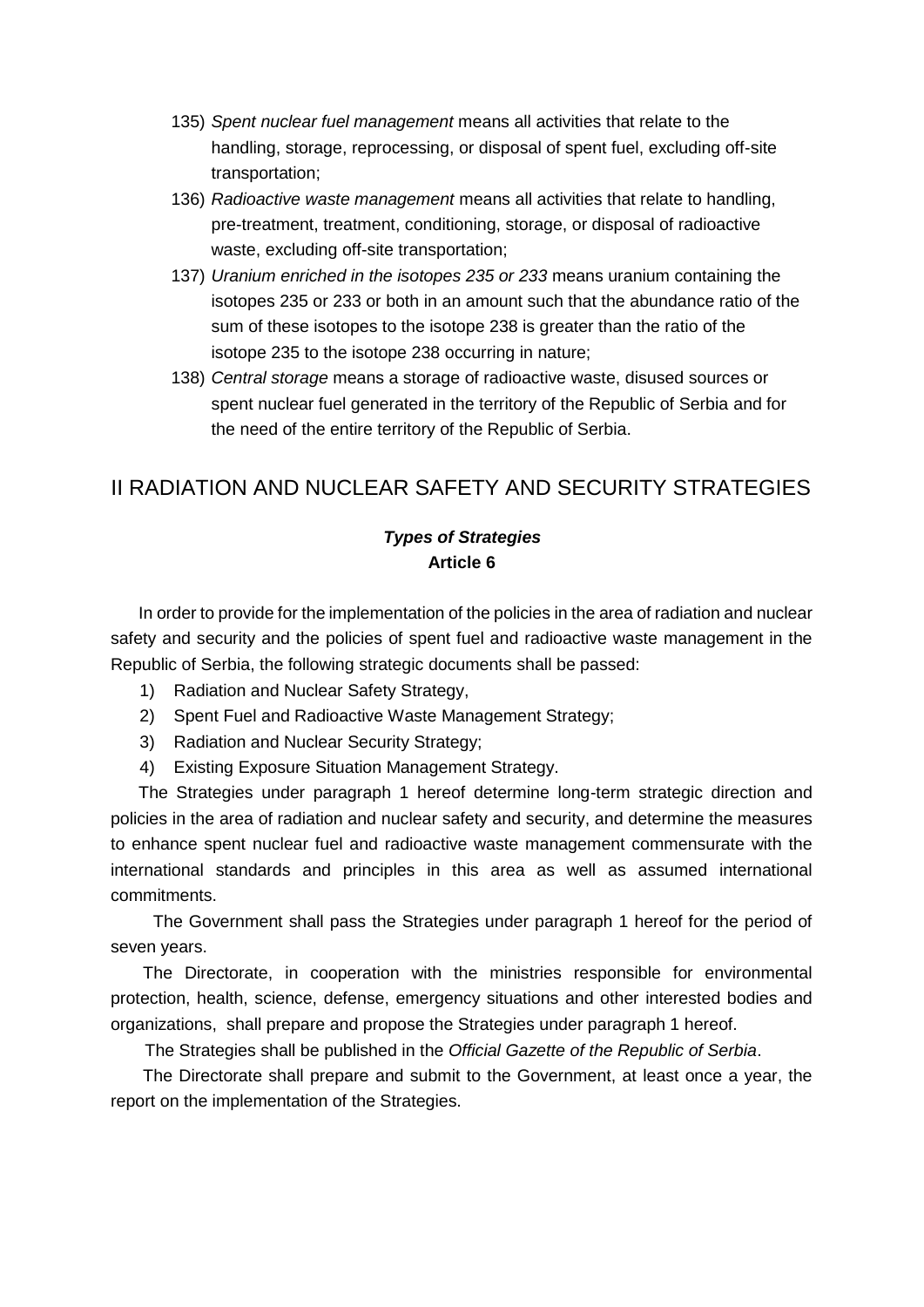# *The Content of Strategies*  **Article 7**

The Strategies under Article 6 hereof shall include:

- 1) envisioned or desired state the accomplishment of which is facilitated by the achievement of general and particular goals;
- 2) analysis and assessment of the existing state;
- 3) general and particular goals and clear timeframes for their achievement;
- 4) measures to be taken to achieve general and particular goals;
- 5) key performance indicators;
- 6) institutional framework, implementation monitoring plan and referral of the institutions responsible for strategy implementation;
- 7) action plans for strategy implementation.

### *Action Plans*  **Article 8**

The integral part of the Strategies under Article 6 hereof are Action plans for the implementation thereof.

Action plans shall include measures for the achievement of general and particular goals defined by the strategy.

The Directorate shall periodically revise and propose to the Government amendments of the Action plans under paragraph 1 hereof, having regard to the developments in the area of science and engineering, as well as recommendations, experience, and lessons learned from the relevant reviews, assessments and analyses prescribed by the international conventions or other legal instruments the Republic of Serbia joined or adheres to.

The Directorate shall initiate research and development-related activities, both to implement the Action plans under paragraph 1 hereof, and acquire, maintain and further develop the required knowledge and skills.

#### *Radiation and Nuclear Safety Strategy*  **Article 9**

The Radiation and Nuclear Safety Strategy shall be passed in order to achieve the fundamental principles of radiation and nuclear safety, as well as fundamental and particular goals of radiation and nuclear safety pursuant to this Law.

In the area of radiation safety, the Strategy defines the course of development and the focus of the activities of the relevant institutions in the area of ionizing radiation protection for the purpose of establishing, maintaining and improving ionizing radiation protection system.

This Strategy shall define the manner of implementing nuclear safety measure aimed at responsible and safe nuclear facility management.

The Radiation and Nuclear Safety Strategy shall include: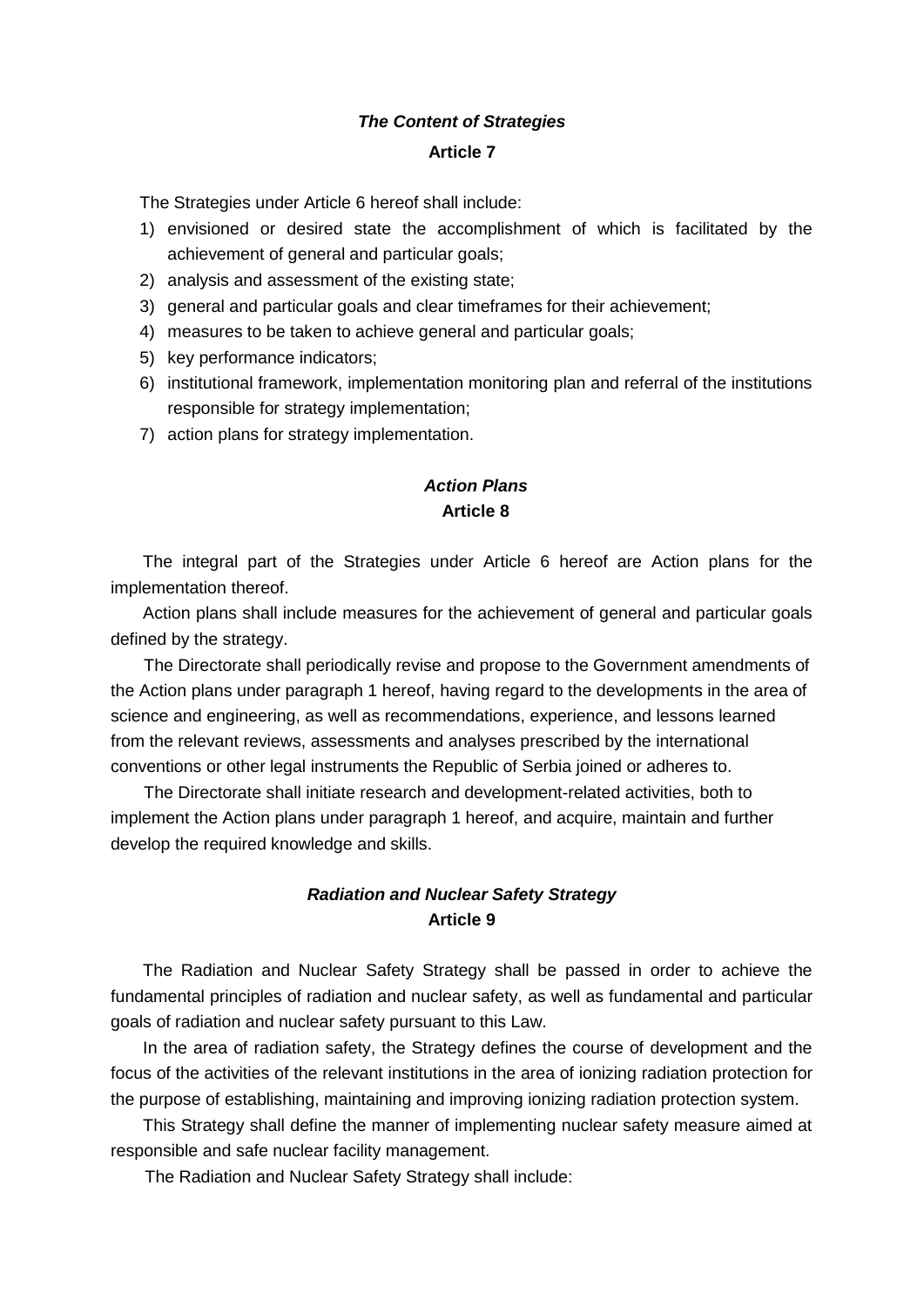1) general and particular goals of radiation and nuclear safety and clear milestones and timeframes for their achievement;

2) international agreements and treaties concluded with other states in the area of radiation and nuclear safety, if any;

3) legal, regulatory and institutional framework ensuring radiation and nuclear safety;

4) need and provision for human and financial resources;

5) research and development- related activities necessary for maintaining and enhancing the standard of radiation and nuclear safety;

6) social and economic elements;

7) adequate mechanisms for the establishment of safety culture;

8) improvement of the overall level of radiation protection by preserving the existing mechanisms in the area and by introducing specific activities such as dose assessment for the population of the Republic of Serbia, the assessment of the possible effects of ionising radiation, and the identification of measures necessary to optimize the radiation protection in a number of areas;

9) identification of potential radiation sources outside regulatory control and mechanism for their introduction into regulatory control;

10) better awareness of the identification, prompt establishment or re-establishment of control over orphan sources;

11) identification of the existing nuclear facilities in the Republic of Serbia, together with the characteristics thereof, current life-cycle phase, current and intended use and future plans;

12) decommissioning plans for radiation and nuclear facilities including the means necessary to preserve the knowledge on the facility in the longer run;

13) responsibility for the implementation of the strategy and key performance and development indicators in the implementation thereof;

14) manners and schedule of reporting on the strategy implementation.

# *Spent Fuel and Radioactive Waste Management Strategy* **Article 10**

Spent Fuel and Radioactive Waste Management Strategy shall be passed with the aim of planning for the implementation of the principles of responsible and safe management of spent fuel and radioactive waste, and shall include the following:

1) review, analysis and assessment of spent fuel and radioactive waste management conditions;

2) fundamental safety principles in respect of spent fuel and radioactive waste management in accordance with the law;

3) general statutory objectives and fundamental principles in respect of spent fuel and radioactive waste management;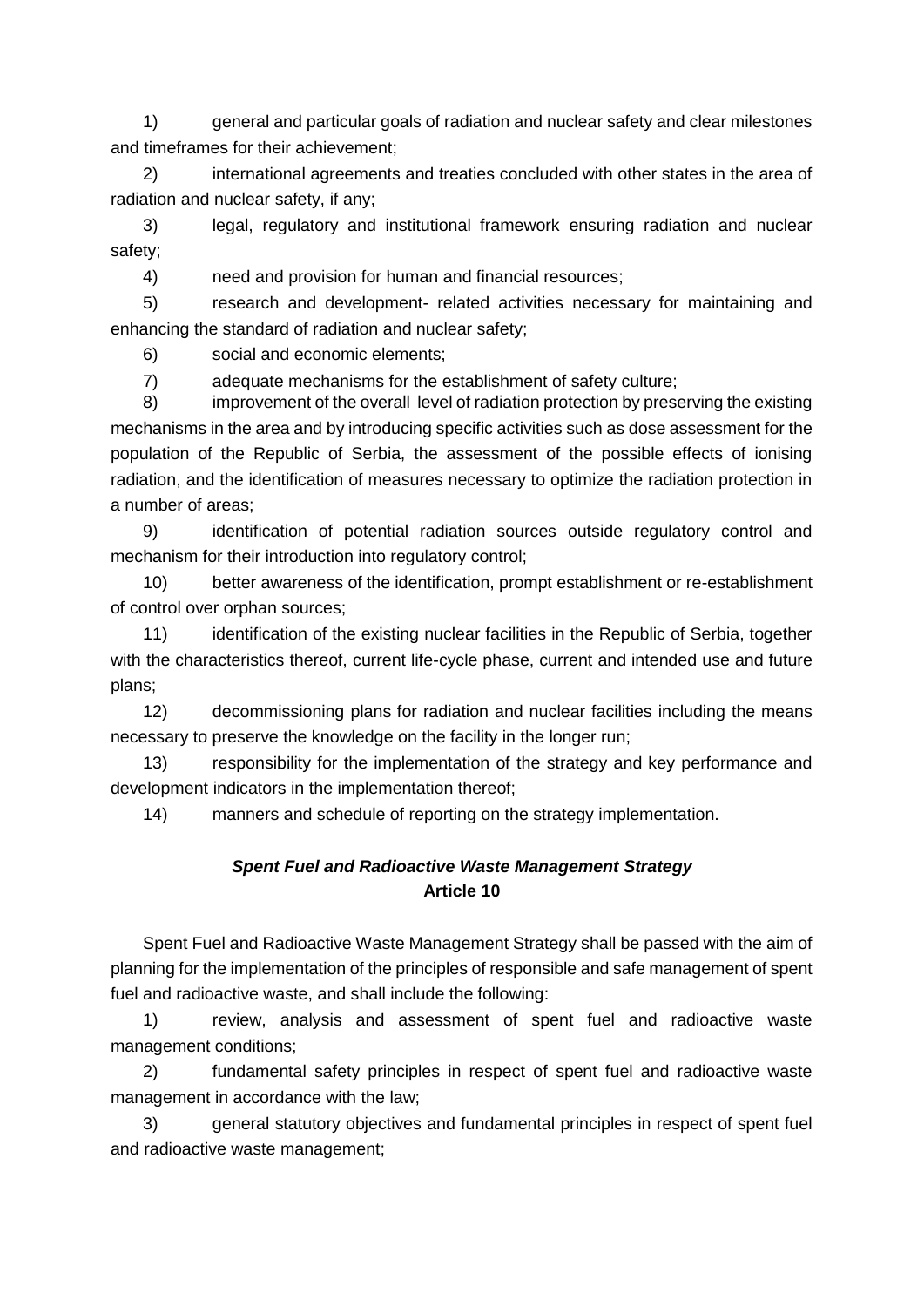4) significant milestones and clear timeframes for the achievement thereof in the light of over-arching national strategy objectives;

5) inventory of all spent fuel and radioactive waste and estimates for their future quantities, including those from decommissioning, which serve to clearly indicate the location and the amount of radioactive waste and spent fuel in accordance with the appropriate radioactive waste classification;

6) concepts and technical solutions for radioactive waste and spent fuel management from generation to disposal;

7) concepts or plans for the post-closure period of a disposal facility's lifetime, including the period during which appropriate controls and the means to be employed to preserve knowledge of that facility in the longer term are retained;

8) research, development and demonstration activities that are needed in order to implement solutions for the management of spent fuel and radioactive waste;

9) responsibility for the implementation of the national programme and the key performance indicators to monitor progress towards implementation;

10) assessment of the national programme costs and the underlying basis and hypotheses for that assessment, which must include a profile over time;

11) financing scheme and programme of the strategy;

12) means and measures for making necessary information available to workers and the public so as to provide their full participation in the decision-making process;

13) agreements concluded with other states, if any, on spent fuel and radioactive waste management, including those on the use of radioactive waste disposal facilities; 14) manner and schedule in respect of reporting on Strategy realization.

# *Radiation and Nuclear Security Strategy*  **Article 11**

Radiation and Nuclear Security Strategy shall be passed with the aim of developing the national radiation and nuclear security framework, planning and implementing the measures to prevent malicious and unlawful use of radiation sources, which can have harmful effect on the people's health, property and the environment, and with the aim of meeting the obligations imposed by the ratified international legal instruments.

The Strategy under paragraph 1 hereof shall include the following:

1) obligations and responsibilities of all institutions in the Republic of Serbia competent for security;

2) guidelines for devising plans for preventing, detecting and response in case of security event including radioactive and nuclear material;

3) guidelines for identifying and evaluating potential threats to radiation and nuclear security;

4) identification of potential targets and unacceptable radiological consequences in case of security event;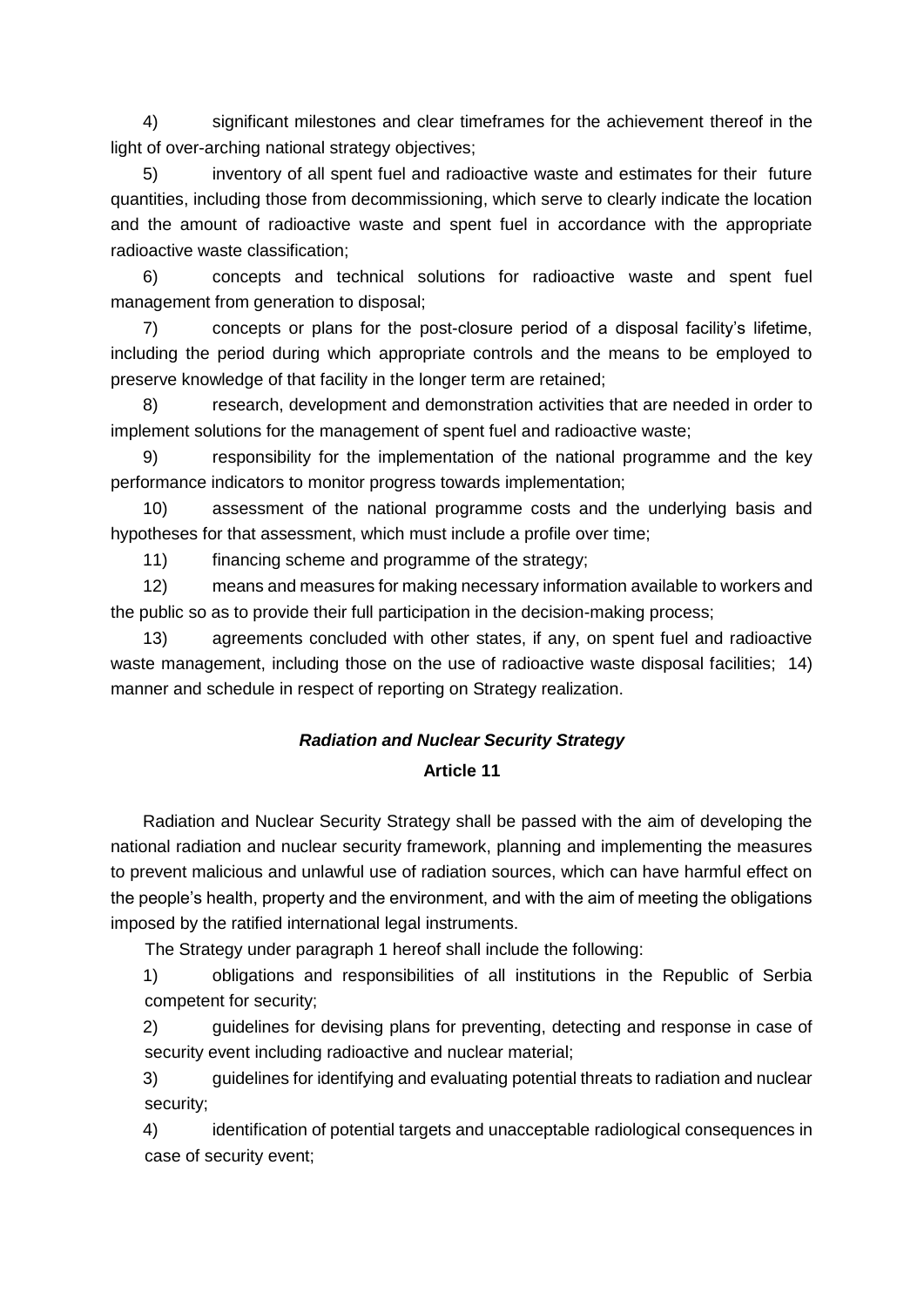5) plans for continuous maintenance and development of national radiation and nuclear security framework;

6) plans for continuous maintenance and development of capacities to prevent, detect and respond to security event;

7) plans for continuous monitoring and revision of legal framework in the area of radiation and nuclear security;

8) plans for human resources development in the area of radiation and nuclear security;

9) guidelines for international cooperation in case of security event and in accordance with the applicable law and concluded international agreements.

The Strategy under paragraph 1 hereof shall be passed in compliance with the other national programmes covering the area of overall security.

### *Existing Exposure Situation Management Strategy*

#### **Article 12**

Existing Exposure Situation Management Strategy shall define the course of action and long-term management plans and goals, commensurate with risk assessments and effective results of ionising radiation protection measures that are implemented in every situation of existing exposure.

Existing Exposure Situation Management Strategy shall imply over-arching analysis, establishment of reference levels for the exposed workers, a representative person, members of the public and the public, and the evaluation of regulatory control implementation in case of existing exposure situation.

Existing Exposure Situation Management Strategy shall include the following elements:

1) review, analysis and assessment of available information in order to evaluate the exposure for every recognized situation;

2) illustration of all parameters that can be used as special indicators of exposure of workers, a representative person, a member of the public, the public and the environment, which results from the effects of ionising radiation;

3) research, development and practical activities necessary to implement solutions for the existing exposure situation management;

4) establishment of reference levels for the exposed workers, a representative person, a member of the public and the public for every recognized situation of existing exposure;

5) public relations system with the aim of raising awareness of a member of the public and the public, informing local decision-making bodies, legal entities or entrepreneurs, and workers on risk elements for the recognized exposure situation;

6) guidelines on the manner and possible methods of measurement as well as guidelines on the implementation of remediation measures according to the situation;

7) assignment of institutional competences, mechanisms of inter-institutional coordination and available resources for action plan implementation;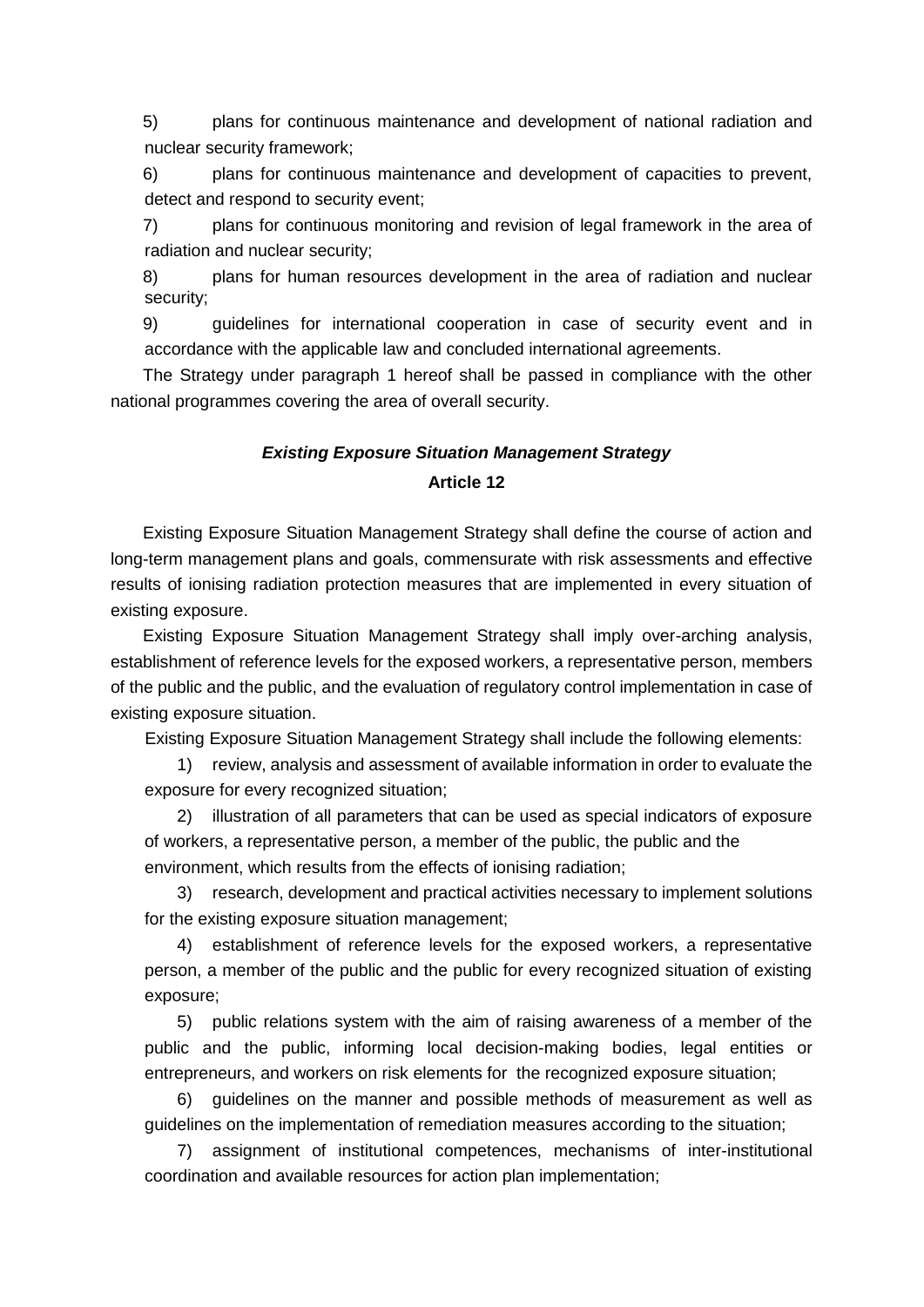8) plans and timeframes for action plan reassessment;

9) criteria for service certification and criteria for mandatory measurements which need to be taken during remediation activities;

10) financial resources to support the measurements and remediation methods in the existing exposure situations with the assessed high level of risk of the harmful effect of ionising radiation to a member of the public and the public;

11) long-term goals regarding mitigating the risk form the harmful effect of ionising radiation for the health of a member of the public and the public, and the protection of the environment.

# III SERBIAN RADIATION AND NUCLEAR SAFETY AND SECURITY DIRECTORATE

## *Establishment*  **Article 13**

For the purpose of providing the environment for professional and efficient regulatory control of practices regulated by the Law, Serbian Radiation and Nuclear Safety and Security Directorate shall be established by law as an independent and separate regulatory body with regulatory, expert and associated executive functions in the area of radiation and nuclear safety and security.

# *Position of the Directorate*  **Article 14**

With respect to the performance of functions within its competence, the Directorate shall be responsible to the Government of the Republic of Serbia.

The Directorate is a legal entity.

The head office of the Directorate is in Belgrade

Internal organization, remit and manner of work, manner of planning, performing activities and other issues of relevance for the Directorate shall be regulated by the Statute of the Directorate and other general legal enactments pursuant to law.

### *Bodies of Directorate*  **Article 15**

The bodies of the Directorate are the Board and the Director, appointed by the Government.

#### *Requirements for the Appointment of Board Members and Roles of the Board*  **Article 16**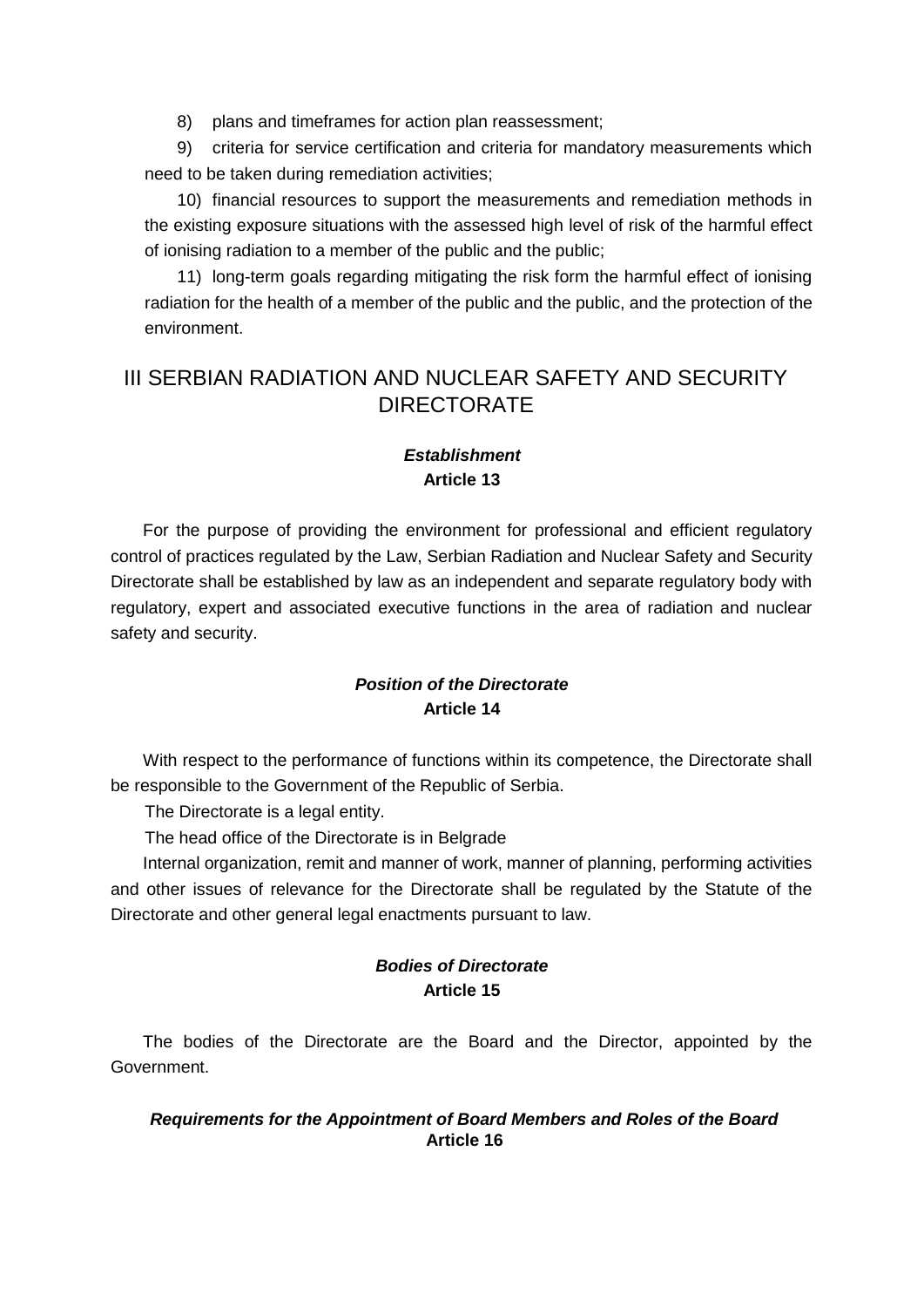A person appointed as the Member of the Board of the Directorate shall:

1) be the citizen of the Republic of Serbia and have the residence on the territory of the Republic of Serbia;

- 2) have higher degree of education:
- 3) not have criminal record deeming him or her unworthy of such function.

The Board of the Directorate shall:

- 1) prepare drafts of Strategies stipulated by the Law;
- 2) adopt programmes and plans stipulated by the Law;
- 3) pass the Statute of the Directorate;
- 4) adopt annual work plan;
- 5) adopt financial plan;
- 6) monitor and assess radiation and nuclear safety and security and propose to the Director ways of enhancing such safety and security;
- 7) monitor developments in the areas relevant for radiation and nuclear safety and security and radioactive waste management worldwide, and stimulate transfer of knowledge;
- 8) monitor the implementation of and propose modifications in regulations governing the radiation and nuclear safety and security and radioactive waste management;
- 9) adopt the annual report on work and business operations;
- 10) participate in the preparation of annual report on the implementation of radiation and nuclear safety and security and radioactive waste management measures;
- 11) propose remediation actions in case of emergency events;
- 12) pass general enactments determined by the Statute;
- 13) pass rules on procedures;
- 14) conduct other functions in accordance with law and the Statute.

### *Term of Board Members*  **Article 17**

A member of the Board shall be appointed for a five-year term and can be re-appointed for additional two terms.

A member of the Board can be removed from the office by the decision of the Government in case of malfeasance or a criminal conviction making him or her unworthy of the function of a Board member.

The function of a Board member shall cease with the termination of the term, with the act of resignation, if in case of serious illness confirmed by a competent health institution they are permanently incapable of performing the duties, and with the removal from the office.

### *Requirements for the Appointment of the Director*  **Article 18**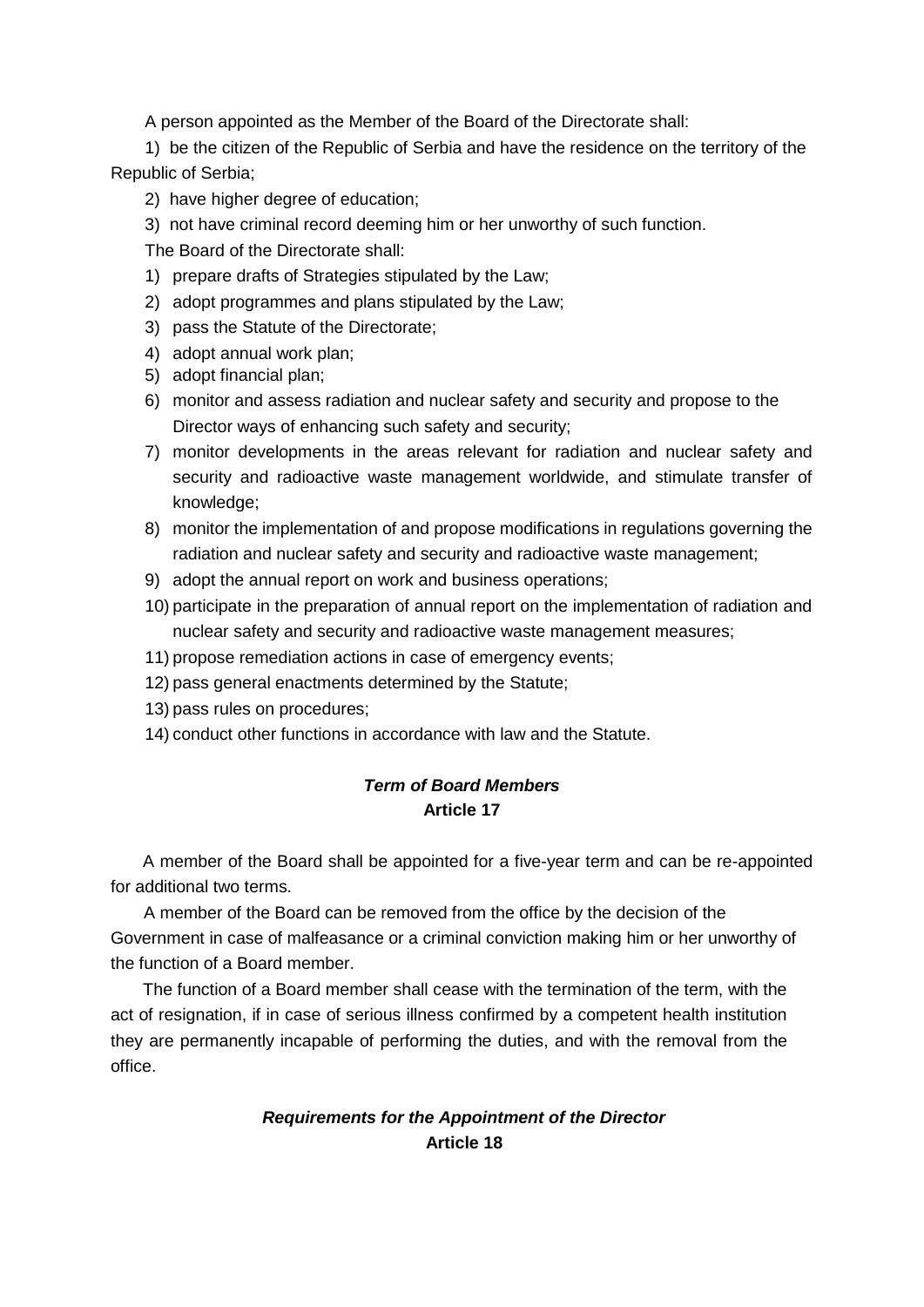A person appointed as the Director shall:

1) have higher degree in scientific or professional field in the area of natural, engineering or social sciences in Economics or Law;

2) have at least five years of work experience in the remit of the Directorate, or at least ten years of work experience in managerial positions;

3) have organizational and managerial skills;

4) not have any criminal convictions making him or her unworthy of the function.

# *Term and Roles of the Director*  **Article 19**

The Director shall be appointed for a five-year term and can be reappointed for another two terms.

The Director can be removed from the office by the decision of the Government in case of malfeasance or a criminal conviction making him or her unworthy of the function.

The function of the Director shall cease with the termination of the term, with the act of resignation or, if in case of serious illness confirmed by a competent health institution, he or she is permanently incapable of performing the entrusted functions, and with the removal from the office.

The Director shall have the right to remuneration compensation for the period of three months as of the day of termination of the function for the amount received on the day of the termination.

The right to compensation under paragraph 4 hereof shall cease prior to the expiration of three-month period if the former Director concludes new employment contract or exercises the right to retirement.

The Director shall:

- 1) represent and act on behalf of the Directorate;
- 2) organize and manage the operations in the Directorate;
- 3) propose enactments to the Board;
- 4) execute the Board's decisions and take steps necessary for the implementation of such decisions;
- 5) ensure lawfulness in the operations and be liable for the use and allocation of finances and assets of the Directorate;
- 6) pass the rulebook on internal organization and systematization of work positions;
- 7) decide on the rights, duties and responsibilities of the staff;
- 8) pass administrative acts pursuant to this Law;
- 9) perform other functions established by law and the Statute.

#### *Human and Finance Resources*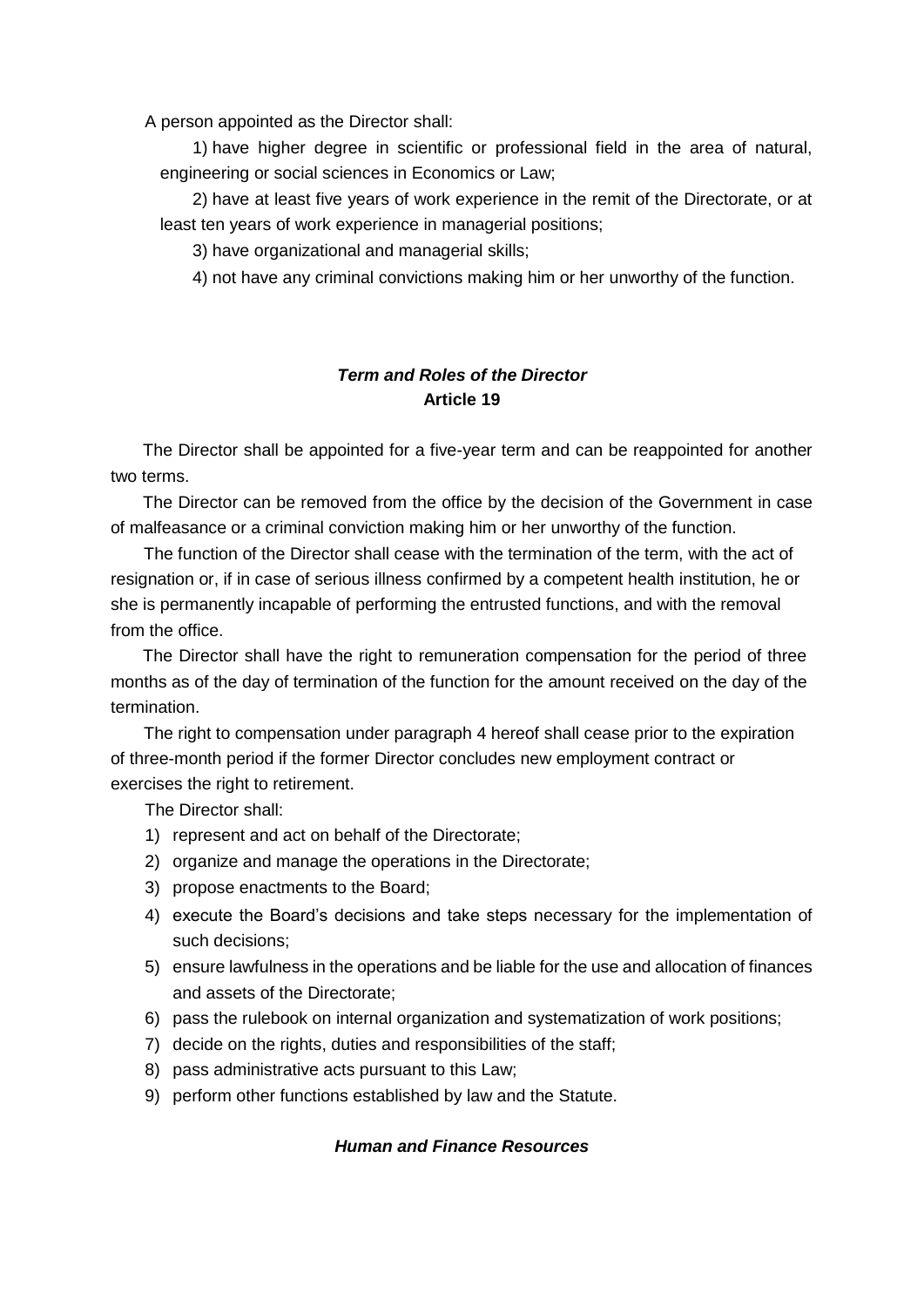#### **Article 20**

The resources of the Directorate are provided from the budget of the Republic of Serbia, as proposed by the Directorate, the income the Directorate acquires from the activities within its remit, donations, grants and other sources pursuant to law.

The Directorate shall independently use the resources under paragraph 1 hereof, pursuant to law.

The Directorate shall take into employment the appropriate number of employees with relevant qualifications, experience and expertise.

The Directorate may also use external resources and expertise in support of its regulatory functions.

The Directorate shall ensure staff training programmes in the field of radiation and nuclear safety and security, and to ensure preparedness to respond in case of an emergency event.

All rights, duties and responsibilities of the employees of the Directorate are subject to general regulations governing employment, general acts of the Directorate and employment contract.

# *Self-assessment of the Directorate in the area of Nuclear Safety and Security*  **Article 21**

The Directorate shall, at least once every 10 years, arrange for periodic self-assessment of compliance of national legal, regulatory and institutional framework with the international standards in the area of radiation and nuclear safety and security and radioactive waste and spent nuclear fuel management.

The assessment of compliance under paragraph 1 hereof shall be arranged by inviting international peer review groups of relevant segments of radiation protection and nuclear safety and other fields of peaceful use of nuclear energy that the Directorate proposes to the Government.

The Directorate shall ensure the implementation of appropriate additional and follow-up measures based on relevant findings resulting from the peer review process from other states and international organizations.

The Directorate shall ensure the publication of relevant reports with regards to the peer review process under paragraph 3 hereof and the findings thereof, when available.

The Directorate shall advise the Government of the Republic of Serbia to invite relevant international peer review groups under paragraph 2 hereof without undue delay in case of a nuclear or radiological emergency requiring off-site emergency measures or protective measures for the public.

# *Functions of the Directorate*  **Article 22**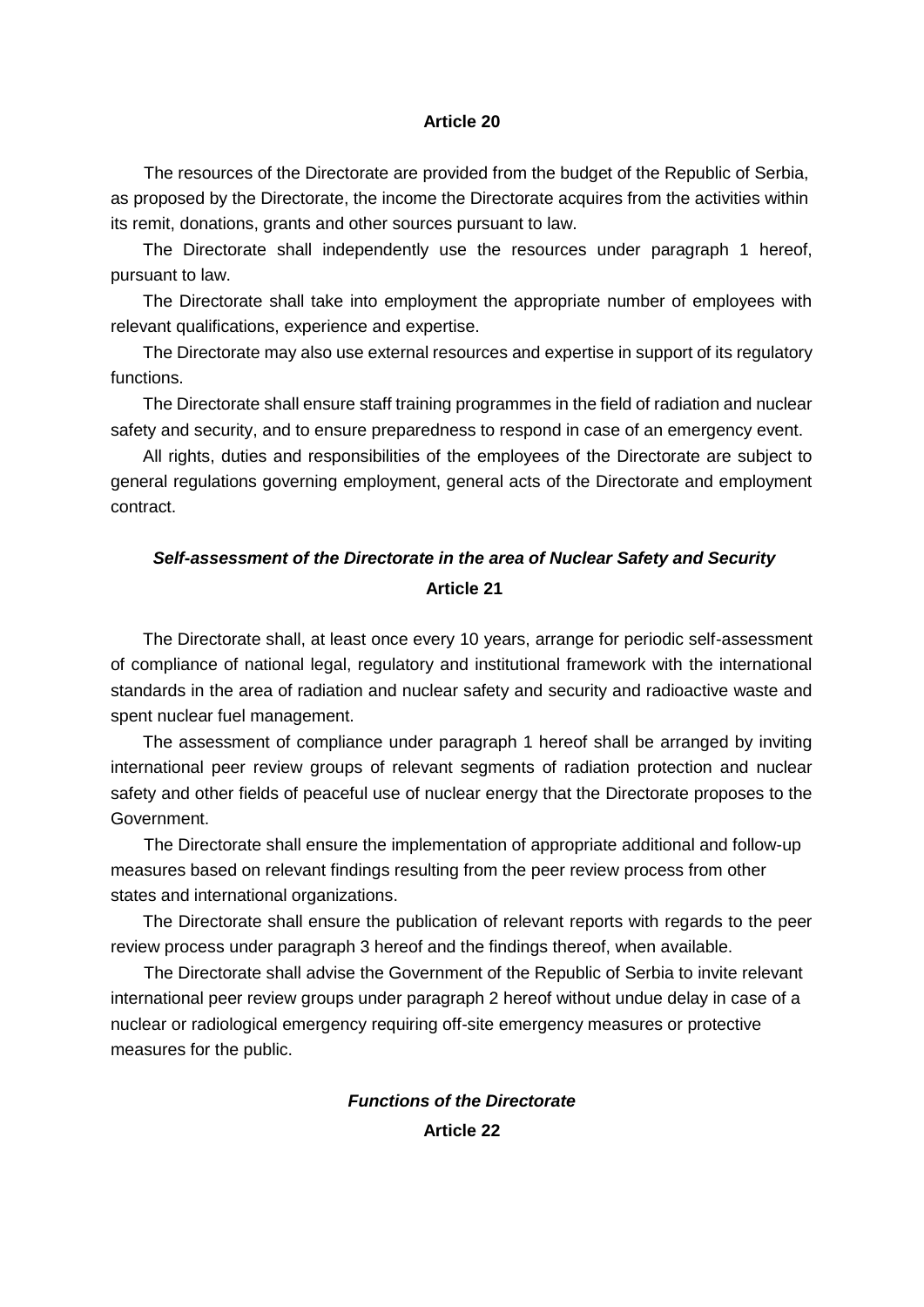Functions of the Directorate are:

1) to prepare draft Strategies and Action plans for their implementation under Article 6 and 8 hereof;

2) to prepare draft regulations adopted by the Government pursuant to this Law;

3) to pass Rulebooks and other guides pursuant to this Law;

4) to pass the Environmental Radioactivity Monitoring Programme, monitor the level of radioactivity and the changes thereof, evaluate the effects of radioactivity on the public and the environment, give instructions on the implementation of the appropriate measures, monitor the implementation of such measures, and publish the annual report on the level of public exposure to ionizing radiation in the Republic of Serbia;

5) to prepare draft Response plan in case of nuclear and radiological emergency situation;

6) to lay down protective measures for a member of the public, the public and the environment from the harmful effect of ionizing radiation;

7) to establish requirements for protection against increased exposure of workers, members of the public and the public to naturally occurring radiation;

8) to bring decisions on issuing, suspending or revoking authorizations for practices, use of radiation sources, approvals to perform radiation protection, permits for trade in radiation sources and permits for the transport of dangerous goods class 7 ADR/RID/ADN (radioactive material), and for the exemption of duty to obtain authorization pursuant to the Law;

9) to issue, suspend or revoke certificates pursuant to the Law;

10) to issue certificate of entry into records and deletion from the records of radiation sources;

11) to lay down criteria for the exemption from the obligation of notification;

12) to lay down criteria for the release from regulatory control;

13) to verify the competence of persons responsible for the implementation of radiation protection measures;

14) to define the obligations, including the financial ones, of authorization holders;

15) to ensure continuous professional cooperation in the performance of duties by engaging consultants, preparing projects or establishing permanent and *ad hoc* advisory bodies;

16) to establish and keep registry of applications, issued authorization and certificates and persons responsible for the implementation of radiation protection measures, registry of radiation sources and their users, exposed workers, external workers and other data relevant for radiation protection and radiation and nuclear safety;

17) to establish and keep records of facilities, radiation sources and radioactive waste, as well as other data relevant for radiation and nuclear safety and security;

18) to establish a system of control over radiation sources and devices with such sources as their integral part to ensure their safe and secure management and protection during and at the end of their useful lives;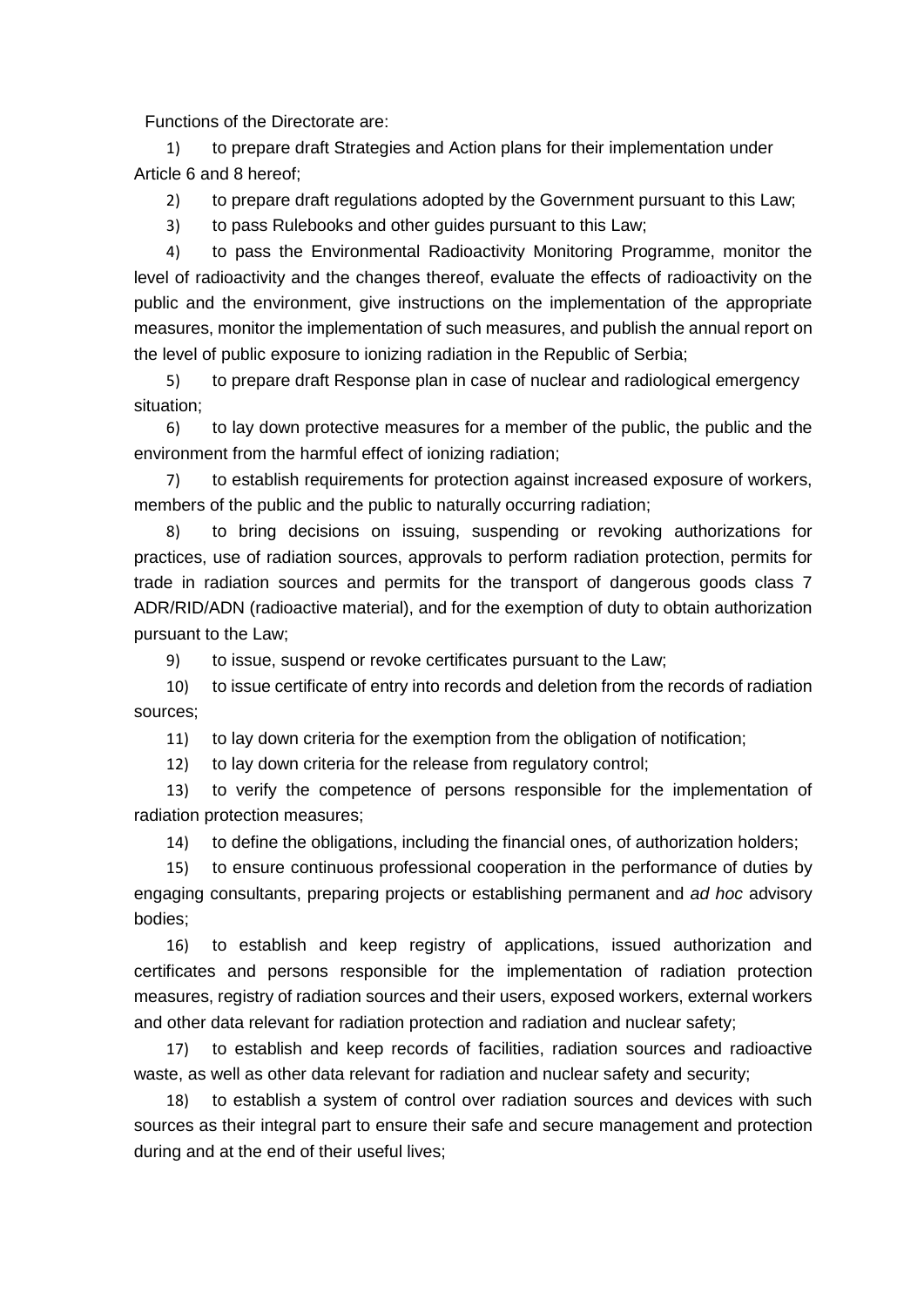19) to establish categorization of radiation sources based on their possible impact and harmful effect on the health and lives of people and the environment;

20) to establish categorization of nuclear and radioactive material based on the evaluation of possible damage in case of theft or unauthorized use of certain type and amount of material, or in case of sabotage of the facility where nuclear or radioactive material is generated, processed, used, stored or disposed, and to prescribe appropriate protective measures for different categories of material;

21) to lay down the requirements for security of nuclear and radioactive material and facilities in which such material is used, including the measures of prevention, detection and response in case of unauthorized and malicious activities involving such material and facilities;

22) to participate in defining design bases and design basis accidents for the purpose of implementing radiation and nuclear safety and security measures;

23) to cooperate with other state bodies and organizations within their competences;

24) to cooperate, independently or in coordination with other competent state bodies and organizations, with the International Atomic Energy Agency and other international organizations, bodies and competent authorities of other countries with respect to the enforcement of this Law and other international obligations assumed by the Republic of Serbia;

25) to establish and implement, in cooperation with the ministries and services responsible for foreign affairs, defense, internal affairs, economy and customs, a system of control of the export and import of nuclear and other radioactive material, radiation sources, equipment, special equipment and non-nuclear material, information, and technology for the purpose of fulfilling international obligations assumed by the Republic of Serbia;

26) to cooperate with other relevant institutions of the Republic of Serbia in establishing and maintaining nuclear and radiological emergency response plan in accordance with the National Emergency Protection and Rescue Plan;

27) to give opinion at the request of competent state authorities regarding joining the international conventions and other agreements in the area of radiation and nuclear safety and security;

28) to establish appropriate mechanisms and procedures for informing the public and consulting other interested bodies and organizations in the area of radiation and nuclear safety and security;

29) to fulfil any other commitments deemed as necessary to establish protection of the public and the environment in the Republic of Serbia;

30) to initiate enhancement of the national framework in the area of radiation and nuclear safety and security, based on operational experience, insights gained in the decision-making process and technology and research related development;

31) to carry out control and inspection oversight of the implementation of radiation and nuclear safety and security measures;

32) to control the fulfilment of conditions serving as the basis for the issuance of authorizations pursuant to the Law;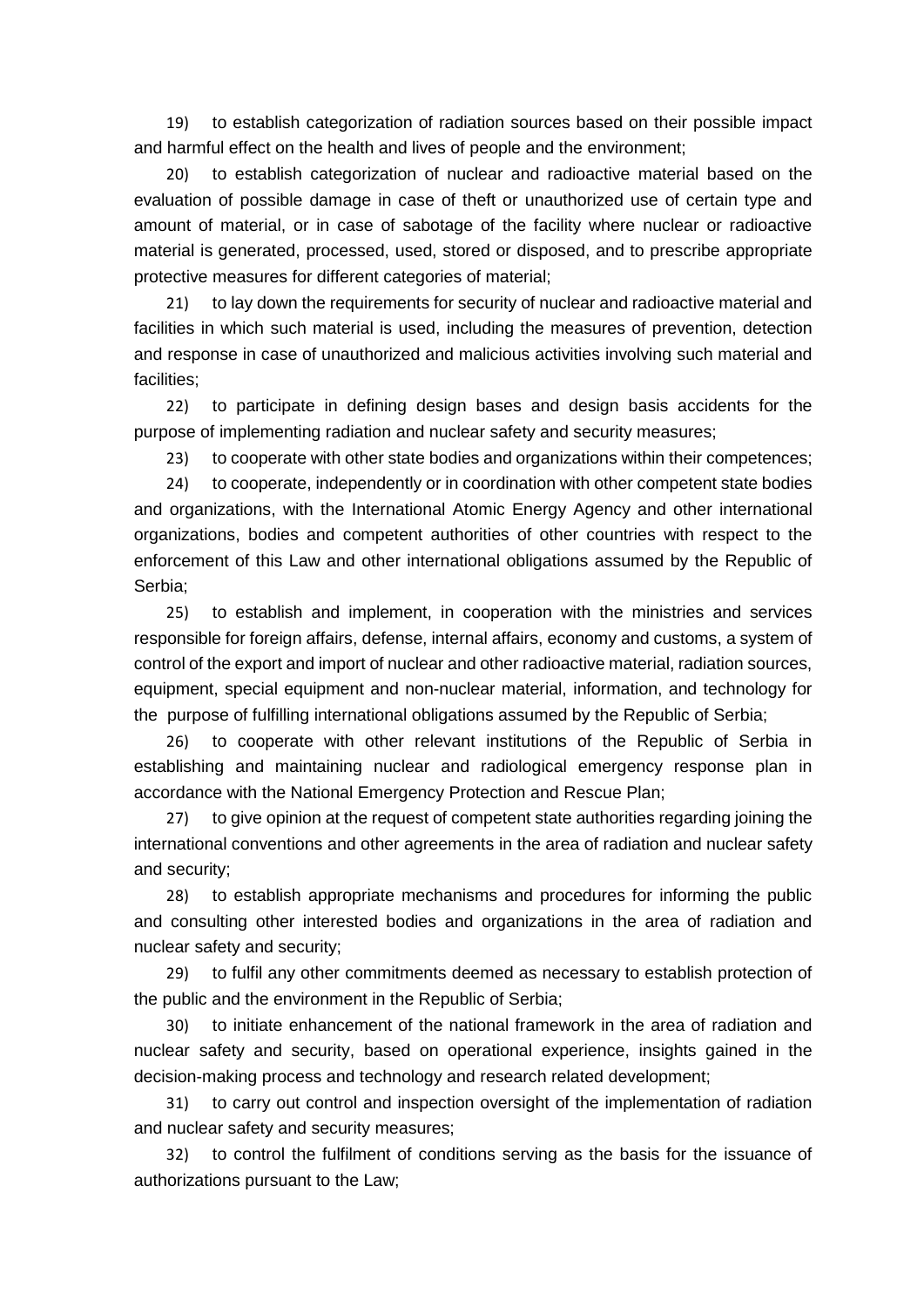33) to review, observe and assess the practices to verify their compliance with this Law, applicable regulations and the requirements for obtaining authorizations;

34) to take actions, require and monitor the implementation thereof in the event of noncompliance with the law, bylaws and other applicable regulations regarding the requirements for obtaining authorizations;

35) to establish and maintain the system of accountancy and control of nuclear material;

36) to perform other statutory duties.

# *Rules of the General Administrative Procedure*  **Article 23**

In proceedings before the Directorate, provisions of the Law governing General Administrative Procedure shall be applied unless this Law states otherwise.

# *Judicial control*  **Article 24**

Decisions issued by the Directorate are final and cannot be appealed to. However, administrative dispute can be initiated within 30 days as of the day of decision delivery.

### *Scientific and Technical Support in the Area of Radiation and Nuclear Safety and Security*  **Article 25**

The Directorate may engage legal and physical entities as consultants with necessary scientific and technical qualifications, expertise, specialized knowledge and skills in the field of analyzing, improving and regulating radiation and nuclear safety and security measures.

# *Principles of Scientific and Technical Support in the Area of Radiation and Nuclear Safety and Security*  **Article 26**

When selecting consultants under Article 25 hereof, the Directorate shall apply the principle of impartiality.

The Directorate shall engage consultants without compromising its own independence by ensuring that there is no conflict of interest for the consultants that provide scientific and technical support to the Directorate.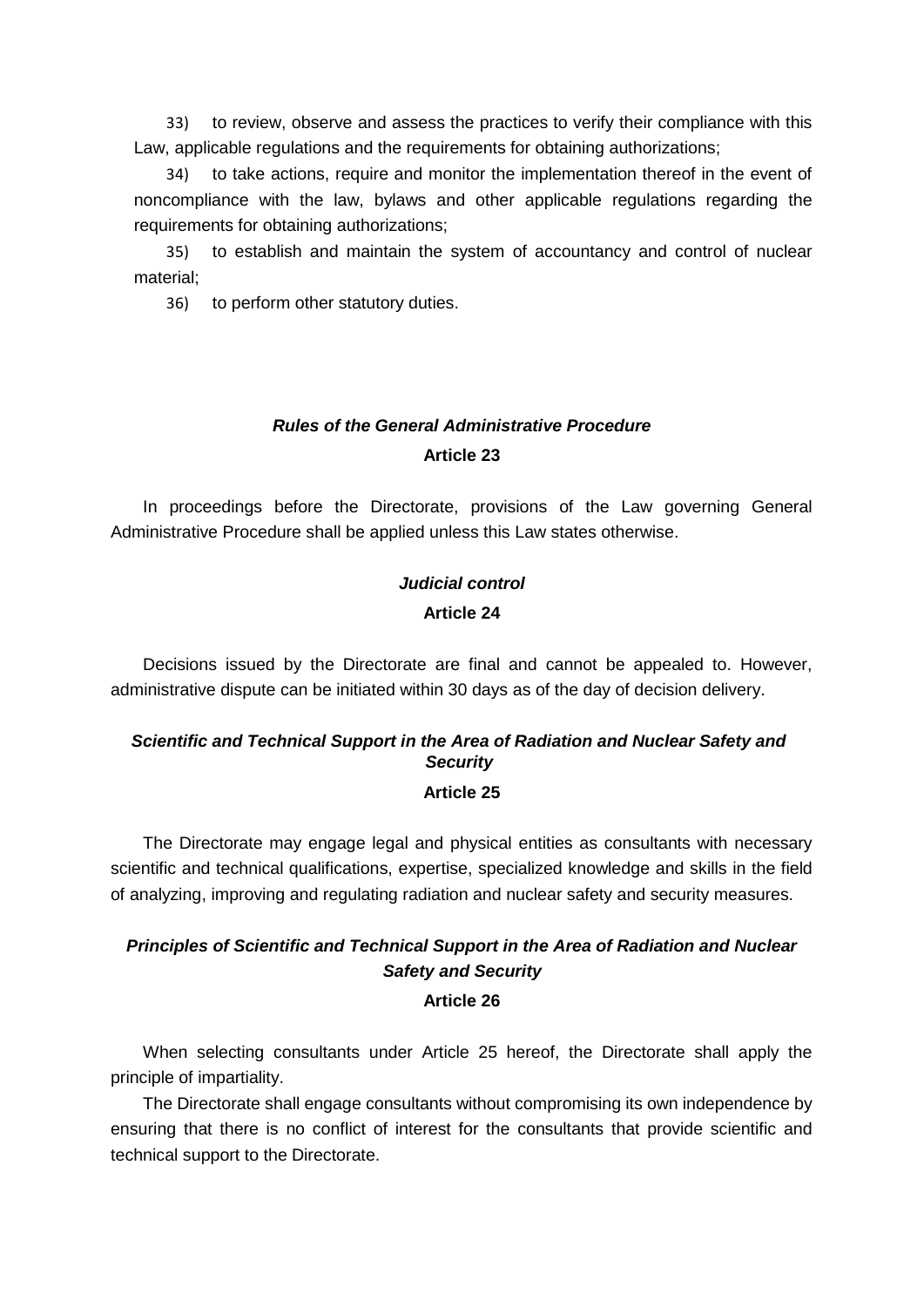The consultant shall provide the Directorate with scientific and technical support without commercial, financial or any other kind of leverage from other interested parties, and without the influence from any other organization regarding the results of their work.

The consultant shall provide the Directorate with scientific and technical support based on solely technical knowledge, analysis results and regulatory requirements.

### *Graded approach to Regulatory Control* **Article 27**

The Directorate shall exercise its regulatory control by applying graded approach commensurate with the radiation risk.

### *Integrated System of Management* **Article 28**

The Directorate shall establish, implement, continuously assess and improve an integrated system of management, which is aligned with safety goals and contributes to their achievement.

The Directorate shall implement regulatory process based on the procedures incorporated in the integrated system of management and thus ensure stable and consistent regulatory control.

In order to fulfil provisions under paragraphs 1 and 2 hereof, the management of the Directorate shall:

- 1) demonstrate leadership for and commitment to safety;
- 2) be responsible for the establishment, implementation, sustainability and continuous improvement of the integrated system of management;
- 3) establish goals, strategies and plans of the Directorate that are aligned with the safety policies of the Directorate;
- 4) ensure adequate interaction with the interested parties;
- 5) determine and ensure competences and resources necessary for safe activity performance within the Directorate.

Integrated system of management of the Directorate shall be documented, developed and applied in accordance with the principle of graded approach.

# IV FUNDAMENTAL PRINCIPLES OF IONIZING RADIATION **PROTECTION**

# *Fundamental Principles of Ionizing Radiation Protection*  **Article 29**

Fundamental principles of radiation protection are: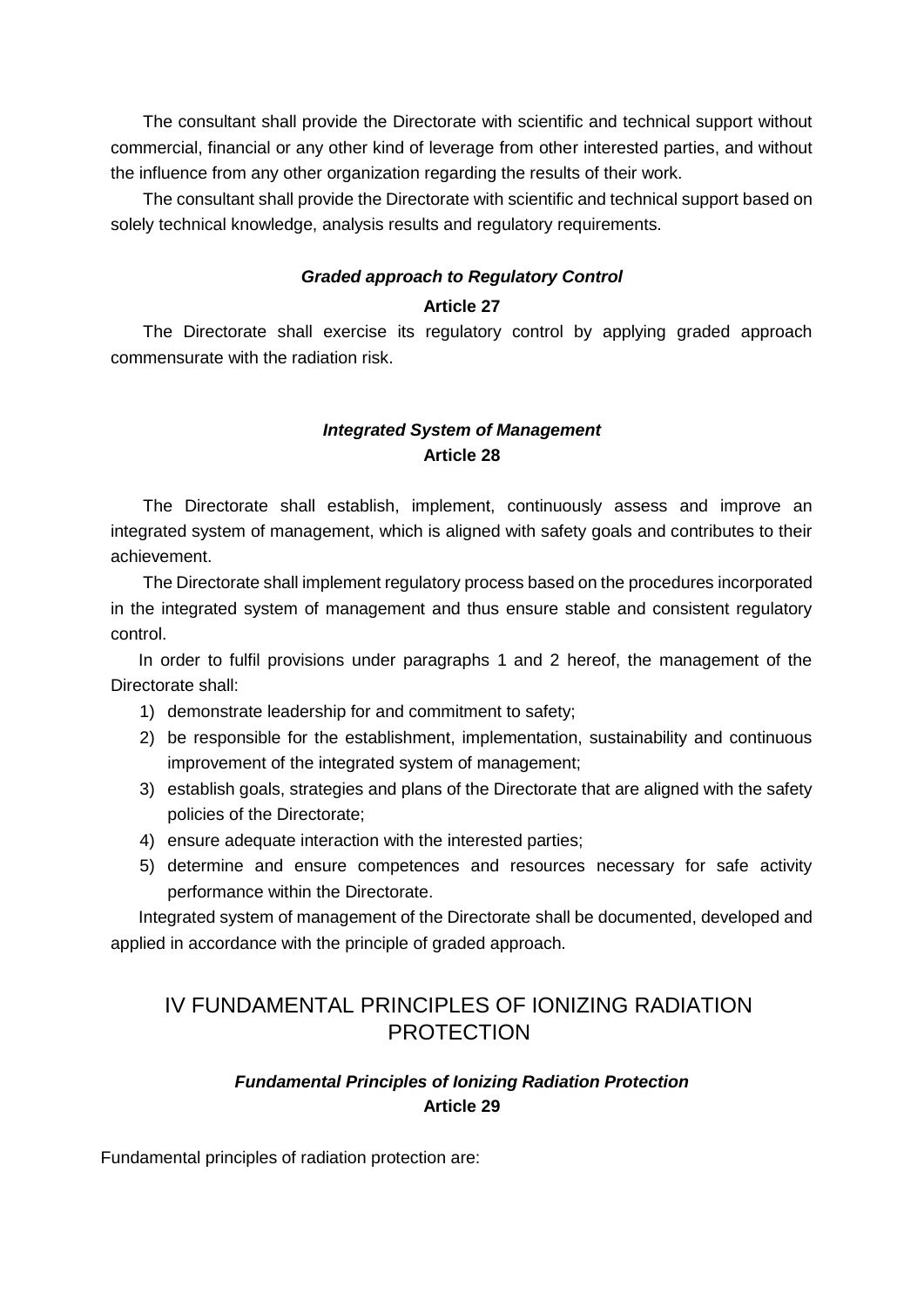1) *Justification*: Decisions introducing a practice shall be justified in the sense that such decisions shall be taken with the intent to ensure that the individual or societal benefit resulting from the practice outweighs the health detriment that it may cause. Decisions introducing or altering an exposure pathway for existing and emergency exposure situations shall be justified in the sense that they should do more good than harm;

2) *Optimization* - Radiation protection measures of individuals subject to public or occupational exposure shall be optimized with the aim of keeping the magnitude of individual doses, the likelihood of exposure and the number of individuals exposed as low as reasonably achievable taking into account the current state of technical knowledge and economic and societal factors. The optimization of the protection of individuals subject to medical exposure shall apply to the magnitude of individual doses and be consistent with the medical purpose of the exposure;

3) *Dose limitation* - In planned exposure situations, the sum of doses to an individual shall not exceed the dose limits laid down for occupational exposure or public exposure. Dose limits shall not apply to medical exposures.

# V EXEMPTION FROM NOTIFICATION REQUIREMENT, NOTIFICATIONS AND AUTHORIZATIONS

### *1 Exemption from Notification*

# **General Criteria of Exemption from Notification Article 30**

General criteria of exemption from notification are such that:

1) the radiation risks to individuals caused by the practice are sufficiently low, so as to be of no regulatory concern;

2) the type of practice has been determined to be justified; 3) the practice is inherently safe.

The Directorate shall stipulate special requirements for the exemption from notification.

### *2 Notification*

# **Notification of the Intention to Perform a Practice Article 31**

A legal entity or entrepreneur shall notify the Directorate on any intention to perform practices involving radiation sources, naturally occurring radioactive material leading to the exposure of workers or the public that cannot be disregarded from a radiation protection point of view, and on the use of nuclear material for non-nuclear purposes.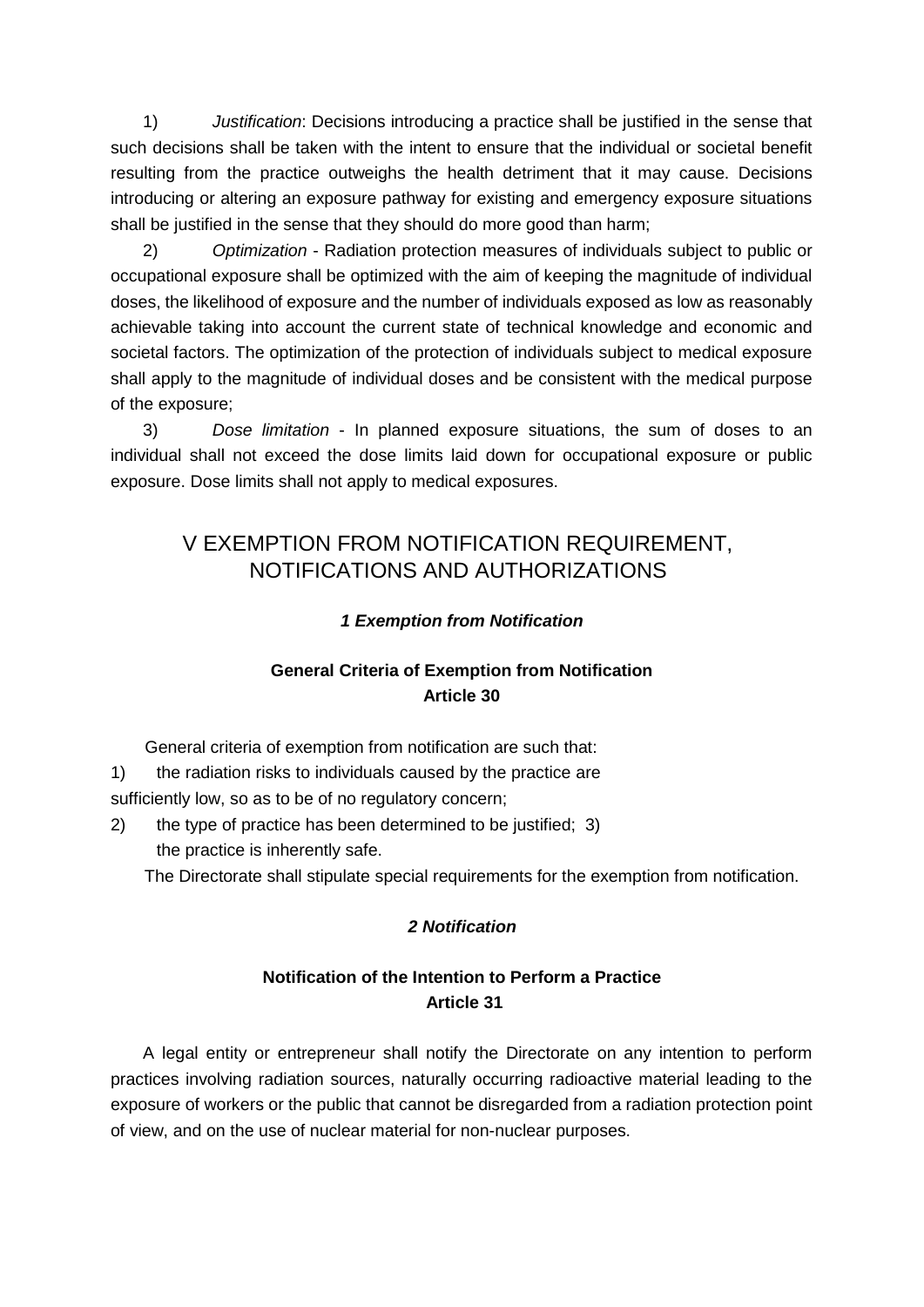The Directorate shall issue a certificate of the notification of the intention to perform practices under paragraph 1 hereof.

Notification shall be made prior to the practice commencement.

Holders of the certificate under paragraph 2 hereof shall notify the Directorate on the decision to abandon the intention to perform the practice, for which the Directorate issues a certificate.

The Directorate shall specify the requirements for practice notification and the content of the certificate under paragraph 2 hereof.

### *Exemption of Notified Practice from Obtaining Authorization*  **Article 32**

Notified practices can be exempted from obtaining authorization based on the specific requirements prescribed by the Directorate.

# **Categorization of Practices Article 33**

According to the health risks of exposed workers, members of the public, the public and the environment, as well as the type of practice performed, the practices can be classified as:

- 1) Low risk radiation practices
- 2) Moderate risk radiation practices
- 3) High risk radiation practices

4) Nuclear activities

The Directorate shall specify the requirements for the categorization of radiation practices under paragraph 1 hereof.

#### *3 Issuance of Authorizations*

### **Obligation to Obtain Authorization Article 34**

Performance of radiation practices under Article 33, paragraph 1 hereof require authorization issued by the Directorate.

Low risk radiation practice under Article 33, paragraph 1, point 1) hereof shall be authorized by the decision on registration.

Moderate risk radiation practice, high risk radiation practice and nuclear activity under Article 33, paragraph 1, points 2) -4) hereof shall be authorized by the decision on license issuance.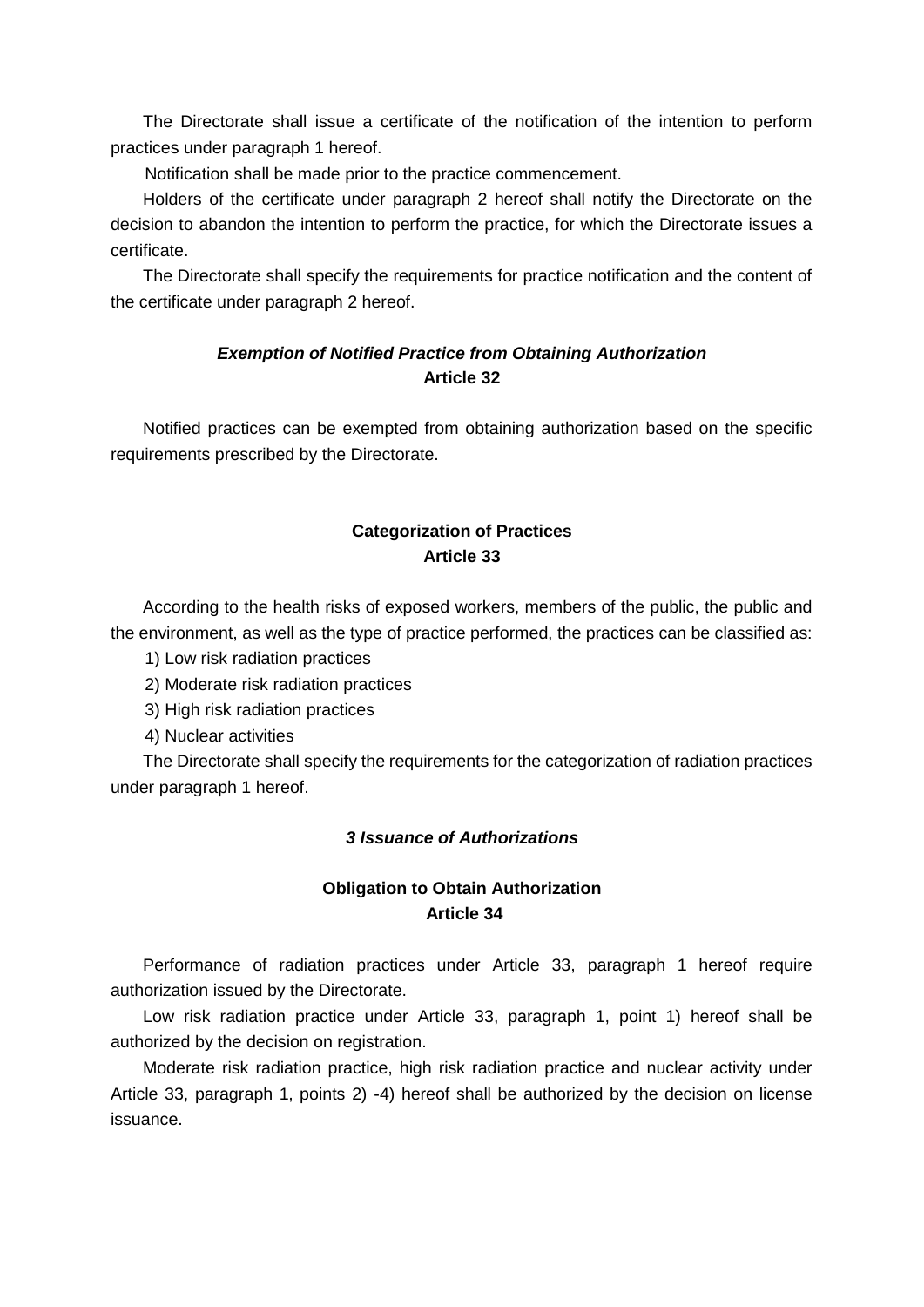# **General Principles Governing Authorization Holder Responsibilities Article 35**

Authorization holder shall bear prime responsibility for radiation and nuclear safety and security.

Authorization holders shall be responsible for all activities conducted by legal entities, physical entities and entrepreneurs they engage, and whose practices can affect radiation and nuclear safety and security.

The responsibilities under paragraphs 1 and 2 hereof cannot be delegated.

Authorization holder shall ensure that radiation doses for exposed workers, apprentices, students and the public, as well as the impact of radiation on the environment are, in terms of social and economic factors, as low as reasonably practicable.

Authorization holder shall be responsible for the safety and security of the facility where the practice is performed even if the authorization has expired, as long as the facility, the site, and the parts thereof are not released form the regulatory control.

# **Responsibilities of the Authorization Holder Article 36**

Authorization holder shall:

1) apply the fundamental principles of radiation and nuclear safety;

2) take all necessary steps to protect people's health and the environment from the harmful effect of ionizing radiation, now and in future, by keeping the exposure level below the specified limits, and take all reasonable steps to minimize, now and in future, the harmful effect on the public;

3) plan and implement technical and organizational measures necessary to ensure the adequate level of radiation and nuclear safety and security;

4) prepare and implement the plan in case of emergency in accordance with the Law;

5) keep relevant records and report to the Directorate on emergency events in accordance with the Law;

6) ensure compliance with the prescribed dose limits and monitor the exposure of workers to ionizing radiation;

7) obtain adequate financial and human resources with adequate qualifications and competences necessary to conduct the prescribed radiation and nuclear safety and security measures when conducting practices;

8) ensure that their subcontractors, whose activities can affect radiation and nuclear safety and security, throughout the practice performance provide for required staffing with appropriate qualifications and competences necessary to carry out their activities;

9) provide for continuous education and training of persons participating in the practice performance;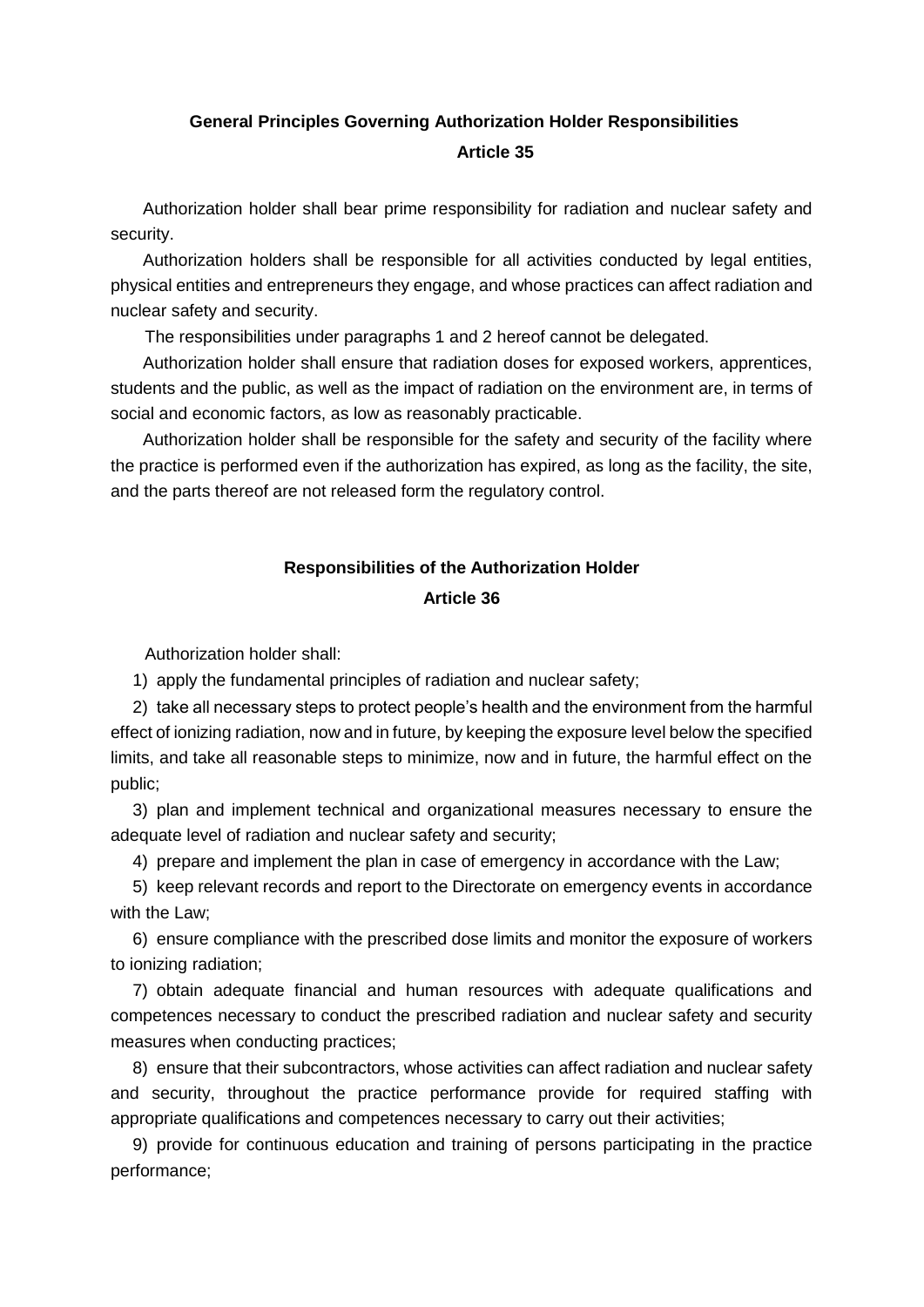10) provide for adequate financial resources to handle disused radiation sources, radioactive waste management, decommissioning and liability in case of radiological or nuclear damage;

11) enable the inspectors of the Directorate to carry out their work without impediment and to have access to the facilities and sites where the practice is conducted;

12) not modify the manner of the performance of the authorized practices in a way that could affect the protection of workers, the public or the environment without previously

13) notifying and obtaining the appropriate authorization from the Directorate, and;

14) provide, upon the request of the Directorate or in line with the requirements, all information regarding the practice performance that the Directorate deems necessary or relevant for radiation and nuclear safety and security.

The Directorate shall specify the requirements under paragraph 1 hereof.

# **Authorization Holder Responsibilities with respect to Records of Nuclear Material, Activities, Special Equipment and Non-nuclear Material associated with Nuclear Fuel Cycle Article 37**

Authorization holder shall keep the records of nuclear material, activities, special equipment and non-nuclear material associated with nuclear fuel cycle in line with the ratified international agreements and this Law.

The Directorate shall specify the requirements under paragraph 1 hereof.

### **Requirements for Authorization Issuance Article 38**

The Directorate shall issue the authorization for practices under Article 33, paragraph 1, points 1) - 4) hereof to legal entities or entrepreneurs provided they fulfil general and particular requirements pursuant to the Law.

The authorization under paragraph 1 hereof cannot be delegated.

### **General Requirements for Authorization Issuance Article 39**

General requirements for the issuance of authorization under Article 33, paragraph 1, points 1) - 4) hereof are: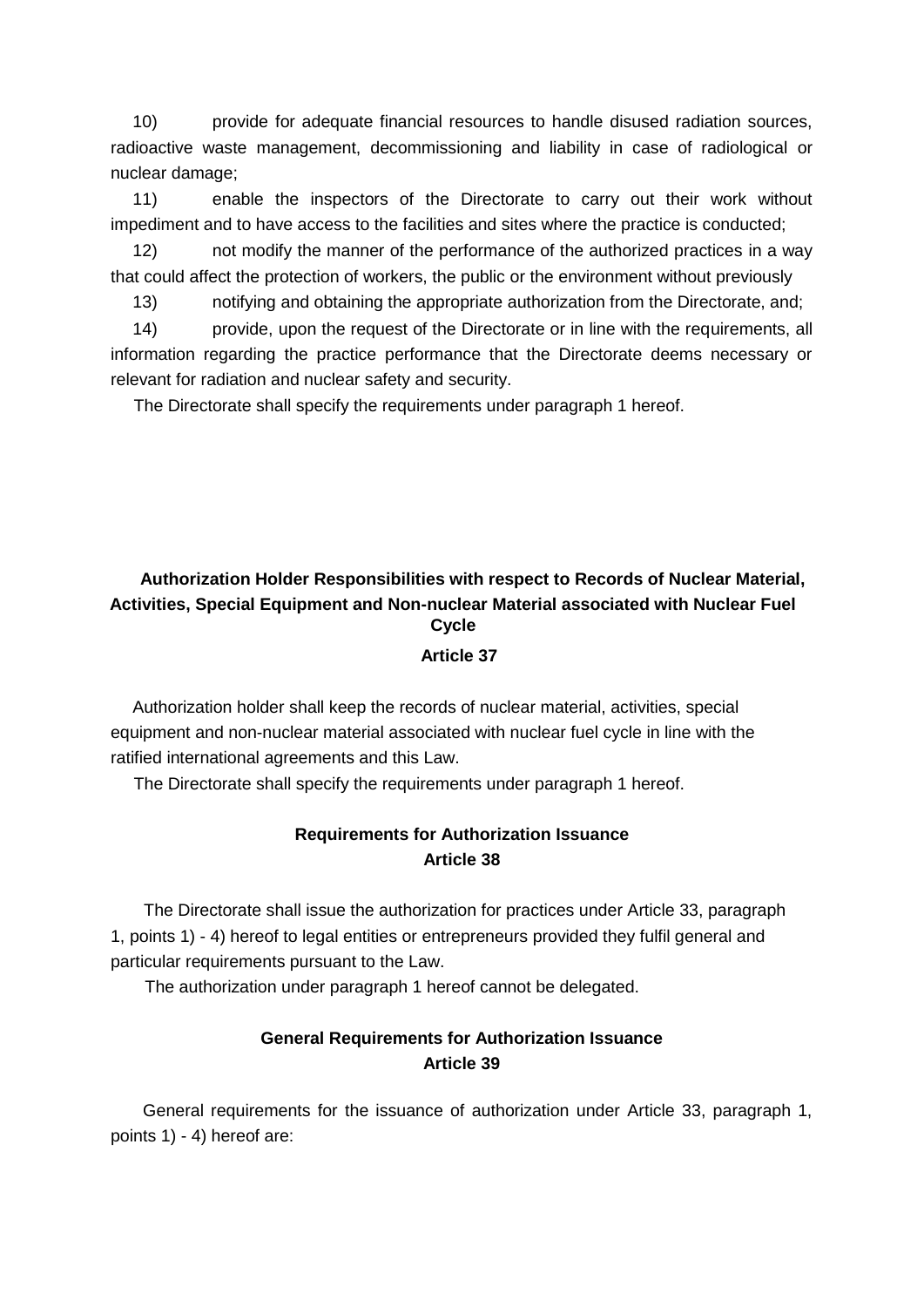1) that the facilities, the venues and the sites where the practice is performed meet technical, safety, security and other requirements ensuring the protection of exposed workers, members of the public, the public and the environment from the harmful effect of ionising radiation;

2) that the exposed workers handling radiation sources are provided with the adequate radiation protection tools and ionising radiation measuring devices;

3) to designate a radiation protection officer or a radiation protection service;

4) depending on the type of practice, to have staff with adequate education and training in the area of radiation protection that fulfil necessary health requirements to work with radiation sources;

5) to implement the measures necessary to prevent contamination of work and living environment by the practice performance, excluding the practices using ionising radiation generators;

6) to use and trade in radiation sources in a safe and secure manner and in accordance with the relevant regulations;

7) to implement other radiation protection measures stipulated by the Law.

The Directorate shall define special requirements and necessary documentation required to obtain authorization for practice performance under Article 33, paragraph 1, points  $1 - 4$ ) hereof.

# **Authorization Issuance in case of Emergency Article 40**

The Directorate may issue the authorization for practice performance under Article 33, paragraph 1, points 1) - 4) hereof under special procedure in the event of natural disasters, emergencies and crises, warfare, terrorism, large migrations of the population, humanitarian crises and activities in connection with health protection and rescuing, on the basis of the complexity of the circumstances and risk assessment for the practice performance.

### *a) Registration of Practices*  **Article 41**

The Directorate shall bring a decision on registration of practice based on the application submitted by a legal entity or an entrepreneur.

The Directorate shall make a decision on registration under paragraph 1 hereof upon fulfilment of all requirements stipulated under Article 39 hereof, within 30 days of duly submitting the application and all necessary documentation verifying the required conditions have been met.

By issuing the decision on registration, the Directorate may prescribe additional radiation and nuclear safety and security measures.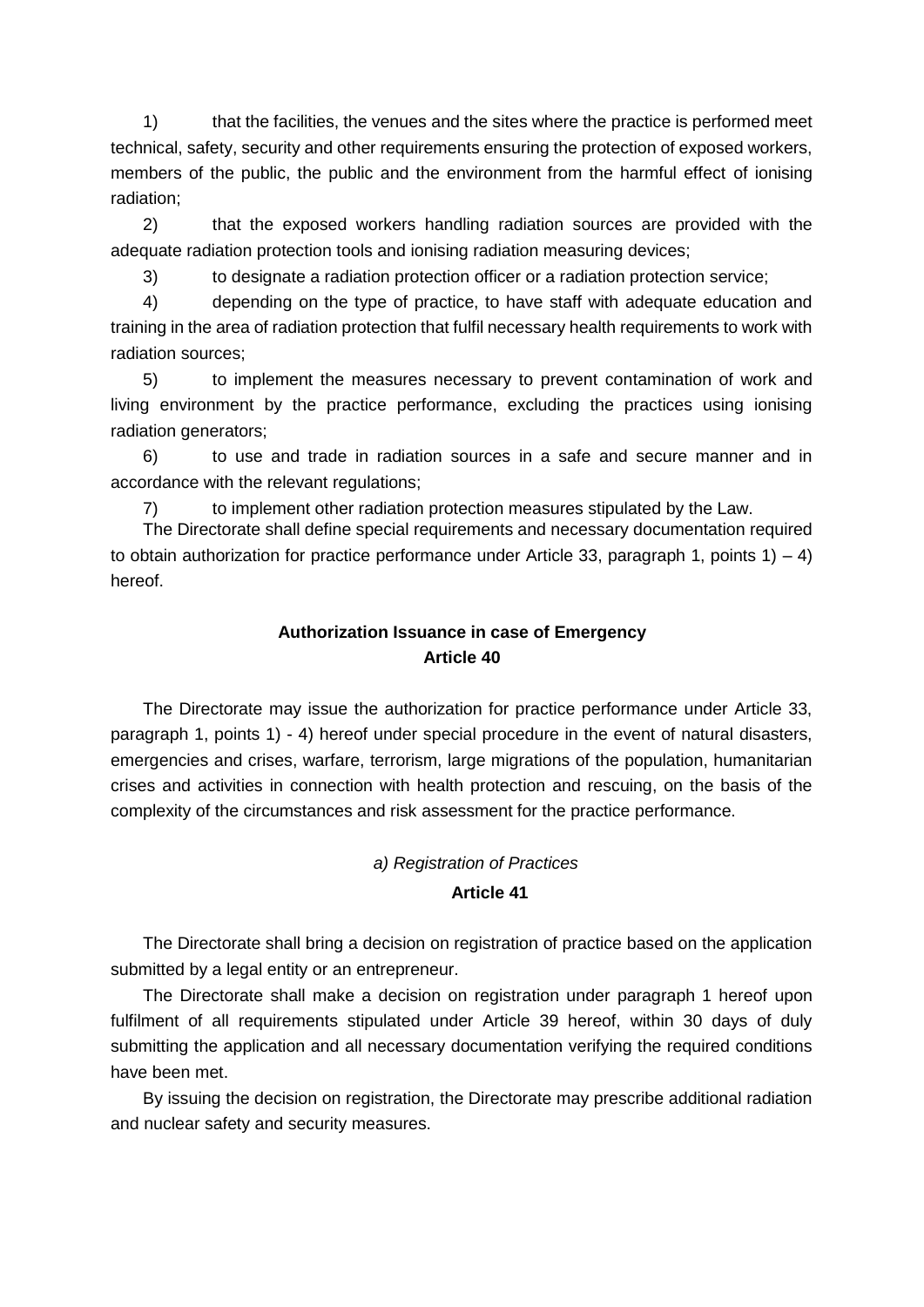Decision on registration is not time limited, except the decision to perform low-risk radiation practices – trade in radiation sources and transport of dangerous goods Class 7 ADR/RID/ADN (radioactive material) which has a three-year validity.

The decision under paragraph 1 hereof enters into force on the day of delivery.

A legal entity or an entrepreneur undertakes to report to the Directorate any change of data on the fulfilment of the requirements that served as the basis for obtaining the decision on registration, within 30 days of change occurrence the latest.

# *b) Licensing of Practices*  **Article 42**

A legal entity or an entrepreneur shall submit to the Directorate the application for a license for moderate-risk radiation practice, high-risk radiation practice or a nuclear activity.

In addition to the application under paragraph 1 hereof, the applicant shall submit:

1) confirmation that the general and particular conditions under Article 39 hereof have been fulfilled, and

2) confirmation that radiation and nuclear safety and security measures have been implemented.

The implementation of radiation and nuclear safety and security measures shall be confirmed based on the Safety Analysis Report, Radiation Protection Programme and other documentation specified by the Directorate.

In case of high-risk radiation practice, it is necessary first to obtain the consent from the Directorate to the initial Safety Analysis Report.

The licensee shall report to the Directorate, without undue delay, and within eight days the latest, any change in data on the fulfilment of conditions that served as the basis for license issuance.

# *Safety Analysis Report*  **Article 43**

The Safety Analysis Report under Article 42, paragraph 3 shall include:

1) description of the practice;

2) description and features of the premises, facility and site, and any other location where the practice is performed;

3) conditions for and limitations to the performance of the practice;

4) safety assessment of the practice performance for normal and abnormal operations, including emergency events, and assessment of possible initial events that could lead to deviation from the intended manner of work;

5) evaluation of potential emergency events and measures for their prevention and mitigation as well as remediation in case of emergency.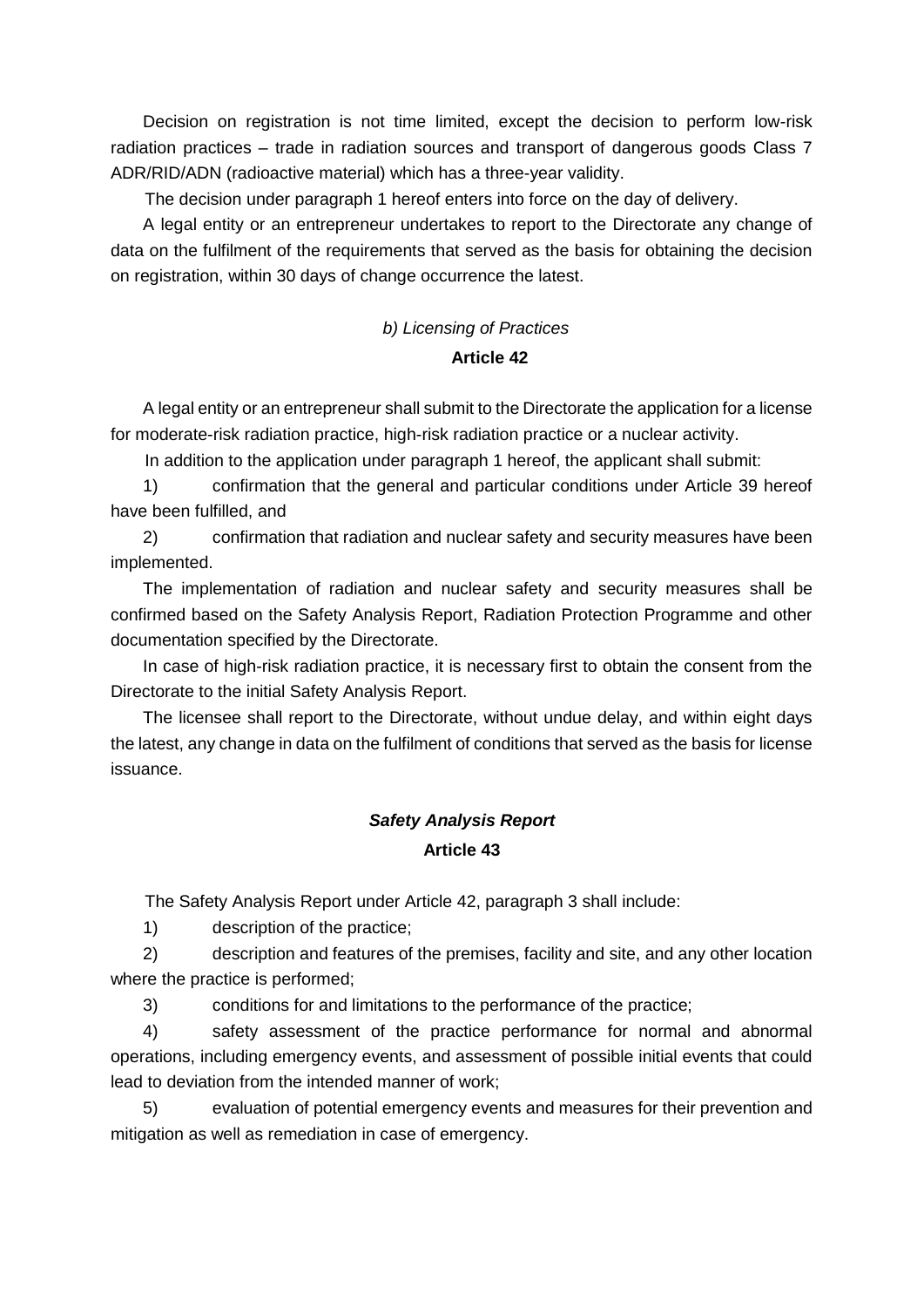The licensee undertakes to modify and supplement the Safety Analysis Report commensurate with the changes occurring as the practice is conducted so that the report would always reflect the current status of the practice performance.

Safety Analysis Report can be prepared by the applicant or another person empowered to do so.

The Directorate shall specify the scope and the content of the Safety Analysis Report for each practice the license is issued for.

### **Revision of Safety Analysis Report Article 44**

The licensee shall perform systematic and periodic revisions of Safety Analysis Report under Article 43 hereof on which they shall submit the report to the Directorate.

Revision under paragraph 1 hereof shall entail review, verification and improvement of radiation and nuclear safety measures, emergency event prevention measures and emergency event remediation measures, if necessary.

 If the circumstances justify so, the Directorate may require the licensee to conduct extraordinary revision of the Safety Analysis Report and submit the report on it to the Directorate.

The Directorate shall specify the content and schedule of the revision of Safety Analysis Report and subsequent submission of the report to the Directorate.

### **Initial Safety Analysis Report Article 45**

In the process of obtaining the decision on issuing the license for high-risk radiation practice, a legal entity or an entrepreneur shall first submit to the Directorate the application for the consent to the Initial Safety Analysis Report.

The Directorate shall issue a decision on the consent under paragraph 1 hereof within 90 days of duly submitted application.

The legal entity or entrepreneur shall, without undue delay and within eight days the latest, report to the Directorate on any changes in the conditions that served as the basis for issuing the consent under paragraph 1 hereof as well as in case of abandoning the intended practice. The Directorate shall specify the scope and the content of the Initial Safety Analysis Report and the documentation supplementing the application for issuing the consent to the Initial Safety Analysis Report.

# **Ionising Radiation Protection Programme Article 46**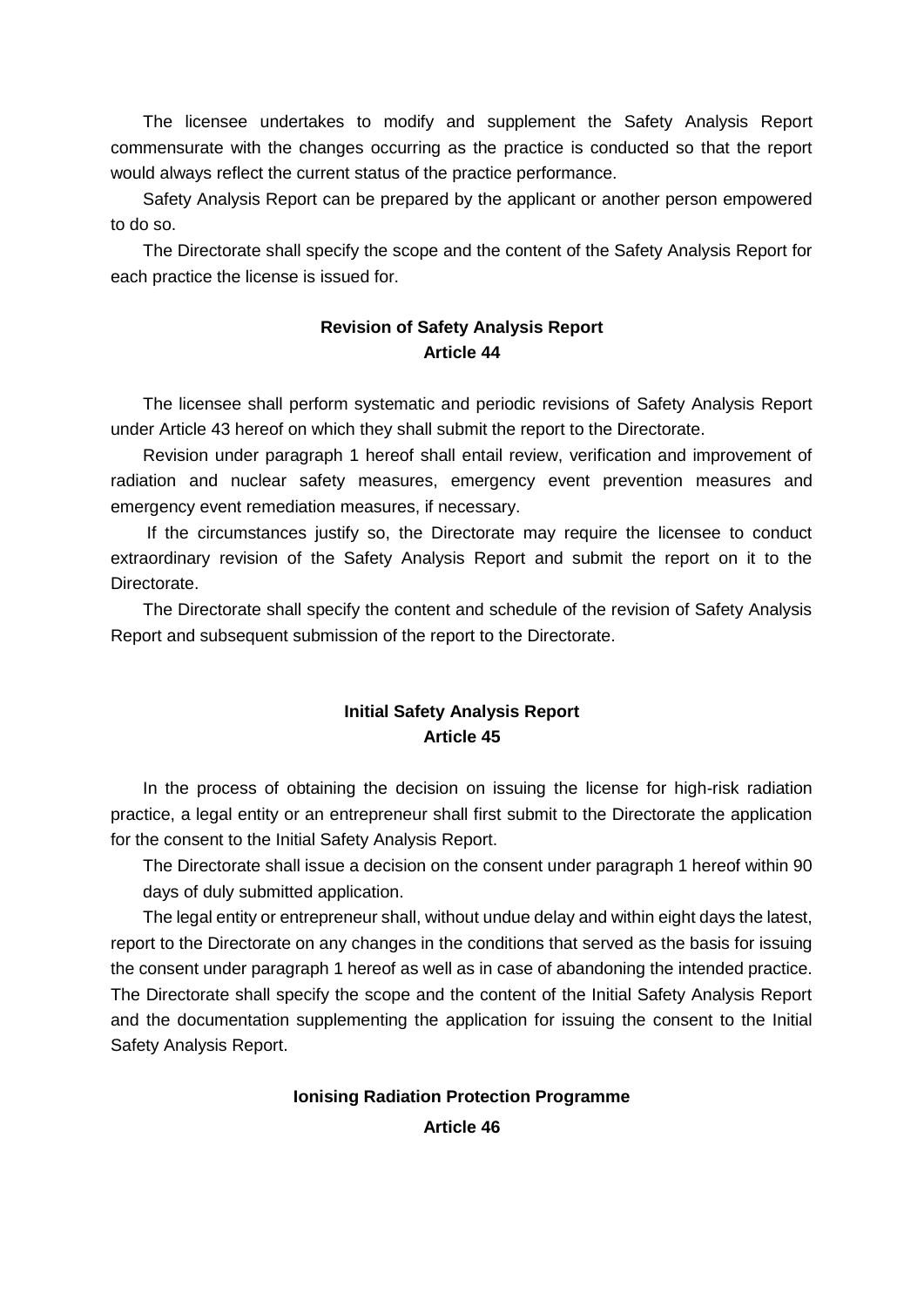The Radiation Protection Programme under Article 42, paragraph 3, shall particularly include:

1) assignment of responsibilities to all management levels in case of occupational exposure to ionizing radiation, which in case of external workers can also include appropriate organizational cooperation and the allocation of responsibilities between external workers and legal entities or entrepreneurs as authorization holders;

2) designation of controlled and supervised areas;

3) establishment of rules for workers to follow and supervision of their work;

4) arrangements for individual monitoring of exposed workers and the workplace, including the acquisition and maintenance of radiation protection instruments;

5) system of recording and reporting of all relevant information related to the control of ionizing radiation exposure, decisions on measures of radiation protection, and individual monitoring of exposed workers;

6) education and training programme on the nature of hazards, radiation protection measures and radiation and nuclear safety measures;

7) methods and schedule for periodically reviewing and auditing the performance of the Radiation Protection Programme;

8) plans to be implemented in case of emergency events;

9) health surveillance programme;

10) requirements for the implementation and assurance of quality control.

The Directorate shall specify the scope and content of the Radiation Protection Programme under paragraph 1 hereof.

# **License for Moderate-risk Radiation Practice Article 47**

The Directorate shall bring a decision on issuing the license for moderate-risk radiation practice performance after affirming that all requirements under Article 42 hereof have been fulfilled.

The Directorate shall issue the decision under paragraph 1 hereof within 60 days of duly submitted application.

In addition to the license to perform a moderate-risk radiation practice, the Directorate shall issue a decision on the use of radiation sources.

The license for a moderate-risk radiation practice shall be issued for the period of ten years except the license for a moderate-risk radiation practice – trade in radiation sources and transport of dangerous goods Class 7 ADR/RID/ADN (radioactive material) which is issued for the period of three years.

The license under paragraph 1 hereof shall enter into force on the day of delivery.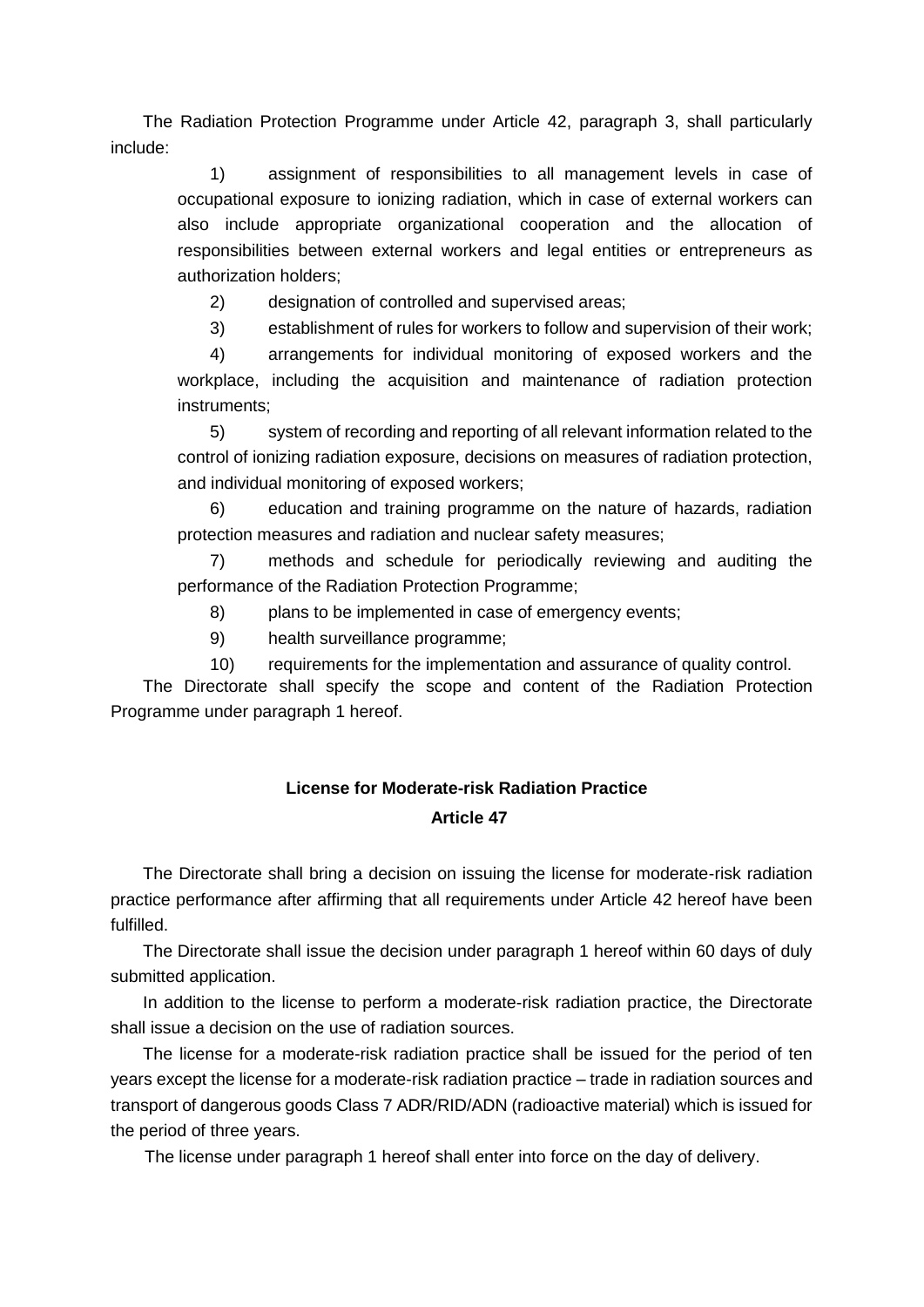The licensee under paragraph 1 hereof, 60 days prior to the termination of the license at the latest, shall submit to the Directorate the application for its extension.

### **License for High-risk Radiation Practice Article 48**

The Directorate shall bring a decision on issuing the license for a high-risk radiation practice performance after affirming that all requirements stipulated by Article 42 hereof have been fulfilled.

The applicant for the performance of a high-risk radiation practice shall establish, maintain and implement the integrated system of management.

In addition to verifying that the requirements under paragraphs 1 and 2 hereof have been met, a legal entity or an entrepreneur shall submit the consent from the Ministry of Interior to the Security Plan, pursuant to this Law.

Provisions under paragraph 3 hereof shall not pertain to the applicants for the license for practices associated with radiation source generators.

The Directorate shall issue a decision under paragraph 1 hereof within 90 days of the day of duly submitting the application.

The license for the performance of a high-risk radiation practice shall be issued for the period of 5 years, except the license for high-risk radiation practices of trade in radiation sources and transport of dangerous goods Class 7 ADR/RID/ADN (radioactive material) which is issued for the period of 3 years.

The license under paragraph 1 hereof enters into force on the day of delivery.

In addition to the license to perform a high-risk radiation practice, the Directorate shall issue the decision on the use of a radiation sources.

The decision to issue the license for the performance of a high-risk radiation practice shall be published in *the Official Gazette of the Republic of Serbia*.

The licensee for the performance of a high-risk radiation practice shall submit to the Directorate the application for the extension of the license within 90 days prior to its termination at the latest.

The license for the performance of a high-risk radiation practice with unsealed sources and sources of categories I and II shall expire, *inter alia*, on the day of issuing the license for a radiation facility decommission.

### **License for Nuclear Activity Article 49**

The Directorate shall bring a decision on issuing the license for the performance of a nuclear activity after affirming that all requirements under Article 42 hereof have been fulfilled.

The applicant for nuclear activity performance shall establish, maintain and implement the integrated system of management.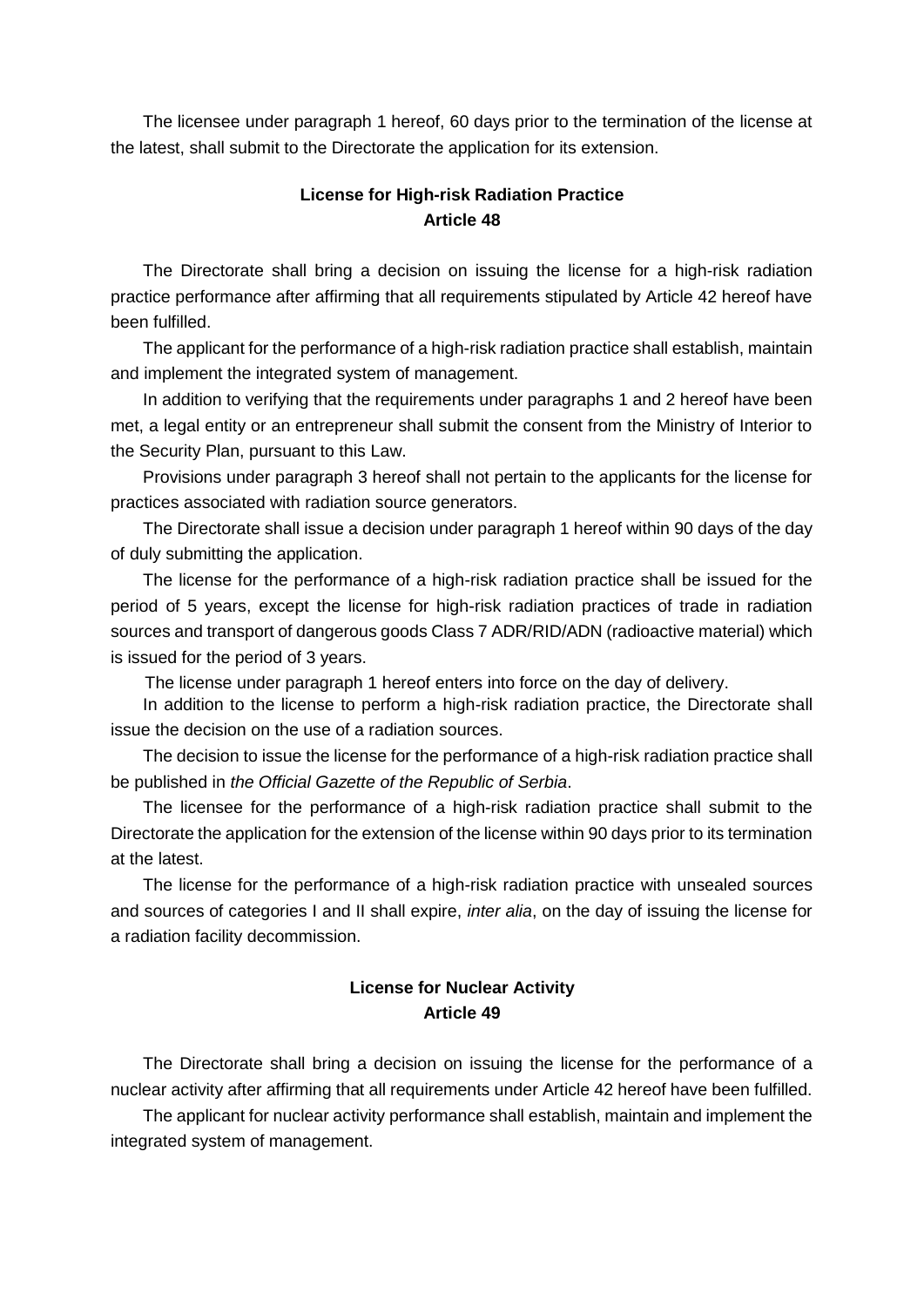In addition to verifying that the requirements under paragraph 1 and 2 hereof have been met, a legal entity or an entrepreneur, pursuant to this Law, shall submit the consent from the Ministry of Interior to the Security Plan.

The decision under paragraph 1 hereof shall be issued within 180 days of duly submitted application.

In addition to the application for the license for a nuclear activity, the applicant shall submit the consent to the assessment of the environmental effect of the project from the Ministry responsible for the environmental protection pursuant to a special law.

The decision that serves as the basis for issuing the license for a nuclear activity shall be published in *the Official Gazette of the Republic of Serbia*.

The license for a nuclear activity performance shall be issued for the period of 10 years except the license for the nuclear activity – trial run of a nuclear facility that shall be issued for the period of 2 years.

The license under paragraph 1 hereof enters into force on the day of delivery.

The licensee for a nuclear activity performance shall submit to the Directorate the application for the extension of the license within 180 days prior to its termination at the latest.

## **Self-assessment of the Licensee Article 50**

The licensee for a nuclear activity performance shall assess the compliance of the applied measures of radiation and nuclear safety and security with the Law and the international standards in the area of radiation and nuclear safety and security and radioactive waste and spent nuclear fuel management.

The Directorate shall specify the schedule of the compliance assessment under paragraph 1 hereof.

### **4** *Modifications of Authorizations* **Article 51**

The Directorate may modify the decision on registration or license issuance at the request of the authorization holder or based on the inspection findings.

## *5 Suspension of Authorization*  **Article 52**

The Directorate may suspend the decision on issuing a registration or license.

The suspension under paragraph 1 hereof shall be conducted if:

1) the authorization holder temporarily ceases to fulfil any of the conditions established by the decision on authorization issuance;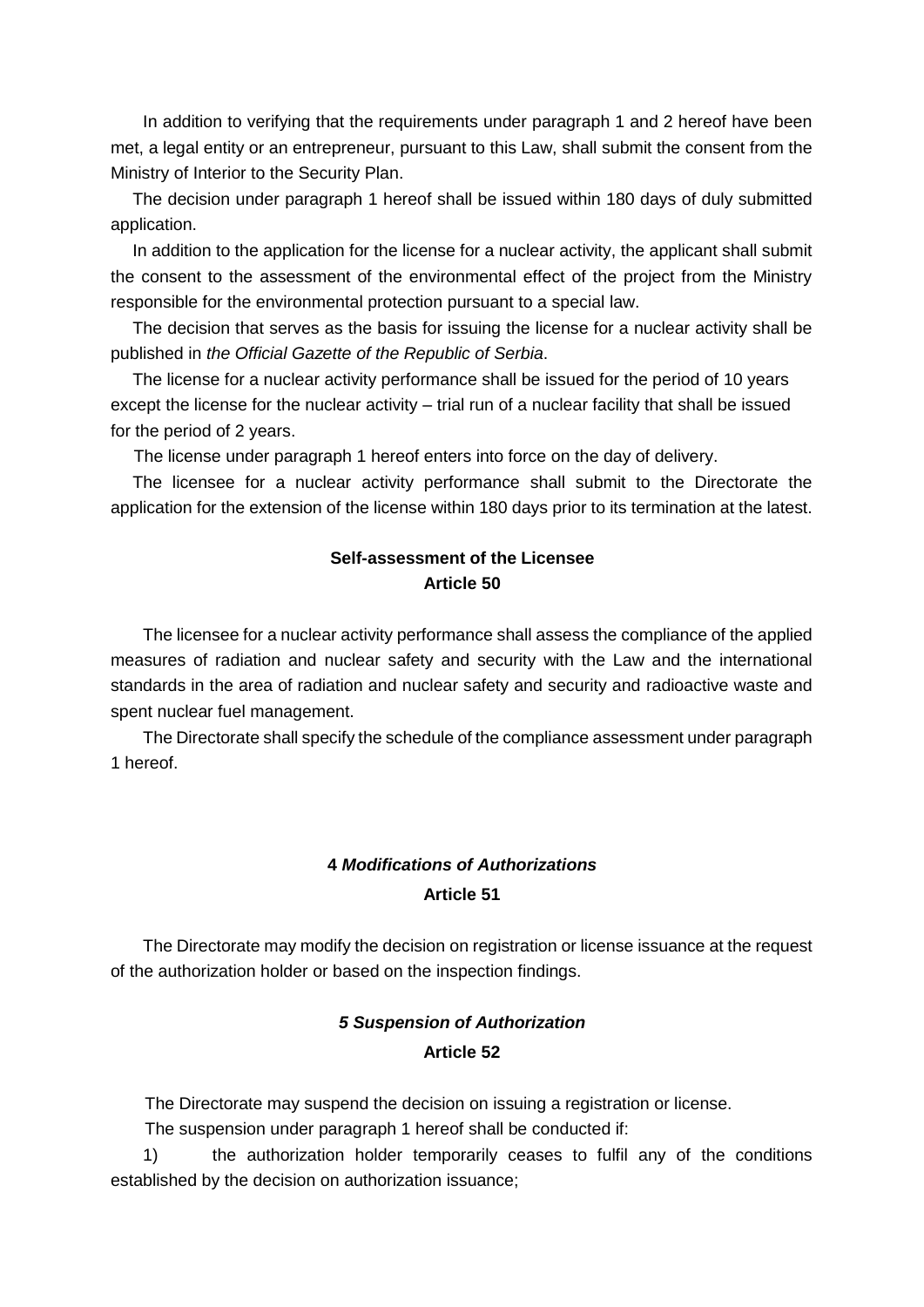2) the inspection oversight determines that the authorization holder has failed to take radiation and nuclear safety and security measures or has failed to implement them in the schedule prescribed by the Directorate;

3) the inspector issues a decision to prohibit radiation practice or nuclear activity performance;

4) the authorization holder fails to provide the Directorate with all the data serving to affirm the fulfilment of radiation and nuclear safety and security measures;

The decision under paragraph 2 hereof shall be issued within seven days of the day of reception of information under paragraph 2, points 1) - 4) hereof.

By suspending the authorization, the Directorate orders the authorization holder to remedy all detected deficiencies, and establishes the schedule for the authorization holder to do so.

The suspension under paragraph 3 hereof shall be for the period of 12 months the longest as of the day of delivery of the suspension decision to the applicant.

The decision on the suspension enters into force on the day of delivery.

During suspension, the authorization holder cannot perform the practice the suspension was issued for.

If authorization holders act contrary to the decision on suspension, they shall be liable for all damage incurred.

The suspension of the authorization shall terminate on the day of delivery of the decision on revoking the suspension on condition that the authorization holder has remedied all detected deficiencies.

The decision on the suspension cannot be extended.

# *6 Revocation of Authorization*  **Article 53**

The Directorate shall revoke the decision on registration or license issuance if the authorization holder:

1) ceases to fulfil some of the requirements serving as the basis for license issuance;

2) fails to report to the Directorate an emergency event during practice performance;

3) following suspension, fails to timely meet the requirements arising from the suspension;

4) fails to conduct the prescribed measurement, withholds or reports inaccurate data in connection with the implementation of radiation and nuclear safety and security measures;

5) submits the application for the termination of the registration or license.

The Directorate shall revoke the decision on license issuance if the licensee, in addition to the points under paragraph 1 hereof: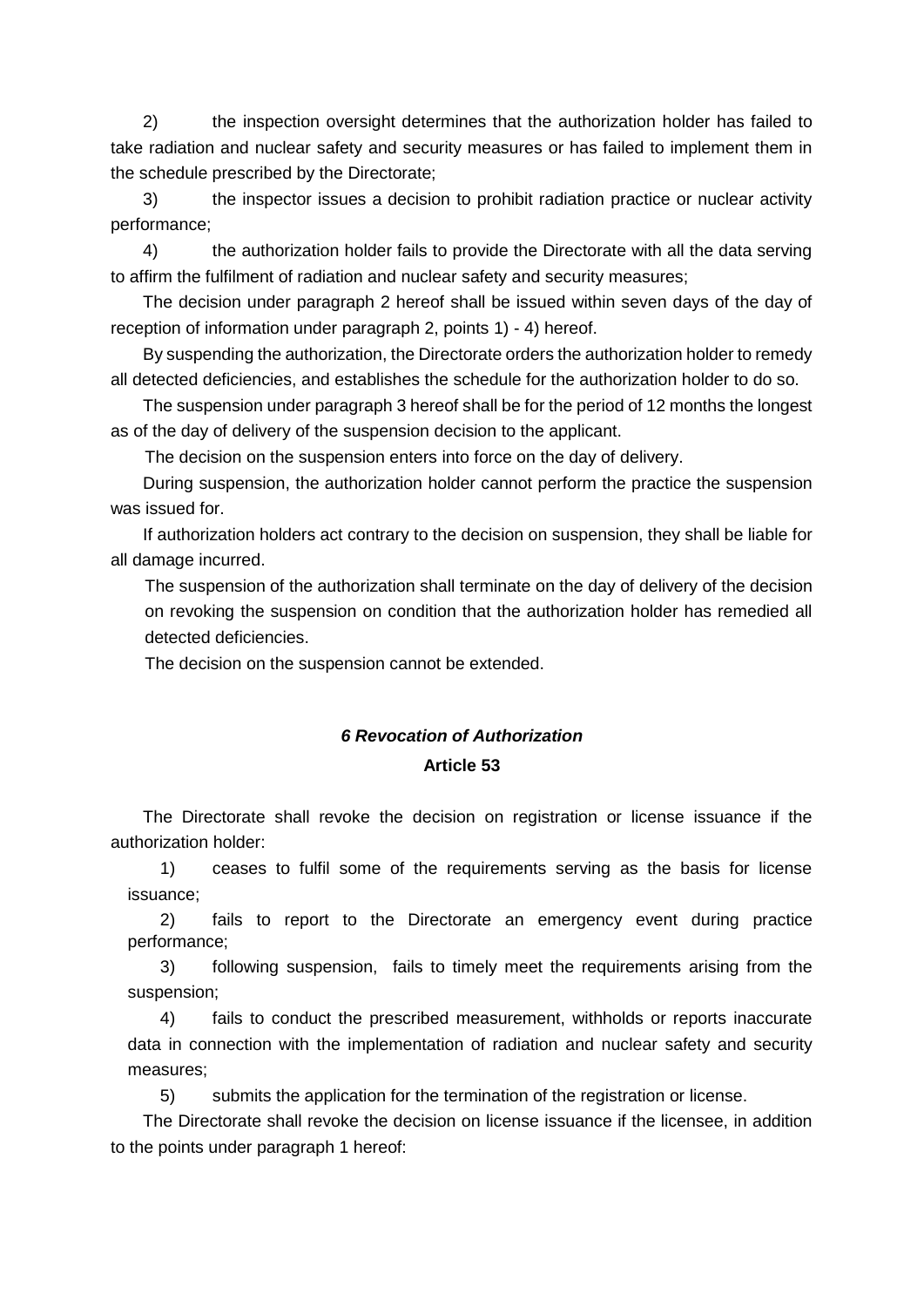1) fails to review and audit the Safety Analysis Report or fails timely to submit to the Directorate the report on the review and audit of the Safety Analysis Report; 2) fails timely to submit the application for the license extension.

The decision on the license revocation enters into force on the day delivery.

If the licensees act against the decision on license revocation under paragraph 3 hereof, they shall be liable for the damage incurred.

# *7 Extension of the License*  **Article 54**

The Directorate shall issue a decision on license extension at the request of the licensee. The Directorate shall issue the decision under paragraph 1 hereof when it has been affirmed that all conditions serving as the basis for issuing the license and all radiation and nuclear safety and security measures have been met.

Fulfilment of radiation and nuclear safety and security measures shall be affirmed based on the report on periodic review and audit of the Safety Analysis Report and based on all reported changes in the data on the fulfilment of conditions serving as the basis for license issuance.

The decision on the license extension under paragraph 2 hereof shall be issued for the same period as the decision on the license issuance.

The Directorate shall issue the decision on license extension within 60 days of the duly submitted application for the license extension in case of a moderate-risk radiation practice performance, and within 90 days of duly submitted application for the extension of the license for the performance a high-risk radiation practice and the license for a nuclear activity.

## *8 Termination of License* **Article 55**

The decision on the license issuance shall be terminated:

1) if the validity of the license expires and the licensee does not apply for the extension within the prescribed schedule;

2) in case of bankruptcy or liquidation of the licensee;

3) if the proceedings have been abated in the event of the owner's demise and the rights, duties and legal interests cannot be transferred to the successors;

4) in case of revocation of the license, and

5) in instances stipulated by this Law

The Directorate shall specify all obligations for legal entities and entrepreneurs whose license has expired regarding the protection of the public and the environment.

## *9 Performance of Ionizing Radiation Protection Duties*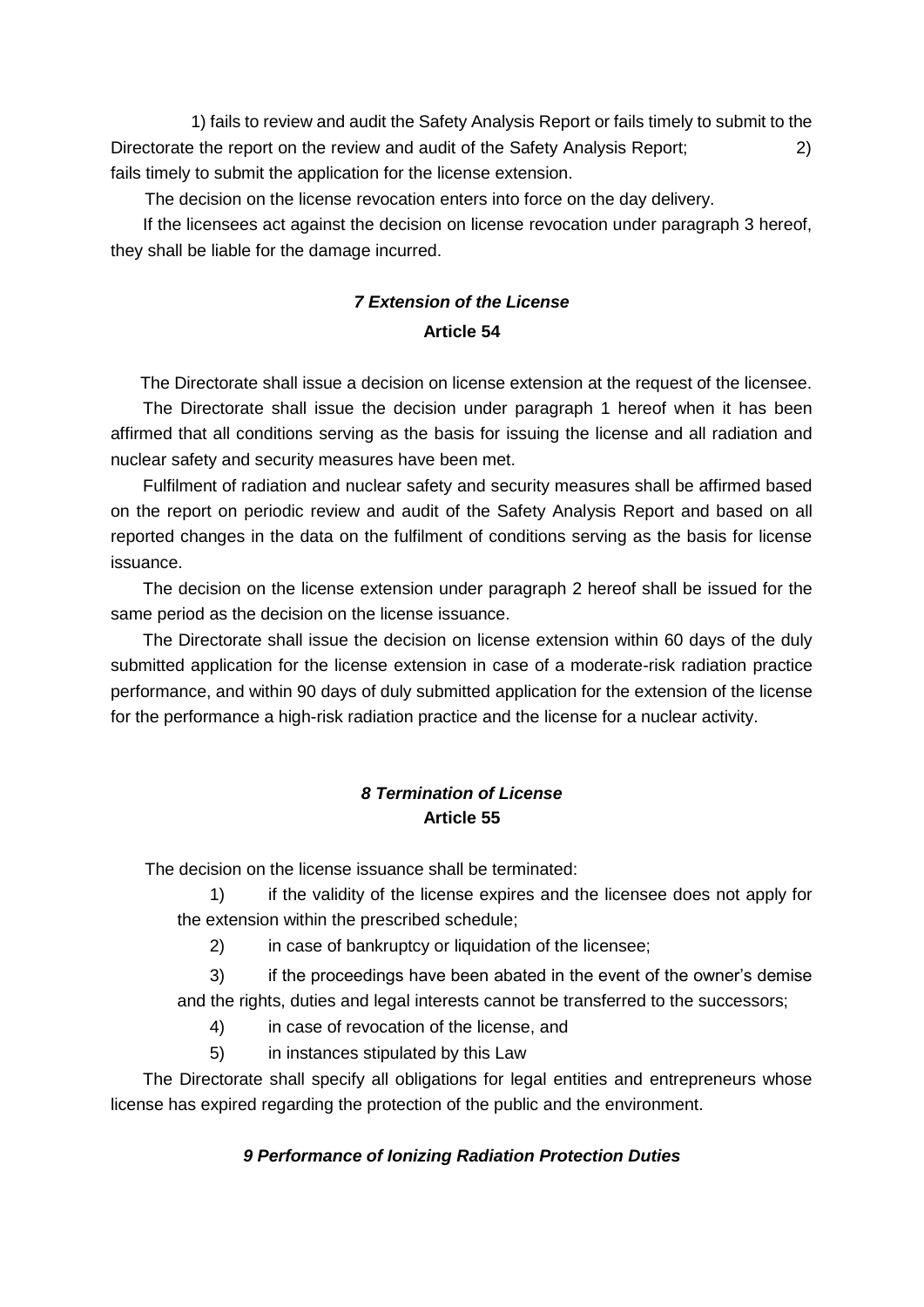#### **Ionizing Radiation Protection Duties Article 56**

Radiation protection duties shall entail:

1) radioactivity monitoring or individual testing therein;

2) measurements conducted to assess the level of exposure to ionizing radiation of exposed workers, other members of the public and the public;

3) decontamination of work and living environment;

4) decontamination of individuals;

5) removal of orphan sources;

6) preparation of Safety Analysis Report and Radiation Protection Programme;

7) training and education of exposed workers and radiation safety officers;

8) testing of radiation sources parameters for the purpose of radiation protection measures quality assurance.

The Directorate shall specify the types and methods of the testing under paragraph 1, point 1) hereof.

#### **Approval for Radiation Protection Duties Article 57**

The Directorate shall issue the decision to give approval to legal entities to perform radiation protection duties based on the provisions prescribed by the Law.

The decision under paragraph 1 hereof shall be issued within 60 days of duly submitted application and documentation affirming the fulfilment of the requirements.

The decision under paragraph 1 hereof shall be issued for the period of five years and cannot be delegated.

The decision under paragraph 1 hereof shall enter into force on the day of delivery.

The decision under paragraph 1 hereof for the performance of duties under Article 56, paragraph 1, point 3), 4) and 5) hereof serves to establish the requirements for activities with radioactive waste and radiation sources.

Approval holder shall, without undue delay, within eight days the latest, report to the Directorate any change of information serving as the basis for issuing the decision under paragraph 1 hereof.

Approval holder shall, 60 days prior to the termination of the decision, submit to the Directorate the application for its extension.

Approval extension shall be issued for the same period and under the same conditions as in case of the issuance of the decision.

The Directorate shall keep record of the issued decisions.

The Directorate shall specify the requirements and necessary documentation for obtaining the decision under paragraph 1 hereof.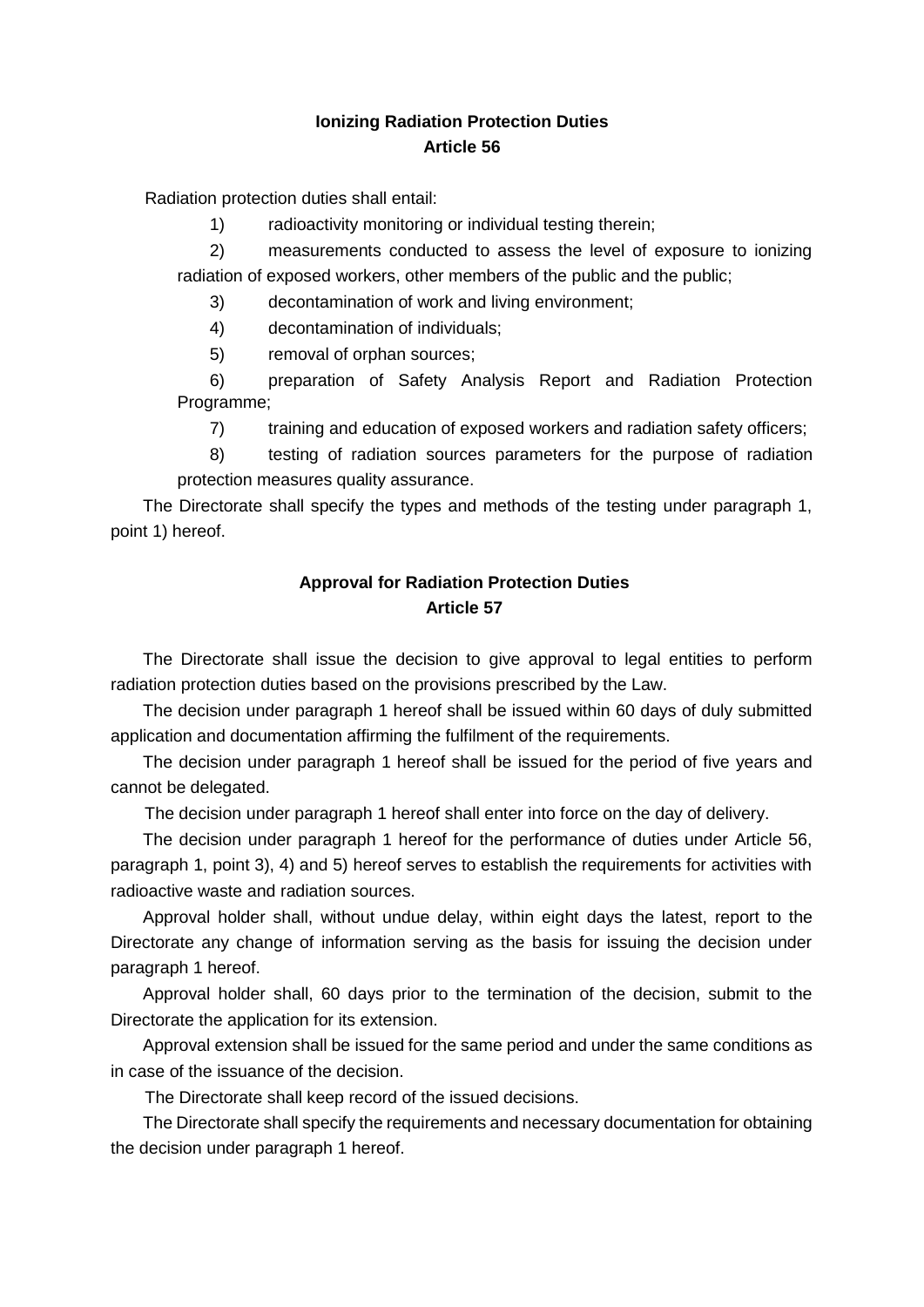# *Modification, Suspension and Revocation of the Approval*  **Article 58**

The Directorate may modify, suspend or revoke the approval under Article 57 hereof.

The Directorate shall issue a decision to modify, suspend or revoke the approval under paragraph 1 hereof.

#### *a) Modification of the Approval*

#### **Article 59**

The Directorate shall issue the decision to modify the approval under Article 57 hereof at the request of the approval holder.

#### *b) Suspension of the Approval*

#### **Article 60**

The Directorate shall suspend the approval under Article 57 hereof if:

1) the approval holder temporarily ceases to fulfil any of the requirements serving to issue the approval;

2) the inspection oversight determines that the approval holder fails to conduct radiation and nuclear safety measures within the timeframe prescribed by the inspector;

3) the inspector issues the decision to ban the activities in the area of radiation protection until all detected deficiencies have been remedied, i.e. all requirements met;

4) the approval holder fails to submit to the Directorate all information necessary to affirm the fulfilment of radiation and nuclear safety measures.

The Directorate shall issue the decision on the suspension within seven days of the day of receiving the information under paragraph 4 hereof.

The decision on the suspension serves the Directorate to order the approval holder to remedy all detected irregularities.

The decision on the suspension enters into force on the day of the delivery.

The suspension can be issued for the period of 12 months the longest as of the day of serving the approval holder with the decision.

During the suspension, the approval holder cannot conduct any of the radiation protection activities the approval suspension was issued for.

The approval holders shall be held liable for all the damage incurred if they act against the approval suspension decision.

Approval suspension shall be terminated by the decision to revoke the suspension on condition that the approval holder has remedied all detected irregularities before the period of suspension has expired.

Suspension decision cannot be extended.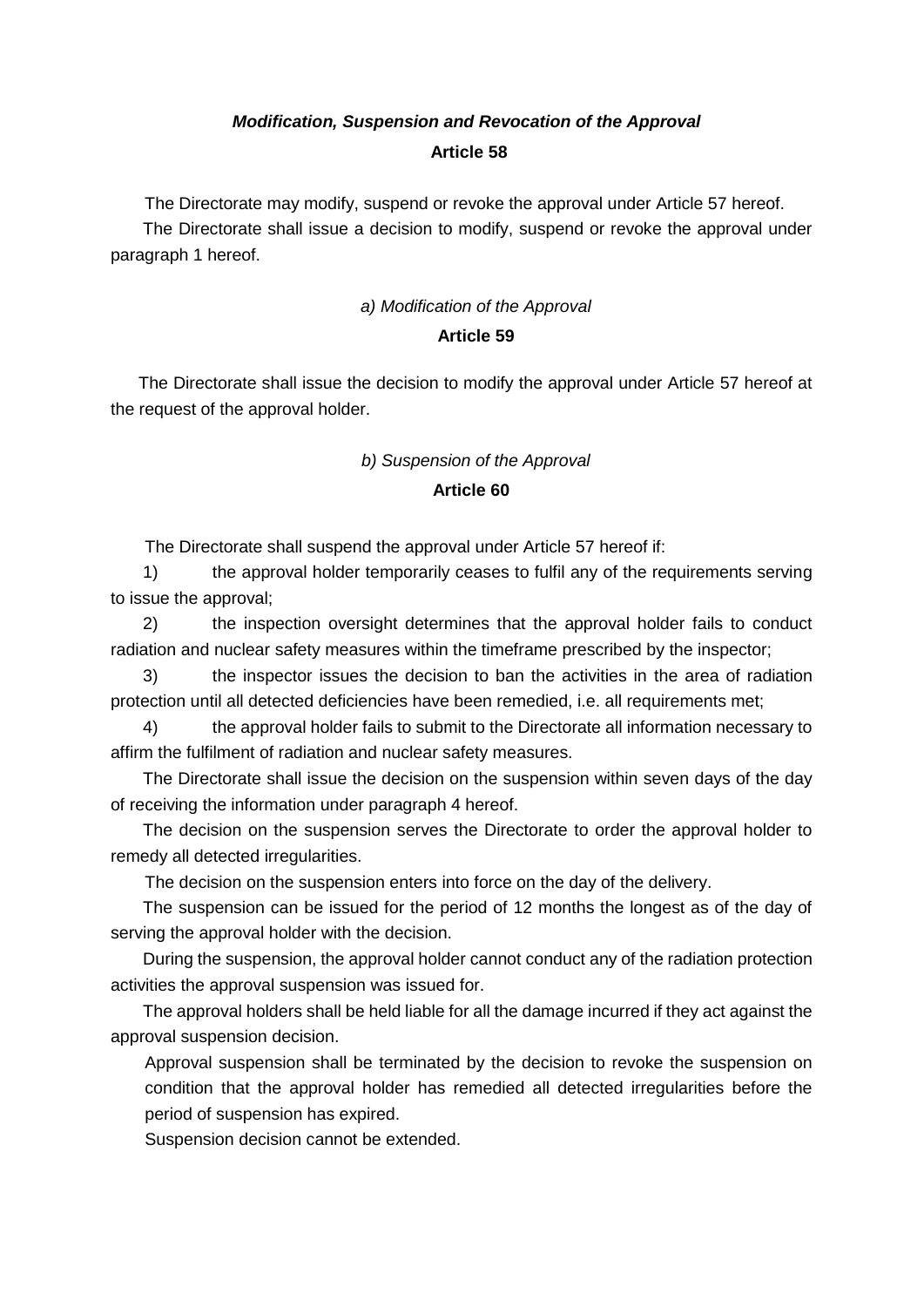#### *c) Revocation of the Approval*

#### **Article 61**

The Directorate shall revoke the approval under Article 57 hereof if the approval holder:

1) before the suspension period has expired, fails to fulfil the requirements imposed by the suspension.

2) permanently ceases to fulfil one or more than one requirement serving as the basis for the approval issuance;

3) fails to report to the Directorate an emergency event in the course of radiation protection duties;

4) fails to remedy operational deficiencies and irregularities within the specified period;

5) fails to conduct the prescribed measurements, intentionally withholds or delivers inaccurate information relevant for radiation protection measures implementation;

6) submits the application for the termination of the decision on the approval for radiation protection duties.

Approval revocation shall enter into force on the day of delivery.

Approval holders shall be held liable for all damage incurred if they act against the decision revoking the approval.

#### *10 Release of Material, Facilities, Sites and the Parts thereof from Regulatory Control*

#### **Release of Material from Regulatory Control**

#### **Article 62**

The Directorate shall issue a decision to release materials from regulatory control at the request of a legal entity or entrepreneur, and keep records of the decisions issued on the release of materials from regulatory control.

Material can be released from regulatory control provided that the specific activity does not exceed the clearance level set out by the Directorate.

The Directorate shall specify the clearance levels and requirements for the release of material from regulatory control.

#### **Release of Facilities, Sites and the Parts thereof from Regulatory Control Article 63**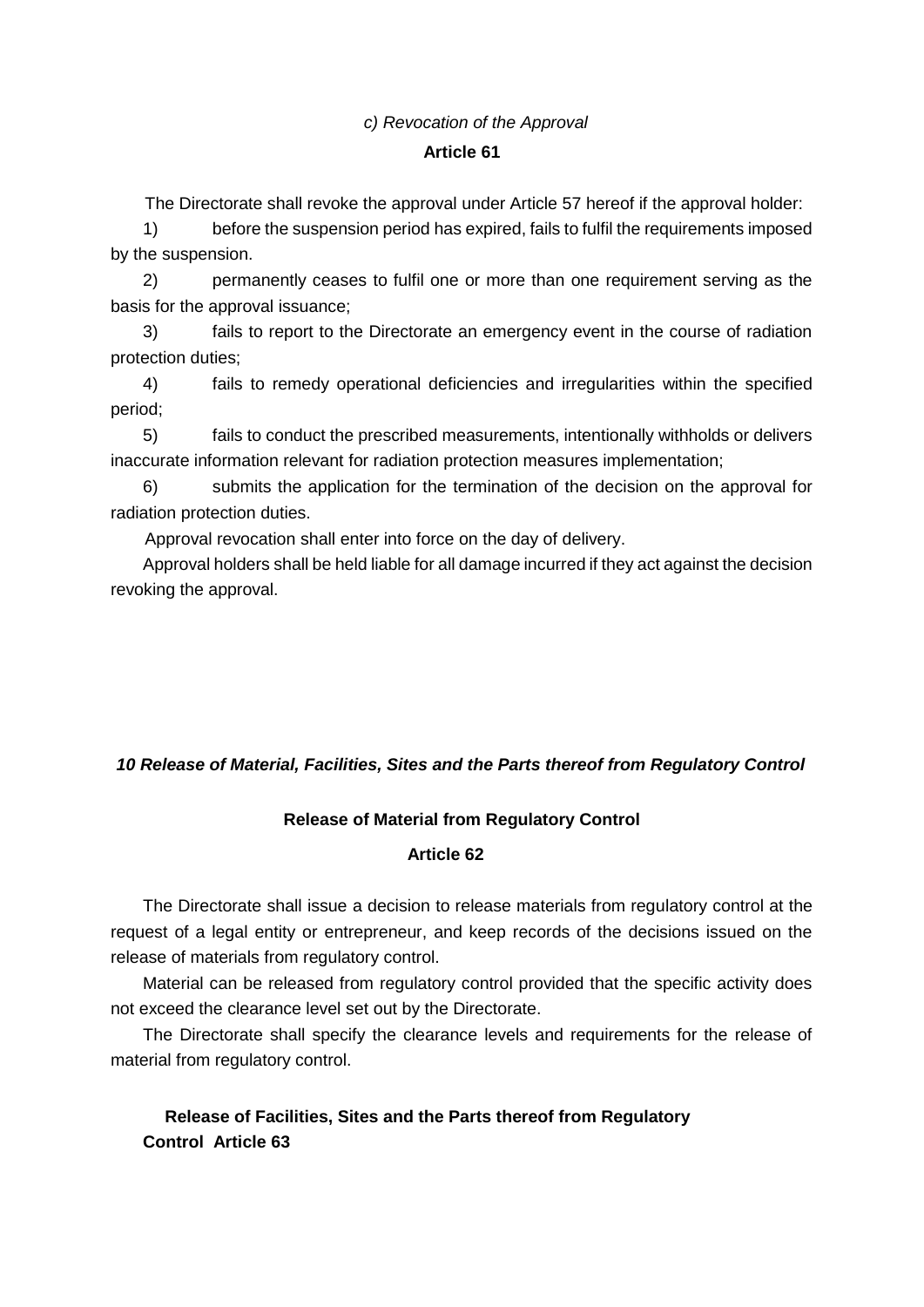The Directorate shall issue a decision to release a facility, site or the parts thereof at the request of a legal entity or an entrepreneur and keep records of all decisions issued on the release from regulatory control.

Facility, site or the parts thereof subject to regulatory control, including the facilities and sites containing naturally occurring radioactive material shall be released form regulatory control once the radiation sources, radioactive waste and contaminated structures, systems and components have been removed.

The Directorate shall issue the decision to release a facility, site or the parts thereof from regulatory control.

Prior to the issuance of the decision to release a facility, site or the parts thereof form regulatory control, the Directorate shall conduct review, control and supervision of the facility, the site or the parts thereof to verify that:

1) all responsibilities covered by the license have been satisfactorily discharged by the licensee and that there is no reasonable expectation that the licensee will have further responsibilities with respect to the facility, site or the parts thereof;

2) all active and passive control measures, including environmental radioactivity monitoring, are in place;

3) the final radiological status of the facility, site or the parts thereof is fully documented;

4) the radiological history of the exposed workers is fully documented;

5) the documentation is made publicly available, unless protected by law from disclosure.

The decision under paragraph 3 hereof serves the Directorate to specify limitations of use and access to the facility, site or the parts thereof.

The legal entity or entrepreneur under paragraph 1 hereof shall implement the measures to limit the use and access to the facility, site or the parts thereof and such obligation cannot be delegated.

If the licensee applies for the release of only a part of the facility or site from regulatory control, the remaining part of the facility or site continues to be under regulatory control in accordance with the law.

The license for a practice performance shall be terminated, *inter alia*, on the day of delivery of the decision on the release of the facility, site or the parts thereof from regulatory control.

The Directorate shall specify the criteria, specific requirements and documentation necessary for the release of the facility, site or the parts thereof from regulatory control.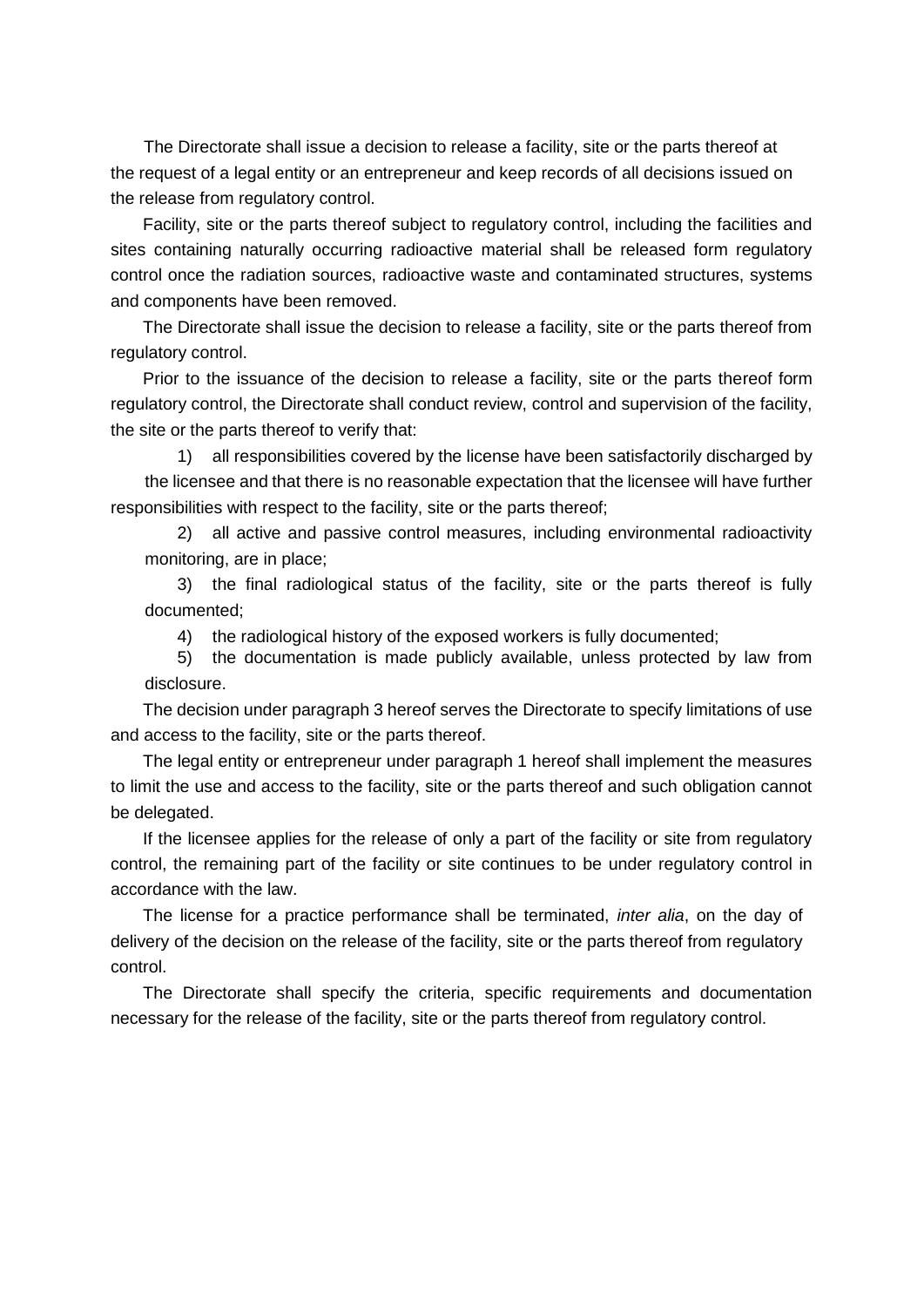### **Report on Final Radiological Survey Article 64**

In addition to the application for the facility, site or the parts thereof to be released from regulatory control, the legal entity or entrepreneur shall submit the final report on radiological survey of the facility, site or the parts thereof.

The decision on release of the facility, site or the parts thereof from regulatory control under Article 62 hereof shall be issued based on the assessment of the report on final radiological survey under paragraph 1 hereof, which serves to affirm that the requirements for release from the regulatory control have been met, and based on the conducted review, control and supervision.

An authorized contractor independent of the applicant hereof shall prepare the report under paragraph 1.

The cost of the report under paragraph 1 hereof shall be borne by the applicant.

# *11 Content and Official Form of License and Certificate*  **Article 65**

Licenses and certificates issued by the Directorate pursuant to the Law shall have specific form and content.

The Directorate shall specify the form and the content of licenses and certificates under paragraph 1 hereof.

# VI RADIATION AND NUCLEAR SAFETY

#### **Fundamental Principles of Radiation and Nuclear Safety Article 66**

Fundamental principles of radiation and nuclear safety are:

1) prime responsibility for radiation and nuclear safety must rest with the legal entity or entrepreneur responsible for practices and facilities that give rise to elevated radiation risk;

2) establishment and maintenance of effective legal and institutional framework for radiation and nuclear safety, including the establishment of an independent regulatory body in the field of radiation and nuclear safety.

3) establishment and maintenance of effective management system of radiation and nuclear safety by the legal entities or entrepreneurs whose practices give rise to the elevated risk of radiation exposure;

4) practices that give rise to elevated risk of radiation exposure must yield an overall benefit;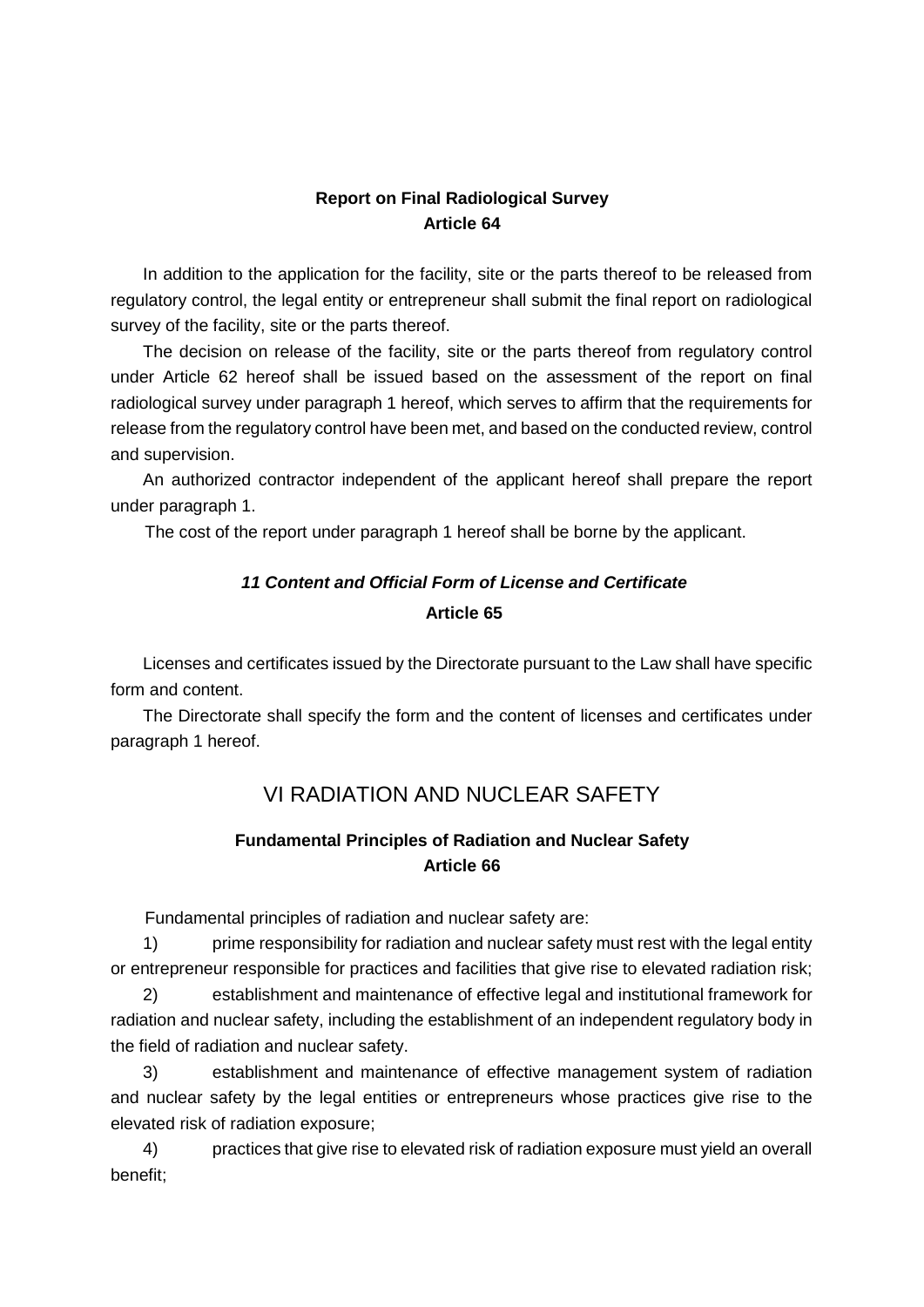5) radiation protection must be optimized to provide the highest level of radiation and nuclear safety that can reasonably be achieved;

6) measures of radiation risk control must ensure that no individual bears an unacceptable risk of harm from exposure to ionizing radiation;

7) protection of the public and the environment from radiation risk, now and in the future;

8) all practical efforts must be made to prevent and mitigate the impact of nuclear or radiation emergencies;

9) arrangements for emergency preparedness and response in case of nuclear or radiation emergencies;

10) protective actions to reduce the existing or unregulated radiation exposure risks must be justified and optimized.

#### *1 Radiation Safety*

# **Dose Constraints for Occupational Exposure, Public Exposure and Medical Exposure Article 67**

Authorization holder shall specify the dose constraint for occupational exposure, as well as the exposure of outside workers.

Dose constraint in case of public exposure is determined for a single dose that a member of the public receives in the event of planned exposure.

Dose constraint in case of medical exposure shall pertain only regarding the protection of carers and comforters, and volunteers taking part in medical and biomedical research.

Dose constraints under paragraphs 1, 2 and 3 hereof shall be established only in terms of an individual effective or equivalent dose during the specified period.

The Directorate shall specify the manner of determining and constraining the doses under paragraphs 1, 2 and 3 hereof.

#### **Exposure Prohibitions and Constraints Article 68**

Effective and equivalent dose received by occupationally exposed persons and a member of the public shall not exceed the prescribed exposure limits.

Effective dose received by students younger than 18 years of age, except students and apprentices older than 18 years of age that undergo regular training and education for the purpose of performing radiation protection duties shall not exceed the prescribed limits for the public exposure.

The Directorate shall stipulate the exposure limits for occupationally exposed persons, the public and students.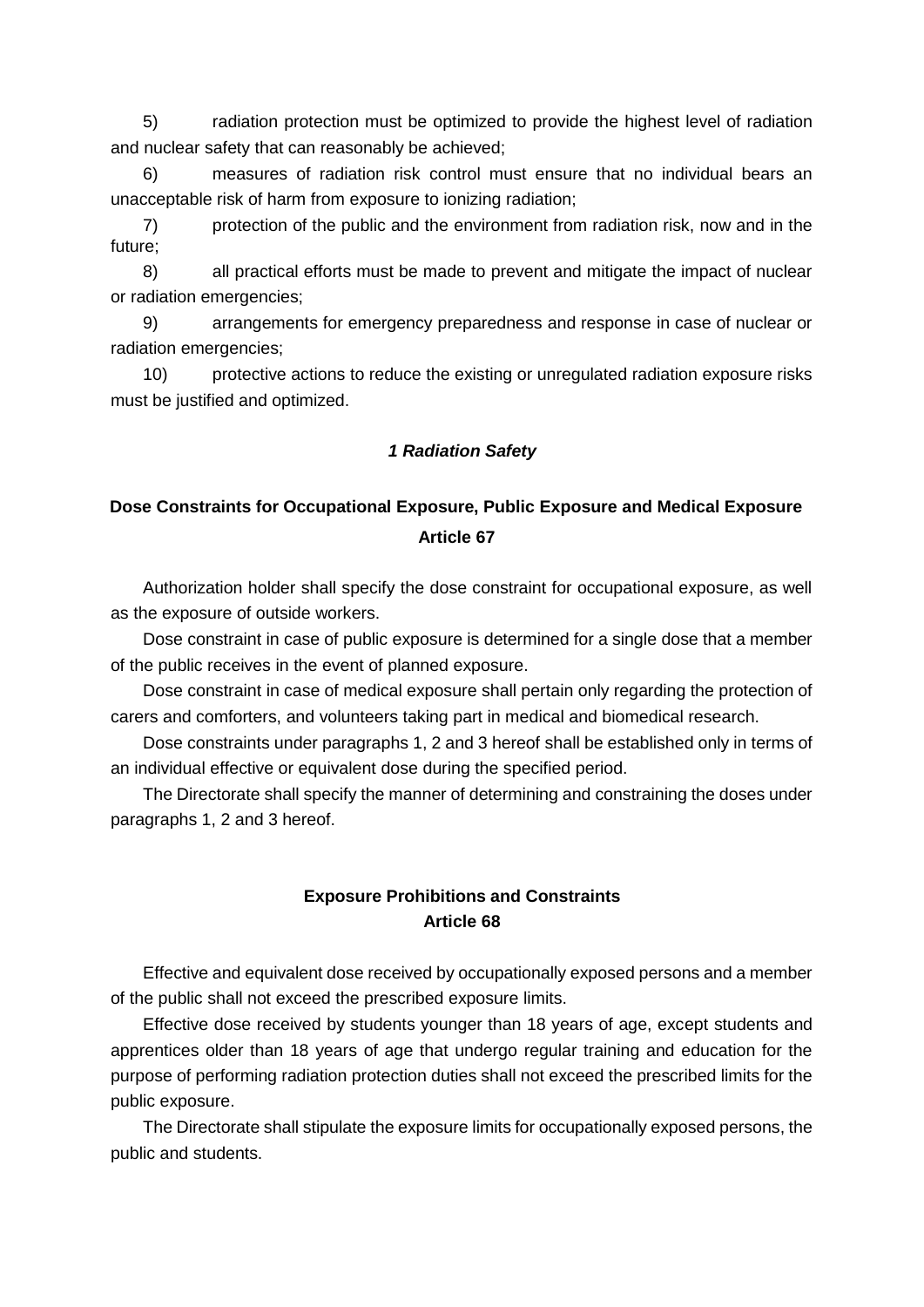Authorization holder shall provide such radiation protection level so as to prevent the exposure of the employed women during pregnancy above the limits stipulated for the public.

Breastfeeding women shall not occupy a work post with a likelihood of internal or external contamination.

#### **Exposure for Non-medical Imaging Purposes Article 69**

Individual exposure for non-medical imaging purposes shall be conducted only with the previously obtained consent form the Directorate.

The Directorate shall evaluate the justification of the exposure for non-medical imagining purposes based on the submitted application.

The Directorate shall specify, together with the Ministry responsible for health, the criteria for non-medical imaging exposure and the list of justified practices.

All practices involving deliberate exposure of people for non-medical imaging must be justified from the radiation protection point of view prior to the practice authorization.

Each individually authorized practice under paragraph 1 hereof is subject to review by the **Directorate** 

If the Directorate verifies the use of medical equipment in the practice of non-medical imaging exposure as justified, such practice shall be subject to authorization issuance.

#### **Justification of Practices Article 70**

Preliminary to the introduction of a new class of radiation practice, the Directorate shall give consent to the use thereof in terms of exposure to ionizing radiation as justified based on the information submitted by the legal entity or entrepreneur.

Regarding the information under paragraph 1 hereof, the legal entity or entrepreneur shall submit the assessment of the intended practice as justified in terms of the overall societal and individual benefit, compared with a radiation risk.

The legal entity or entrepreneur, when verifying the justification under paragraph 2 hereof, shall take into account the following:

1) the benefit and the harm of the practice for a member of the public and the society; 2) financial and human resources necessary to perform the practice.

The Directorate shall establish a commission as an expert body to confirm the justification of a new class of radiation practice.

Preliminary to the introduction of new techniques and technologies into the existing radiation practices, the authorization holder shall re-examine their use as justified in terms of exposure to ionizing radiation and report on it to the Directorate, which shall give its consent to the introduction of new techniques and technologies within the existing radiation practice.

#### **Training, Education and Exchange of Information in the field of Radiation Protection**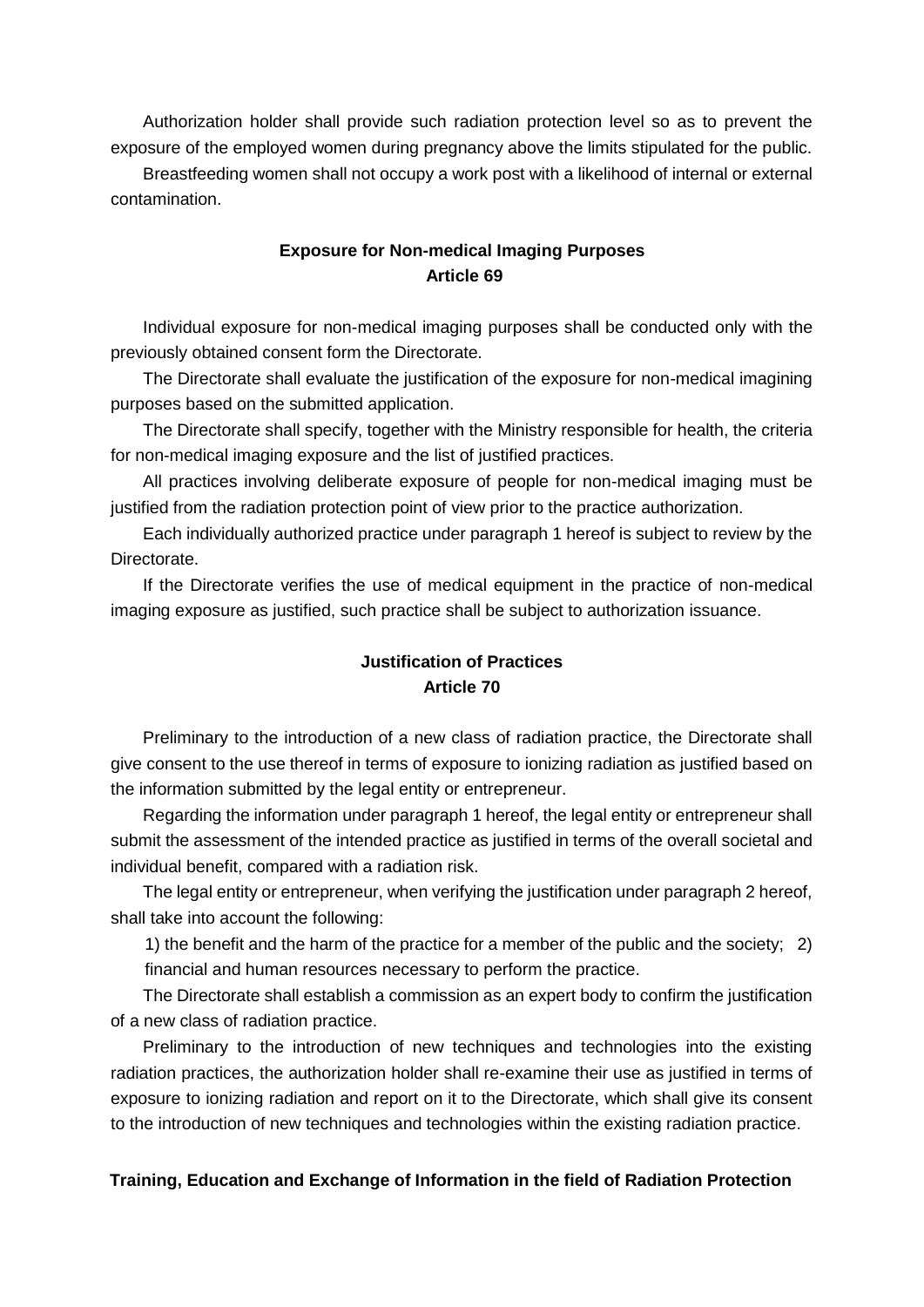#### **Article 71**

In order to provide for the education of persons whose jobs require special competences in the field of radiation and nuclear safety, the Directorate shall specify the training, education and exchange of information programmes, timeframes for periodic retraining and the method of testing and verifying the acquired knowledge.

The Directorate shall specify the type of jobs that require special competences in the field of radiation and nuclear safety.

#### *2 Professional Exposure*

### **Classification of Workplaces Article 72**

Workplaces shall be classified as controlled areas and supervised areas.

Classification under paragraph 1 hereof shall be made with regard to the expected annual doses and the probability and magnitude of potential exposures.

The authorization holder shall classify the workplaces in accordance with paragraphs 1 and 2 hereof.

The Directorate shall specify the conditions of the classification under paragraph 1 hereof.

#### **Categorization of Exposed Workers Article 73**

For the purposes of radiation exposure monitoring, a distinction shall be made between two categories of exposed workers, category A and B.

The authorization holder shall categorize all exposed workers in line with paragraph 1 hereof.

The Directorate shall specify the requirements of categorization of the exposed workers under paragraph 1 hereof.

#### **Medical Surveillance of Exposed Workers Article 74**

Medical surveillance of the exposed workers shall be based on the principles governing the health protection.

Medical examination of the exposed workers shall be performed prior to employment, during the employment, following an emergency, and, if necessary, after cessation of work.

The authorization holder shall conduct medical surveillance of the exposed workers in accordance with paragraphs 1 and 2 hereof.

Ministries responsible for health and labour shall specify the scope and the schedule of the medical surveillance under paragraph 2 hereof.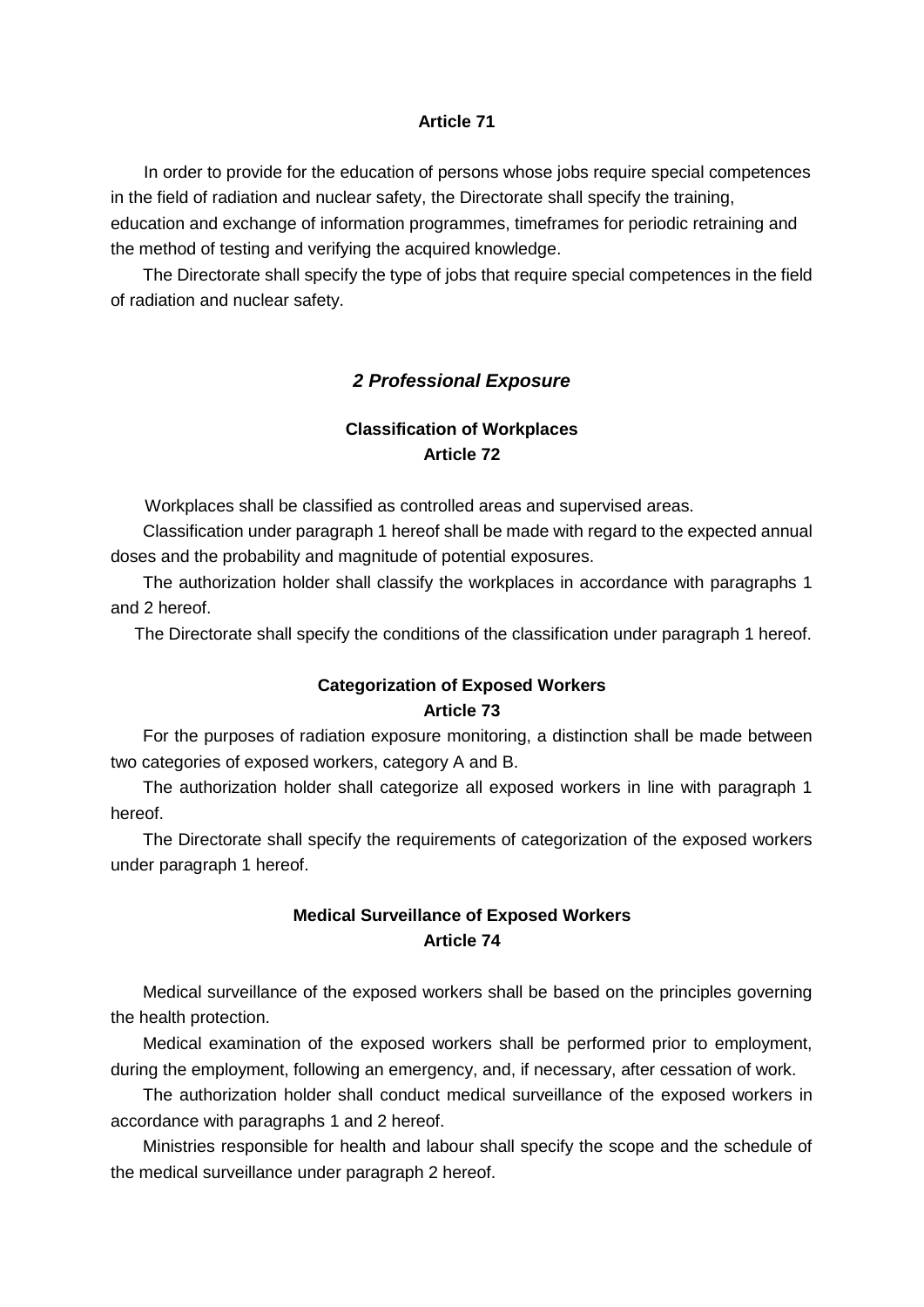#### **Medical Records of Exposed Workers Article 75**

Medical records of the exposed workers shall be opened, kept and updated in line with the regulations governing record keeping in the field of health protection and include:

1) employment information;

2) results of medical examinations prior to employment;

3) results of periodic health screening;

4) results of the individual monitoring pursuant to the Law.

Medical records of the exposed workers are kept so long as the worker remains exposed and retained until the individual has or would have attained the age of 75 years, but in any case not less than 30 years after termination of the work involving exposure to ionizing radiation.

## **Individual monitoring of Exposed Workers Article 76**

The purpose of individual monitoring of the exposed workers under Article 73, paragraph 1 is to observe the exposure to ionizing radiation.

Authorization holder shall arrange individual monitoring of all engaged exposed workers including the external workers as well.

Authorization holder shall make the results of individual monitoring available to the Directorate and services competent for occupational health protection so as to gain better insight into the possible impact on the health of the exposed workers.

The Directorate shall specify the manner of conduct and requirements of individual monitoring of the exposed workers under Article 73, paragraph 1 hereof.

## **Monitoring of Workplace Article 77**

Workplace monitoring shall comprise the measurement of external dose rates, the measurement of radionuclide specific activity concentration in air and surface density of contaminating radionuclides.

The Directorate shall specify the requirements and the method of conducting the workplace monitoring under paragraph 1 hereof.

## **Responsibilities of Authorization Holder Article 78**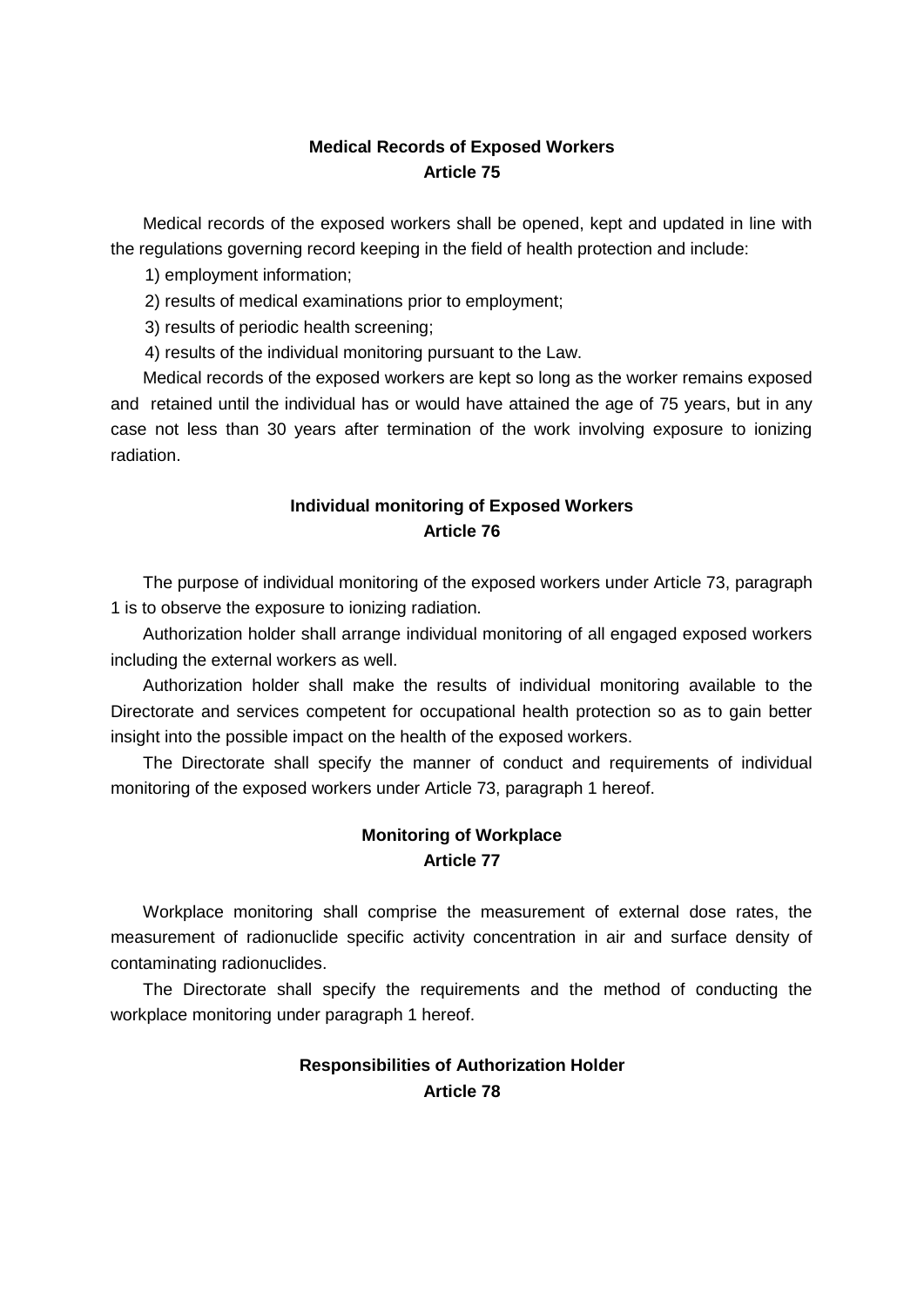In the course of practice, the authorization holder shall provide for the exposed workers, persons engaged in emergency response, persons engaged in remediation activities, students and apprentices, and workers exposed to radon at their workplace, the following:

1) prior evaluation to identify ionizing radiation risk:

2) optimization of radiation protection in all working conditions, including occupational exposures as a consequence of practices involving medical exposures;

3) classification of exposed workers into different categories;

4) monitoring relating to the different areas and working conditions, including, where necessary, individual monitoring;

5) medical surveillance;

6) education and training;

- 7) the undertaking to inform the exposed workers on:
	- (1) the radiation health risks involved in their work;
	- (2) the general radiation protection procedures and precautions to be taken;
	- (3) the radiation protection procedures and precautions connected with the operational and working conditions of both the practice in general and each type of workstation or work to which they may be assigned;
	- (4) the relevant parts of the emergency response plans and procedures;
	- (5) the importance of complying with the technical, medical and administrative requirements;
	- (6) the obligation timely to inform the employer on pregnancy or breastfeeding; availability of the results of the individual monitoring.

Responsibilities of the authorization holder under paragraph 1 hereof are duly applied to the protection of volunteers as well.

## **Protection of Outside Workers Article 79**

The authorization holder shall be responsible for the ionizing radiation protection of the outside workers, hired either directly or through contractual agreements with their employer to carry out certain work.

The authorization holder shall ensure that the system for individual radiological monitoring affords the outside workers equivalent protection to that for the exposed workers employed on a permanent basis.

The outside workers shall make their own contributions to adhere to all radiation protection measures the authorization holder requires.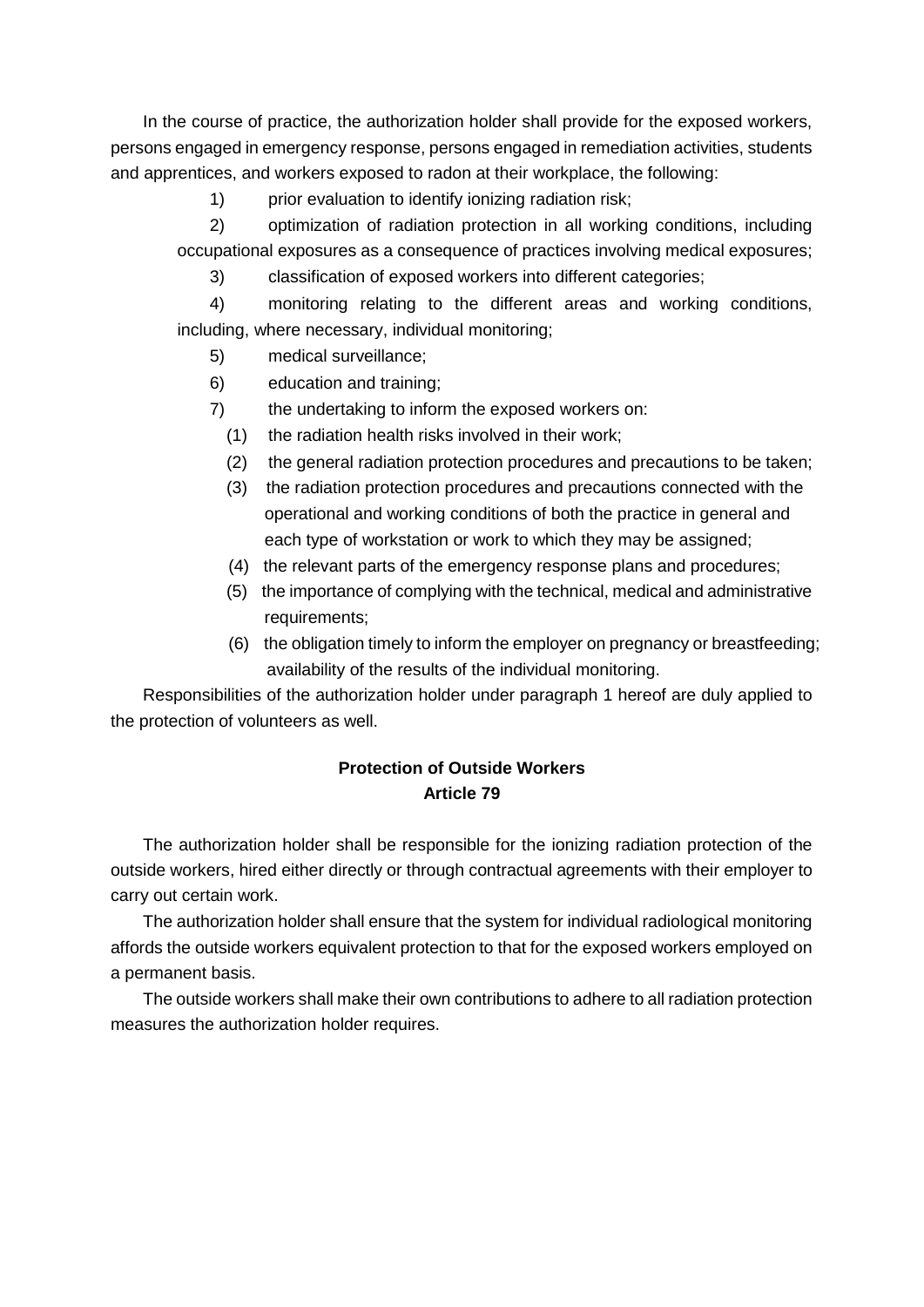#### **Specially Authorized Exposures Article 80**

The Directorate may decide, in exceptional circumstances, evaluated case by case, excluding emergencies, and where a specific operation so requires, to authorize individual occupational exposures of identified workers exceeding the dose limits.

The exposures under paragraph 1 hereof are limited in time, confined to certain working areas and within the maximum exposure levels that the Directorate defines for a particular case.

The Directorate shall specify the requirements for the permission of the exposures under paragraph 1 hereof.

## *3 Medical Exposure*

## **Justification of Medical Exposure Article 81**

Medical exposure shall show a sufficient net benefit, weighing the total potential diagnostic or therapeutic benefits it produces, including the direct benefits to health of an individual and the benefits to society, against the individual detriment that the exposure might cause, taking into account the efficacy, benefits and risks of available alternative techniques having the same objective but involving no or less exposure to ionizing radiation.

The justification of medical exposure under paragraph 1 hereof shall entail that:

1) new types of practices involving medical exposure are justified in advance before being authorized;

2) all individual medical exposures are justified in advance taking into account the specific objectives of the exposure and the characteristics of the individual involved;

3) if a type of practice involving medical exposure is not justified in general, a specific individual exposure of this type can be justified, where appropriate, in special circumstances, to be evaluated on a case-by-case basis and documented;

4) the referrer and the practitioner, where practicable, obtain previous diagnostic information or medical records relevant to the planned exposure and consider these data to avoid unnecessary exposure;

5) the Ministry responsible for health shall assess the justification of medical exposure for the purpose of medical or biomedical research;

6) the specific medical radiological procedures to be performed as part of a health screening programme are justified and consented by the Directorate and the Ministry responsible for health;

7) the exposure of carers and comforters show a sufficient net benefit, taking into account the direct health benefits to a patient, the possible benefits to the carer / comforter and the detriment that the exposure might cause;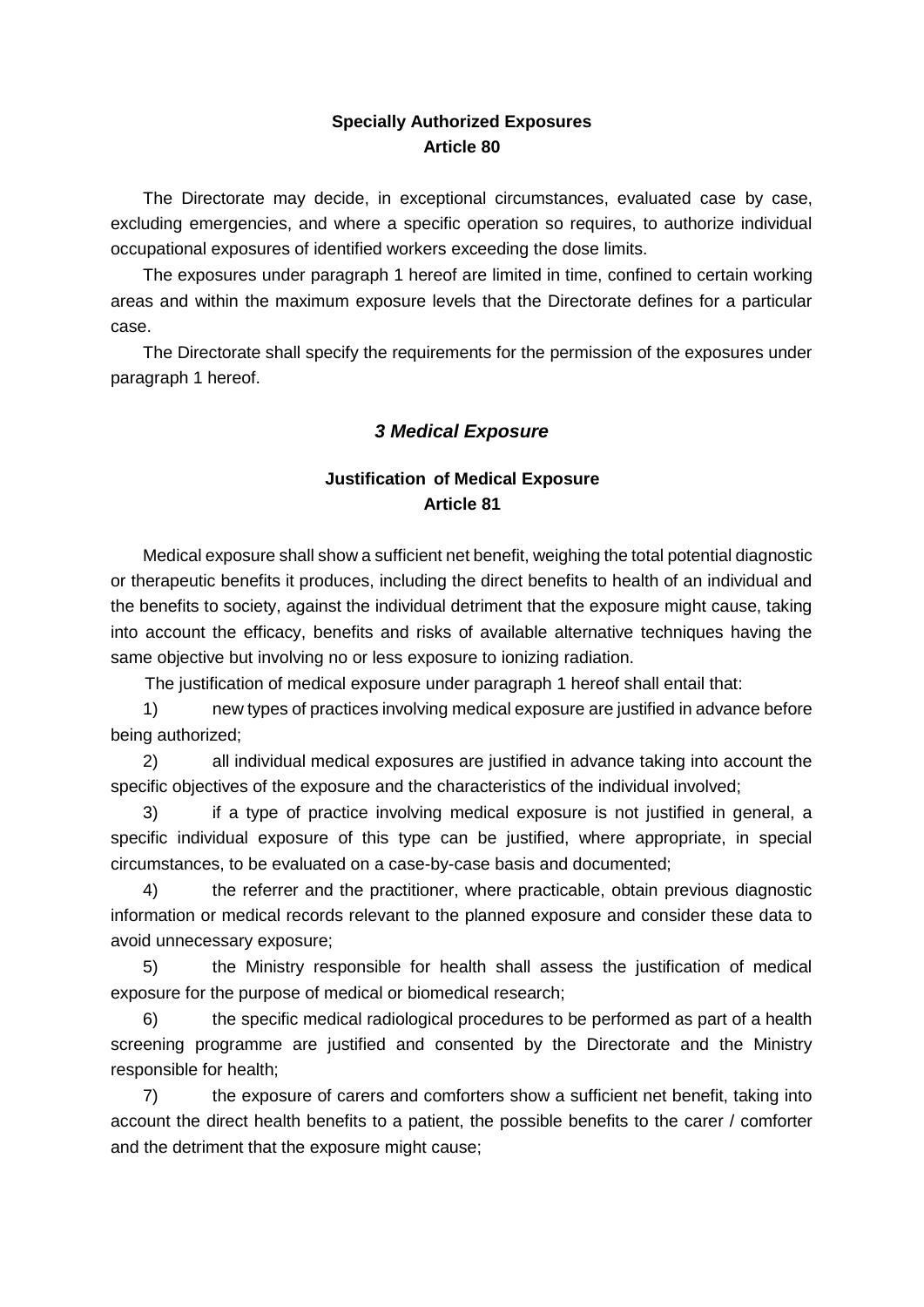8) any medical radiological procedure on an asymptomatic individual, to be performed for the early detection of disease, is part of a health screening programme, or requires specific documented justification for that individual by the practitioner, in consultation with the referrer, following guidelines from the Ministry responsible for health.

#### **Optimization of Medical Exposure Article 82**

Medical exposure shall be such that all doses are kept as low as reasonably achievable consistent with the required medical information, taking into account economic and societal factors.

Medical exposure shall be optimized by means of diagnostic reference levels that are regularly kept up to date.

Each medical or biomedical research project involving medical exposure shall comply with the following requirements:

1) that the individuals concerned participate voluntarily;

2) that these individuals are informed about the risks of exposure;

3) that a dose constraint is established for individuals for whom no direct medical benefit is expected from exposure;

4) that in case of patients who voluntarily accept to undergo an experimental medical practice and who are expected to receive a diagnostic or therapeutic benefit from this practice, the dose levels concerned shall be considered on an individual basis by the practitioner and/or referrer prior to the exposure taking place.

The Directorate shall specify and regularly review the diagnostic reference levels under paragraph 2 hereof.

## **Responsibilities for Performing Medical Exposure Article 83**

Any medical exposure shall take place under the clinical responsibility of a practitioner competent for medical exposure.

The practitioner competent for medical exposure, the medical physics expert and those entitled to carry out practical aspects of medical radiological procedures are involved in and responsible for the optimization process of medical exposure.

The referrer and the practitioner competent for conducting medical exposure are involved in the justification process of individual medical exposures, within their competences.

The practitioner competent for conducting medical exposure and the referrer shall ensure that the patients undergoing medical exposure, including carers and comforters, are provided with adequate information relating to the benefits and risks associated with the radiation dose from the medical exposure.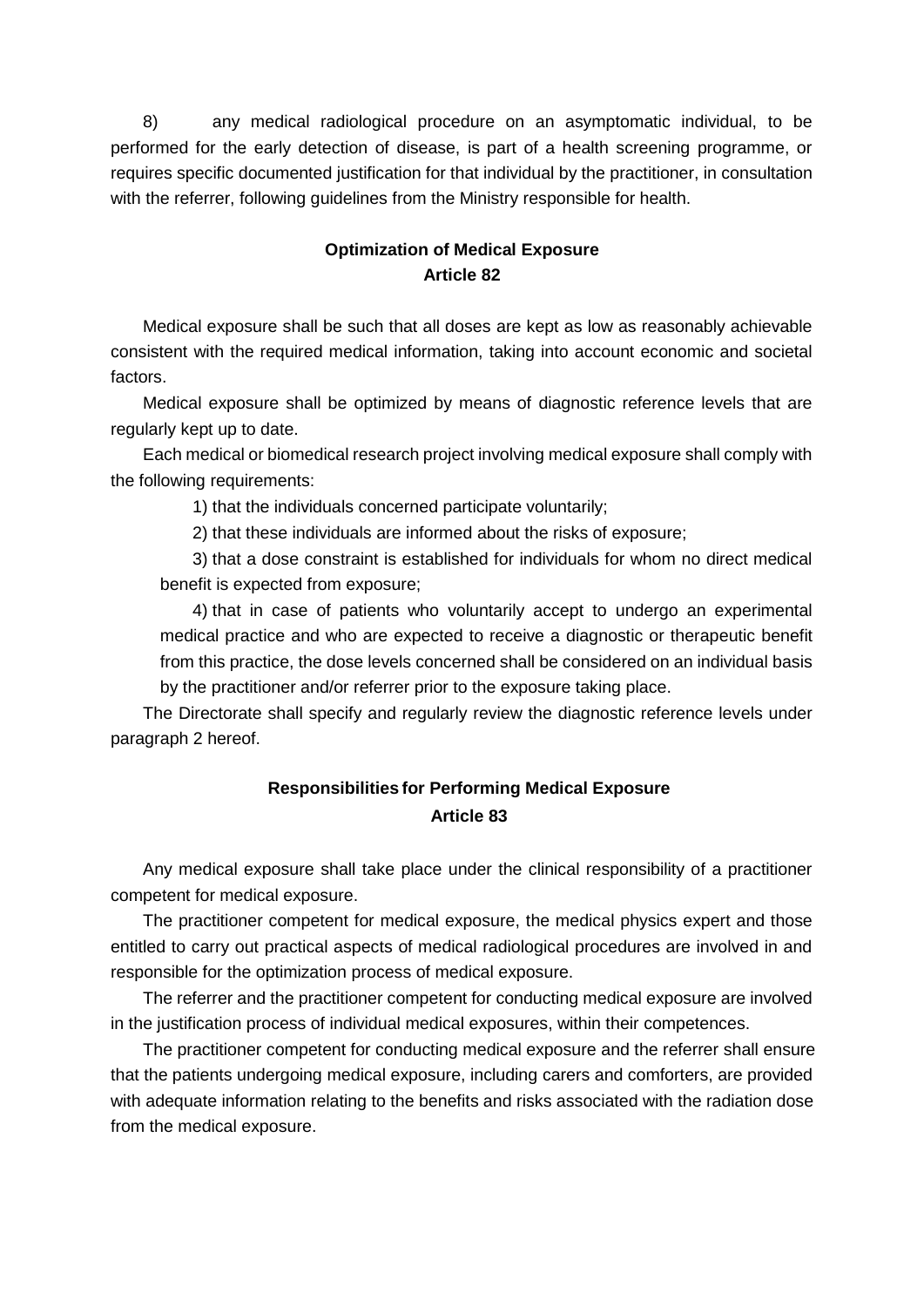# **Medical physicist Article 84**

Engagement of medical physicist is required for the performance of high-risk practices in medicine.

Medical physicist shall:

- 1) ensure that measuring devices have been calibrated and verified;
- 2) ensure technical surveillance of devices and their maintenance;
- 3) ensure data and device documentation keeping;

4) observe investigation and development of new techniques in the field of medical physics;

- 5) perform acceptance testing of devices;
- 6) perform dosimetry of radiation sources and dosimetry of patients;
- 7) optimize physical aspects of diagnostic and therapeutical activities;
- 8) provide for radiation protection of patients, staff and other individuals;
- 9) perform surveillance of protocols of quality assurance and quality control;
- 10) carry out, develop and enhance the protocols for safe and secure use of radiation sources.

In the process of the intended introduction of new classes of devices or techniques within a high-risk practice in medicine, the legal entity or entrepreneur shall provide for participation of a medical physicist with regard to drafting spatial documentation and technical specification.

# **Protection Measures for Radiation Practices in Medicine Article 85**

In terms of medical practices and pursuant to the fundamental principles of radiation protection under Article 29 hereof, the Directorate shall specify the following:

1) protection measures for persons using radiation sources in medicine;

2) protection measures for patients including justification and optimization of exposure;

3) the type and the scope of procedures necessary to perform a radiation practice in medicine;

4) training and education of persons taking part in medical exposure

5) criteria for technical specifications and functionality of radiation generators or devices with integrated radioactive sources;

- 6) protection measures for particularly important groups
- 7) measures relating to accidental and unintended medical exposures;
- 8) method of evaluating the level of medical exposure;
- 9) radiation safety and security measures in medicine;
- 10) special measures necessary for medical radiation practice performance.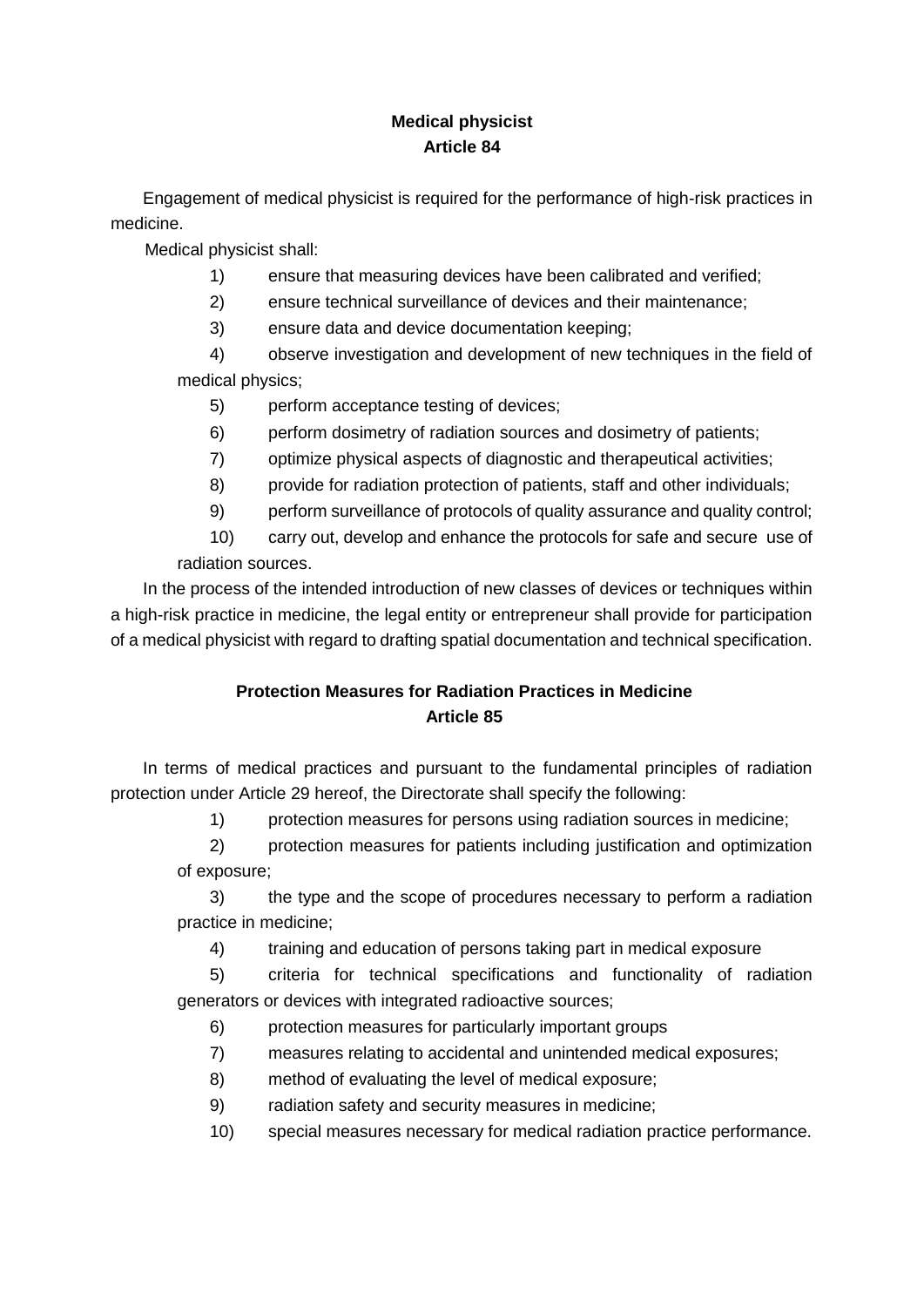#### *4 Public Exposures*

### **Operational Protection of Members of the Public Article 86**

In order to ensure the protection of individuals from the harmful effects of ionizing radiation, the licensee shall, in the facilities where the practices are performed, implement radiation and nuclear safety and security measures with particular regard to:

1) Examination and approval of the proposed siting and design of the facility from a radiation protection point of view, taking into account relevant demographic, meteorological, geological, hydrological and ecological conditions, as well as environmental protection conditions;

2) Acceptance into service of the facility subject to the requirement of adequate protection against radiation exposure or radioactive contamination;

3) Examination and approval of plans for the discharge of radioactive effluents; 4) Measures to control the access of members of the public to the facility.

The Directorate shall specify the conditions under paragraph1 hereof.

In case of practices subject to registration, the Directorate shall specify the requirements for health protection of the members of the public under normal circumstances.

## **Estimation of doses for a Representative Person Article 87**

Prior to obtaining relevant authorization, a legal entity or entrepreneur shall ensure that in the course of practice performance and commensurate with radiation exposure risk all arrangements are made for the estimation of doses for a representative person and a member of the public.

The Directorate shall specify, proportionately to the risk involved, the practices requiring the evaluation of doses under paragraph 1 hereof and the manner of evaluating the dose.

#### **Radioactive Discharges Article 88**

The authorization holder shall obtain the consent form the Directorate for every instance of deliberate discharge of radioactive effluents into the environment.

Prior to authorization issuance, the Directorate shall approve of the dose limits and requirements for discharging radioactive effluents as effective annual doses for a representative person taking into account good practice of handling the same or similar facilities.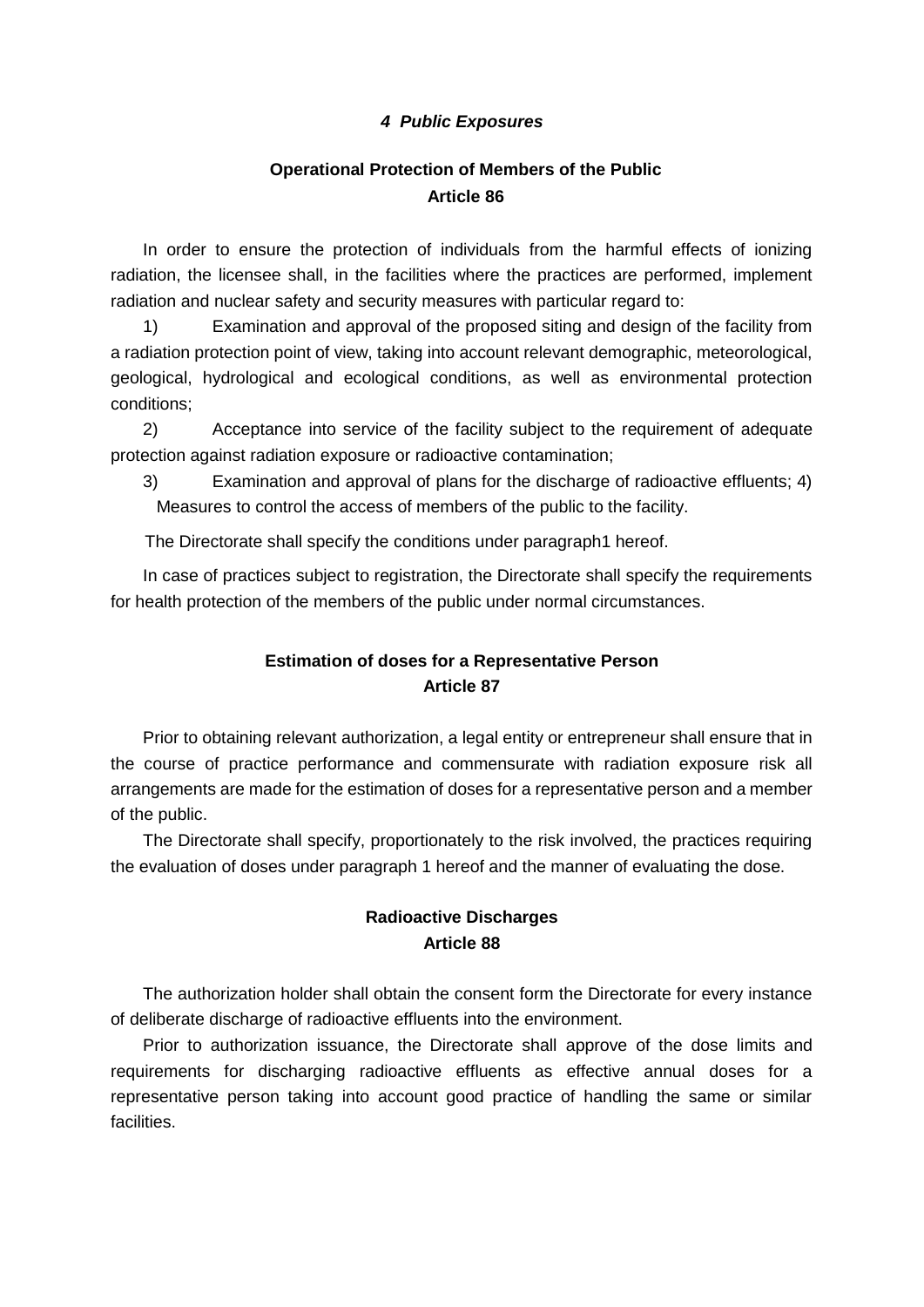The Directorate shall specify the criteria and requirements for discharging radioactive effluents into the environment, the issuance of the consent under paragraph 1 hereof, and for approving of the limits under paragraph 2 hereof.

The Directorate shall authorize discharge of radioactive effluents at the request of a licensee, and based on the fulfilment of requirements for health protection of a member of the public, the public and the environment.

#### **Monitoring of Radioactive Discharges Article 89**

The authorization holder shall undertake to monitor permitted discharges of radioactive effluents and to report regularly the results of such monitoring to the Directorate.

The Directorate shall specify the manner of and the requirements for the monitoring, and the schedule of reporting the results to the Directorate under paragraph 1 hereof.

#### **Responsibilities of Authorization Holders in Terms of Radiation Protection Article 90**

In the course of practice performance and for the purpose of ensuring the control of the exposure of the members of the public and the public, the authorization holder shall carry out the following tasks:

1) achieve and maintain an optimal level of protection of members of the public;

2) accept into service the adequate equipment and procedures for measuring and assessing the exposure of the members of the public and radioactive contamination of the environment;

3) regularly check the efficiency and maintenance of the equipment under point 2) and ensure regular calibration of measuring instruments;

4) seek advice from a radiation protection expert in the performance of the tasks under points 1), 2) and 3), if necessary.

The Directorate shall specify the authorization holder's tasks in terms of ionizing radiation protection for the public.

## **Environmental Radioactivity Monitoring Article 91**

The purpose of environmental radioactivity monitoring is to determine the presence of radionuclides in the environment and to assess the levels of exposure of the public to ionising radiation in normal circumstances, in case of a suspicion of an emergency, and during a nuclear or radiological emergency.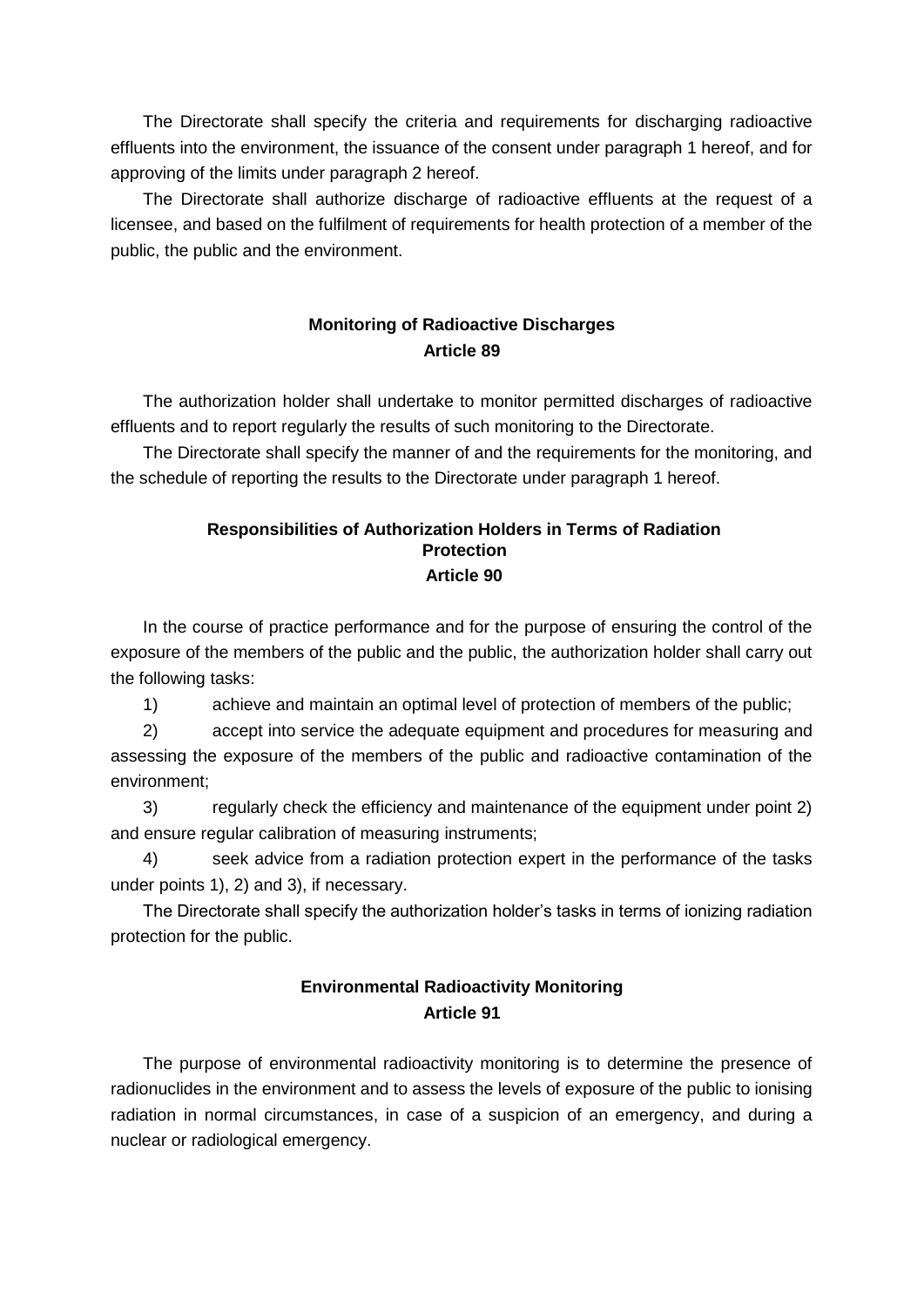The environmental radioactivity monitoring under paragraph 1 hereof shall be implemented in accordance with the Environmental Radioactivity Monitoring Programme, which is passed by the Directorate.

Environmental Radioactivity Monitoring Programme serves to establish the locations, time intervals and the manner of control of radioactivity in the environment.

Only a person with the approval to carry out the tasks of radiation protection, that is radioactivity monitoring or individual monitoring tests can conduct environmental radioactivity monitoring.

The Directorate shall specify the manner of conducting radioactivity monitoring under paragraph 1 hereof, the content and the schedule of adopting the Environmental Radioactivity Monitoring Programme, as well as the requirements for its modification.

#### **Environmental Radioactivity Monitoring Report Article 92**

The approved radiation protection officer conducting the environmental radioactivity monitoring shall submit the Environmental Radioactivity Monitoring Report to the Directorate not later than 31 March of the current year for the previous year, or immediately in case of a nuclear or radiological emergency, or at the request of the Directorate.

Environmental radioactivity monitoring results serve the Directorate to observe the level of public exposure to ionizing radiation, to assess the doses received by the public and, in case of increased radioactivity, to make arrangements for and order urgent and other protection measures to be taken.

The Directorate shall publish the annual report on the levels of public exposure to ionizing radiation in the Republic of Serbia not later than 31 May of the current year for the previous year.

Financial arrangements for the environmental radioactivity monitoring and the assessment of the public exposure level shall be provided from the budget of the Republic of Serbia.

#### **Existing Exposure Situations Article 93**

The Directorate shall specify the requirements for identifying the existing exposure situations based on the evidence of exposure caused by:

1) residual contamination resulting from the past practices or emergency situation which cannot be disregarded form a radiation protection point of view;

2) increased radioactivity resulting from the presence of naturally occurring radiation sources;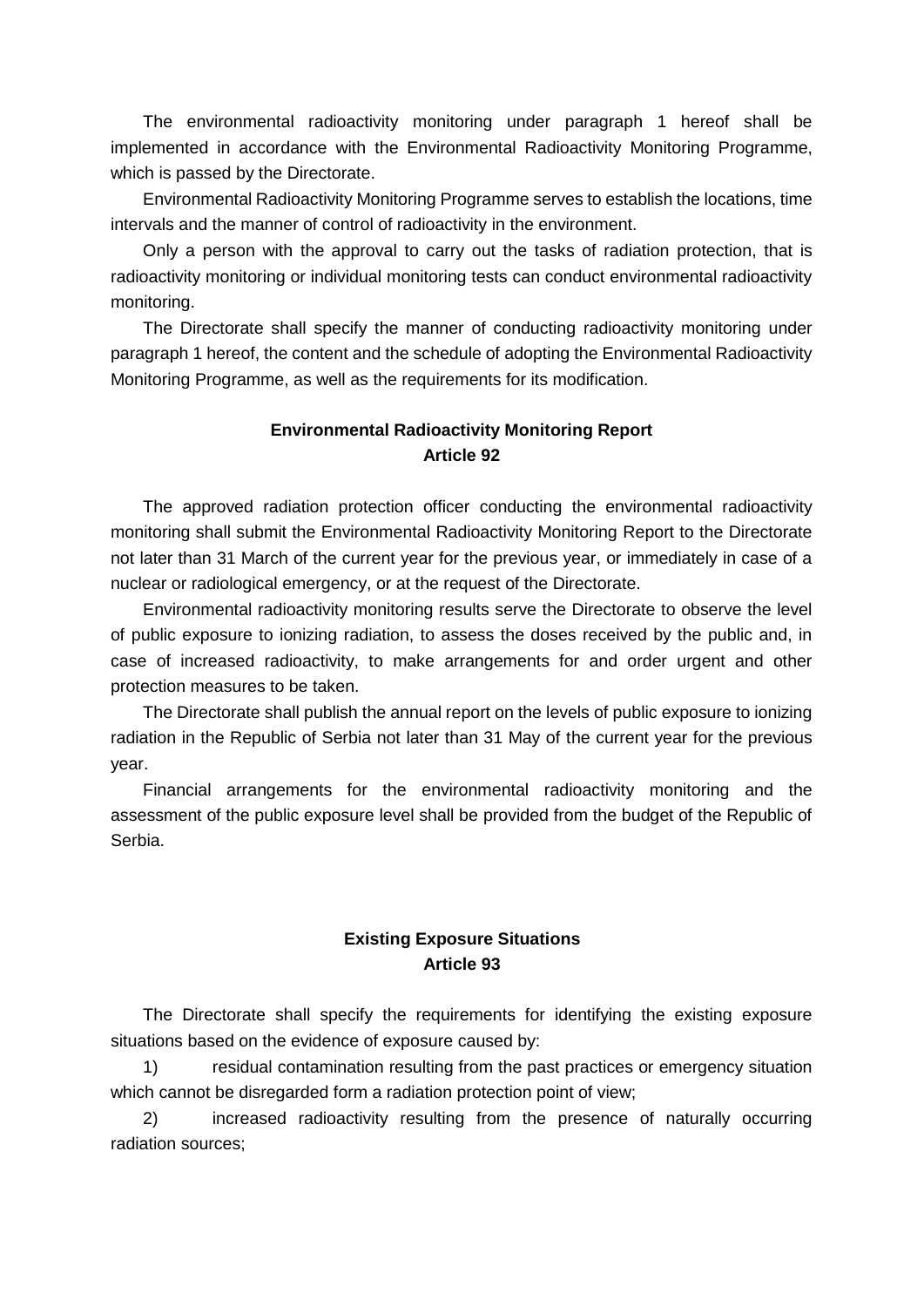3) use of consumer products incorporating naturally occurring ionizing radiation sources. Depending on the risk assessment, existing exposure situations can also be regarded as planned exposure situations.

The Directorate shall specify protective measures for the exposed workers and members of the public from the harmful effect of ionizing radiation in case of existing exposure situations.

#### **Contaminated Areas Article 94**

The Directorate shall specify the requirements for the management of areas with residual contamination resulting from past practices or an emergency that cannot be disregarded from a radiation protection point of view.

### **Building Material Article 95**

The Directorate shall specify the reference level of indoor external exposure to gammaray radiation emitted by building material in order to protect the members of the public from gamma-ray radiation from building material.

## **Indoor Exposure to Radon Article 96**

The Directorate shall specify reference levels of indoor radon concentration in dwellings, closed space at work, appropriate protection measures, radon concentration-reducing measures in the existing facilities, as well as means of preventing radon form penetrating into new facilities.

The Directorate shall specify workplaces that require radon concentration measurements in order to evaluate the level of staff exposure to ionizing radiation and requirements for performing activities in such workplaces that are outside the scope of practices prescribed by this Law.

## **Radionuclide Control Article 97**

Products and other goods intended for the public, animals or intended for the use in work or living environment shall not be made available to the public if the content of radionuclides is such that their usual or recommended use can lead to the public exposure above the prescribed limits.

The Directorate shall specify the manner of control of radionuclide content for the products under paragraph 1 hereof.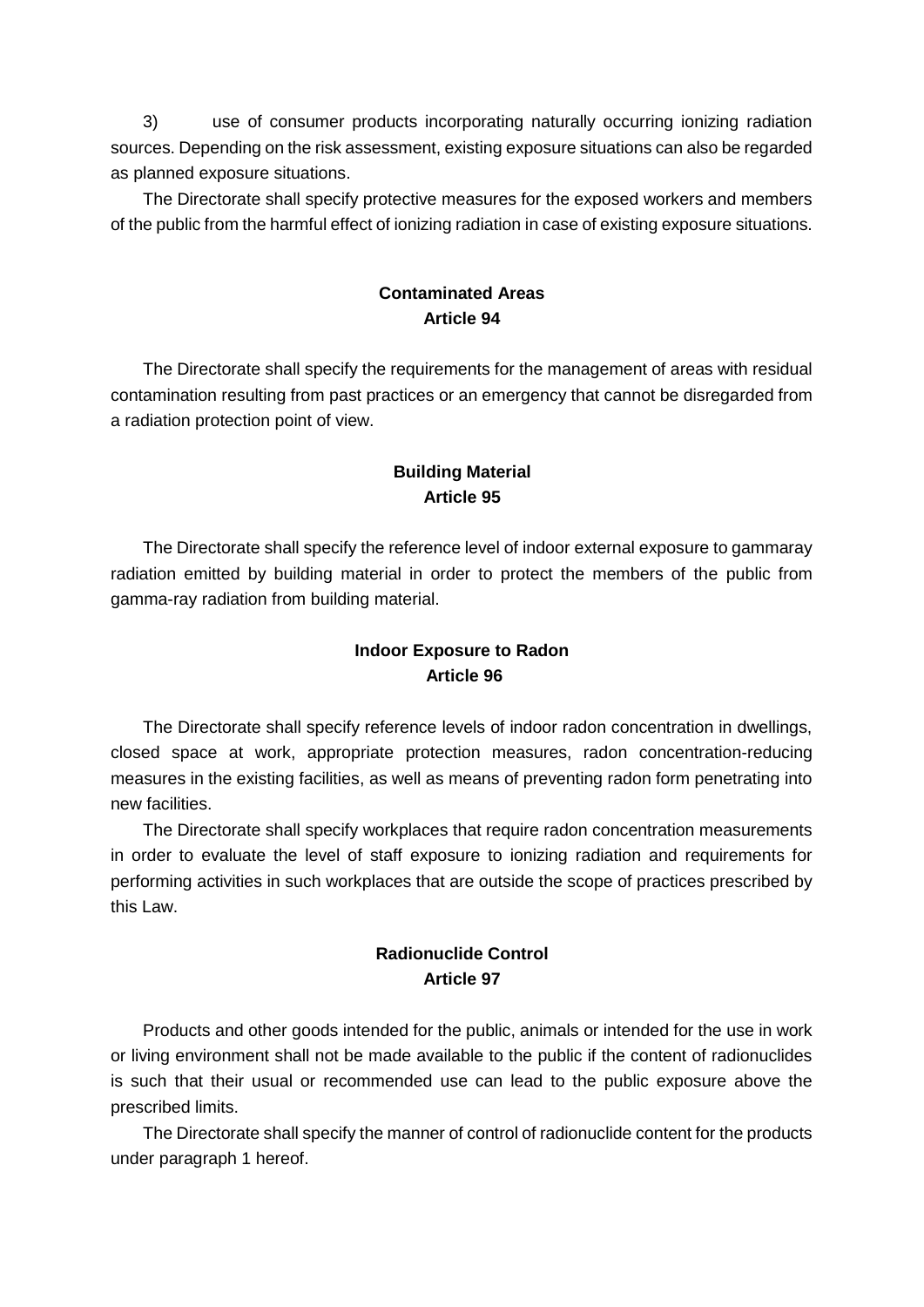#### **Naturally-occurring Radioactive Material Article 98**

The Directorate shall specify the requirements necessary to identify the types of activities outside the scope of practices provided by this Law that make use of materials containing naturally occurring radionuclides leading to the exposure of workers or members of the public that cannot be disregarded from a radiation protection point of view.

The Directorate shall specify the requirements for conducting the activities under paragraph 1 hereof.

#### *5 Services and Experts*

### **Occupational Health Services Article 99**

Occupational health service shall perform medical surveillance of the exposed workers with regard to their exposure to ionizing radiation and their fitness to perform the assigned tasks involving activities with radiation sources in accordance with the health protection requirements.

### **Dosimetry Service Article 100**

Dosimetry service shall control and read measuring equipment for individual exposure and interpret the results of measurements, measure radioactivity level in human body or biological samples and evaluate the dose.

The legal entity with the authorization to perform ionizing radiation protection tasks under Article 56, paragraph 1, point 2) is, in view of this Law, considered as a dosimetry service.

#### **Radiation Protection Expert Article 101**

The Directorate shall issue a certificate for the activities of radiation protection expert based on the submitted application and supplementary documentation prescribed by the Directorate.

The certificate under paragraph 1 hereof shall be issued for an individual or several fields of radiation protection for the period of five years as of the day of decision.

The radiation protection expert shall give competent advice to legal entities or entrepreneurs on matters relating to compliance with applicable legal requirements, in respect of occupational and public exposure.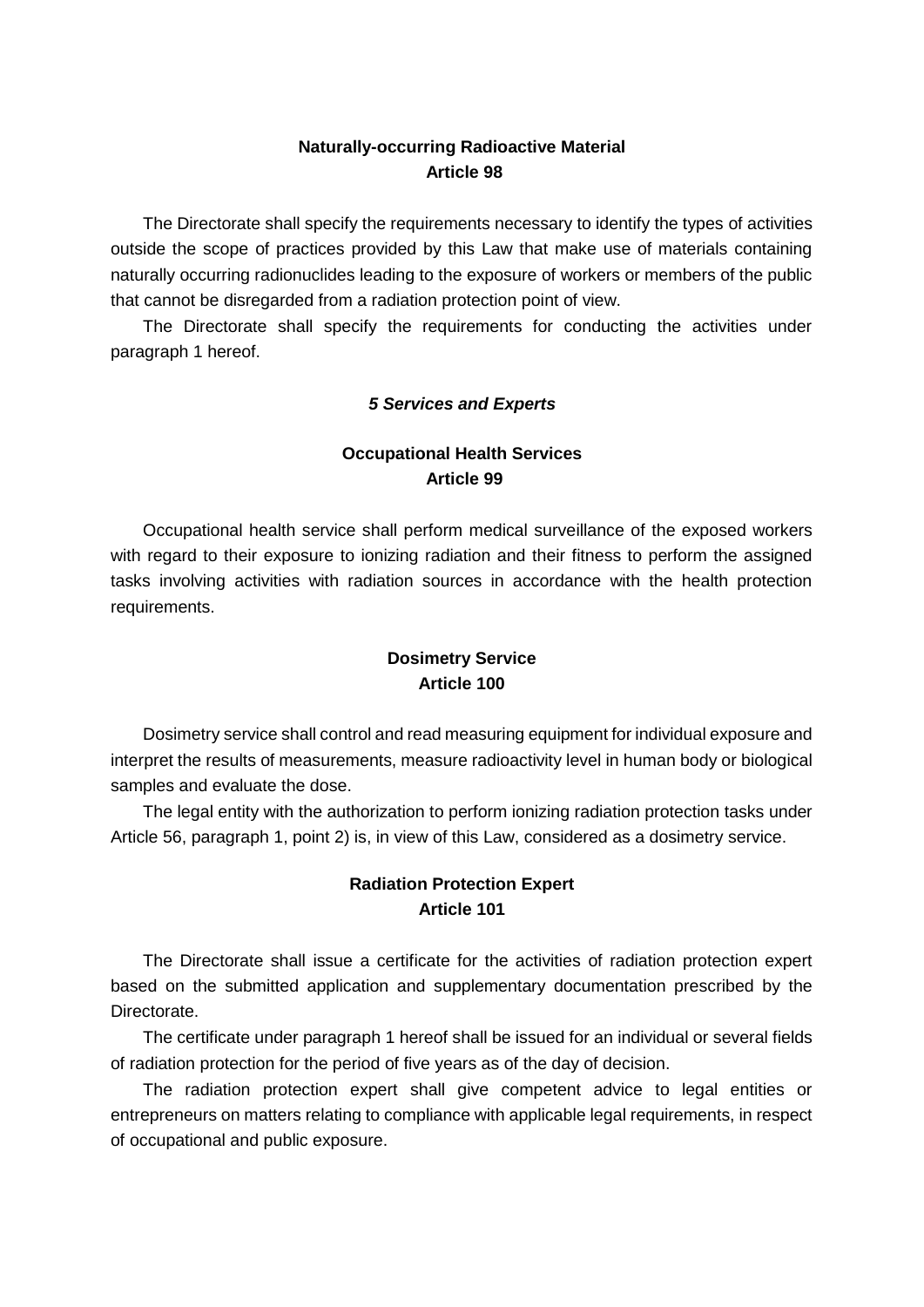The advice of the radiation protection expert shall cover, where relevant, but not be limited to, the following:

1) optimization and establishment of appropriate dose constraints;

2) plans for new facilities and the acceptance into service of new or modified radiation sources in relation to any engineering controls, design features, safety features and warning devices relevant to radiation protection;

3) categorization of workplaces as controlled and supervised areas;

- 4) classification of workers;
- 5) workplace and individual radiation monitoring programmes;
- 6) appropriate radiation monitoring instrumentation;
- 7) quality assurance;
- 8) environmental monitoring programme;
- 9) arrangements for radioactive waste management;
- 10) arrangements for prevention of emergencies;
- 11) preparedness and response in emergency exposure situations;
- 12) training and retraining programmes for exposed workers;
- 13) investigation and analysis of emergency events and appropriate remedial actions;
	- 14) employment conditions for pregnant and breastfeeding workers;
- 15) preparation of appropriate documentation such as prior risk assessments and written procedures.

The radiation protection expert shall, where appropriate, liaise with the medical physics expert.

The radiation protection expert may be assigned the tasks of radiation protection of workers, members of the public and the public.

The Directorate shall specify the areas of ionizing radiation protection the certificate is issued for, detailed requirements for obtaining, extending and revoking the certificate for a radiation protection expert as well as the relevant certificate fees.

# **Consultations with a Radiation Protection Expert Article 102**

The Directorate shall specify the authorization holders' responsibilities with regard to consultations with a radiation protection expert.

## **Medical Physics Expert Article 103**

Medical physics expert is a person having the required knowledge, education and experience to participate in or give specialist advice on, as appropriate, the matters relating to the use of ionizing radiation in the course of medical exposure.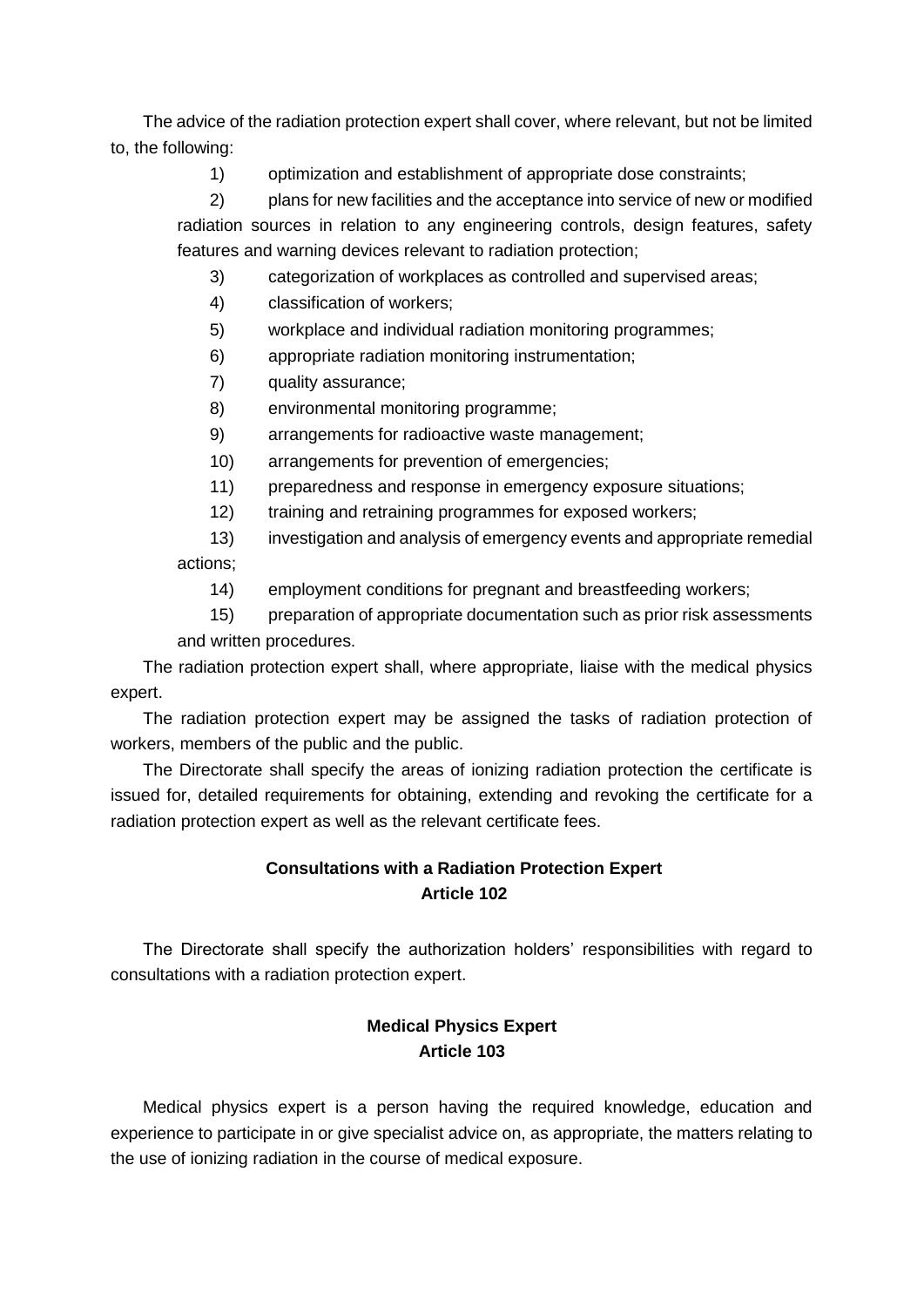The Directorate shall issue the certificate for the activities of a medical physics expert.

The certificate under paragraph 2 hereof shall be issued for an individual or several areas of ionizing radiation use during medical exposure, for the period of 5 years.

Medical physics expert shall have the following tasks:

- 1) optimization of the radiation protection of patients and other individuals subject to medical exposure, including the application and the use of diagnostic reference levels;
- 2) the definition and quality assurance of the medical radiological equipment;
- 3) acceptance testing of medical radiological equipment;
- 4) the preparation of technical specifications for medical radiological equipment and installation method;
- 5) the surveillance of the medical radiological facilities;
- 6) the analysis of events involving, or potentially involving, accidental or unintended medical exposures;
- 7) the selection of equipment required to perform radiation protection measurements;
- 8) the training of practitioners responsible for medical exposure and other staff in relevant aspects of radiation protection.

 The medical physics expert shall, where appropriate, liaise with the radiation protection expert.

 The Directorate shall specify the areas of ionising radiation use in the course of medical exposure that require certificate, detailed requirements for obtaining, extending and revoking the certificate for the activities of a medical physics expert as well as the relevant certificate fees.

# **Radiation Protection Officer and Radiation Protection Service Article 104**

Radiation protection measures can be implemented by a radiation protection officer or a radiation protection service.

The Directorate shall specify the practices which call for the establishment of a radiation protection service for the implementation of the measures under paragraph 1 hereof, as well as requirements which need to be fulfilled in order to have such service established.

Radiation protection officer and a radiation protection service shall:

1) ensure that work with radiation is carried out in accordance with the requirements of any specified procedures or local rules;

2) supervise implementation of the workplace monitoring programme;

3) maintain adequate records of all radiation sources;

4) carry out periodic assessments of the condition of the relevant safety and warning systems;

5) supervise implementation of the personal monitoring programme;

6) supervise implementation of the health surveillance programme;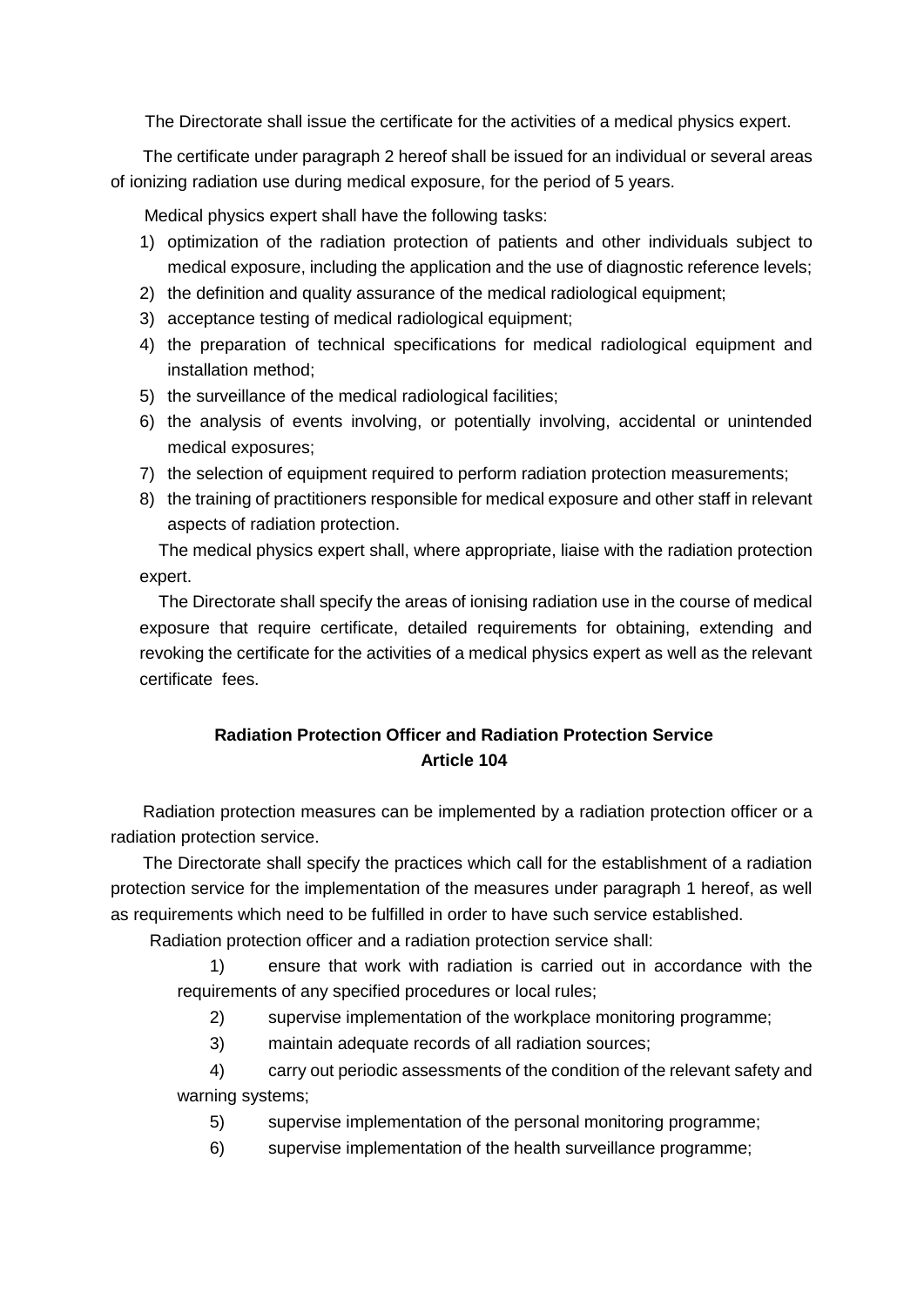7) provide new workers with an appropriate introduction to local rules and procedures;

- 8) give advice and comments on work plans;
- 9) establish procedures for implementing radiation protection;
- 10) provide reports on the implementation of radiation protection;

11) participate in the arrangements for prevention of, preparedness for and response to emergency exposure situations;

- 12) ensure information and training of exposed workers;
- 13) liaise with the radiation protection expert;
- 14) conduct all the other activities connected with the radiation protection.

The Directorate shall specify the type and the degree of vocational education as well as the training and education necessary for the implementation of radiation protection measures by a radiation protection officer and persons engaged in radiation protection service.

#### *6 Radioactive Sources*

## **Classification of Radioactive Sources Article 105**

Radioactive sources are classified into categories I, II, III, IV and V.

The Directorate shall specify the criteria for categorization of radioactive sources based on their likelihood to cause harm to a member of the public, the public and the environment if they are not managed in a safe and secure manner.

# **Control of Radioactive Sources Article 106**

The authorization holder shall ensure that arrangements are made for keeping control of unsealed and sealed radioactive sources and devices with incorporated radioactive sources so as to guarantee their safe and secure management during their useful lives, and, when no longer required, their recycling or disposal.

The authorization holder shall keep records of sources and devices under paragraph 1 hereof.

The Directorate shall specify the measures and the content of records under paragraph 1 and 2 hereof.

The authorization holder shall promptly report to the Directorate and other competent authorities about any loss, theft, sabotage, significant leakage, unauthorized use or unauthorized release of radioactive material into the environment.

The authorization holder shall promptly report to the Directorate any transfer of high activity sealed sources and other sealed sources on whose change of location the Directorate must be notified.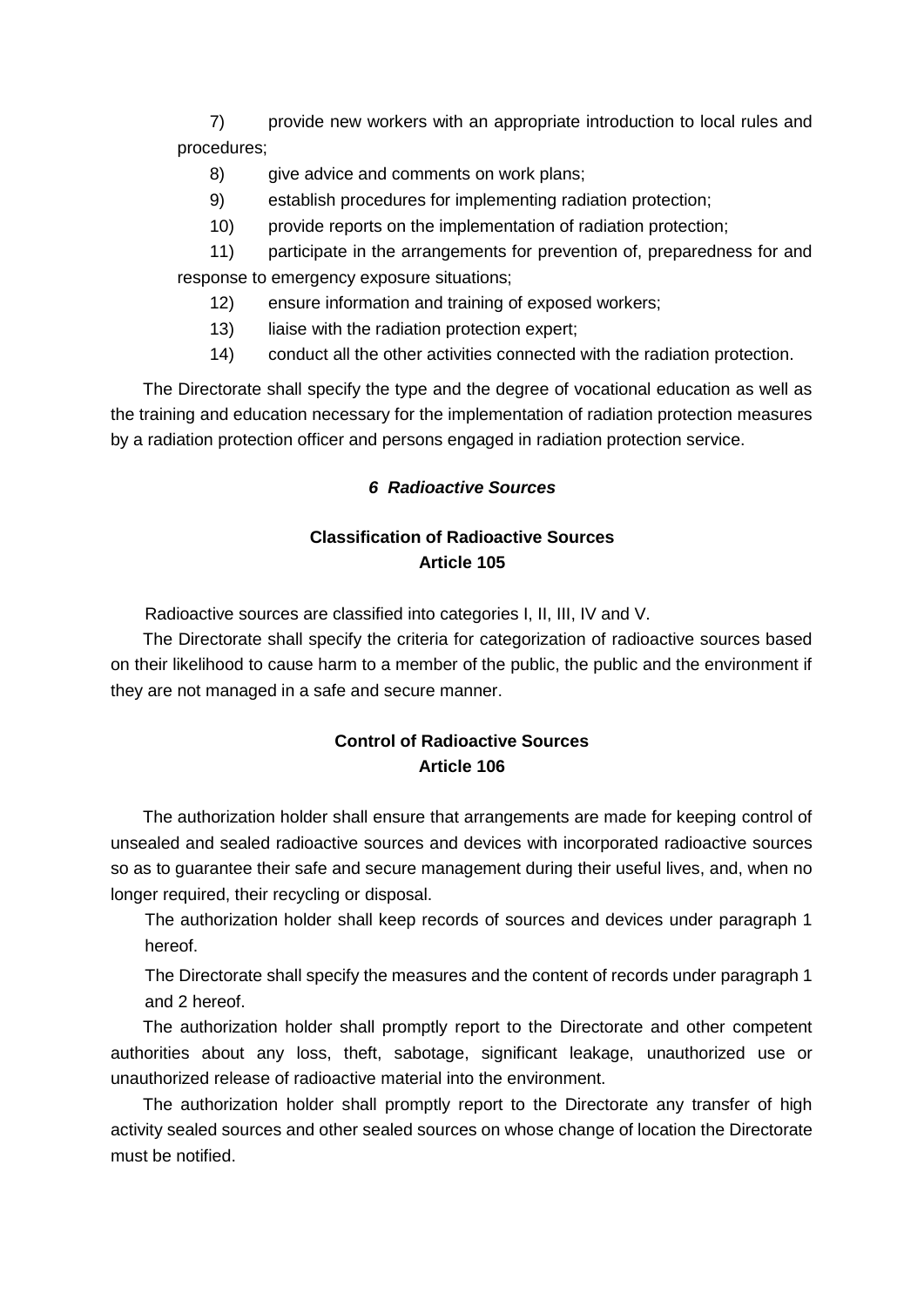#### **Control of High Activity Sealed Sources Article 107**

A legal entity or entrepreneur, together with the application for the authorization for practices involving a high-activity sealed source, shall submit to the Directorate verification that:

1) adequate arrangements have been made for the safe management and control of high activity sealed sources, including when they become disused sources, for the purpose the authorization application has been submitted;

2) adequate provision, by way of a financial security or any other equivalent means appropriate for the source in question, has been made for the safe management of sources when they become disused sources, for the purpose the authorization is applied for, including the case where a legal entity or entrepreneur becomes insolvent or ceases activities.

The Directorate shall specify the requirements for the control of high-activity sealed sources.

The authorization holder or source supplier shall ensure that high-activity sealed sources and containers comply with the requirements for their identification and marking.

The Directorate shall specify the manner of identification of high-activity sealed sources and the containers thereof.

# **Record-keeping of Radioactive Sources Article 108**

The Directorate shall establish and regularly update the records of radioactive sources and the legal entities and entrepreneurs that perform practices with radioactive sources. The Directorate shall specify the content of the records under paragraph 1 hereof.

## **Disused sources Article 109**

The authorization holder for the performance of practices involving sealed radiation sources shall formally declare a sealed source to be disused.

The authorization holder under paragraph 1 hereof shall take all required measures to return the source to its supplier after it had been declared to be disused.

Provided that reshipment to supplier is not possible, a disused source can be recycled, its ownership transferred to another licensee, or declared to be radioactive waste.

The declaration under paragraph 1 hereof shall contain the intended handling of disused sources.

The authorization holder under paragraph 1 hereof shall submit the declaration to the Directorate within eight days of the day of the issuance.

The authorization holder under paragraph 1 hereof shall report to the Directorate all relevant information within eight days of the reshipment of a source to the supplier, its sending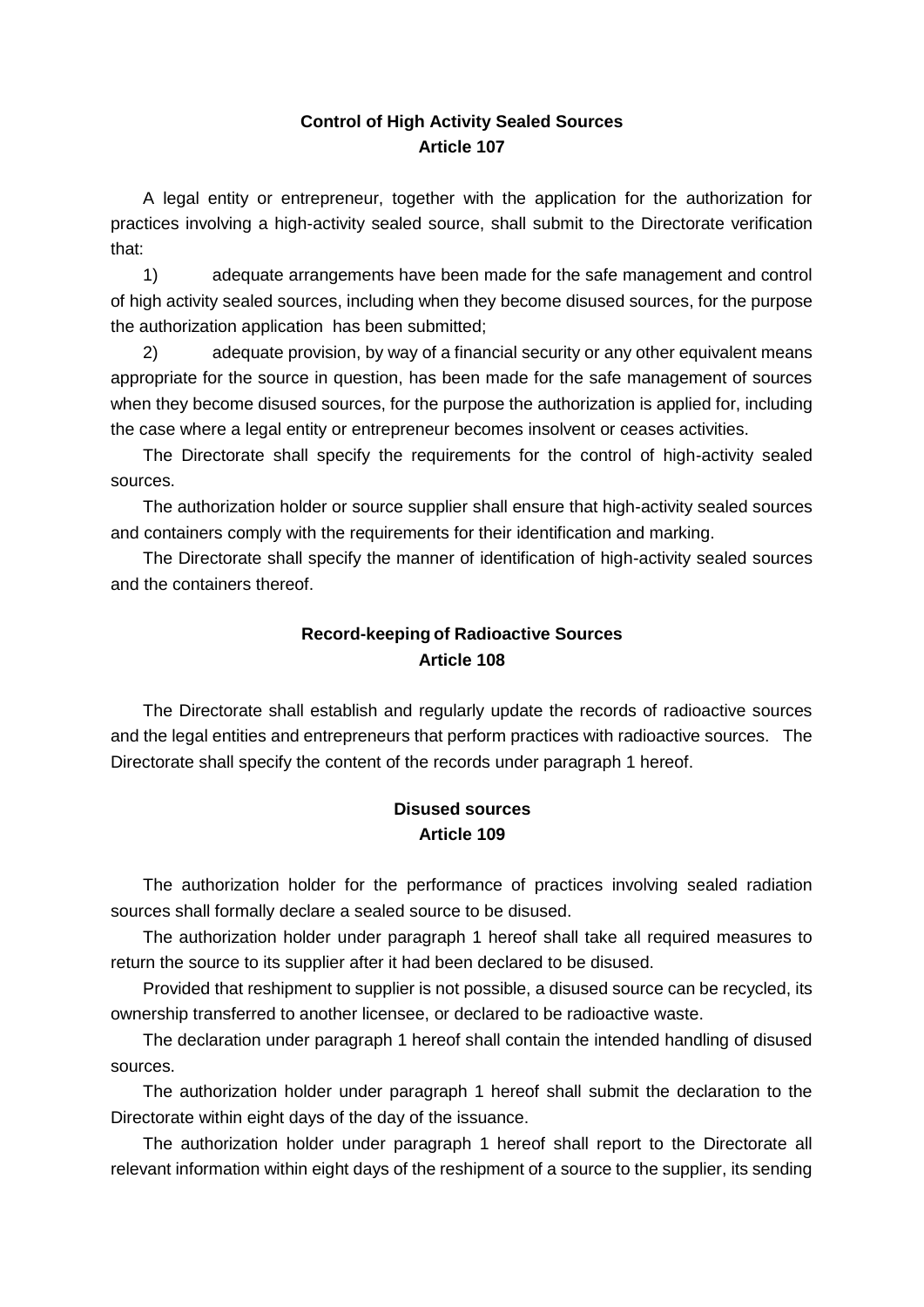for recycling, transfer of ownership over the source to another licensee or its sending to a centralized storage.

The Directorate shall specify the content of the declaration under paragraph 1 hereof.

The authorization holder under paragraph 1 hereof can keep a disused source in their own repository, but not longer than one year when they are obliged to transfer it to the centralized storage.

The Directorate shall specify the requirements concerning disused sources management.

#### **Orphan Sources Article 110**

The legal entities or entrepreneurs performing activities outside the scope of practices covered by this Law, which are likely to cause threat to human lives, health and the environment from ionizing radiation resulting from the presence of orphan sources, shall:

1) obtain the appropriate equipment meeting the required meteorological conditions for radioactivity measurement;

2) hire staff adequately trained for radioactivity measurement;

3) perform regular measurements of radioactivity in order to recover orphan sources;

4) keep record on recovered orphan radiation sources;

5) report to the Directorate the recovered orphan radiation sources; 6) act in accordance with the requirements.

The practices under paragraph 1 hereof *inter alia* include:

1) activities in metal scrap storage facilities;

2) activities in metal scrap recycling facilities;

3) activities in ironworks and foundries using metal scrap;

4) nodal transit points such as traffic, post, border and administrative check points.

The Directorate shall plan for financial arrangements covering the costs of recovering orphan radiation sources.

Only the holder of the authorization for removal of orphan radiation sources can remove an orphan source from its location and transfer it to the centralized storage without unduly delay.

The owner of an orphan source, if known, shall bear the costs of subsequent establishment of regulatory control over the orphan source.

Financial means necessary to cover the costs of subsequent establishment of regulatory control over orphan sources are provided from the budget of the Republic of Serbia if the owner of the orphan source is unknown.

The Directorate shall specify the practices and requirements for legal entities or entrepreneurs for taking action in case of recovery of orphan sources, the type of equipment, educational programme for staff responsible for radioactivity measurements of orphan sources, as well as the manner of conducting measurement, record-keeping and reporting under paragraph 1 hereof.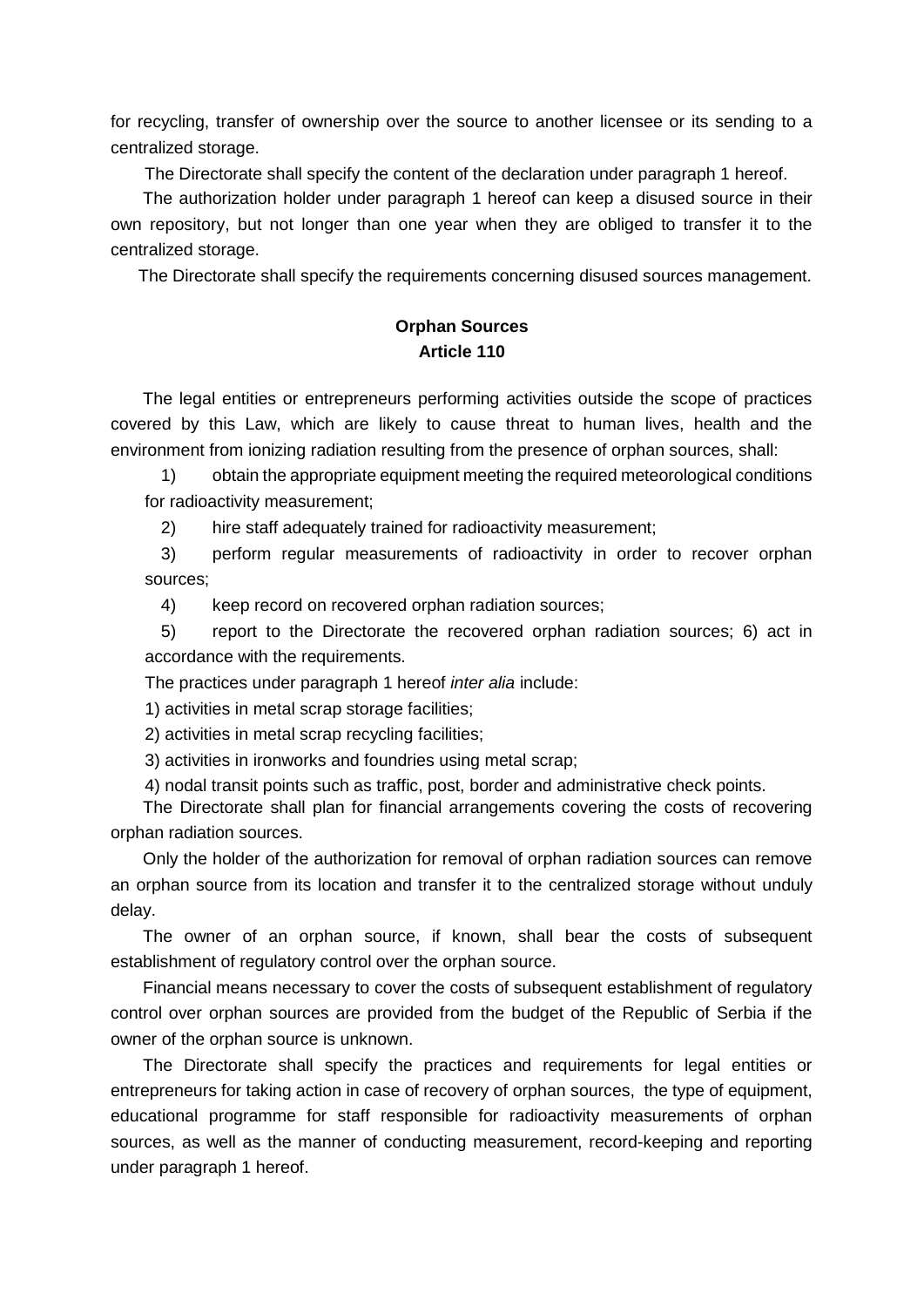#### **Decommissioning of a Radiation Facility Article 111**

The licensee for a radiation practice shall decommission the facility where the practice has been performed.

The Directorate shall stipulate the radiation practices requiring decommissioning.

The provisions of the Law pertaining to nuclear facility decommissioning shall duly apply to a radiation facility decommissioning under paragraph 1 hereof.

Radiation facility decommissioning under paragraph 1 hereof does not require the decision by the Government on the final status of decommissioning.

The licensee for a radiation practice under paragraph 1 hereof shall prepare and regularly review the initial decommissioning plan for a radiation facility.

#### *2 Nuclear Safety*

## **Management of Nuclear Facilities Article 112**

Nuclear facility management is a practice of general interest in the Republic of Serbia. The practice under paragraph 1 hereof shall include the management of centralized

storage for radioactive waste, disused sources and spent nuclear fuel.

The public company whose founder is the Republic of Serbia shall perform the practices under paragraphs 1 and 2 hereof.

## **Prevention of Emergency Event Article 113**

 The authorization holder shall perform all nuclear activities in such a manner to prevent emergency occurrence and, in case of emergency event, to mitigate and avoid the consequences of:

- 1) early discharge of radioactivity that would require off-site action measures in case of nuclear or radiological emergency when there is insufficient time for their implementation;
- 2) substantial discharge of radioactivity requiring protection measures that could not be limited in terms of space and time.

In order to prevent the emergency event under paragraph 1 hereof, the authorization holder shall ensure:

1) that the impact of extreme outside natural elements and dangers unintentionally caused by human actions is as low as reasonably achievable;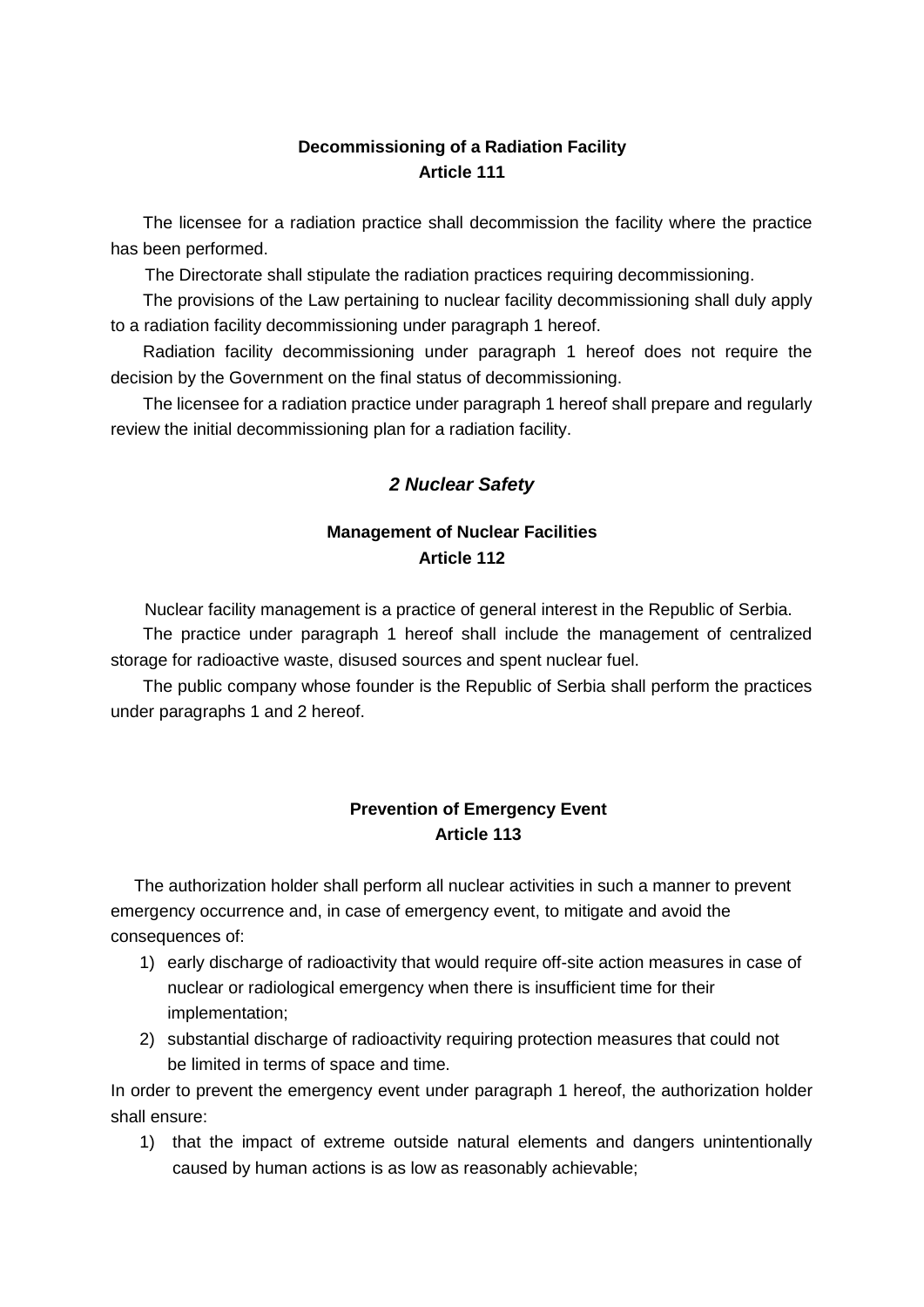- 2) prevention of abnormal operation and occurrence of failures;
- 3) control of abnormal operation and detection of failures;
- 4) control of design basis accidents;
- 5) control of severe conditions, including the prevention of emergency escalation and mitigation of emergency event consequences;
- 6) establishment of organizational structure for action in case of emergency event.

The Directorate shall specify the requirements for nuclear activity performance in terms of prevention of emergency events.

#### **Radiation Protection Service Article 114**

Licensee for a nuclear activity, except licensees for siting, design and construction of a nuclear facility, shall establish the radiation protection service under Article 104 hereof.

#### **Integrated System of Management Article 115**

The licensee for a nuclear activity shall implement and maintain integrated system of management.

The licensee for a nuclear activity performance shall take measures to improve and develop nuclear safety and nuclear security culture by implementing the integrated system of management.

The Directorate shall specify the measures and requirements for the establishment of the integrated system of management.

#### **a) Construction of Nuclear Facility**

#### *Consent for the Intention to Construct a Nuclear Facility*  **Article 116**

The Government of the Republic of Serbia shall give its consent for the intention to construct a nuclear facility and the intention to acquire a mobile radioactive waste processing unit.

The Government of the Republic of Serbia shall give its consent for the intention to change the purpose of the existing facility into a nuclear facility.

The Government of the Republic of Serbia shall give the consents under paragraph 1 and 2 hereof based on the submitted application and justification to construct a nuclear facility, acquire mobile radioactive waste processing unit or change the purpose of the existing facility from a radiation and nuclear safety and security and the environmental impact point of view.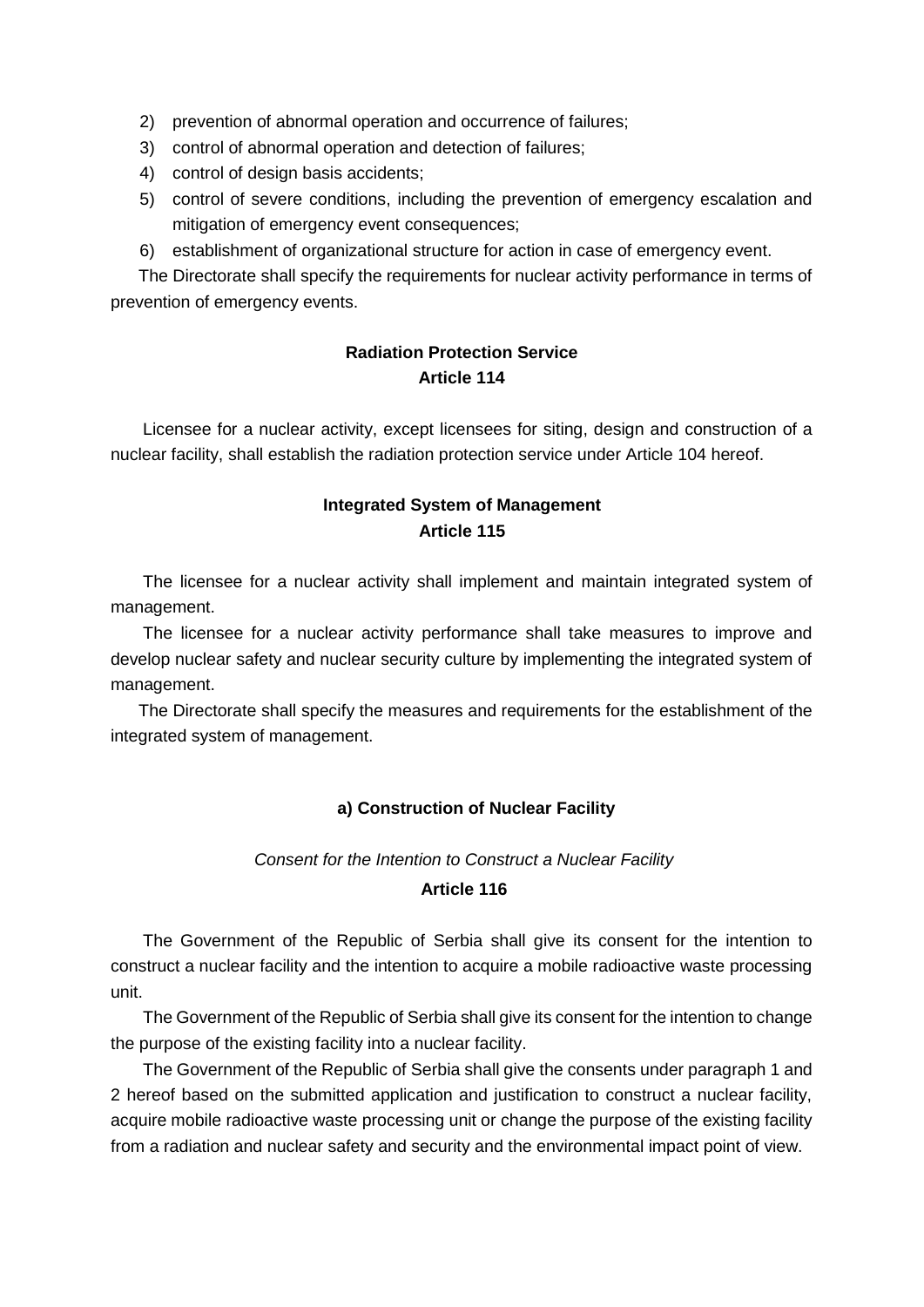# *License for Nuclear Facility Siting*  **Article 117**

The legal entity that has obtained the Government consent for the intention to construct a nuclear facility under Article 116 hereof, prior to the commencement of nuclear facility siting activities, shall obtain the license for a nuclear facility siting pursuant to Article 42 hereof.

The license under paragraph 1 hereof shall cease to be valid *inter alia* on the day of the issuance of the license for a nuclear facility design.

# *Selection of Nuclear Facility Site*  **Article 118**

The aim of a nuclear facility site selection is to determine the most appropriate site for the construction of a nuclear facility and includes the analysis of:

1) all relevant factors in connection with the site, particularly the effects of external events occurring in the region of a particular site, either of natural origin or human induced;

2) the characteristics of the site and its environment that could influence the transfer of radioactive material that has been released to the public and the environment;

3) the population density and population distribution and other characteristics of the external zone in so far as they may affect the possibility of implementing emergency measures and the need to evaluate the risks to the population and the environment.

4) the impact of the proposed nuclear facility on the safety of the public and the environment.

The Directorate shall specify the requirements for a nuclear facility site selection.

# *Report on a Nuclear Facility Site Selection*  **Article 119**

The licensee for performing a nuclear facility siting shall obtain the consent from the Directorate on the report on the nuclear facility site selection after conducting the analyses under Article 118, paragraph 1 hereof.

The Directorate shall issue the consent under paragraph 1 hereof within 60 days of the day of the duly submitted application.

The report on a nuclear facility site selection shall contain particularly the following elements:

1) the analysis of potential sites for the construction of a nuclear facility with regards to the social and economic factors;

2) the data on the most appropriate site for the construction of a nuclear facility and the results of initial radiological testing;

3) the design concept of a nuclear facility;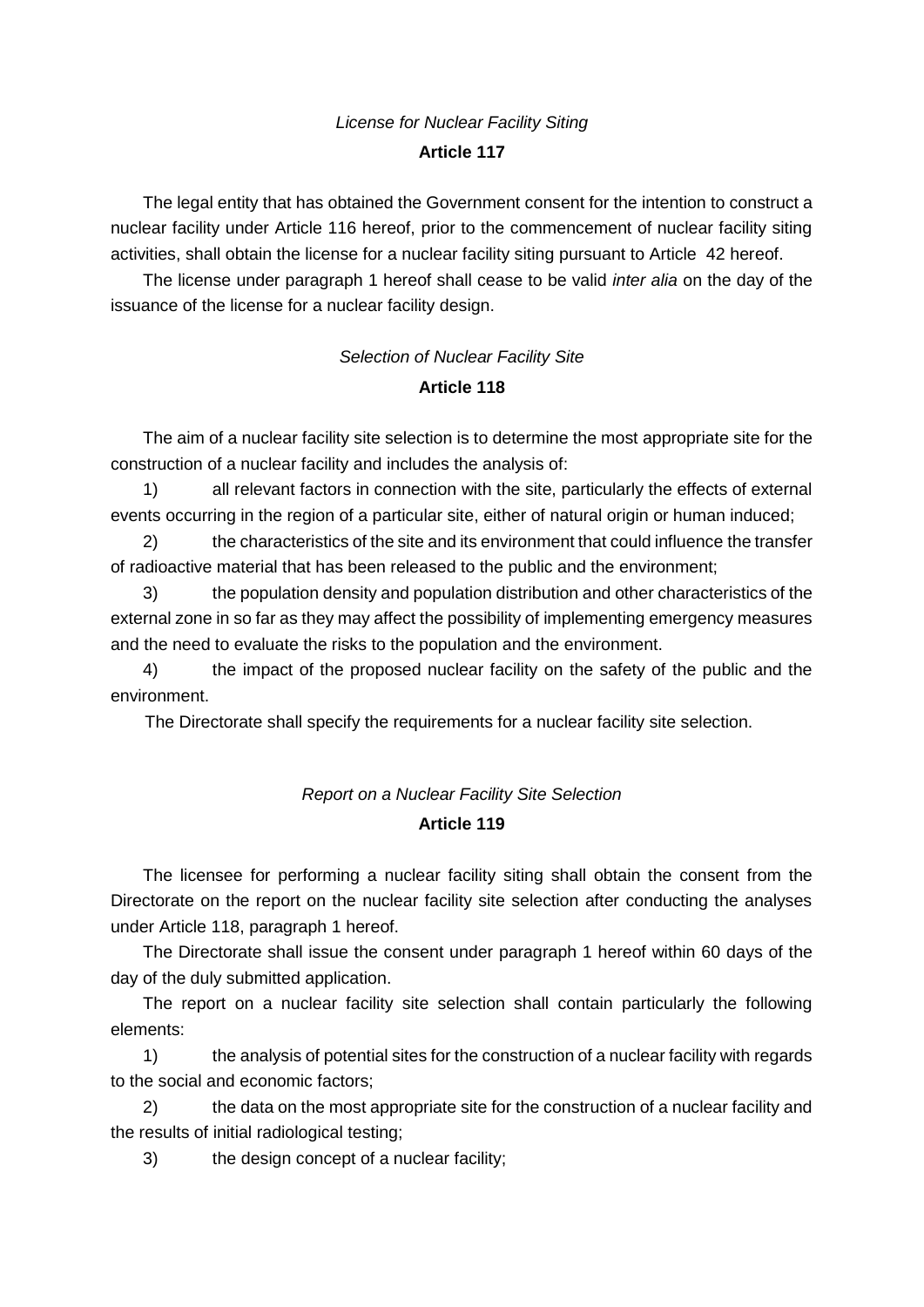4) the analysis of the impact of the most appropriate site on the safety of the nuclear facility design concept;

5) financial and other guarantees for a nuclear facility construction.

The Directorate shall draw up special requirements for the issuance of the consent under paragraph 2 hereof, and the scope and the content of the report on a nuclear facility site selection.

The Directorate may prescribe additional measures of radiation and nuclear safety and security for the selected site.

The Directorate shall reject the application for the issuance of the consent under paragraph 1 hereof if the established requirements of radiation and nuclear safety and security have not been fulfilled.

# *License for Nuclear Facility Design*

#### **Article 120**

The licensee for a nuclear facility siting, prior to a nuclear facility design, shall obtain the license for a nuclear facility design pursuant to Article 42 hereof.

The legal entity intending to build a mobile radioactive waste processing unit shall also obtain the license for nuclear facility design after obtaining the consent from the Government under Article 116 hereof.

The legal entity intending to change the purpose of the existing facility into a nuclear facility, prior to facility conversion, shall conduct the analysis of the site pursuant to Article 118 hereof, report the results of the analyses to the Directorate and obtain the license for a nuclear facility design pursuant to Article 42 hereof.

The license under paragraph 1 hereof shall expire, *inter alia*, on the day of the issuance of the license for a nuclear facility construction.

#### *Design of Nuclear Facility*

#### **Article 121**

Design of a nuclear facility, except mobile radioactive waste processing unit, shall be performed only with the previously obtained consent from the Directorate to the report on the nuclear facility site selection under Article 119, paragraph 2 hereof.

Nuclear facility design should be such that radiation and nuclear safety and security requirements can be met in accordance with the features of the selected site and design basis. A nuclear facility design shall ensure that:

1) the nuclear facility and associated structures, systems and components relevant for the safety and security have the appropriate characteristics to allow for the safety and security functions performance with necessary reliability;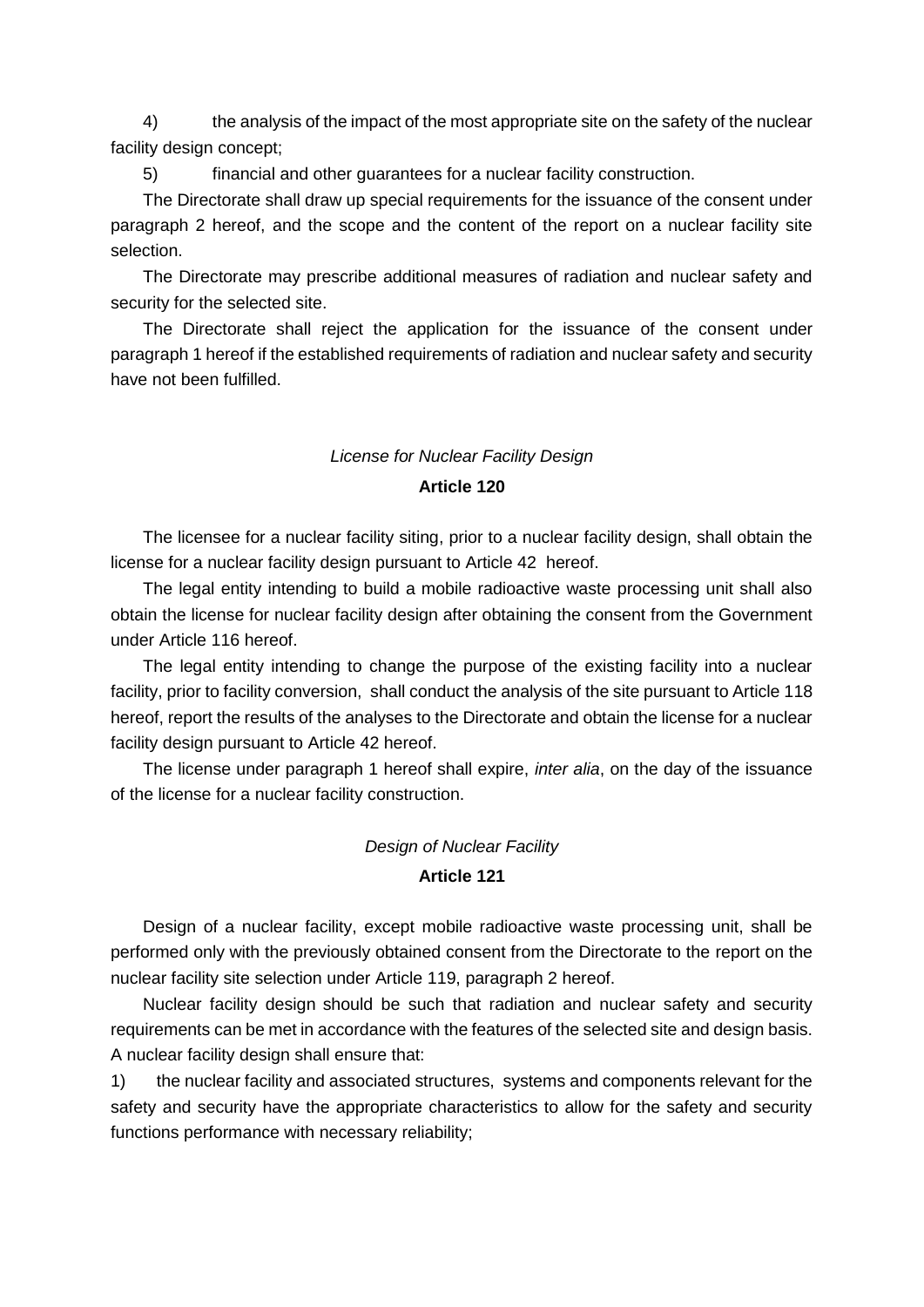2) the facility can be operated safely within the operational limits and conditions for its entire lifetime and in case of failures;

3) the nuclear facility can be decommissioned in a safe and secure manner;

4) the harmful effect on people and the environment is as low as reasonably achievable.

The licensee for a nuclear facility design shall draft the initial decommissioning plan during the design stage for all nuclear facilities, i.e. the initial closure plan for radioactive waste disposal facilities pursuant to this Law.

Design of a nuclear facility, except a mobile radioactive waste processing unit, shall be in line with the regulations governing planning and construction of facilities.

The Directorate shall specify the requirements for a nuclear facility design, and the scope and the content of a nuclear facility design.

# *Report on a Nuclear Facility Design*  **Article 122**

The licensee for a nuclear facility design shall prepare and submit to the Directorate for consent the report on a nuclear facility design and the design of a nuclear facility.

The Directorate shall issue the consent under paragraph 1 hereof within 60 days of the day of duly submitted application.

The report on a nuclear facility design under paragraph 1 hereof shall include the following elements in particular:

1) nuclear facility design basis assessment;

- 2) nuclear facility site boundaries
- 3) protection against external and internal hazards that can lead to an emergency event;
- 4) ionizing radiation protection measures;
- 5) safety and reliability analysis of the associated structures, systems and components relevant for the safety and security of a nuclear facility;
- 6) routine radioactive discharges from the nuclear facility;
- 7) evidence of learning from operating experience in designing a nuclear facility;
- 8) evaluation of human and organizational resources necessary for the safety and security of the nuclear facility.

The Directorate shall specify the scope and the content of the report on a nuclear facility design.

The Directorate may prescribe additional radiation and nuclear safety and security measures for a nuclear facility design.

The Directorate shall reject the application for the consent to the report under paragraph 1 hereof if the stablished radiation and nuclear safety and security requirements have not been fulfilled.

*Nuclear Facility Site* 

**Article 123**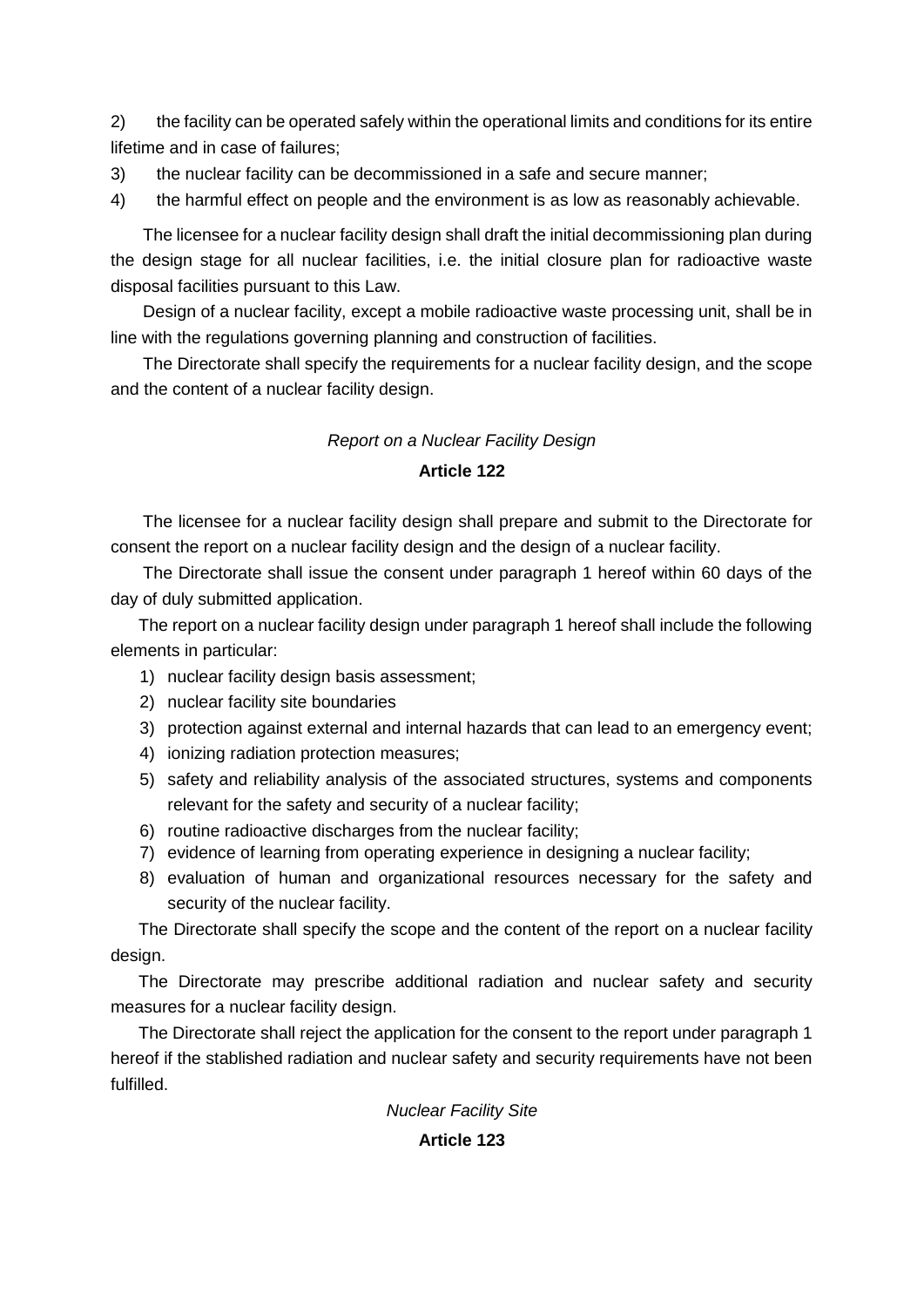Nuclear facility design serves to establish the boundaries of a nuclear facility site.

The Directorate shall specify the criteria for establishing the boundaries of a nuclear facility site.

The Government, as proposed by the Directorate, shall declare the nuclear facility site based on the approved report on nuclear facility design under Article 122 hereof.

# *Decision on Nuclear Facility Construction*  **Article 124**

The Government, based on previously obtained consent from the National Assembly shall decide on the construction of a nuclear facility, except a mobile radioactive waste processing unit.

The applicant for the decision on a nuclear facility construction shall obtain, and submit to the Government, together with the application, the following:

- 1) consent to the intention to construct a nuclear facility under Article 116 hereof;
- 2) license for a nuclear facility design under Article 120 hereof;
- 3) consent for the reports on a nuclear facility site selection and a nuclear facility design under Articles 119 and 122 hereof.

#### *License for a Nuclear Facility Construction*

#### **Article 125**

The licensee for a nuclear facility design shall, before the construction of a nuclear facility or reconstruction of the existing facility obtain the license for a nuclear facility construction pursuant to Article 42 hereof.

The license for a nuclear facility construction shall be issued for the construction of a nuclear facility with previously obtained:

1) consent to the report on a nuclear facility design under Article 122, paragraph 2 hereof:

2) construction permit in accordance with the regulations governing planning and construction;

3) the decision by the Government of the Republic of Serbia on the construction of a nuclear facility pursuant to this Law.

Provisions under paragraph 2, points 2) and 3) shall not pertain to a mobile radioactive waste processing unit.

In addition to requirements under Article 42 hereof, the applicant shall ensure:

1) the integrated system of management has been established;

2) that all subcontractors have also established the integrated system of management;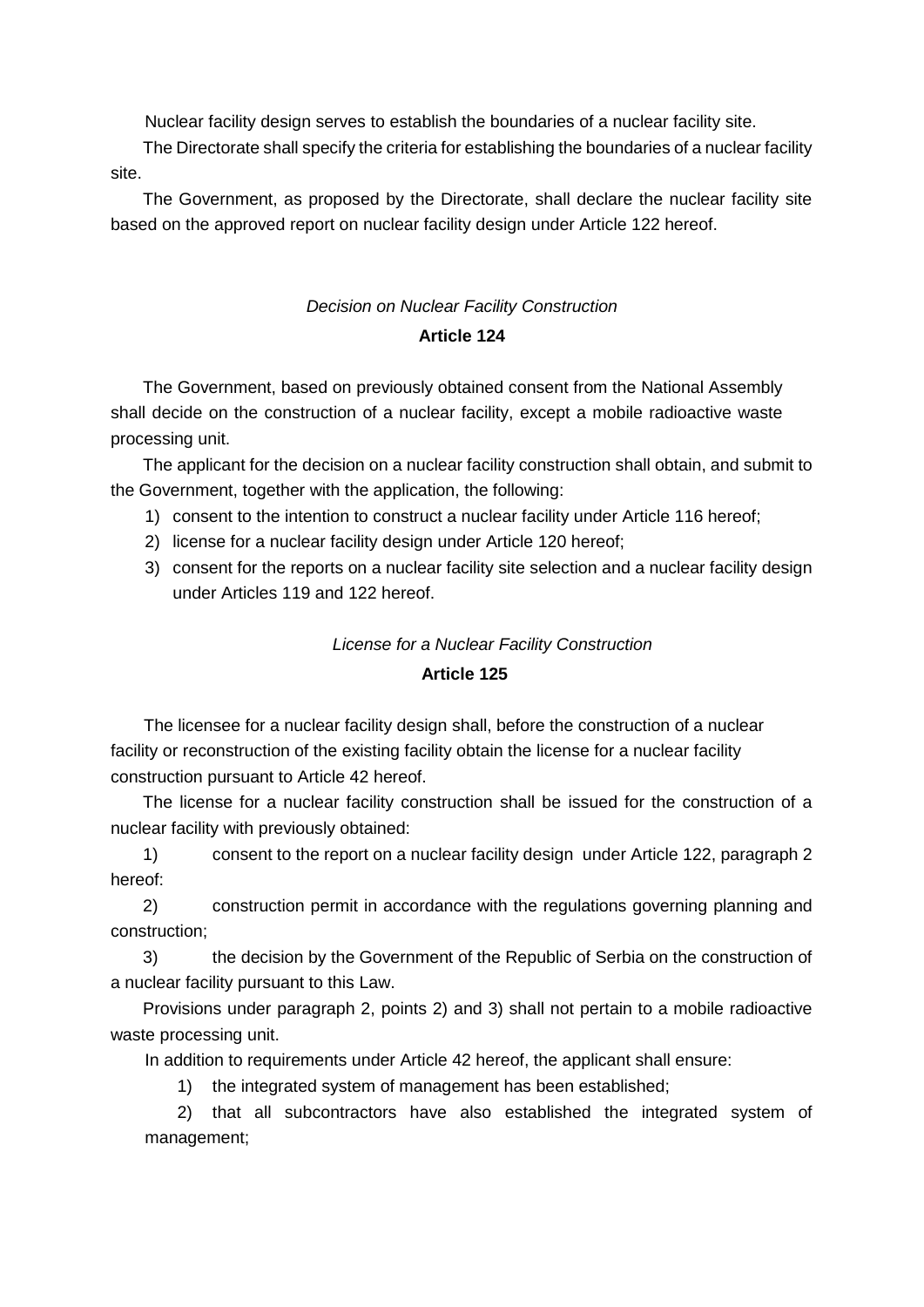3) organizational and financial arrangements for decommissioning and radioactive waste and spent nuclear fuel management.

The license under paragraph 1 hereof shall expire, *inter alia*, on the day of the issuance of the license for trial run of a nuclear facility.

### *Design Modifications during Construction*  **Article 126**

Based on the decision under Article 124, paragraph 1 hereof, the Government can empower the Directorate to authorize design modifications occurring in the course of construction on condition that the proposed changes either have no effect or have beneficial effect on radiation and nuclear safety and security, but prior to their realization, on which the Directorate informs the Government.

Where there is need to modify the authorized design during nuclear facility construction, the Directorate shall particularly review and assess the following:

1) acceptability of the proposed nuclear facility design changes from a radiation and nuclear safety and security point of view;

2) acceptability of changes at the authorized nuclear facility site, except mobile radioactive waste processing unit, from a radiation and nuclear safety and security point of view;

3) results of research and development activities relating to demonstration of design acceptability.

The Directorate shall reject the proposed design modifications under paragraph 1 hereof if it determines these have harmful effect on radiation and nuclear safety and security.

#### *Nuclear facility construction*

#### **Article 127**

Nuclear facility, except mobile radioactive waste processing unit, can be constructed only on the site with a spatial and urbanistic plan, issued construction permit and other documentation pursuant to the laws governing urban planning and construction, and the assessment of the environmental effect.

Nuclear facility has to be constructed in a manner so that its decommissioning can be conducted in a safe and secure manner.

The licensee for nuclear facility construction shall ensure that all structures, systems and components are constructed, installed, reviewed and tested in accordance with the applicable standards and regulations throughout all stages of construction.

The Directorate shall specify the requirements for a nuclear facility construction.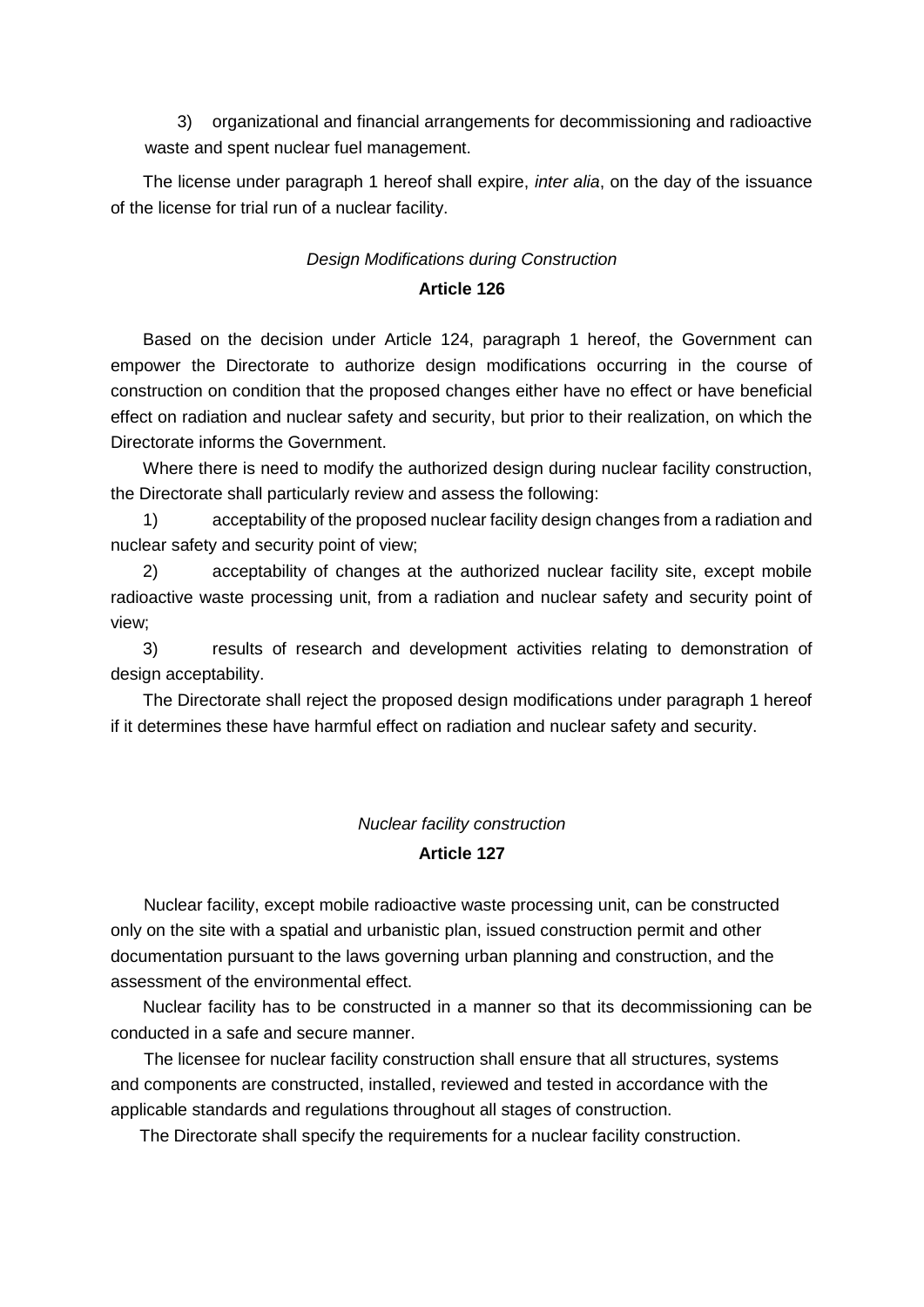#### **b) Nuclear Facility Operation**

#### *License for a Nuclear Facility Trial Run*

#### **Article 128**

The licensee for a nuclear facility construction, prior to the nuclear facility commissioning, shall obtain the license for trial run of a nuclear facility in accordance with Article 42 hereof.

The applicant for the license for trial run of a nuclear facility shall submit to the Directorate, together with the application, the Nuclear Facility Trial Run Programme.

The Directorate shall specify the scope of Nuclear Facility Trial Run Programme.

The license for a nuclear facility trial run shall be terminated, *inter alia*, with the issuance of the license for a nuclear facility operation.

# *Trial Run of a Nuclear Facility*  **Article 129**

Trial run of a nuclear facility consist of two stages:

- 1) non-nuclear testing (before the introduction of nuclear or certain types of radioactive material) and
- 2) nuclear testing (after the introduction of nuclear or certain types of radioactive material).

The licensee for a nuclear facility trial run shall make use of the trial run period to confirm the quality of completed and installed systems, structures and components relevant for the safety and security.

The Directorate can be present during certain types of testing performed during nuclear facility trial run.

The legal entity or entrepreneur shall perform trial run of a mobile radioactive waste processing unit each time its location has been changed.

The licensee for a nuclear facility trial run shall establish and maintain safety and physical protection measures in the facility during the nuclear testing stage.

The Directorate shall specify the requirements for a trial run of a nuclear facility.

# *Non-nuclear Testing Stage*

#### **Article 130**

Non-nuclear testing, before the introduction of nuclear or certain types of radioactive material, shall be conducted to ensure, to the extent possible, that the nuclear facility and installed structures, systems and components are in accordance with the nuclear facility design, regulations and applicable international standards.

After the non-nuclear testing stage, the licensee for a nuclear facility trial run shall submit to the Directorate the report on the abovementioned stage, which shall include all deviations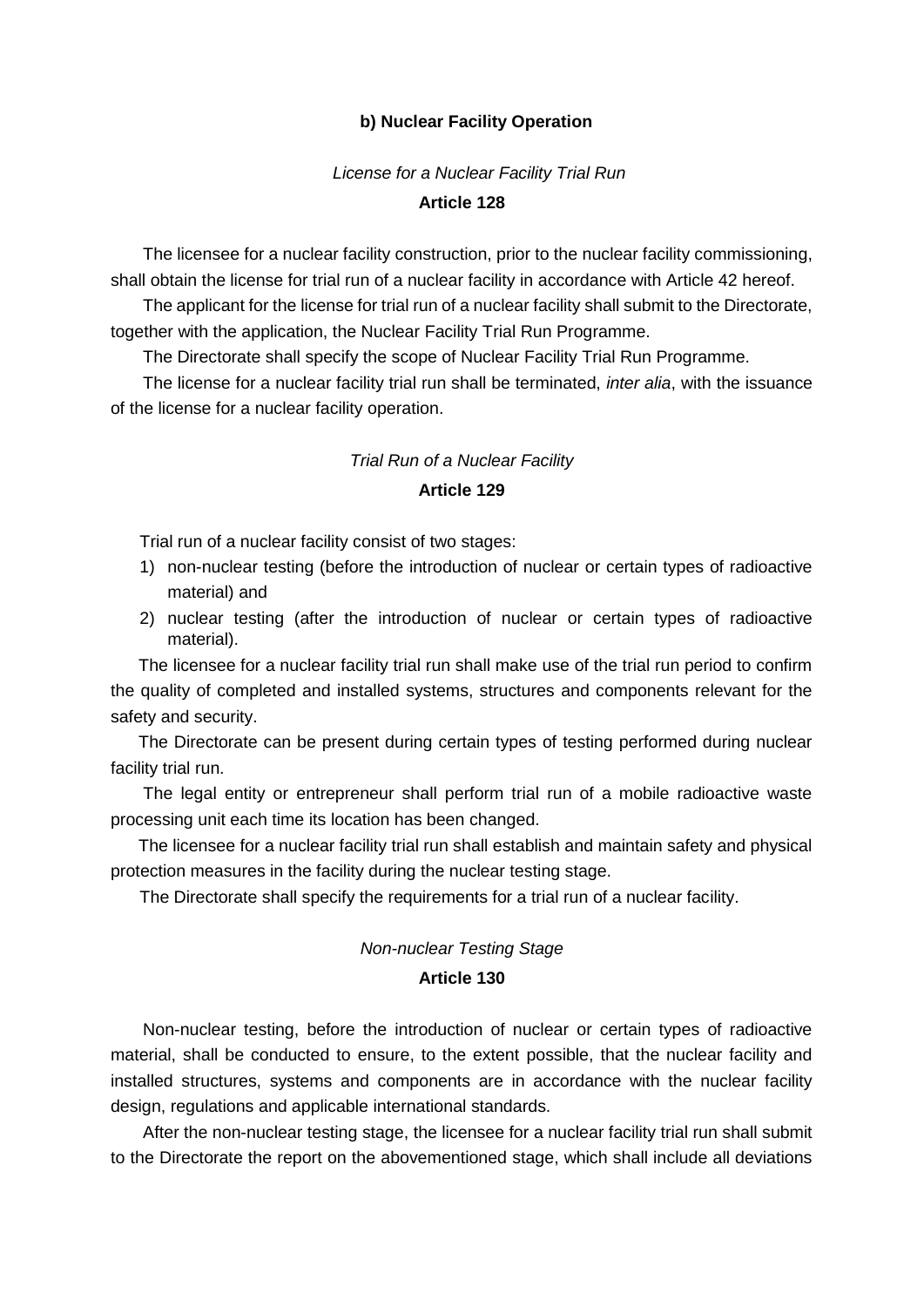from the design specifications and all changes in the documentation submitted for the issuance of the license that resulted from the tests conducted in this stage.

The Directorate shall give consent to the report under paragraph 2 hereof.

## *Nuclear Testing stage*  **Article 131**

Nuclear testing, after the introduction of nuclear or certain types of radioactive material shall be conducted to ensure, to the extent possible, that the nuclear facility, prior to operation, fulfils all radiation and nuclear safety and security requirements.

Primary to the nuclear testing stage, the Directorate shall conduct review, control and supervision over the fulfilment of the prescribed radiation and nuclear safety and security measures.

Before the nuclear testing of the facility, the licensee for a nuclear facility trial run shall submit to the Directorate radioactive waste management plan, initial decommissioning plan for all nuclear facilities except for the radioactive waste disposal facility which requires the initial closure plan pursuant to this Law.

After the nuclear testing stage, the licensee for a nuclear facility trial run shall submit to the Directorate the report on the aforementioned stage incorporating all deviations from the design specifications and all changes in the documentation submitted for obtaining the license, and which have resulted from the tests conducted during this stage.

The Directorate shall give consent to the report under paragraph 4 hereof.

# *Commissioning of Nuclear Facility after Cessation*  **Article 132**

Nuclear facilities which are recommissioned after cessation or reconstructions and modifications due to changes in operational technology are subject to Articles 128, 129, 130 and 131 hereof.

#### *License for Nuclear Facility Operation*  **Article 133**

The licensee for a nuclear facility trial run shall obtain the license for a nuclear facility operation pursuant to Article 42 hereof.

Before nuclear facility operation is licensed, the Directorate shall carry out the inspection, review and assessment of:

- 1) implementation of radiation and nuclear safety and security measures; 2) results of trial run tests;
- 3) operational conditions an limits;
- 4) operating instructions and procedures;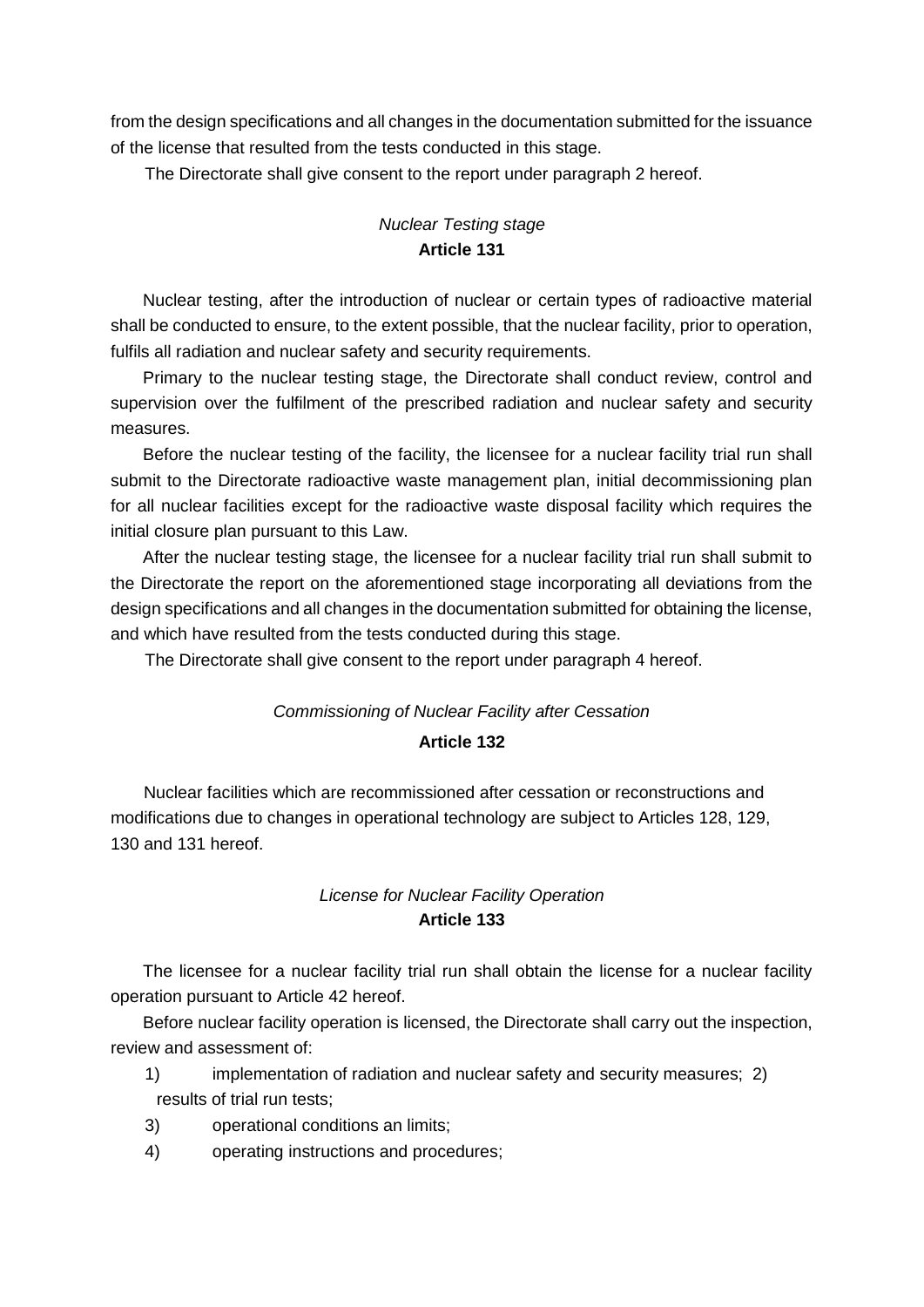5) human resources ensuring safe and secure performance of the activities; 6) arrangements for emergency preparedness and response.

The license for nuclear facility operation shall be terminated, *inter alia*, on the day of the issuance of the license for nuclear facility decommissioning.

## *Nuclear Facility Operation*  **Article 134**

The licensee for a nuclear facility operation shall ensure that:

1) nuclear facility is operated within the operational limits and conditions established by the Safety Analysis Report;

2) in-service inspection, surveillance and testing of structures, systems and components relevant for safe operation of the facility are established and implemented;

3) the maintenance programme for the structures, systems and components relevant for safe operation of the facility is established and implemented;

4) review and analysis of any changes in the procedures and the integrated system of management, and changes in the structures, systems and components important for the safety of the facility are implemented before submitting the application for modification of the decision on the issuance of the license to the Directorate and pursuant to this Law;

5) the adequate number of duly competent and trained staff have been engaged and the training programme has been in place;

6) the safety and physical protection measures have been implemented and maintained during nuclear facility operation.

The licensee for nuclear facility operation shall, during the operation of a nuclear facility, periodically review and update the radioactive waste management plan, the initial decommissioning plan for all nuclear facilities except for the radioactive waste disposal facility, i.e., the initial closure plan for a radioactive waste disposal facility in accordance with the Law.

Mobile radioactive waste processing unit shall be operated only on the site that meets all requirements for safe and secure practice performance, which are determined by the analysis under Article 118, paragraph 1 hereof.

The Directorate shall specify the requirements for nuclear facility operation.

# *Temporary Shut-down of a Nuclear Facility*  **Article 135**

Nuclear facility, except mobile radioactive waste processing unit, can be temporarily shut down due to any justified reason that was not devised by the Safety Analysis Report for a nuclear facility operation.

The licensee shall ensure safe and secure management of a nuclear facility during temporary shut-down, particularly in terms of radioactive waste, spent fuel and radiation sources management, and fire protection and suppression.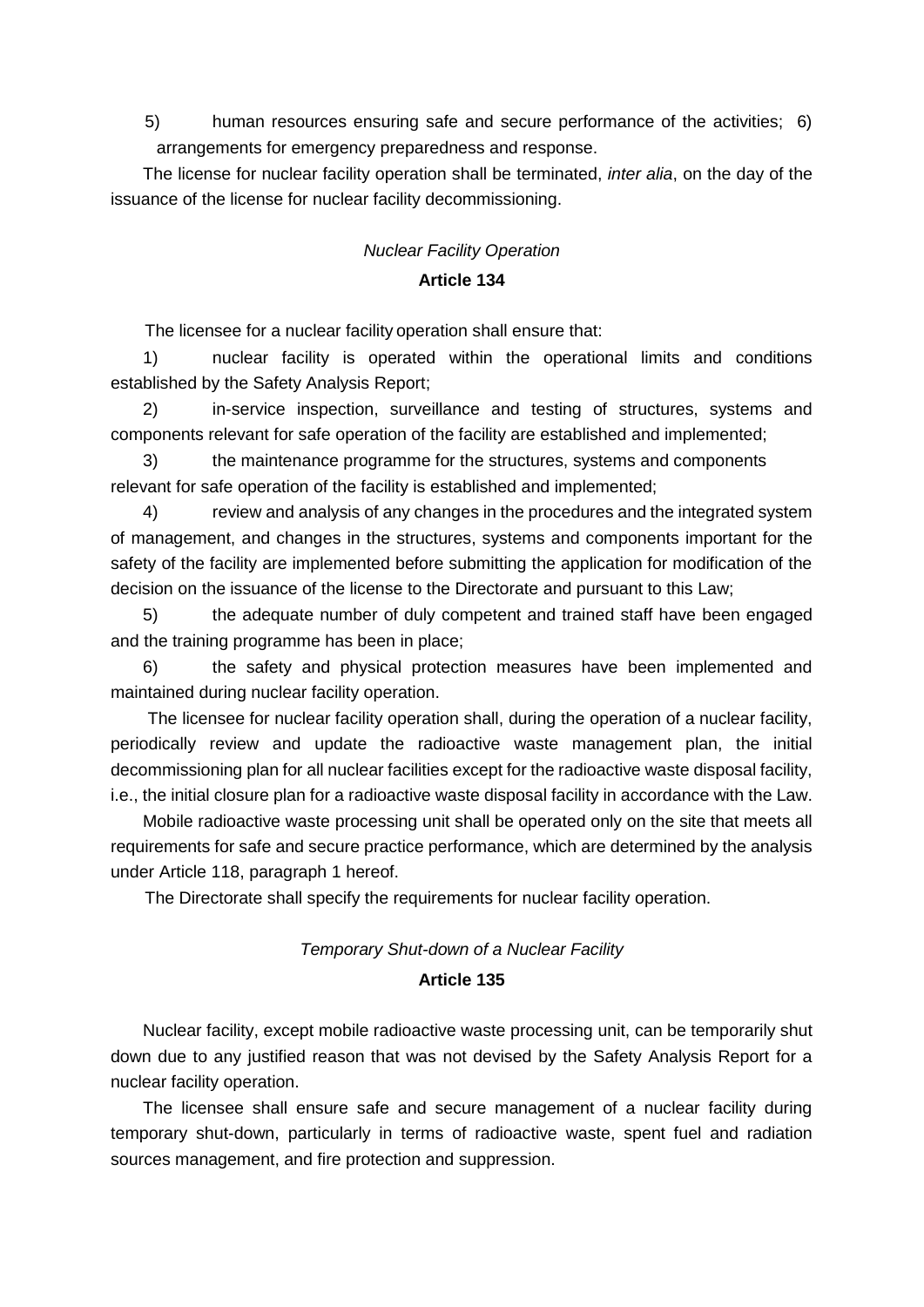Pursuant to the Law, the Directorate may require the licensee to submit the application for the license for a nuclear facility trial run after its temporary shut-down.

The Directorate shall specify the requirements for a temporary shut-down of a nuclear facility.

If the nuclear facility has been permanently shut down and the legal entity that had managed it is no longer available, the Government of the Republic of Serbia shall make a decision on further management of such nuclear facility.

# *Consent to Nuclear Facility Temporary Shut-down*  **Article 136**

The licensee for a nuclear facility operation shall obtain from the Directorate a consent to the nuclear facility temporary shut-down.

In addition to the application, the licensee under paragraph 1 hereof shall submit to the Directorate the Programme of temporary shut-down.

The Directorate shall specify the scope and content of the Programme under paragraph 2 hereof.

#### **c) Decommissioning**

#### *Decision on the End State of a Nuclear Facility Decommissioning*

#### **Article 137**

The Government shall make the decision on the end state of a nuclear facility decommissioning, except in case of a mobile radioactive waste processing unit at the request of the licensee for a nuclear facility decommissioning.

In addition to the application, the applicant under paragraph 1 hereof shall submit to the Government a document verifying the selected end state of decommissioning as justified, and the license for a nuclear facility decommissioning.

The end state of the facility can be:

- 1) use of the nuclear facility, site and the parts thereof without limitations;
- 2) limited use of the nuclear facility, site and the parts thereof;

3) limited access to the nuclear facility, site and the parts thereof.

#### *License for Nuclear Facility Decommissioning*

#### **Article 138**

Pursuant to Article 42 hereof, the licensee for nuclear facility operation shall obtain the license for nuclear facility decommissioning for all facilities except for the radioactive waste disposal facility.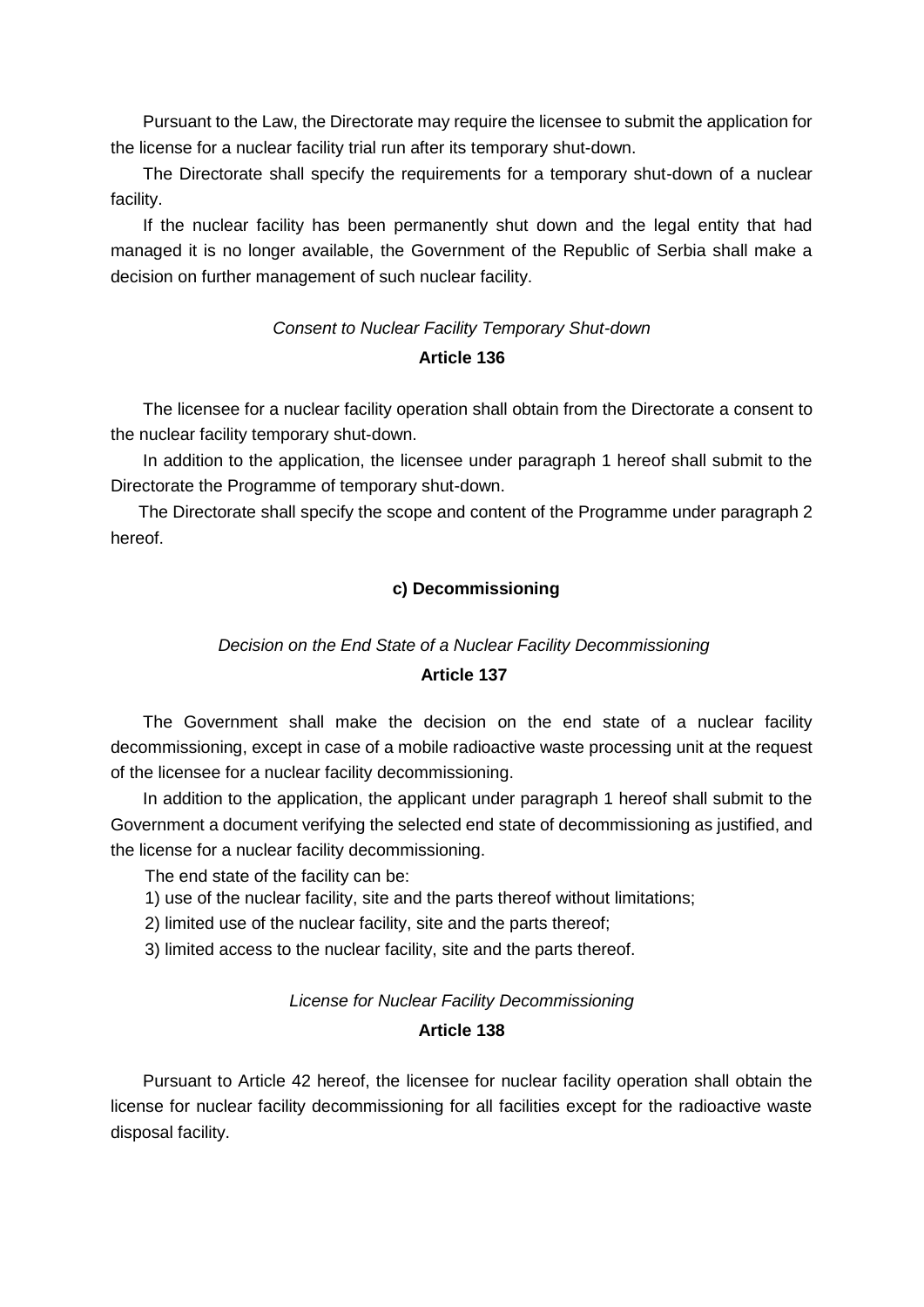Pursuant to the Law, the applicant for the issuance of the license for nuclear facility decommissioning shall also submit to the Directorate a decommissioning plan, a remediation plan and radioactive waste management plan.

The license for a nuclear facility decommissioning shall cease to be valid, *inter alia*, on the day of the issuance of the decision on the license termination.

# *Nuclear Facility Decommissioning*  **Article 139**

Nuclear facility decommissioning serves to reduce radiation risk and to release the nuclear facility or a part thereof from regulatory control.

Nuclear facility decommissioning consists of the preparation stage and actual decommissioning activities.

The Directorate shall specify the requirements for a nuclear facility decommissioning.

### *Decommissioning Preparation Stage*  **Article 140**

Preparation stage for nuclear facility decommissioning shall imply facility maintenance, the instance of obtaining the decision from the Government of the Republic of Serbia on the end state of a nuclear facility decommissioning, and the updated decommissioning plan commensurate with the decision by the Government on the end state of a nuclear facility decommissioning.

After completing the preparation stage, the licensee for a nuclear facility decommissioning shall submit to the Directorate the updated version of decommissioning plan commensurate with the decision of the Government of the Republic of Serbia on the end state of a nuclear facility decommissioning, and other updated documentation that served as a basis for issuing the license for a nuclear facility decommissioning.

The Directorate shall give its consent to the documentation under paragraph 2 hereof within 90 days of the reception of the relevant documentation.

The provision of paragraph 1 hereof does not pertain to a mobile radioactive waste processing unit.

# *Actual Decommissioning Activities*  **Article 141**

Actual decommissioning activities shall imply decontamination, dismantling and demolishing of nuclear facility structures, systems and components, management of the resulting radioactive waste and demonstration that the nuclear facility decommissioning end state has been achieved.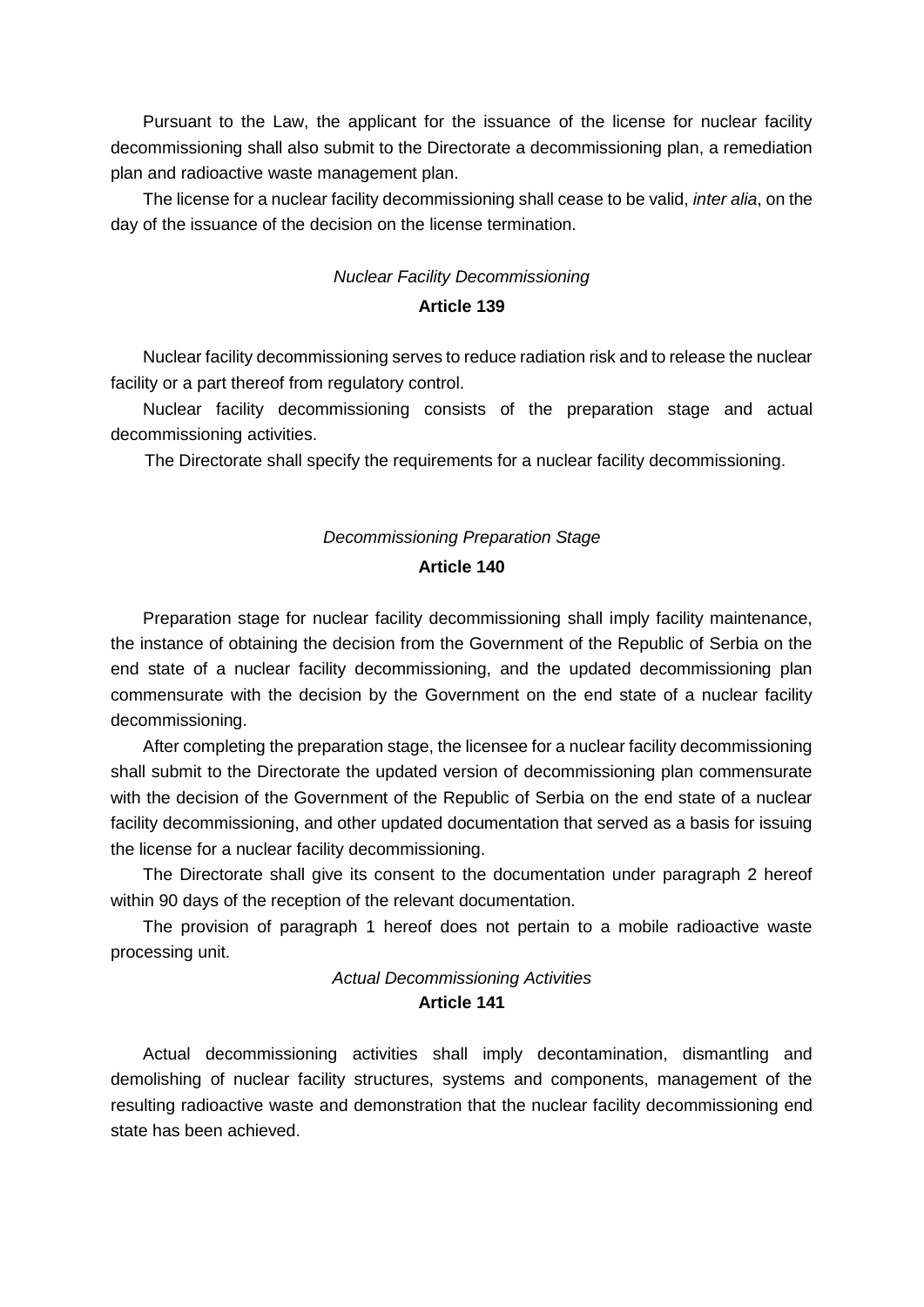The licensee for a nuclear facility decommissioning can initiate actual decommissioning activities only after obtaining the consent under Article 140 hereof from the Directorate.

During this stage the licensee for a nuclear facility decommissioning shall:

1) prepare and implement procedures ensuring radiation and nuclear safety and security;

2) apply good engineering practice;

3) ensure that staff are properly trained, qualified and have necessary competences; 4) keep the required records;

5) choose decontamination and dismantling techniques so that the protection of workers, the public and the environment is optimized and the generation of waste as low as reasonably achievable;

6) establish arrangements for action in case of emergency;

7) establish and maintain physical protection measures for the facility during decommissioning;

8) ensure safe and secure management of radioactive waste arising from decommissioning activities until its disposal.

Once the decommission has been completed, the licensee for a nuclear facility decommissioning shall prepare the Decommissioning Report demonstrating that decommissioning end state has been achieved commensurate with the Decommissioning Plan, and the report on final radiological survey of the facility and the site, which are submitted to the Directorate.

The Directorate shall give its consent to the reports under paragraph 4 hereof within 90 days of the reception of the relevant documentation.

#### *Initial Decommissioning Plan*

#### **Article 142**

The licensee for design, construction, trial run and operation of a nuclear facility shall prepare, periodically update, and review the initial decommissioning plan for all nuclear facilities except for a radioactive waste disposal facility.

The initial decommissioning plan under paragraph 1 hereof shall include available decommissioning strategies, their feasibility analysis, assessment of financial arrangements for the implementation of decommissioning and their provision, category identification and quantity evaluation of radioactive and other waste that can be generated during decommissioning, as well as the manners of radioactive and other waste management.

The Directorate shall specify the scope and the content of the initial decommissioning plan under paragraph 1 hereof.

#### *Decommissioning plan*

#### **Article 143**

The licensee for nuclear facility decommissioning shall prepare, and periodically update and review the nuclear facility decommissioning plan.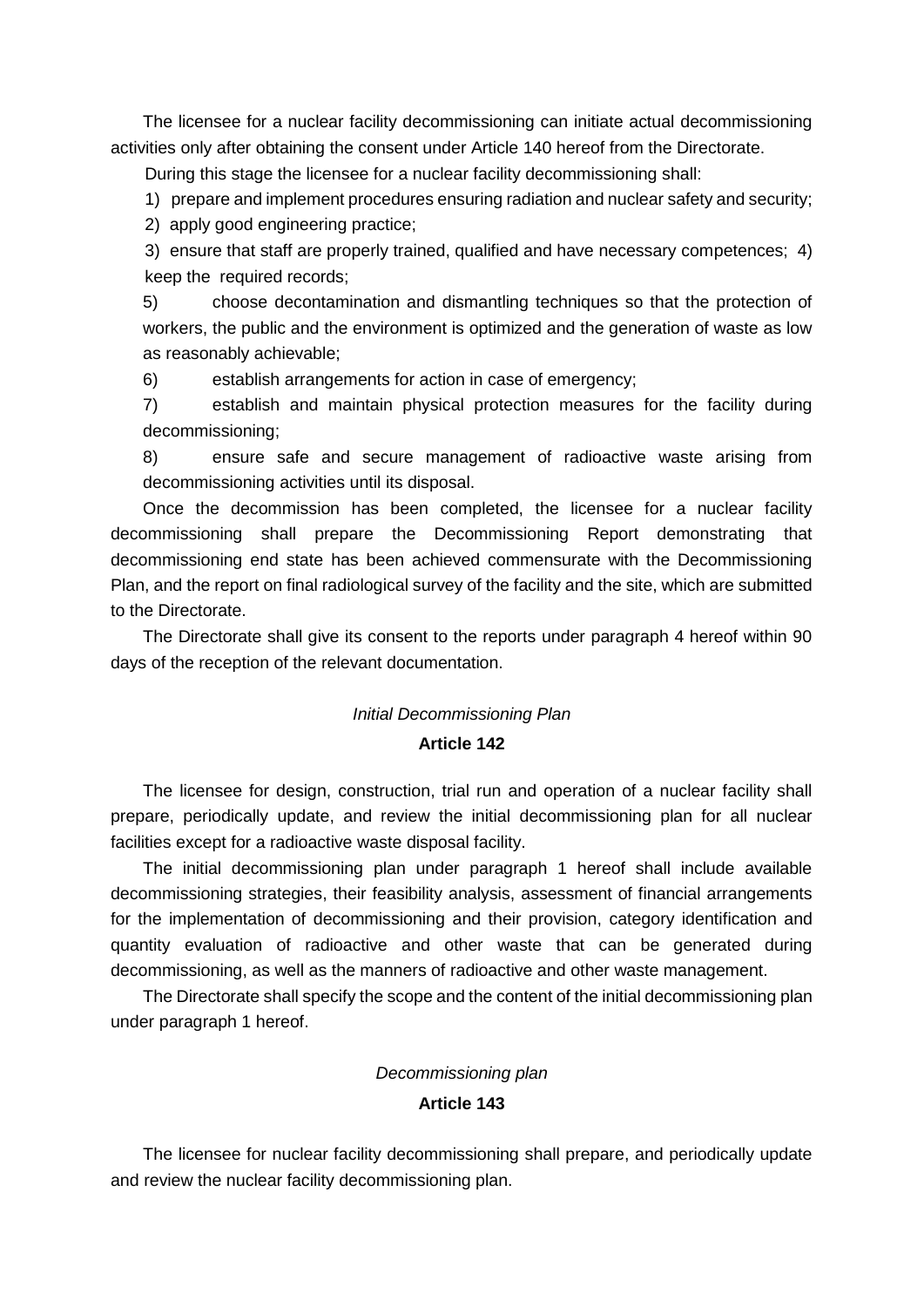The final nuclear facility decommissioning plan shall include in particular: 1)

selected decommissioning strategy;

2) schedule, type and sequence of decommissioning actions;

3) radioactive waste management strategy applied including release from regulatory control;

4) proposed end state and the manner in which the licensee will demonstrate that the end state has been achieved;

5) timeframe for decommissioning;

6) financial arrangements for the completion of decommissioning.

The Directorate shall specify the scope and the content of the decommissioning plan under paragraph 1 hereof.

# *Review and Revision of Decommissioning Plan*

#### **Article 144**

The decommissioning plan under Articles 142 and 143 hereof shall be reviewed and revised in the light of operational experience gained, available information on decommissioning of identical or similar facilities, new or revised safety and security requirements and technological developments relevant to the actual decommissioning activities.

The licensee for nuclear facility decommissioning shall submit to the Directorate the report on the review and revision of the decommissioning plan under paragraph 1 hereof.

The licensee for nuclear facility decommissioning shall submit to the Directorate the report on review and revision of the decommissioning plan under paragraph 1 hereof after any unplanned event with consequences relevant for decommissioning of the facility.

The Directorate shall specify the schedule of review and revision of decommissioning plans under paragraph 1 hereof and the schedule of submitting the befitting reports to the Directorate.

The Directorate may require the licensee for nuclear facility decommissioning to perform an extraordinary review and revision of decommissioning plan under paragraph 1 hereof and to submit to the Directorate the report on it.

#### *Termination of Decommissioning License*

#### **Article 145**

The licensee for nuclear facility decommissioning shall submit the application for the termination of the decommissioning license following the completion of all activities intended by the decommissioning plan under Article 143 hereof.

In addition to the application under paragraph 1 hereof, the licensee for nuclear facility decommissioning shall submit to the Directorate the decommissioning report and the report on the final radiological survey of the facility and the site.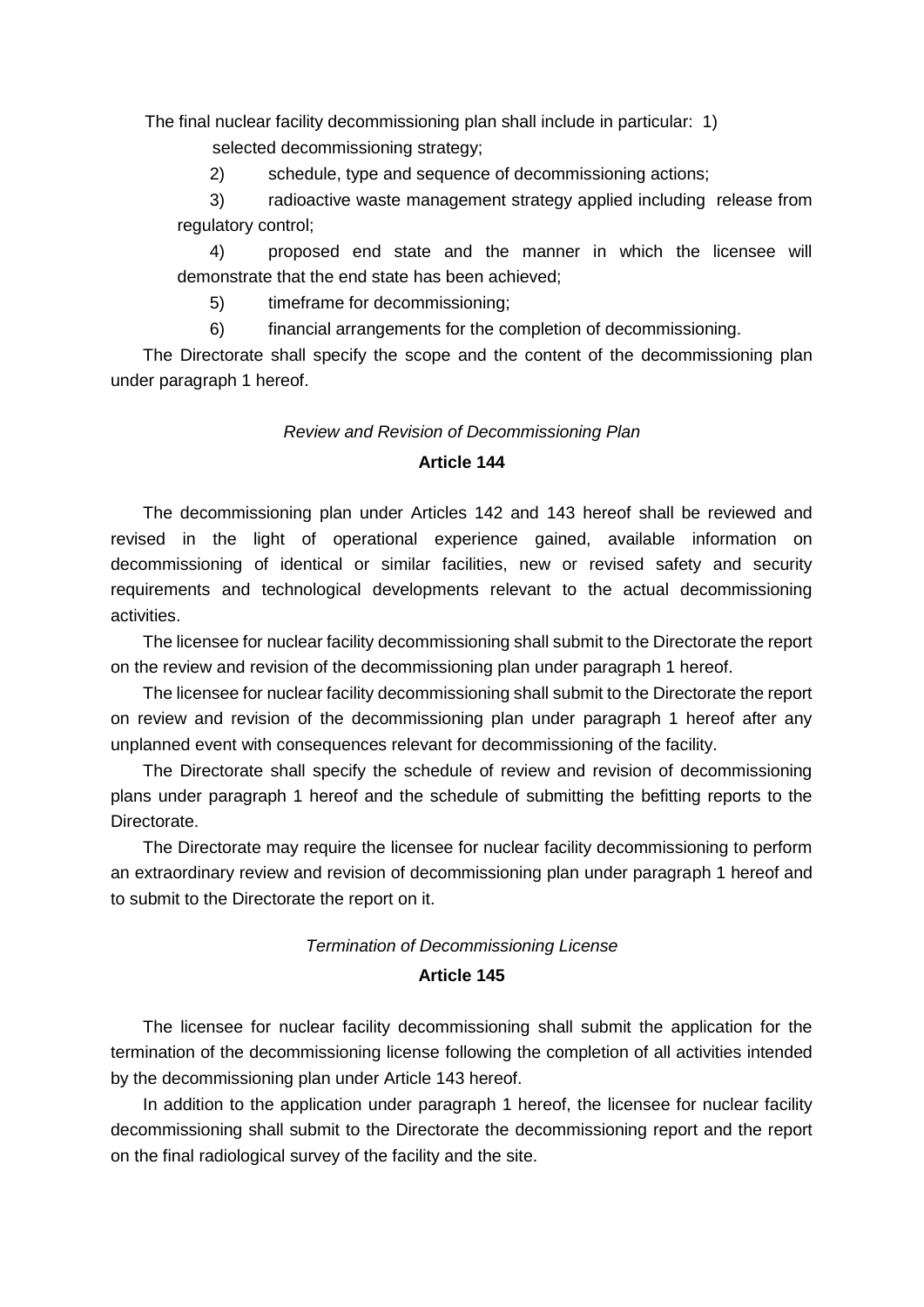Prior to the issuance of the decision on the termination of the license, the Directorate shall review, control and supervise the nuclear facility and the site in order to confirm that the end state intended by the decommissioning plan has been achieved and that all requirements within the license have been met.

The Directorate shall issue a decision on the termination of the decommissioning license based on the assessment of the decommissioning report and the report on the final radiological survey.

The decision to terminate the license for nuclear facility decommissioning can serve the Directorate to prescribe additional radiation and nuclear safety and security measures that the legal entity or entrepreneur shall apply in the facility, the site and the parts thereof until they have been released from regulatory control.

# *License for Closure of Radioactive Waste Disposal Facility*

#### **Article 146**

The licensee for the operation of radioactive waste disposal facility shall obtain the license for radioactive waste disposal facility closure, pursuant to Article 42 hereof.

The applicant for the license for radioactive waste disposal facility closure, together with the application, shall submit to the Directorate the plan for radioactive waste disposal facility closure.

The license under paragraph 1 hereof shall, *inter alia*, cease to be valid on the day of issuing the decision to terminate the license for radioactive waste disposal facility closure, in accordance with the Law.

# *Closure of Radioactive Waste Disposal Facility*  **Article 147**

Closure of radioactive waste disposal facility shall include the activities of decontamination, dissembling and demolishing of structures, systems and components and bringing the facility in a state that ensures long-term safety of disposed radioactive waste.

The licensee for the closure of radioactive waste disposal facility shall establish and implement measures of control at the site of closed radioactive waste disposal facility.

The measures of control particularly include:

1) the prevention of unauthorized use of the site and human intrusion into the disposal facility after closure;

2) environmental radioactivity monitoring and surveillance of the closed disposal

facility site;

3) maintenance and remedial actions, if necessary;

4) the mechanism of transfer of knowledge to future generations

The Directorate shall specify requirements for the closure of radioactive waste disposal facility, and measures of control at the site.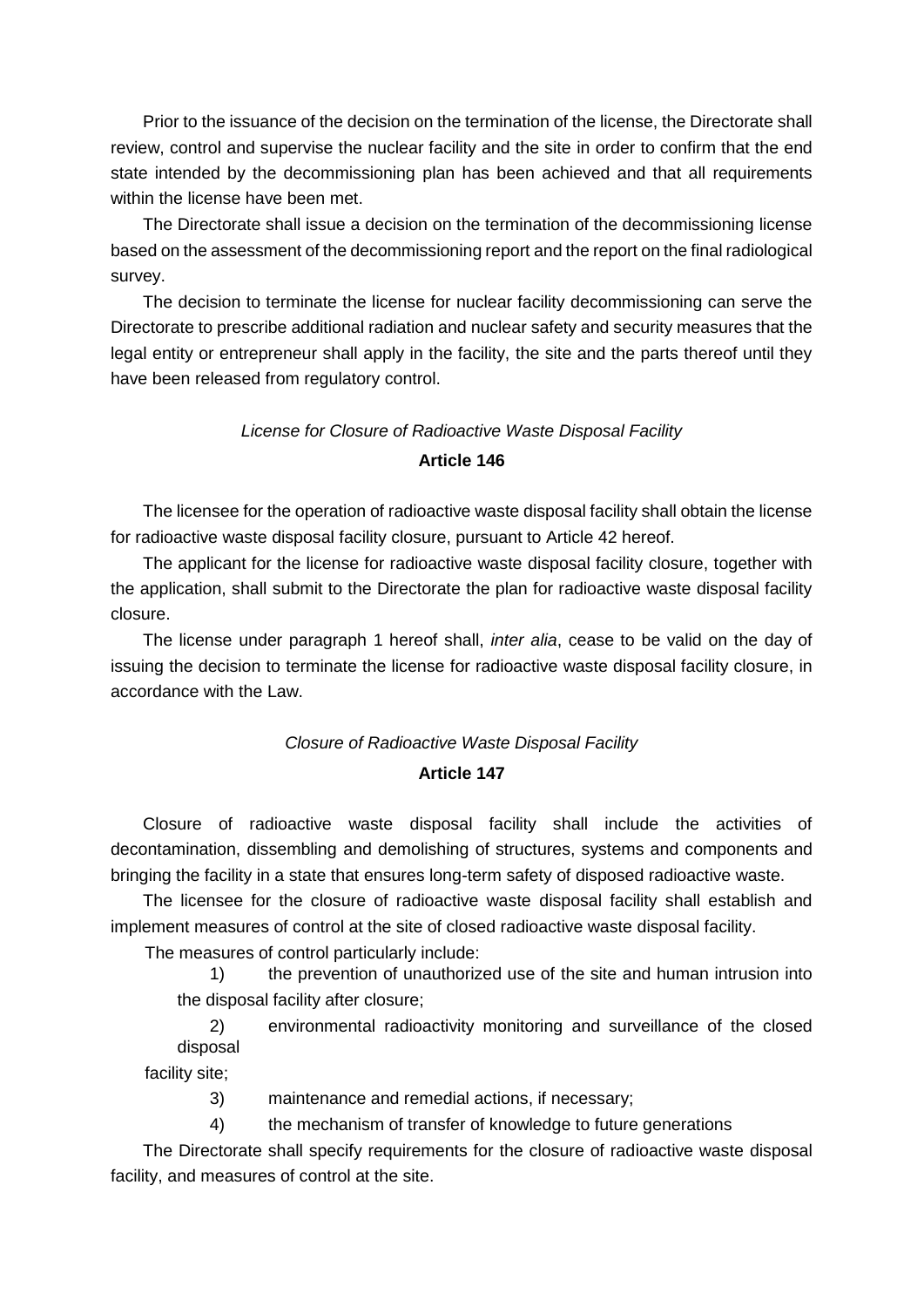#### *Initial Plan for Radioactive Waste Disposal Facility Closure*

#### **Article 148**

The licensee for design, construction, trial run and operation of a radioactive waste disposal facility shall prepare and periodically update the initial plan for radioactive waste disposal facility closure.

The initial plan under paragraph 1 hereof shall particularly include:

- 1) available options for the closure of radioactive waste disposal facility;
- 2) feasibility analysis for the closure of radioactive waste disposal facility;
- 3) assessment of financial arrangements and manners of their provision;
- 4) description and types of disposed radioactive waste;
- 5) timeframe for radioactive waste disposal;
- 6) annual estimates of radioactive waste volumes;
- 7) the location of radioactive waste within the facility;
- 8) plans for phased interim closure of individual disposal units.

The Directorate shall specify the scope and the content of the initial plan for radioactive waste disposal facility closure.

# *Plan for Radioactive Waste Disposal Facility Closure*  **Article 149**

The licensee for radioactive waste disposal facility closure shall prepare, periodically review, and update the plan for radioactive waste disposal facility closure.

The plan under paragraph 1 hereof shall particularly include:

1) manner of closing the radioactive waste disposal facility;

2) description and types of radioactive waste disposed and its location within the facility;

- 3) description and sequence of the activities for radioactive waste facility closure;
- 4) active and passive measures of control;
- 5) timing of radioactive waste disposal facility closure actions;

6) assessment of financial arrangements for the facility closure.

7) description of the final engineered barriers and site markers preventing discharges into the environment;

8) type of site markers used after the closure; 9) tools used for communication with the public.

The Directorate shall specify the scope and the content of the plan for radioactive waste disposal facility closure.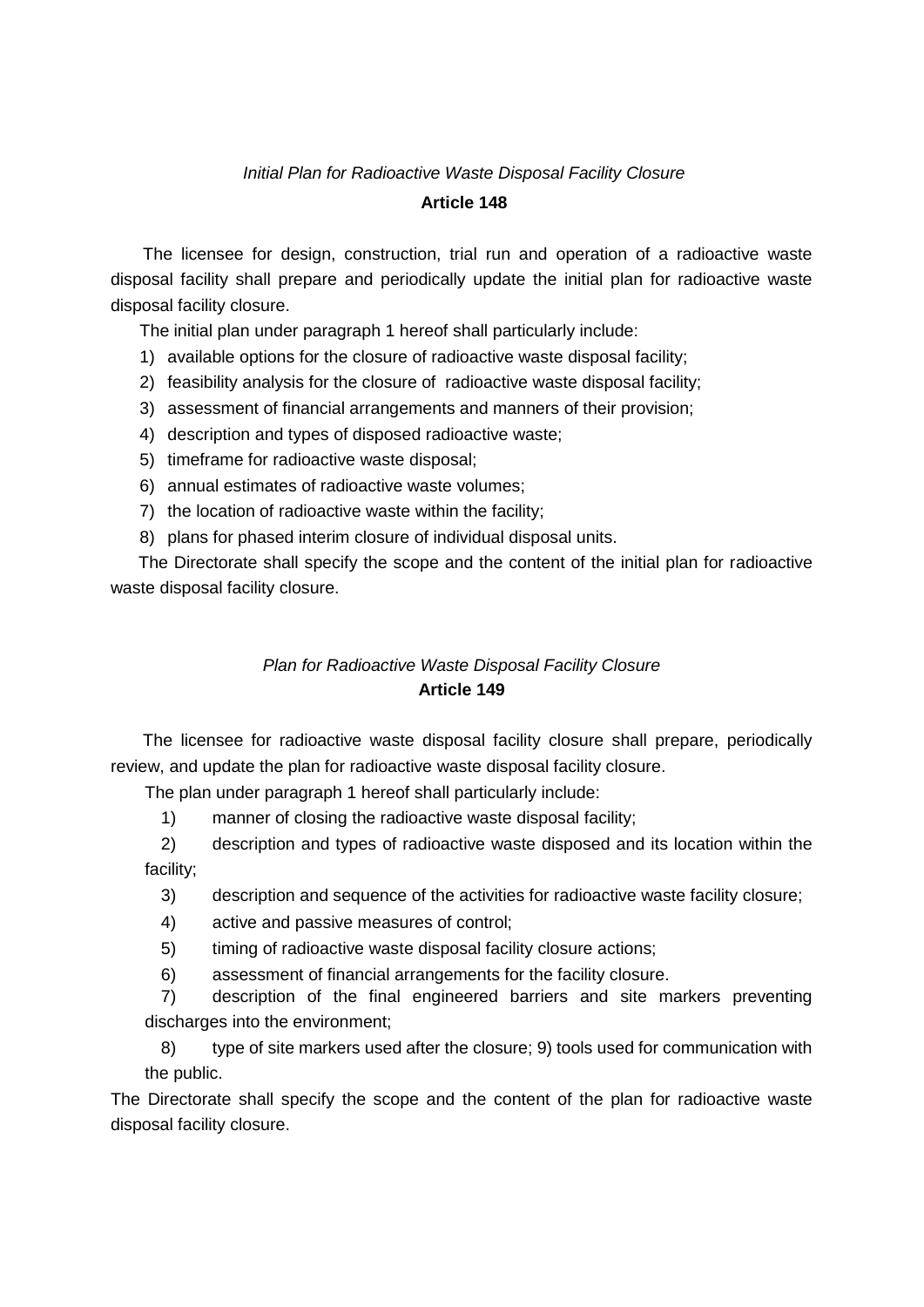#### *Review and Revision of Plan for Radioactive Waste Disposal Facility Closure*

#### **Article 150**

Review and revision of the plan for radioactive waste disposal facility closure under Articles 148 and 149 hereof shall be conducted based on the experience gained, available data on the closure of the identical or similar facilities, new or modified safety and security requirements and technology development applied during closure activities.

Review and revision of the plan for radioactive waste disposal facility closure under paragraph 1 hereof shall also be performed after every unplanned event that can affect the radioactive waste disposal facility closure.

The licensee shall submit to the Directorate the report on review and revision of the plan for radioactive waste disposal facility closure under paragraphs 1 and 2 hereof.

The Directorate shall specify the schedule of review and revision of the plan for radioactive waste disposal facility closure under paragraph 1 hereof and the schedule in which the report under paragraph 3 hereof shall be submitted to the Directorate.

The Directorate may require the licensee for radioactive waste disposal facility closure to perform an extraordinary review and revision of the plan for radioactive waste disposal facility closure under Articles 148 and 149 hereof and to submit to the Directorate a report on it.

#### *Termination of License for Radioactive Waste Disposal Facility Closure*

#### **Article 151**

The licensee for the closure of radioactive material disposal facility shall submit the application for the license termination upon the completion of all activities prescribed by the plan for radioactive waste disposal facility closure under Article 148 hereof.

The licensee for the closure of radioactive material disposal facility, together with the application under paragraph 1 hereof, shall submit to the Directorate the report on the radioactive waste disposal facility closure and the report on the completion of the final radiological survey of the facility and the site.

Prior to the decision on license termination, the Directorate shall review, control and supervise the facility and the site in order to verify that the requirements stipulated by the plan for radioactive waste disposal facility closure have been fulfilled.

The Directorate shall issue a decision to terminate the license for radioactive waste disposal facility closure based on the evaluation of the report on radioactive waste disposal facility closure, the report on the completion of the final radiological survey, the results of the review, control and supervision, and verification that the facility has been closed in a safe and secure manner.

The decision to terminate the license for radioactive waste disposal facility closure can serve the Directorate to establish additional radiation and nuclear safety and security measures that a legal entity or an entrepreneur shall apply in the facility, the site and the parts thereof until they are released from regulatory control.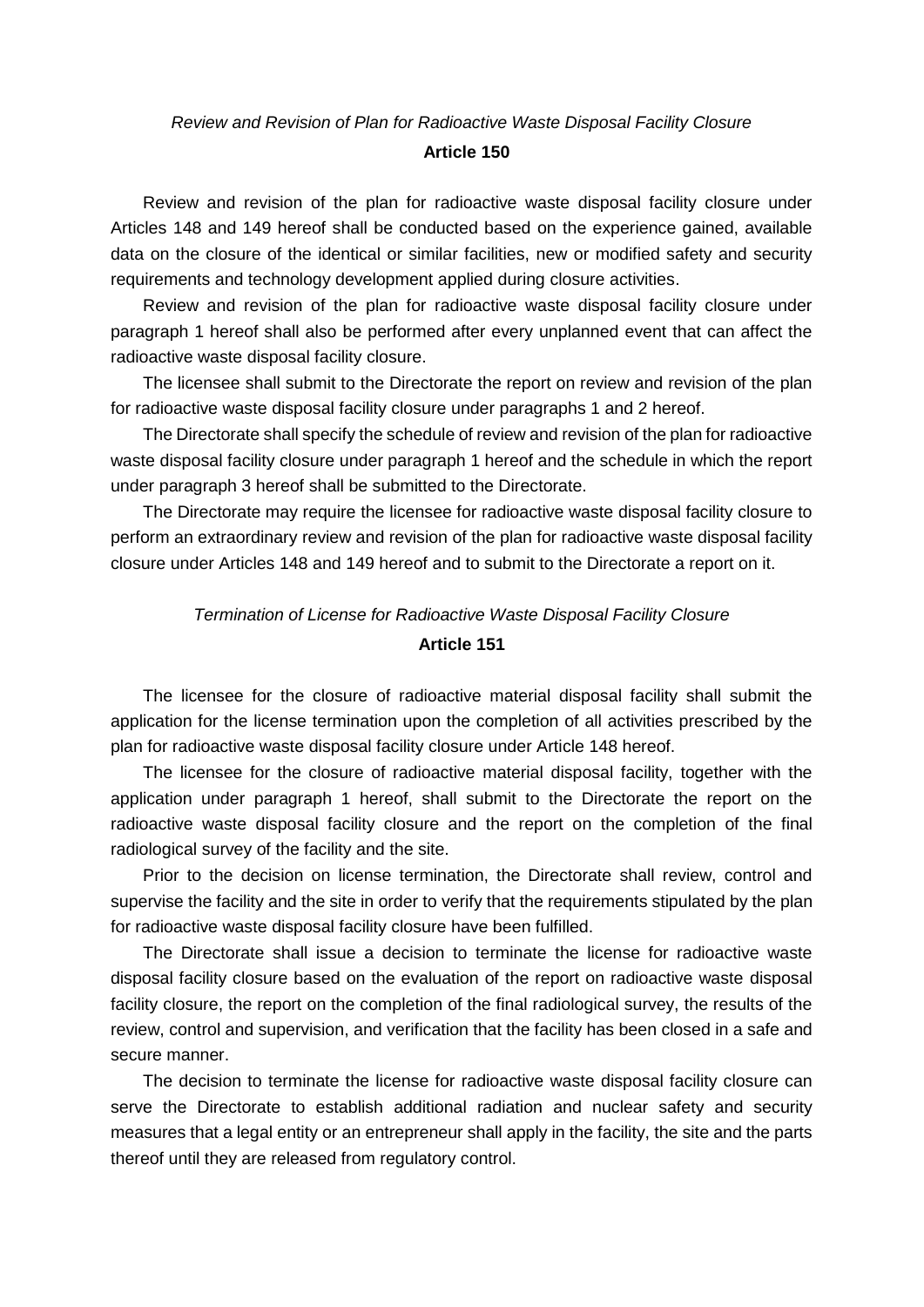#### *Financial Arrangements for Decommissioning and Disposal Facility Closure*

#### **Article 152**

The licensee for a nuclear activity, pursuant to the Law and prior to the commencement of a nuclear facility construction, shall provide for financial arrangements that will be available for decommissioning, including the management of radioactive waste arising from decommissioning activities, and for the closure of a disposal facility.

In case of the existing nuclear facilities, the Government shall provide for financial means to cover decommissioning costs, including the management of the resulting radioactive waste.

# *Environmental Radioactivity Monitoring in the Vicinity of Nuclear Facility*  **Article 153**

The licensee for a nuclear activity shall perform environmental radioactivity monitoring in in the vicinity of the nuclear facility that the Directorate consents to.

The Directorate shall specify the manner and the requirements for environmental radioactivity monitoring under paragraph 1 hereof.

The licensee for a nuclear activity shall provide for the financial arrangements for the radioactivity monitoring under paragraph 1 hereof.

### *Records by Licensees for Nuclear Activities*  **Article 154**

The licensee for a nuclear activity shall keep the records and all data on the facility and the site thereof, radioactive waste, nuclear and other radioactive material management, and complete documentation necessary to determine the civil liability in accordance with the international convention on civil liability for nuclear damage.

The Directorate shall specify the requirements and the timeframe of record and data keeping under paragraph 1 hereof.

#### *3. Remediation*

### **Site Remediation Article 155**

The legal entity or entrepreneur shall conduct site remediation with contamination resulting from the planned activities, existing exposure situation or emergency event that cannot be disregarded from a radiation protection point of view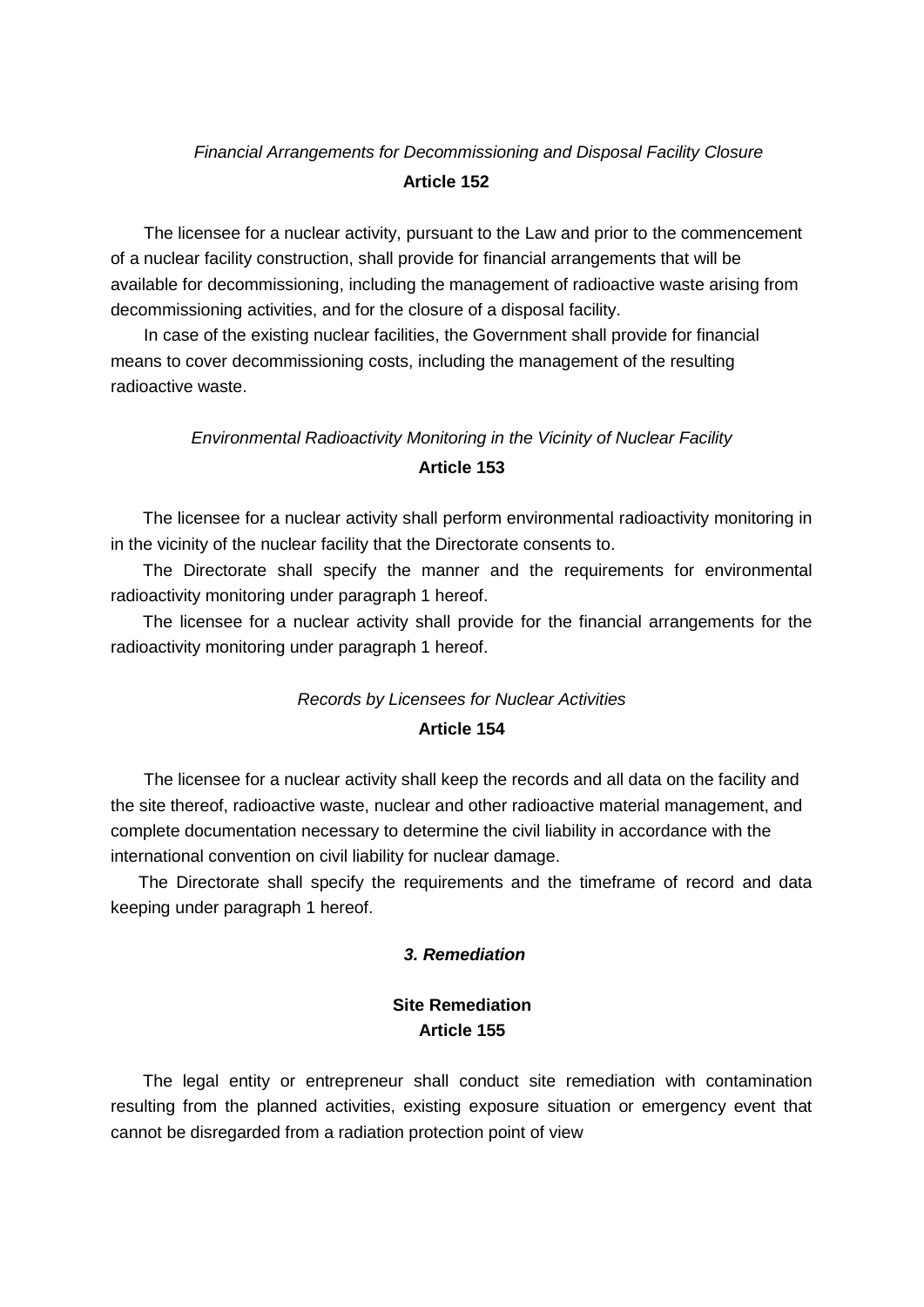Remediation shall be performed with the aim of achieving the conditions that allow the site to be used without restrictions.

If the conditions under paragraph 2 hereof are not attainable, the restriction can be imposed in terms of the use of the entire site or the parts thereof, and the access to the site.

The Directorate shall prescribe the control measures for the site if its use is restricted in accordance with paragraph 3 hereof.

Following the completion of the site remediation activities, the legal entity or an entrepreneur shall carry out soil remediation pursuant to the law governing soil protection.

### **Restoration of Contaminated Facilities Article 156**

The legal entity or entrepreneur shall perform restoration of contaminated facilities with contamination arising from an existing exposure situation or an emergency event that cannot be disregarded from a radiation protection point of view.

Restoration of a contaminated facility shall be conducted to achieve the conditions that allow the facility to be used without restrictions.

If the conditions under paragraph 2 hereof are not attainable, the restriction can be imposed in terms of the use of the entire site or the parts thereof, and the access to the site.

The Directorate shall prescribe the control measures for the site if its use is restricted in accordance with paragraph 3 hereof.

Restoration of contaminated facilities under paragraph 1 hereof shall not pertain to the facilities that are in the process of obtaining the license for decommissioning.

#### **Site Remediation Plan and Contaminated Facilities Restoration Plan Article 157**

The remediation plan for the site and the restoration plan for contaminated facilities shall include in particular:

- 1) remediation objectives;
- 2) reference levels;
- 3) type, scope and duration of the remediation activities that are required;
- 4) radioactive waste management measures;
- 5) restricted use of the site, i.e. contaminated facilities;

6) monitoring and control schemes, and active and passive measures of control for the remediated site, i.e. restored contaminated facility.

The Directorate shall specify the scope and the content of the plans under paragraph 1 hereof.

The licensee for nuclear facility decommissioning and a legal entity holding the consent to perform remediation pursuant to the Law shall periodically update the remediation plan.

A legal entity or an entrepreneur holding the consent to perform restoration of contaminated facilities shall periodically update the restoration plan.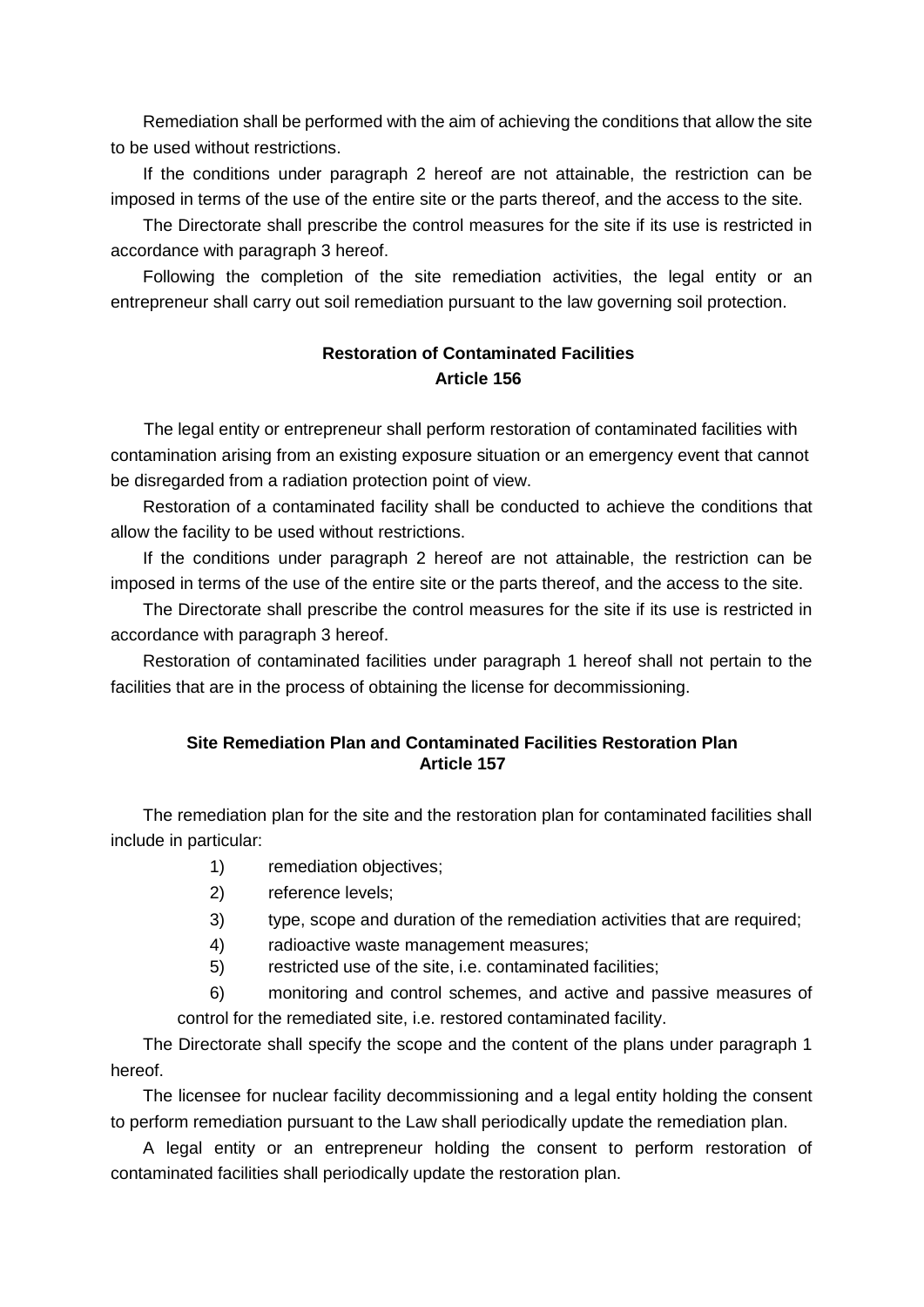#### **Consent for Site Remediation and Contaminated Facilities Restoration Article 158**

The legal entity or entrepreneur shall obtain the consent from the Directorate for site remediation, i.e. contaminated facilities restoration.

Together with the application for the consent under paragraph 1 hereof, the legal entity or entrepreneur shall, submit:

1) Remediation, i.e. restoration plan;

2) Radioactive waste management plan.

The legal entity or entrepreneur shall conduct site remediation, i.e. contaminated facilities restoration in accordance with the plan under Article 157 hereof.

Following the completion of site remediation, i.e. contaminated facilities restoration, a legal entity or an entrepreneur shall submit to the Directorate a report verifying that the end state of the site, i.e. contaminated facility from the relevant plan has been achieved, and a report on final radiological survey.

Site remediation and facility restoration can be performed by an approval holder for decontamination of work and living environment.

The Directorate can release the site and the facility from regulatory control pursuant to Article 63 hereof.

The legal entity or entrepreneur shall keep the records and data on the site, facility, radiation sources and radioactive waste management.

The Directorate shall specify the requirements for the site and facility remediation, as well as the conditions and timeframe for the record and data keeping under paragraph 7 hereof.

#### **4 Safety of Radioactive Waste and Spent Nuclear Fuel Management**

# **General Safety Principles of Radioactive Waste and Spent Fuel Management Article 159**

General principles governing safe management of radioactive waste and spent nuclear fuel in the Republic of Serbia are:

1) the generation of radioactive waste shall be kept to the minimum which is reasonably practicable, both in terms of activity and volume, by means of appropriate design measures and of operating and decommissioning practices, including the recycling and reuse of materials;

2) the interdependencies between all steps in spent fuel and radioactive waste generation and management shall be taken into account;

3) radioactive waste and spent nuclear fuel shall be safely managed, including in the long term with passive safety features;

4) implementation of radiation and nuclear safety and security measures shall follow a graded approach;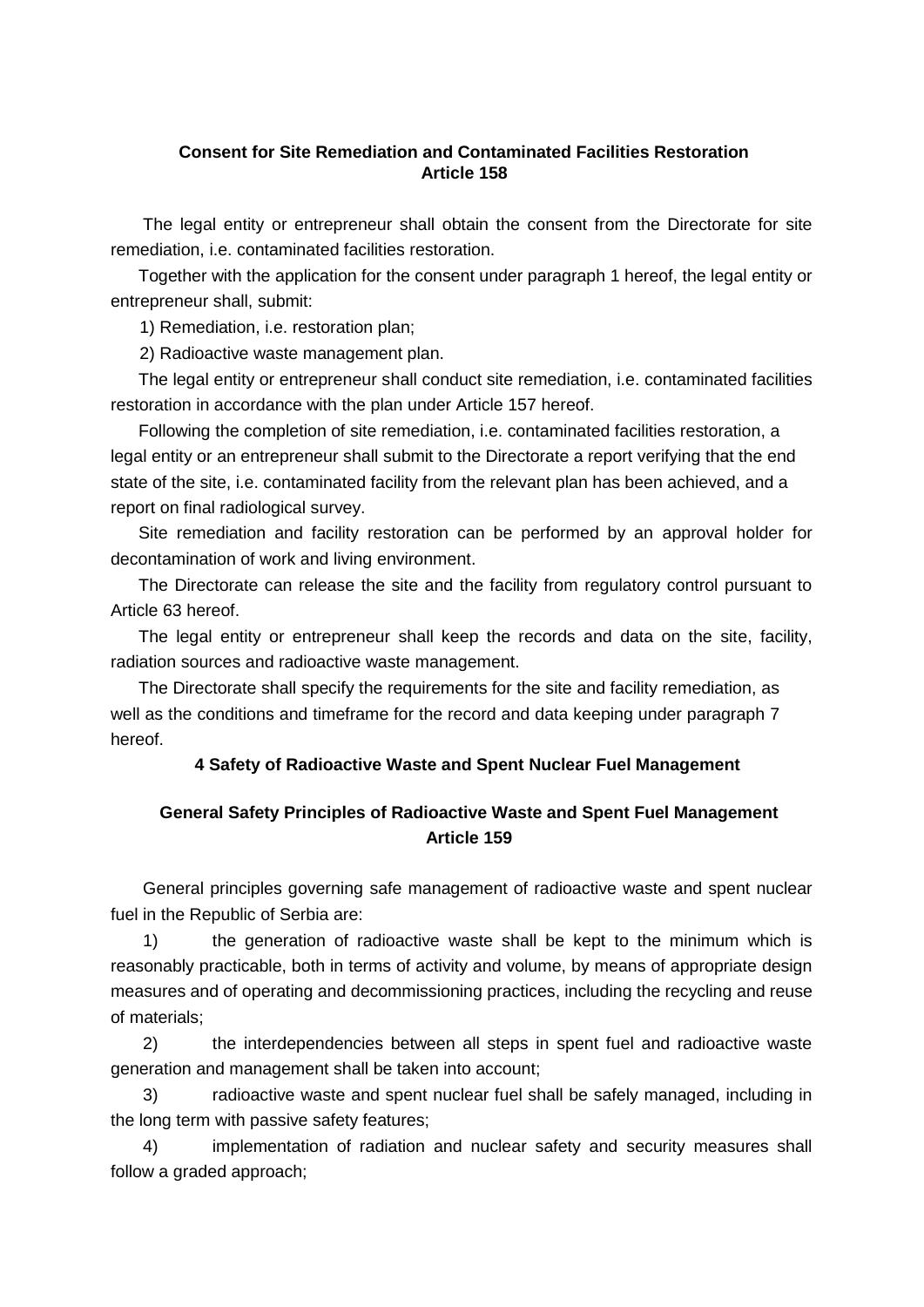5) the costs for the management of spent fuel and radioactive waste shall be borne by those who generated such materials;

6) an evidence-based and documented decision-making process shall be applied with regard to all stages of the management of spent fuel and radioactive waste.

The Republic of Serbia shall provide for safe and secure storing of radioactive waste, disused radiation sources and spent nuclear fuel in the centralized storage.

The Republic of Serbia shall make arrangements for the safe and secure disposal of radioactive waste, disused radiation sources and spent nuclear fuel.

### **Declaration of Radioactive Material and Spent Nuclear Fuel as Radioactive Waste Article 160**

The authorization holder shall proclaim, by means of declaration, radioactive material and spent nuclear fuel not intended for further use as radioactive waste.

The authorization holder shall deliver the declaration under paragraph 1 hereof to the Directorate within eight days as of the day of proclaiming at the latest.

The Directorate shall issue a certificate on the declaration under paragraph 1 hereof.

The Directorate shall specify the content of the declaration under paragraph 1 hereof.

# **Radioactive Waste and Spent Nuclear Fuel Management Article 161**

The authorization holder whose practices give rise to radioactive waste or spent nuclear fuel shall bear prime responsibility for safe and secure radioactive waste and spent nuclear fuel management until its delivery to the centralized storage, processing or reprocessing facility, or radioactive waste or spent nuclear fuel disposal facility.

The licensee for the operation of facility for storage, processing or reprocessing and disposal of radioactive waste and spent nuclear fuel shall bear prime responsibility for the safe and secure management of stored, processed, reprocessed and disposed radioactive waste or spent nuclear fuel.

### **Stages of Radioactive Waste and Spent Nuclear Fuel Management Article 162**

Stages of radioactive waste and spent nuclear fuel management are as follows:

- 1) generation and collection;
- 2) characterization;
- 3) keeping;
- 4) radioactive waste processing or spent nuclear fuel reprocessing;
- 5) storing; 6) disposing.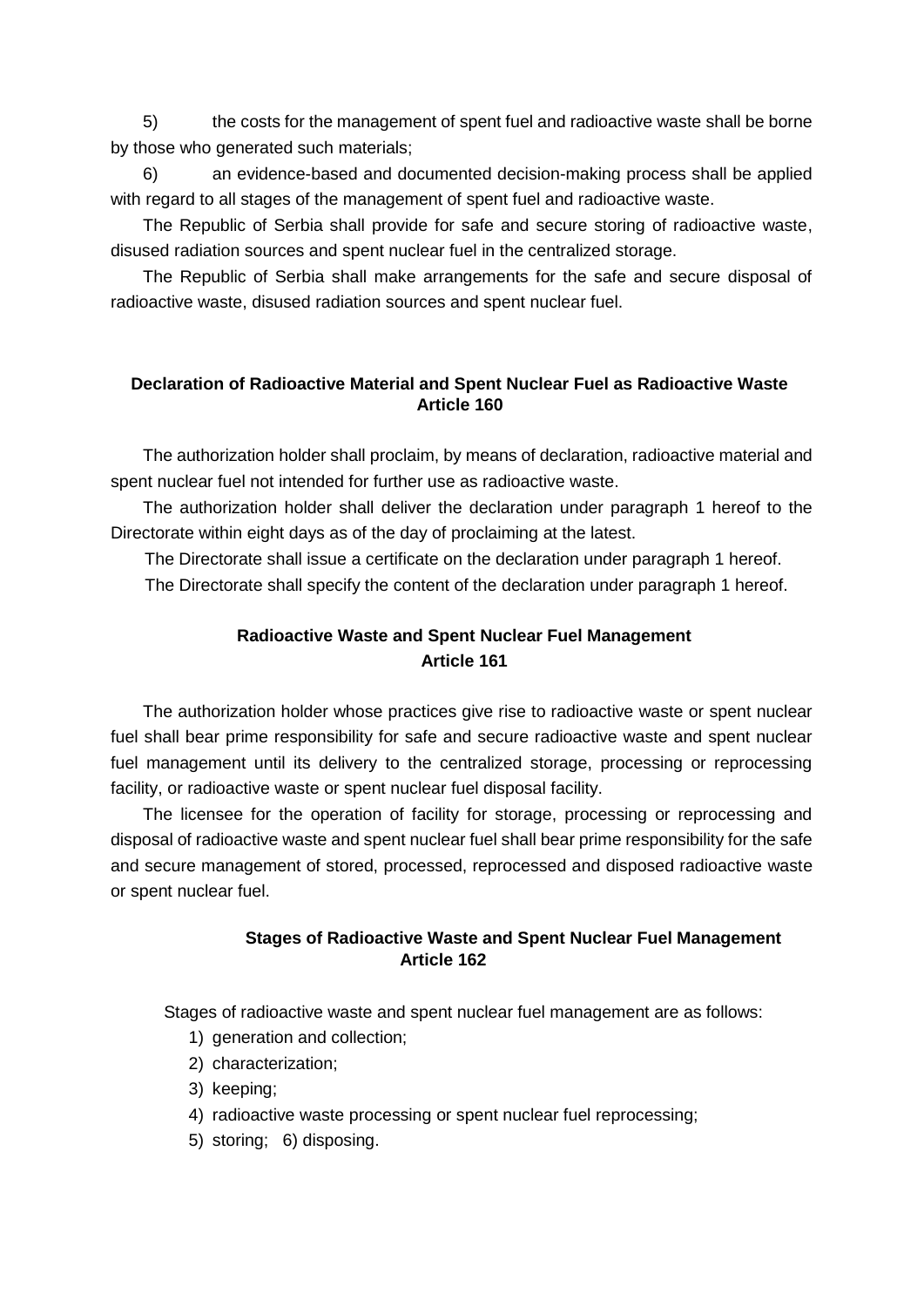Spent nuclear fuel can be considered as usable resource or declared as radioactive waste.

 If spent nuclear fuel is regarded as radioactive waste, it shall be subject to provisions of this Law which pertain to radioactive waste management.

 The Directorate shall specify the requirements for radioactive waste and spent nuclear fuel management, the type of packaging and markings.

#### **Responsibilities of Authorization Holder in terms of Radioactive Waste and Spent Nuclear Fuel Management Article 163**

The authorization holder shall:

1) collect, record and keep radioactive waste and spent nuclear fuel in an appropriate way and in accordance with the requirements, and deliver it to the licensee for the operation of the nuclear facility for processing or reprocessing, storage or disposal of radioactive waste and spent nuclear fuel;

2) ensure that the facilities and premises where the radioactive waste and spent nuclear fuel is collected, recorded and kept fulfil all technical requirements, and radiation and nuclear safety and security measures;

3) implement the measures to prevent the radioactive waste and spent nuclear fuel from contaminating the environment.

#### **Generation and Collection of Radioactive Waste and Spent Nuclear Fuel Article 164**

Generation and collection of radioactive waste and spent nuclear fuel shall be controlled and recorded as the practices are being performed.

The measures to control the generation of radioactive waste that are applied by the authorization holder are in particular:

1)reduction of radioactive waste generation;

2)reuse of radioactive waste;

3)radioactive waste recycling.

The Directorate shall specify the conditions for collecting, recording and controlling the radioactive waste and spent nuclear fuel.

# **Temporary Keeping of Radioactive Waste and Spent Nuclear Fuel Article 165**

The authorization holder can temporarily keep radioactive waste and spent nuclear fuel generated in the course of practice in its own repository until it is delivered to the licensee for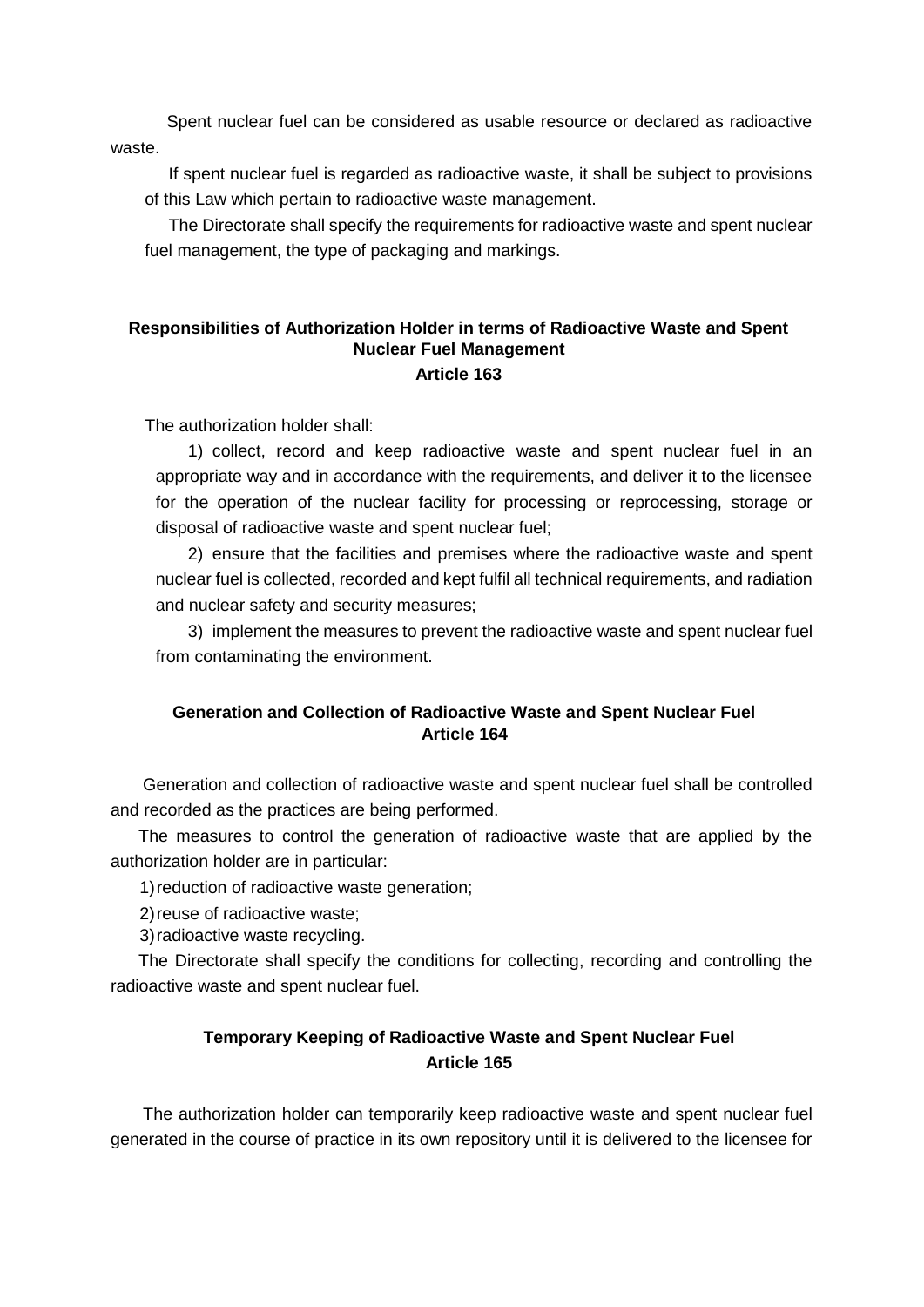the operation of nuclear facility for processing or reprocessing, storage and disposal of radioactive waste and spent nuclear fuel, or until it is released from the regulatory control.

The authorization holder can place radioactive waste or spent nuclear fuel in a repository in accordance with the authorization requirements for the practice that gives rise to the aforementioned radioactive waste and spent nuclear fuel generation.

The Directorate shall specify the manner and timeframe for keeping radioactive waste and spent nuclear fuel in a temporary repository.

### **Characterization of Radioactive Waste and Spent Nuclear Fuel Article 166**

The authorization holder shall conduct characterization of the radioactive waste and spent nuclear fuel generated during the practice performance.

Radioactive waste and spent nuclear fuel characterization serves to obtain data on its physical, mechanical, chemical, radiological and biological properties with a view of its safe and secure management.

The Directorate shall specify the conditions for characterization of radioactive waste and spent nuclear fuel.

# **Classification of Radioactive Waste Article 167**

Radioactive waste shall be classified pursuant to data under Article 166, paragraph 2 hereof.

The Directorate shall specify radioactive waste categories and criteria for radioactive waste classification.

### **Processing of Radioactive Waste Article 168**

Radioactive waste processing shall be conducted with a view of producing a waste form that meets the criteria for its safe and secure transport, storage or disposal, and with a view of reducing the radioactive waste volumes by its reuse and recycling.

Radioactive waste processing consists of pre-treatment, treatment and conditioning of radioactive waste.

Once processed, radioactive waste has to be rendered into a safe and passive form so as to be kept within the package during the planned activities and emergency events that can occur during its transport, storage or disposal.

The Directorate shall specify the requirements for radioactive waste processing.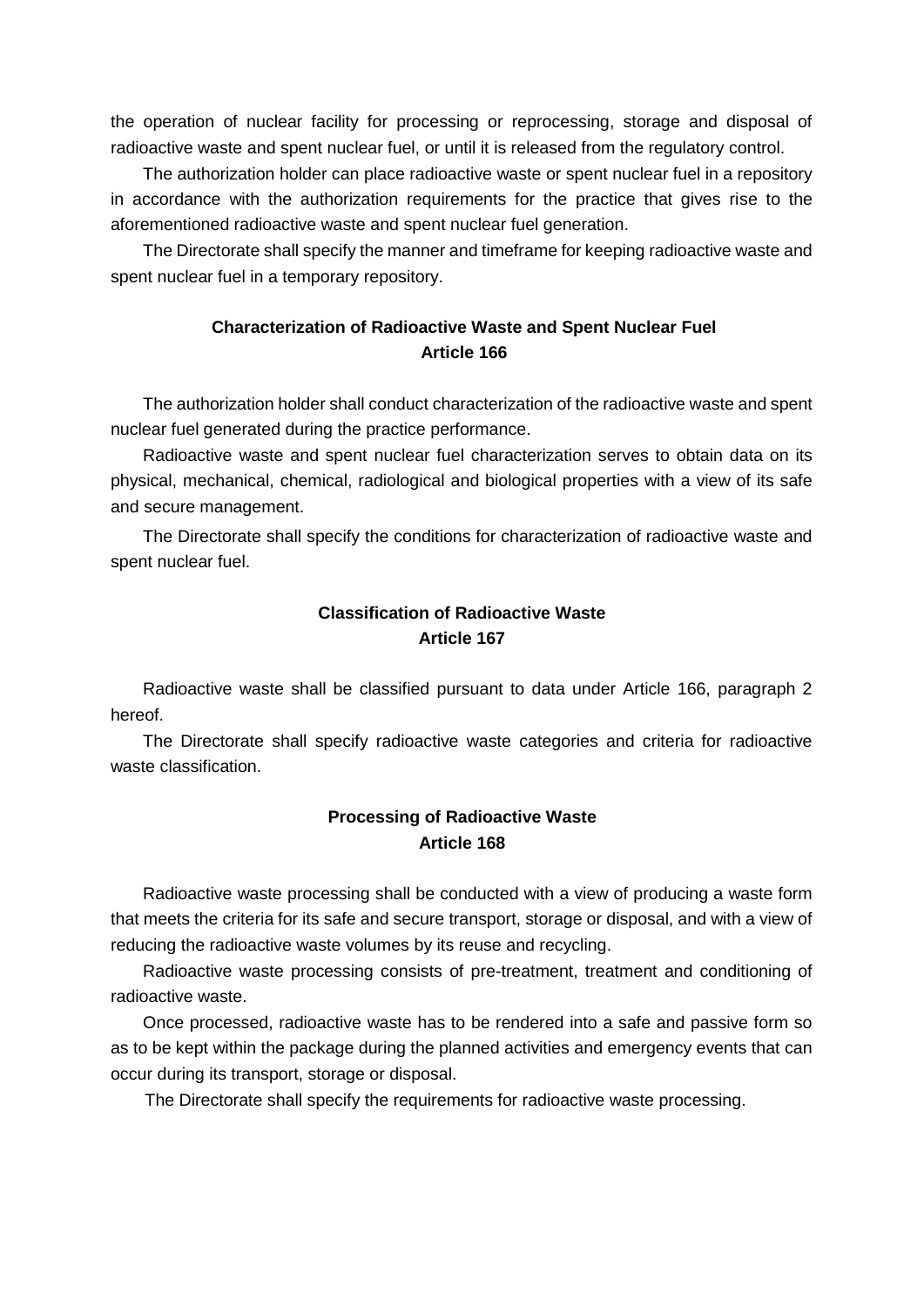### **Reprocessing of Spent Nuclear Fuel Article 169**

Spent nuclear fuel reprocessing shall be conducted in a nuclear facility for used for reprocessing of spent nuclear.

The Directorate shall specify all requirements regarding spent nuclear fuel reprocessing.

# **Storage of Radioactive Waste and Spent Nuclear Fuel Article 170**

Storage of radioactive waste and spent nuclear fuel shall be conducted with the aim of providing the appropriate measures of isolation and monitoring of radioactive waste and spent nuclear fuel throughout all stages of management before its disposal.

The licensee for the operation of radioactive waste and spent nuclear fuel storage facility shall provide for such conditions and implement such measures so as to enable the inspection of storing conditions, prevention of critical values, transfer of radioactive waste for processing or spent nuclear fuel for reprocessing and disposal or release from regulatory control, and to enable preservation of radioactive waste and spent nuclear fuel packages in a form suitable for processing, reprocessing or disposal .

The licensee for the operation of radioactive waste and spent nuclear fuel storage facility shall keep and submit to Directorate the record of stored radioactive waste and spent nuclear fuel according to the schedule and manner prescribed by the Directorate.

The Directorate shall specify the requirements for radioactive waste and spent nuclear fuel storage.

# **Disposal of Radioactive Waste or Spent Nuclear Fuel Article 171**

Disposal of radioactive waste or spent nuclear fuel shall be conducted with a view of isolating radioactive waste and spent nuclear fuel from the people and the environment.

Nuclear facility for radioactive waste and spent nuclear fuel disposal, during design, construction, trial run, operation and closure, has to meet such conditions so as to ensure passive safety to the fullest extent possible and the minimum need for actions to be taken after the closure of the facility.

Host environment, design of engineered barriers and the operation of a nuclear facility for radioactive waste and spent nuclear fuel disposal shall ensure multiple radiation and nuclear safety and security protection measures and subcritical configuration.

Engineered barriers, structures, systems and components, including waste and spent nuclear fuel packaging, shall be designed, and the host environment shall be selected, so as to:

1) provide containment of the radionuclides associated with the waste until radioactive decay has significantly reduced the hazard posed by the waste and spent nuclear fuel;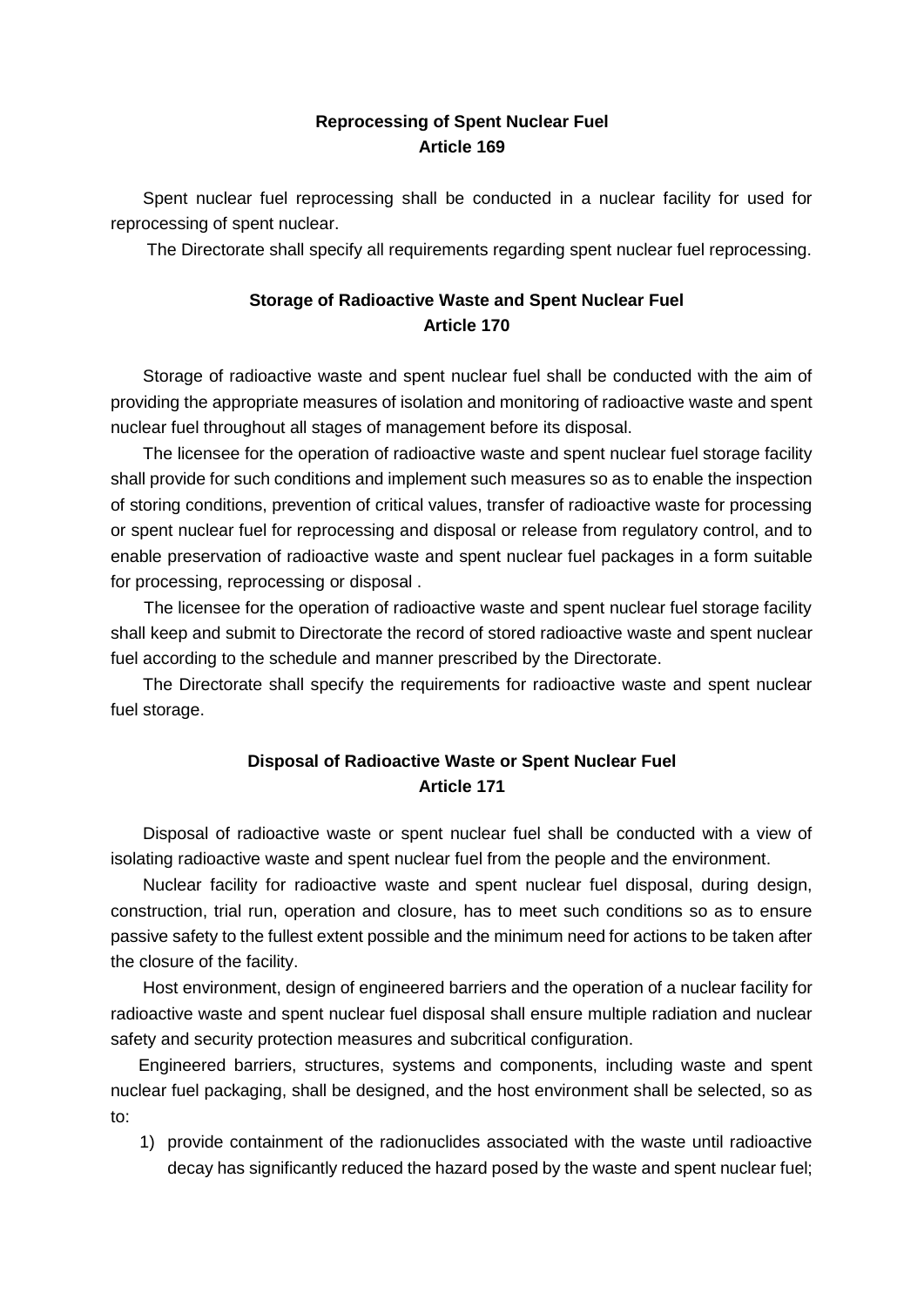- 2) prevent critical values;
- 3) provide transfer of heat in case of disposal of radioactive waste or spent nuclear fuel that generate heat.

The licensee for the operation of radioactive waste and spent nuclear fuel disposal facility shall have in place, and implement measures to preserve and protect the passive safety features.

The Directorate shall specify the requirements for radioactive waste disposal.

#### **Radioactive Waste and Spent Nuclear Fuel Acceptance Criteria**

#### **Article 172**

The licensee for the operation of nuclear facility for processing, storage or disposal of radioactive waste, i.e. operation of nuclear facility for reprocessing, storage or disposal of spent nuclear fuel shall establish the acceptance criteria for radioactive waste and spent nuclear fuel.

Radioactive waste that is accepted into the nuclear facility for processing, storage or disposal shall conform to the radioactive waste acceptance criteria.

Spent nuclear fuel that is accepted into a nuclear facility for reprocessing, storage or disposal of spent nuclear fuel shall conform to the spent nuclear fuel acceptance criteria.

The criteria for the acceptance of radioactive waste and spent nuclear fuel shall be established with regard to radiological, mechanical, physical, chemical and biological features of radioactive waste and spent nuclear fuel.

The Directorate shall specify the requirements to determine the criteria for the acceptance of radioactive waste and spent nuclear fuel.

#### **Release of Radioactive Waste from Regulatory Control**

#### **Article 173**

Radioactive waste can be released from regulatory control only with the previously obtained consent from the Directorate in accordance with Article 62 hereof.

Radioactive waste can be released from regulatory control after it has been processed or after the period of being kept and stored.

# **Radioactive Waste and Spent Nuclear Fuel Management Plan Article 174**

Radioactive waste and spent nuclear fuel management plan shall include in particular: 1) organizational structure for radioactive waste and spent nuclear fuel management by the authorization holder whose practices generate radioactive waste and spent nuclear fuel;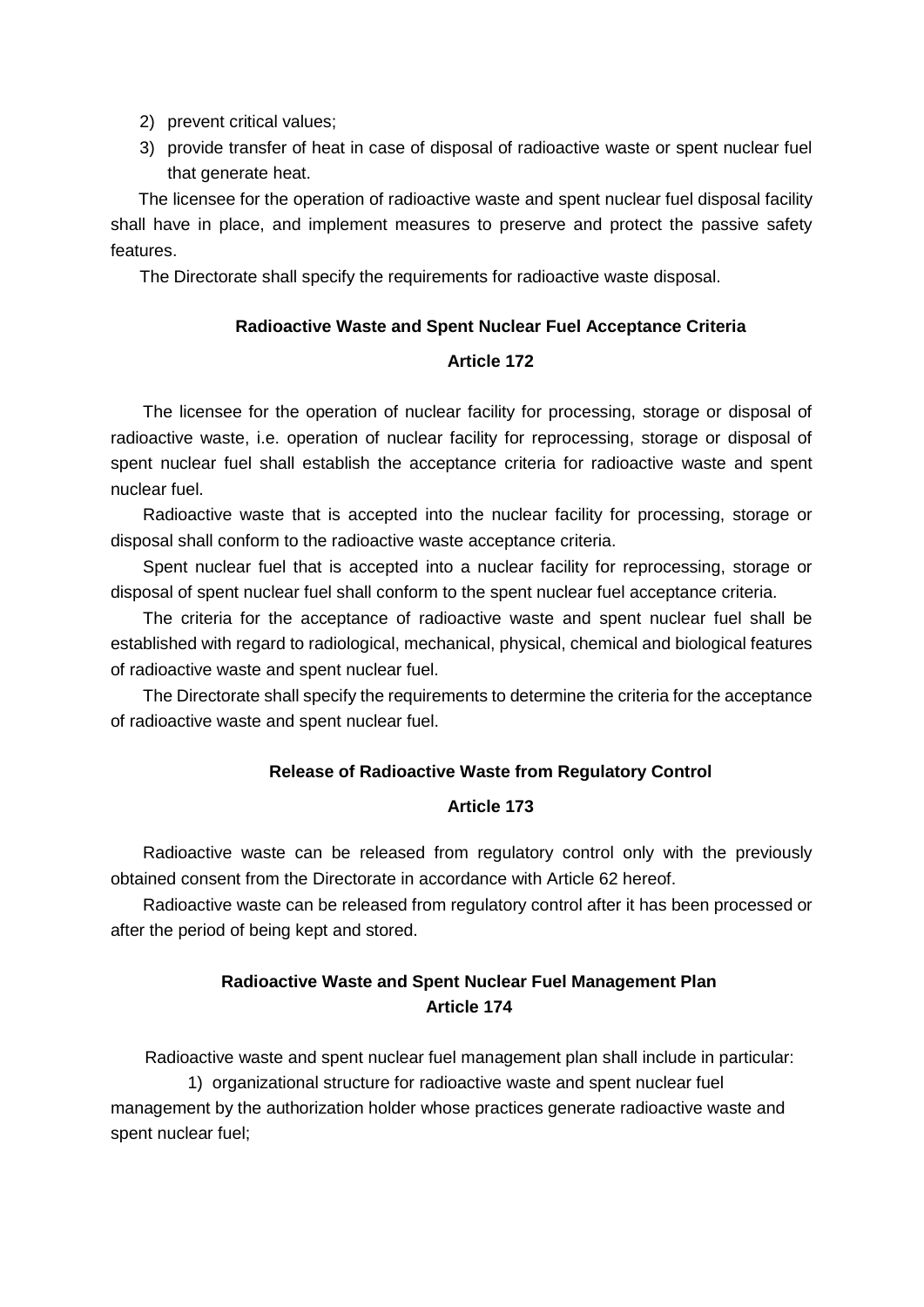2) list of written procedures and other documents necessary for radioactive waste and spent nuclear fuel management;

3) description of manner in which radioactive waste and spent nuclear fuel were generated, categories and expected annual amounts of generated radioactive waste and spent nuclear fuel;

4) description of radioactive waste and spent nuclear fuel management;

5) technical, organizational and other measures to reduce radioactive waste and spent nuclear fuel generation;

6) requirements to be met in order to hand over radioactive waste and spent nuclear fuel to the licensee for the operation of nuclear facility for processing, storage and disposal of radioactive waste, i.e. the licensee for the operation of nuclear facility for reprocessing, storage and disposal of spent nuclear fuel;

7) description of the manner of record keeping of radioactive waste and spent nuclear fuel that has been either generated or kept in a repository, processed or reprocessed, stored or disposed.

The Directorate shall specify the scope and the content of radioactive waste and spent nuclear fuel management plan.

# **Financial Arrangements for Radioactive Waste and Spent Nuclear Fuel Management Article 175**

The legal entity or an entrepreneur whose practices give rise to radioactive waste or spent nuclear fuel shall bear the costs of radioactive waste or spent nuclear fuel management.

Where the legal entity or entrepreneur under paragraph 1 hereof is not known or no longer exists, the Republic of Serbia shall assume the responsibility for radioactive waste or spent fuel management.

Where the legal entity or entrepreneur giving rise to radioactive waste and spent nuclear fuel is subsequently determined, he or she shall reimburse the costs of radioactive waste and spent nuclear fuel management.

### **Record Keeping of Radioactive Waste and Spent Nuclear Fuel Article 176**

The authorization holder shall keep the record of radioactive waste that has been generated and placed into the repository that has been processed, stored, disposed or released from regulatory control.

The authorization holder shall keep the record of spent nuclear fuel that has been generated, placed in the repository that has been reprocessed, stored or disposed.

The authorization holder shall submit the records under paragraph 1 and 2 hereof to the Directorate.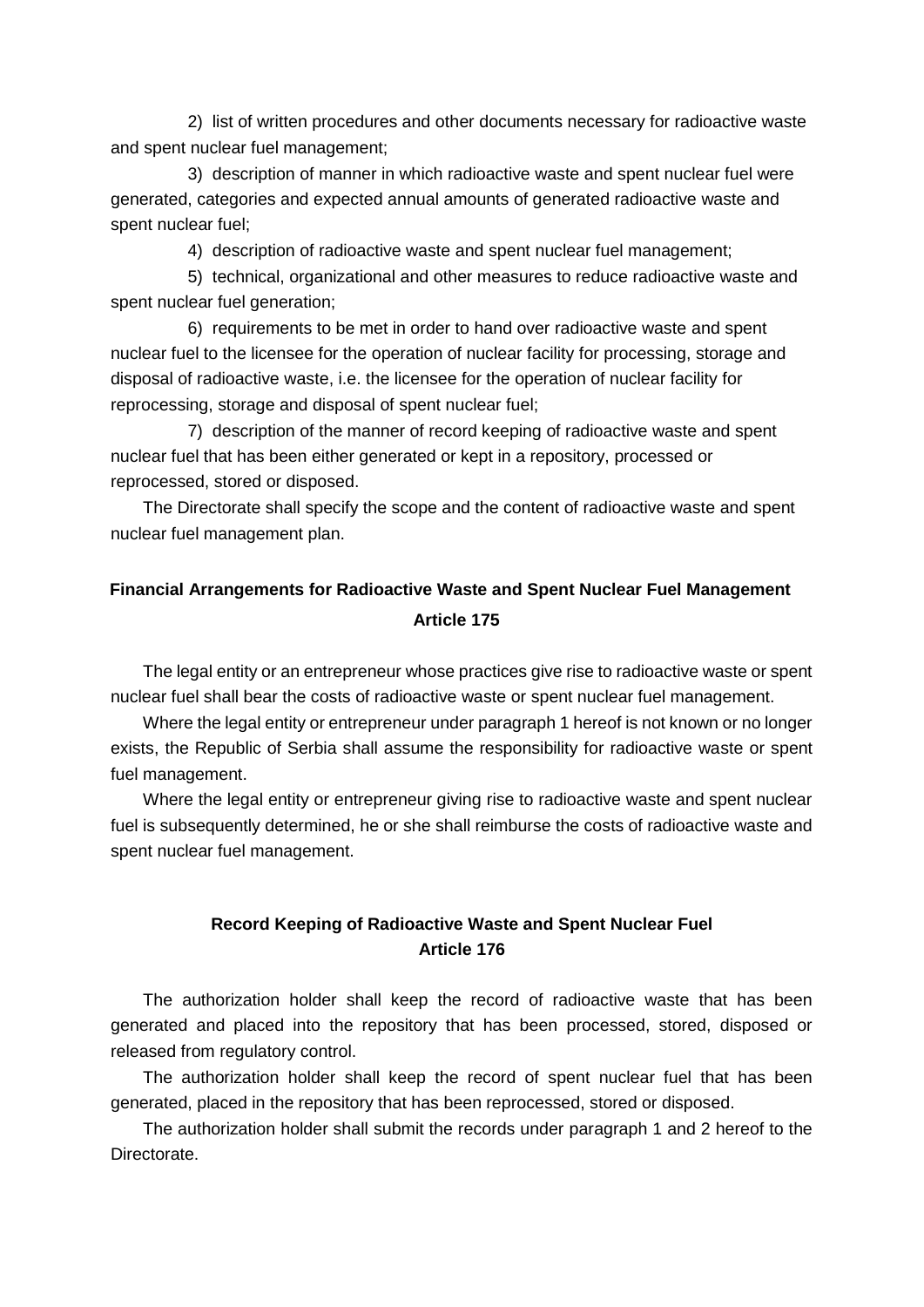The Directorate shall specify the requirements, the manner and timeframe for record keeping under paragraphs 1 and 2 hereof, and its delivery to the Directorate.

### **5** *Control of Transboundary Shipments of Radioactive Waste and Spent Nuclear Fuel*

### **Transboundary Shipments of Radioactive Waste and Spent Nuclear Fuel Article 177**

The Directorate shall specify the system of supervision and control over the import of radioactive waste generated during radioactive waste processing or spent nuclear fuel reprocessing in another country whose origin is in the Republic of Serbia, as well as the system of supervision and control over the export and transit of radioactive waste and spent nuclear fuel shipments.

# **Export of Radioactive Waste and Spent Nuclear Fuel Article 178**

The Directorate shall issue the permit for the export of radioactive waste and spent nuclear fuel generated in the territory of the Republic of Serbia.

Radioactive waste or spent nuclear fuel under paragraph 1 hereof may be exported only with the previously obtained permit from the Directorate and the consent of the competent authority of the importing state.

The Directorate shall issue the permit for radioactive waste and spent nuclear fuel export under paragraph 1 hereof if:

- 1) the country where the radioactive waste and spent nuclear fuel is exported to has been notified about the export prior to its arrival and if the relevant country has consented thereto;
- 2) the country where the radioactive waste and spent nuclear fuel is exported to is a signatory of the Joint Convention on the Safety of Spent Fuel Management and the Safety of Radioactive Waste Management;
- 3) the export of radioactive material is in line with the relevant international obligations in all transit countries;
- 4) the country where radioactive waste and spent nuclear fuel is exported to has commissioned a relevant storage before sending the shipment and has regulatory infrastructure and administrative and technical capacities necessary for certain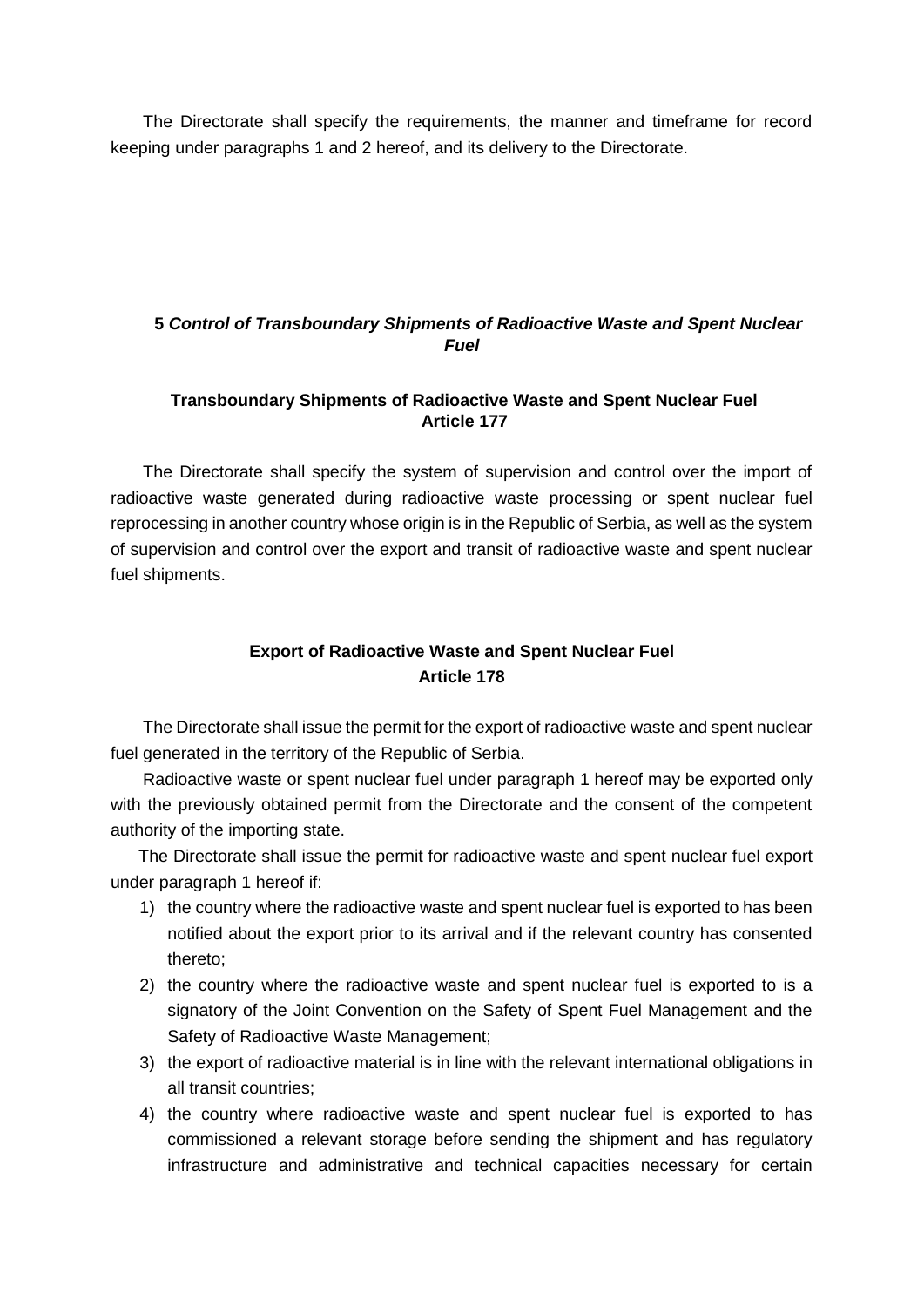radioactive waste and spent nuclear fuel management in a way that preserves its safety and security in line with international standards.

The Directorate shall not issue the permit for the export of radioactive waste and spent nuclear fuel intended for storage and disposal if:

- 1) the export destination is south of latitude 60 degrees south;
- 2) it deems that the importing country does not have administrative or technical capacities necessary for safe management of radioactive waste and spent nuclear fuel.

# **Radioactive Waste Exported for Processing and Spent Nuclear Fuel Exported for Reprocessing**

#### **Article 179**

The Republic of Serbia shall remain responsible for safe disposal of radioactive waste exported for processing, spent nuclear fuel exported for reprocessing, and any radioactive waste by-product resulting from processing or reprocessing.

# **Import of Radioactive Waste and Spent Nuclear Fuel Article 180**

The Directorate shall issue the permit for the import of radioactive waste resulting from radioactive waste processing or spent nuclear fuel reprocessing occurring in another country whose origin is in the Republic of Serbia.

The Directorate shall issue the permit for reshipment of radioactive waste and spent nuclear fuel if the export has not been completed.

# **Transit of Radioactive Waste and Spent Nuclear Fuel Shipments through the Republic of Serbia**

#### **Article 181**

At the request of a consignor from another country, the Directorate shall issue the permit for transit of radioactive waste and spent nuclear fuel shipments through the Republic of Serbia.

The application under paragraph 1 hereof shall contain verification that the consignor from another country has entered into contract with a consignee in the third country, that it has been authorized by competent authorities in both countries, and that it obliges the consignor to reaccept the radioactive waste and spent nuclear fuel if the shipment cannot be fully completed.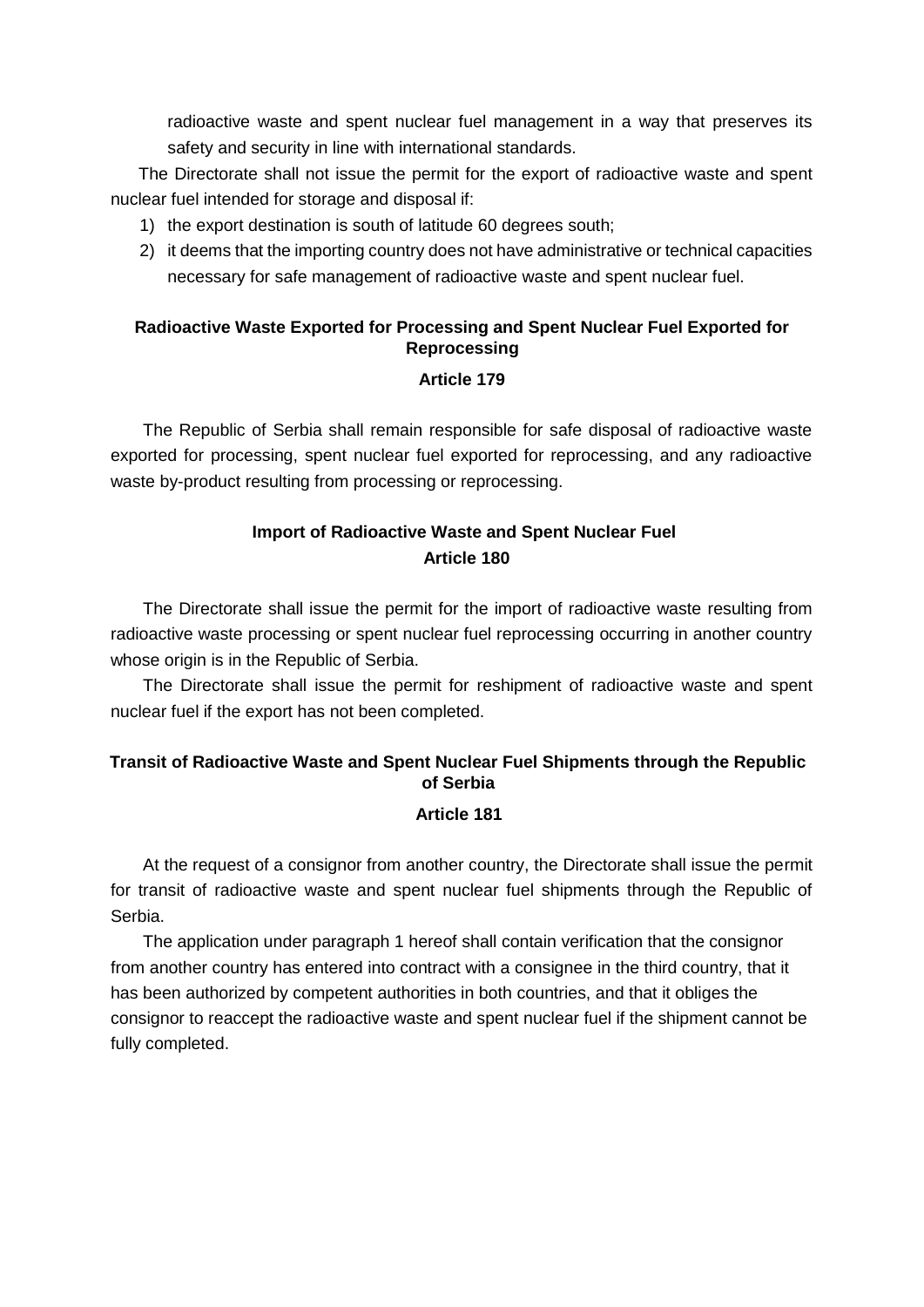# VII RECORDS AND CONTROL OF NUCLEAR MATERIAL, ACTIVITIES, SPECIAL EQUIPMENT AND NON-NUCLEAR MATERIAL ASSOCIATED WITH NUCLEAR FUEL CYCLE

# *Notification of Nuclear Material, Activities, Special Equipment and Non-nuclear Material associated with Nuclear Fuel Cycle*

#### **Article 182**

A legal entity or entrepreneur having in possession nuclear material for nuclear or nonnuclear purposes shall notify the Directorate of the possession of such material in accordance with the ratified international agreements and this Law.

A legal entity or entrepreneur shall notify the Directorate of the activities, special equipment and non-nuclear material associated with nuclear fuel cycle in accordance with the ratified international agreements and this Law.

The Directorate shall issue a certificate on notification of nuclear material under paragraph 1 hereof and the activities, special equipment and non-nuclear material under paragraph 2 hereof.

The Directorate shall keep a centralized record of nuclear material, activities, special equipment and non-nuclear material associated with a nuclear fuel cycle.

The Directorate shall specify the requirements and the schedule for the notification of the nuclear material under paragraph 1 and the activities, special equipment and non-nuclear material under paragraph 2 hereof.

# *Record Keeping and Control of Nuclear Material, Activities, Special Equipment and Non-nuclear Material associated with Nuclear Fuel Cycle*

#### **Article 183**

The Directorate shall ensure effective implementation of the safeguards in the Republic of Serbia in compliance with the ratified international agreements on safeguard implementation, and establish and maintain system of the accountancy and control of nuclear material.

The legal entity or entrepreneur under Article 182, paragraph 1 shall keep the records of nuclear material, activities, special equipment and non-nuclear material associated with nuclear fuel cycle in accordance with the ratified international agreements and this Law.

The legal entity or entrepreneur shall submit the records under paragraph 2 hereof to the Directorate within specified schedule.

The Directorate shall exercise control over the records under paragraph 2 hereof.

The Directorate shall specify the establishment and maintenance of the system of accountancy and control of the nuclear material.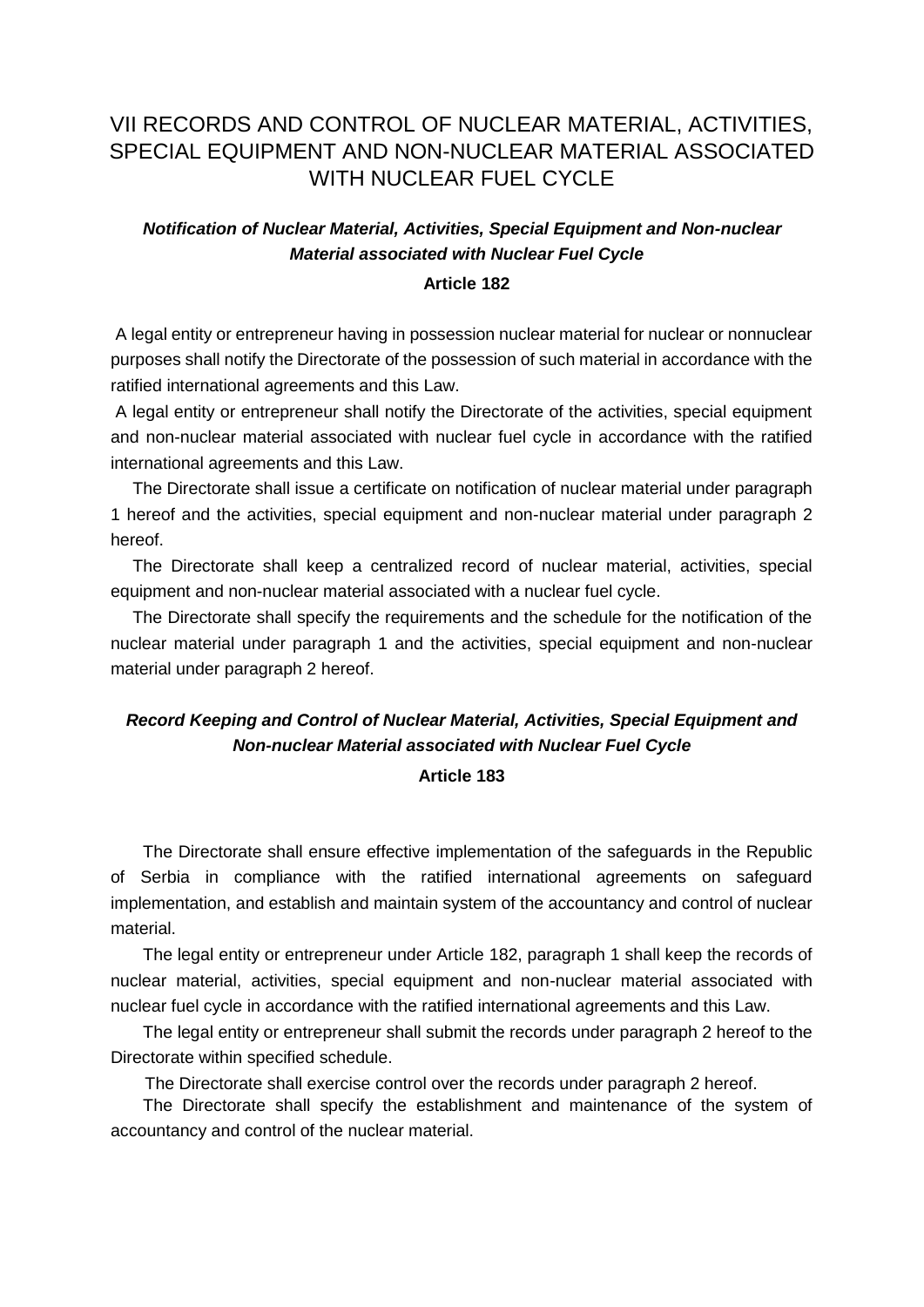The Directorate shall specify the manner of keeping and the schedule for submitting the records under paragraph 2 hereof.

# *Control and Supervision by International Atomic Energy Agency*  **Article 184**

A legal entity or entrepreneur, in accordance with the ratified international agreements, shall enable the International Atomic Energy Agency inspectors to conduct control and supervision over nuclear material, activities, special equipment and non-nuclear material associated with a nuclear fuel cycle, and other activities stipulated by the ratified international agreements and protocols.

# VII RADIATION NAD NUCLEAR SECURITY

# *Security Measures for Radiation Sources and Associated Facilities*  **Article 185**

Security measures for radiation sources and associated facilities shall be taken to prevent malicious and unlawful actions towards the radiation sources and associated facilities and activities.

Security measures under paragraph 1 hereof shall be taken pursuant to other relevant laws, bylaws, possible threats as determined by Design Basis Threat (DBT) pursuant to this Law, radioactive source classification, and nuclear material categorization in accordance with the ratified international conventions and risk assessment of the harmful effect on individuals, assets, society and the environment that can result from a security event.

The security measures under paragraph 1 hereof shall particularly include:

- 1) detection of potential security event,
- 2) establishment of response actions to promptly and efficiently locate the missing radiation sources and their subsequent bringing under control;
- 3) deterrence of potential effects of sabotage or other malicious uses of radiation sources.

The Government, at the proposal of the Directorate, shall stipulate and monitor the implementation of radiation and nuclear security measures for radiation sources, associated facilities, and transport of radiation sources.

The Government, at the proposal of the Directorate, shall establish the Commission for radiation and nuclear security in order to coordinate and observe the activities in the field of radiation and nuclear security.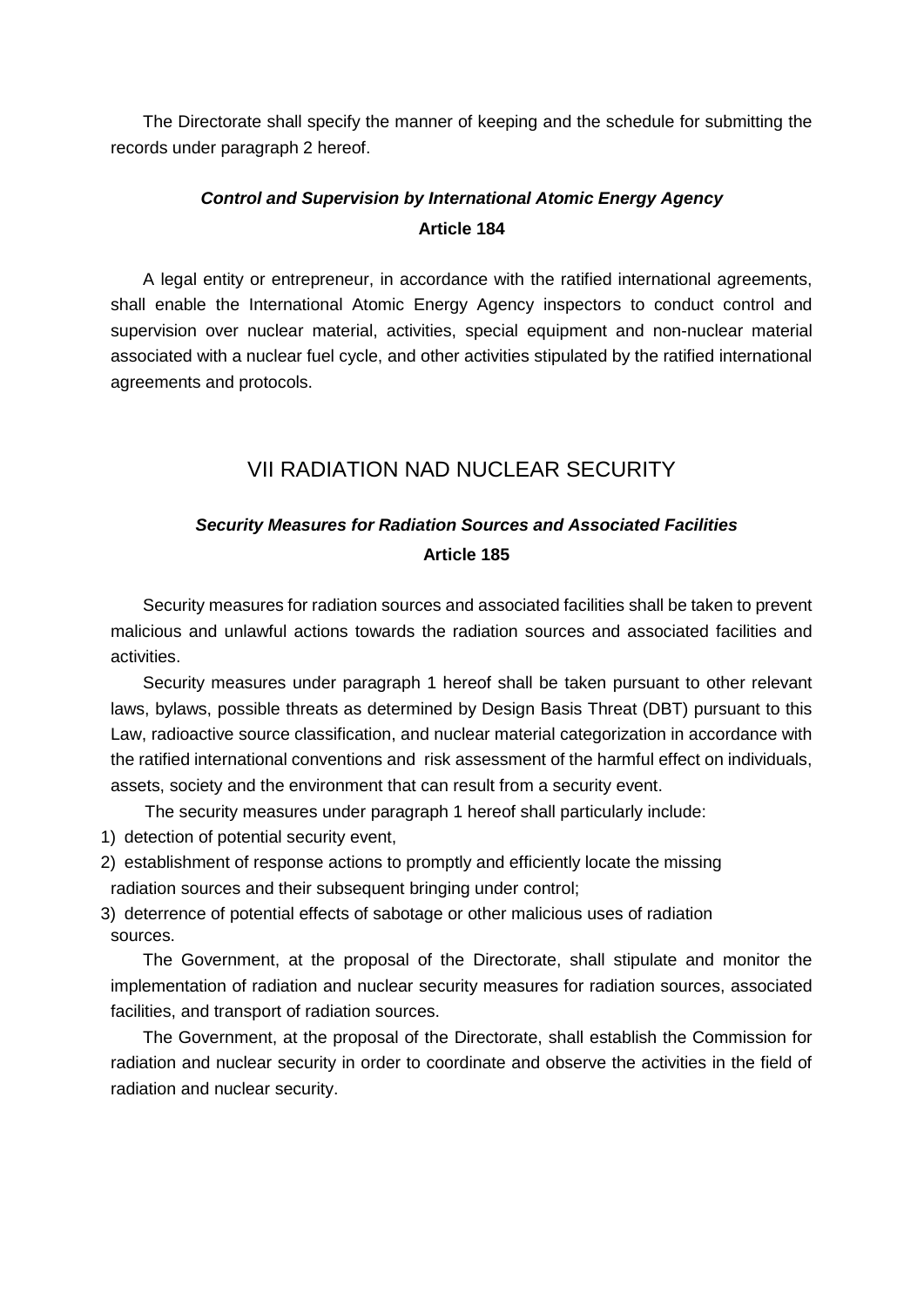### **Design Basis Threat Article 186**

Security measures over radioactive and nuclear material and associated facilities shall be determined based on the Design Basis Threat.

Security measures during transport of radioactive and nuclear material shall be determined based on the Design Basis Threat for each transport individually.

The Government shall establish Commission to prepare Design Basis Threat.

The Commission under paragraph 3 hereof shall make threat assessment of radioactive and nuclear material and associated facilities including transport based on the available information from the security services in the Republic of Serbia, the Ministry responsible for internal affairs, the Ministry responsible for foreign affairs, the authorization holder, and the Directorate.

At the proposal of the Directorate, the Government shall prescribe the requirements for the establishment and the activities of the Commission under paragraph 3 hereof, as well as the manner and the requirements necessary to prepare, review and revise the Design Basis Threat.

# *Responsibilities of Registrant*  **Article 187**

A registrant shall ensure and maintain physical protection system and other security measures depending on the type, category and the purpose of a radiation source throughout the practice performance, with the aim of preventing theft, sabotage, loss and unauthorized access thereto.

The provision under paragraph 1 hereof shall not apply to the registrant performing practices with radiation sources generators.

# *Responsibilities of Licensee*  **Article 188**

A licensee shall ensure the implementation of and maintain physical protection system together with the other security measures over the radiation sources and associated facilities including transport.

A licensee shall take all prescribed measures within their competences and capacities in accordance with the Design Basis Threat, in order to prevent theft, sabotage or loss of radiation sources, and in order to reduce the resulting consequences.

Where there has been a theft, sabotage or loss of nuclear or other radioactive material, the licensee shall:

1) notify the Directorate and other relevant state authorities without unduly delay of the incident and circumstances thereof;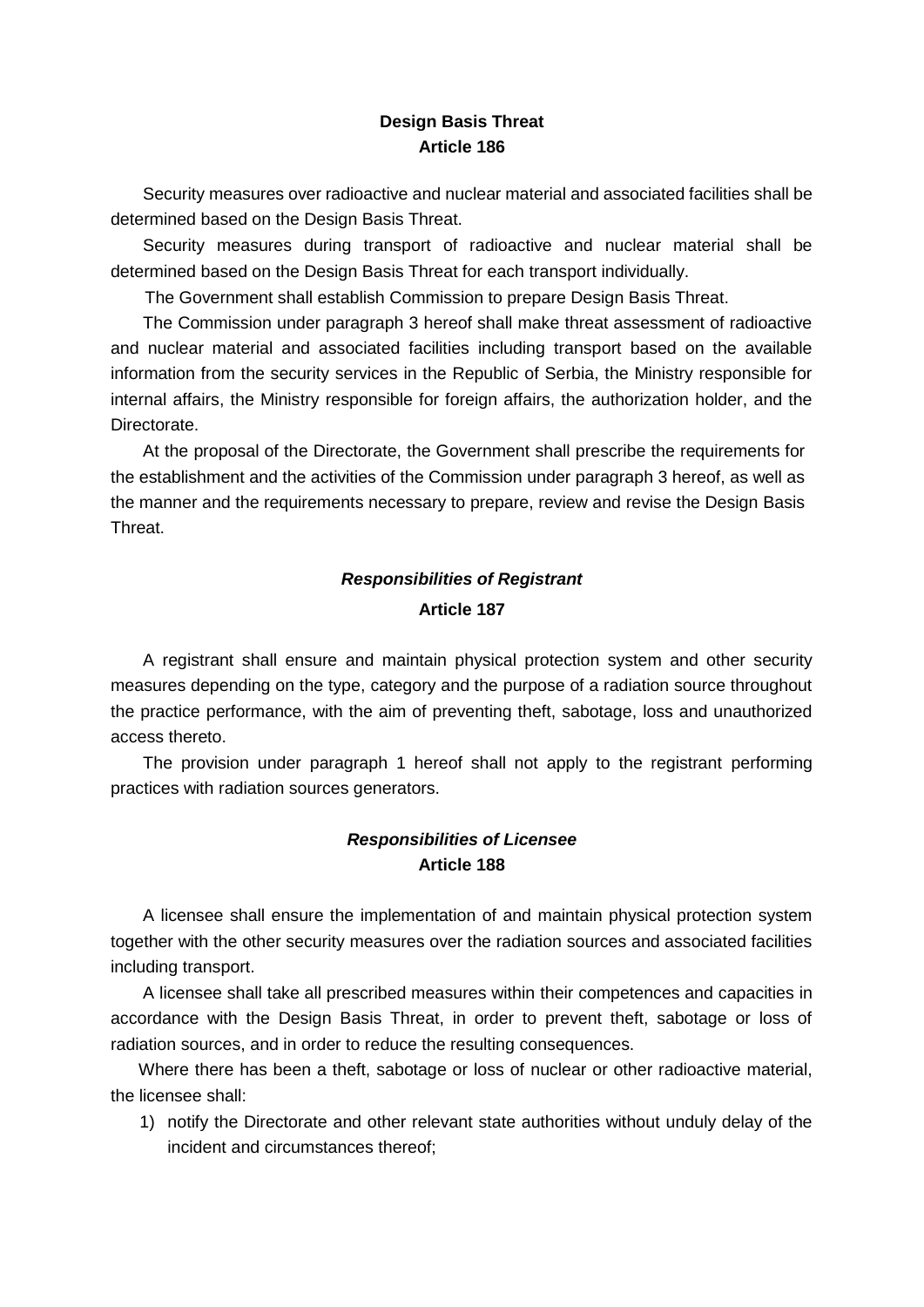- 2) provide the Directorate and other relevant state authorities with a detailed written report as soon as practicable, but not longer than 72 hours following the notification under point 1) hereof;
- 3) provide the Directorate and other relevant state authorities with any additional information when requested.

Where the attributes and characteristics of the threat exceed the limits of the Design Basis Threat, measures provided by the national security instruments shall be applied.

A licensee shall establish and maintain efficient cooperation with the state authorities responsible for security.

The provisions hereof shall not apply to the licensee performing practices with radiation sources generators.

# *Security Plan*  **Article 189**

Before submitting the application for the license, the legal entity or entrepreneur shall prepare Security Plan that gives detailed account of radiation and nuclear security measures.

The Security plan is a confidential document pursuant to the law governing classified information protection.

The legal entity or entrepreneur under paragraph 1 hereof shall obtain from the Ministry of the Interior the consent to the Security Plan. Security Plan shall contain in particular:

1) detailed account of security measures;

2) physical protection system design;

3) description of the area, facility, other premises in the area, and the material under protection supplemented by the categorization of the material;

4) list of internal documents regarding security;

- 5) persons responsible for security;
- 6) response plan in case of security event;
- 7) manner and plan of assessing the efficiency of the security plan

The Government of the Republic of Serbia shall specify the content of the Security Plan. The licensee shall regularly and continuously develop the plan under paragraph 1 hereof commensurate with all the changes so that the plan can always reflect the current state of the facility and the practice.

The licensee shall ensure the compliance of the Security Plan with the Design Basis Threat.

In case of changes in the threat assessment, the licensee, as soon as reasonably achievable, shall update the system of physical protection and Security Plan in accordance with the recommendations and with the consent from the competent security authorities.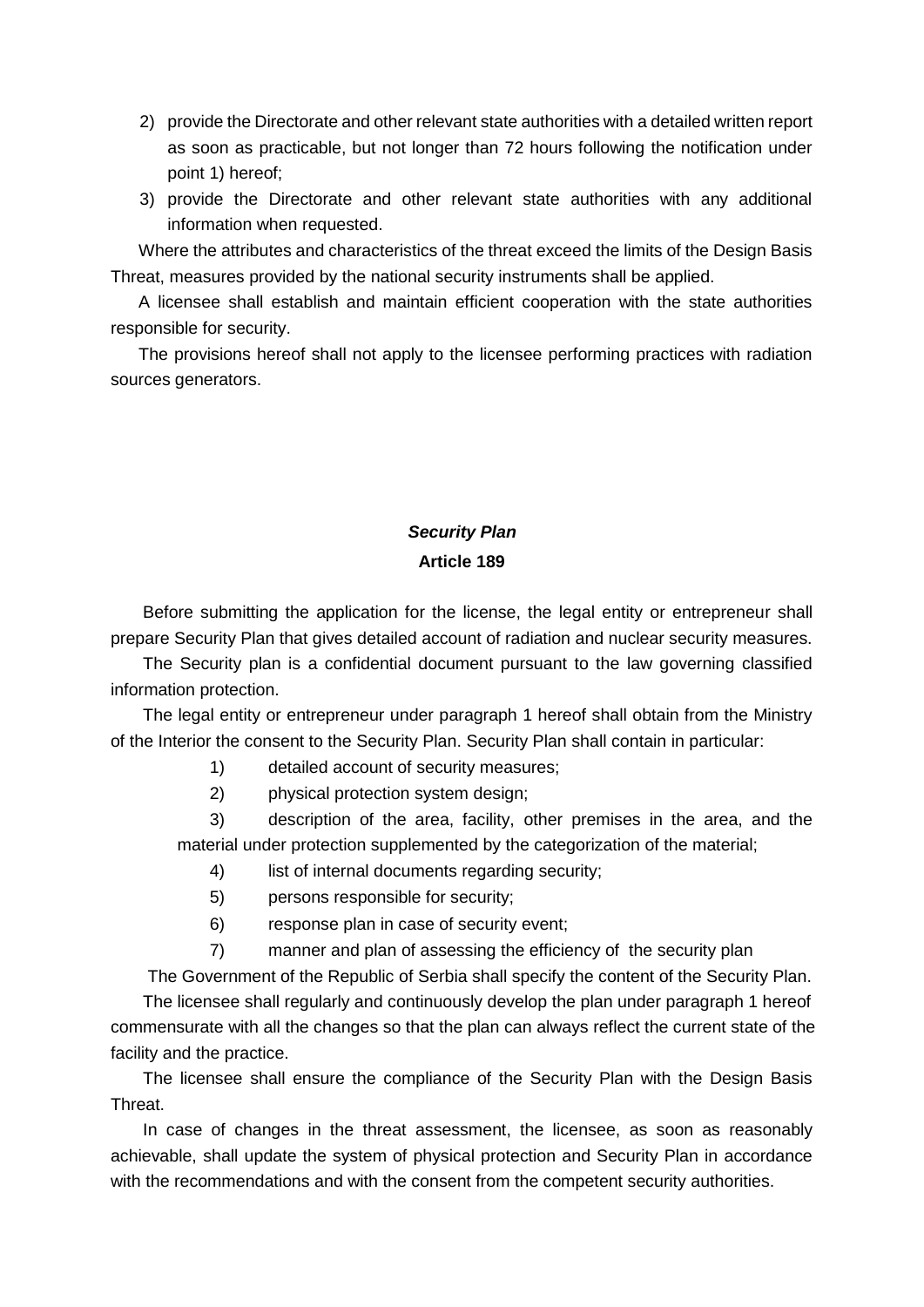The provisions of this Article shall not apply to the licensee performing practices with radiation sources generators.

# *International Cooperation and Assistance*  **Article 190**

In case of a security event involving radiation sources, the Directorate shall promptly take all necessary steps to inform the relevant state and international authorities and organizations about the event and its possible consequences, in accordance with the ratified international legal acts

# *Protection of Classified Information*  **Article 191**

No person shall disclose of or use any information in connection with radiation sources and facilities where the level of secrecy is determined in accordance with the provisions of the national legislation and the ratified international legal acts.

In cooperation with other relevant state authorities and organizations, the Directorate shall establish the guidelines that govern assigning the level of secrecy for the information about radiation sources and practice performance in the areas regulated by the Law pursuant to the regulations on the protection of classified information.

# IX PREPAREDNESS AND RESPONSE IN CASE OF NUCLEAR OR RADIOLOGICAL EMERGENCY

# *Notification and Recording of Emergency Events*  **Article 192**

The authorization holder shall keep, as appropriate, a recording and analysis system of emergency events involving or potentially involving accidental or unintended exposures.

The authorization holder shall promptly notify the Directorate of the occurrence of any significant event in connection with the performed practice and immediately take all necessary actions to eliminate or mitigate the consequences, including the initial assessment of circumstances and the effects of an emergency event, and the assistance that can be provided during the implementation of protection measures.

The Directorate shall specify the requirements for the system of record keeping and analysis under paragraph 1 hereof.

# *Response Plan in case of Nuclear or Radiological or Emergency*  **Article 193**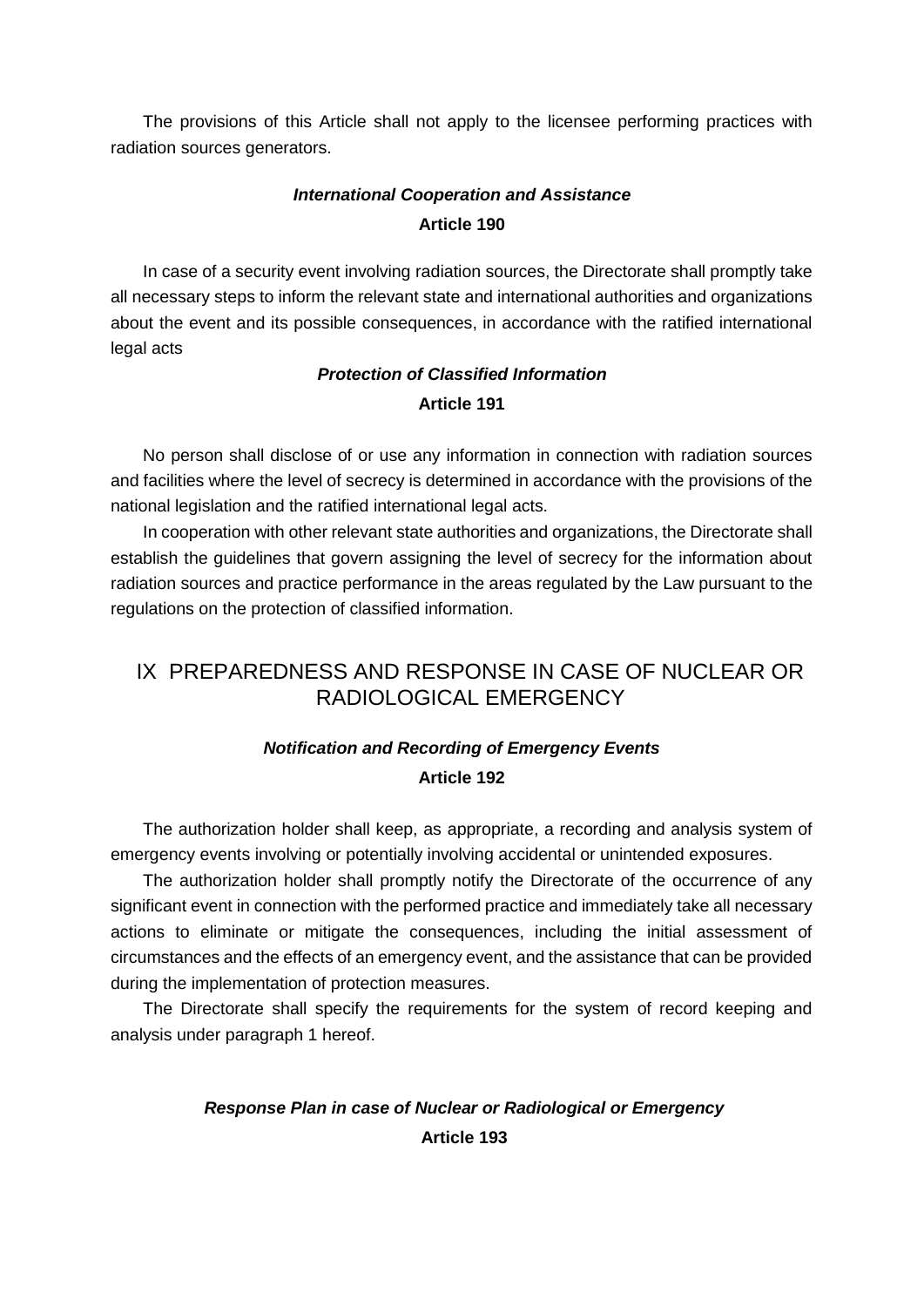The Government of the Republic of Serbia shall adopt the Response Plan in case of a nuclear or radiological emergency inside or outside the territory of the Republic of Serbia with the objective of protecting the lives and health of the people and the environment.

The Directorate, in cooperation with other competent state authorities and organizations, shall prepare the draft of Response Plan in case of a nuclear or radiological emergency.

The Response Plan in case of a nuclear or radiological emergency shall particularly include:

1) objectives of response in case of nuclear or radiological emergency;

2) assessment of threats resulting from nuclear or radiological emergency situations;

3) clear allocation of competences and responsibilities of the participants in response arrangements for a nuclear or radiological emergency situation, and response to a nuclear or radiological emergency situation;

4) response action plans in possible nuclear or radiological emergency situations, as well as operational programme for the implementation of the Plan;

5) coordination and communication between nuclear or radiological emergency response participants;

6) reference levels for the exposure of workers and people;

7) protection measures for workers in a radiological emergency situation; 8) protection measures for the public and the environment in case of nuclear or radiological emergency situations, and the criteria for their implementation; 9) arrangements for radioactivity monitoring in a nuclear or radiological emergency situation;

10) assessment of situation and efficient implementation of protection measures throughout nuclear or radiological emergency situation;

11) type of warning system and manner of giving instructions to the public;

12) system of coordination and communication at international level;

13) criteria for the transition from an emergency exposure to an existing or planned exposure situation;

14) management system for radioactive waste resulting from a nuclear or radiological emergency situation;

15) expert and material resources available in the response to a nuclear or radiological emergency;

16) schedule and timeframes for response plan to be reviewed and revised; 17) arrangements for exercises and training, and record keeping thereof.

The decision to declare emergency in one part or entire territory of the Republic of Serbia, which results from a nuclear or radiological emergency situation, shall be made in accordance with the regulations governing emergency situations.

Radiological or nuclear emergency management is conducted in accordance with the law governing emergency situations.

Response participants under paragraph 3 point 4) hereof shall prepare action plans in case of nuclear or radiological emergency situation under paragraph 1 hereof.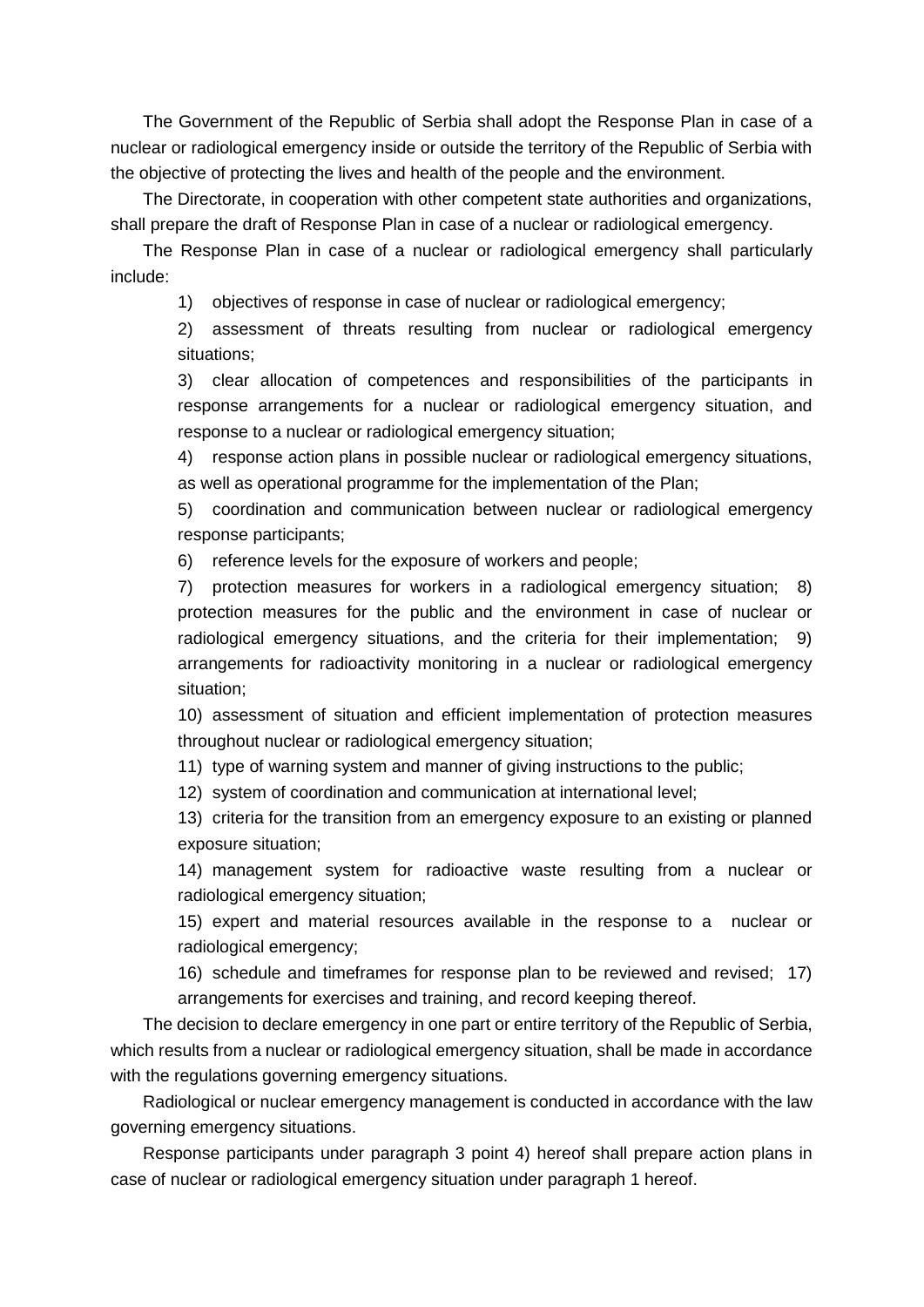The Directorate shall specify categorization of facilities, practices and activities with radiation sources based on threat assessment and possible consequences resulting from the practices and activities performed at these facilities including transport, loss or theft, discovery of sources outside regulatory control, radioactive contamination of unknown origin etc. The Directorate shall specify the content of the plans under paragraph 6 hereof.

# *Contingency Plan of the Authorization Holder in case of Emergency* **Article 194**

The authorization holder shall prepare a contingency plan in case of an emergency for facilities where radiation practices and nuclear activities are performed and the sites thereof.

The plan under paragraph 1 hereof shall be prepared in line with the Response Plan in case of a nuclear or radiological emergency situation, and supplementary instructions and procedures prescribed by the Directorate.

The Directorate shall specify the content of the plan under paragraph 1 hereof.

# *Transboundary Nuclear and Radiological Emergencies and International Cooperation*  **Article 195**

In compliance with the ratified international conventions and agreements, the Directorate shall inform the International Atomic Energy Agency and the competent authorities in other countries in case of a nuclear or radiological emergency that poses a risk of radioactive contamination spreading beyond the borders of the Republic of Serbia, as well as in case of theft, sabotage, loss or discovery of radiation sources that could have adverse effect on the other countries.

The Government shall bring a decision on seeking assistance from other countries or the International Atomic Energy Agency, and on providing assistance to other countries in case of a nuclear and radiological emergency.

# X TRADE IN RADIATION SOURCES *Authorization for Trade in Radiation Sources*

# **Article 196**

Trade in radiation sources is a radiation practice of low, moderate or high risk.

The legal entity or entrepreneur shall submit to the Directorate the application for authorization for every individual category of trade in radiation sources under paragraph 1 hereof.

The Directorate shall issue the decision on registration, i.e. the decision on license for the practice of trade in radiation sources based on verification that the requirements under Articles 39 and 42 hereof have been fulfilled.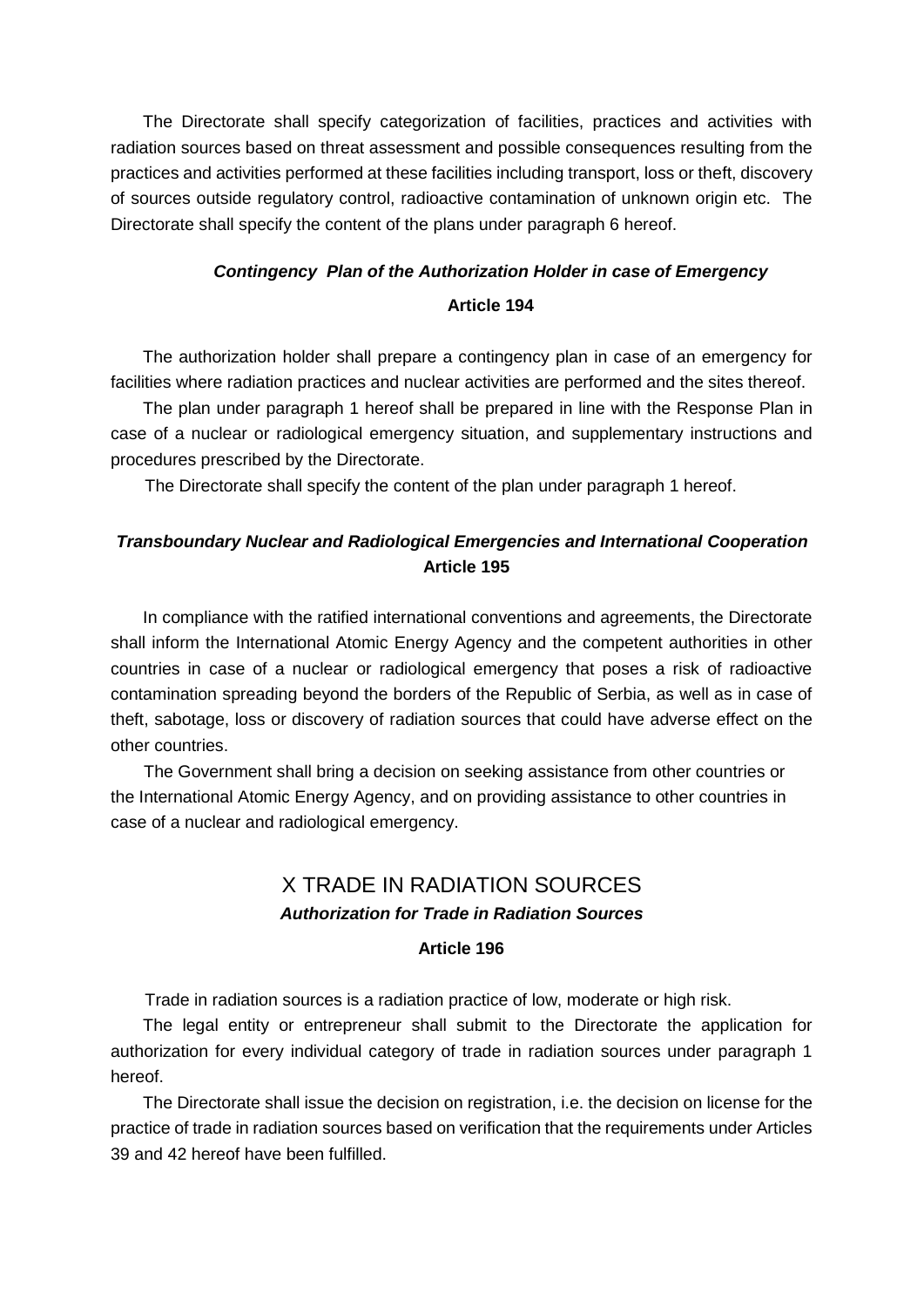The practice of trade in radiation sources under paragraph 1 hereof can be performed with or without storage.

The Directorate shall specify the requirements for classification of practices of trade in radiation sources under paragraph 2 hereof.

The authorization holder under paragraph 3 hereof shall keep the records of trade in radiation sources.

The authorization for trade in radiation sources trade shall be issued for the period of 3 years.

The authorization holder for trade in radiation sources shall, 60 days before the expiration of the authorization, submit to the Directorate the application for its extension.

The authorization for trade in radiation sources shall be extended for the same period that the authorization was issued for.

The Directorate shall specify the manner and requirements for trade in radiation sources and the record keeping under paragraph 6 hereof.

# *Permit for Import, Export and Trade of Radiation Sources*  **Article 197**

The authorization holder for trade in radiation sources can perform import, export or transit of radiation sources only with the previously obtained permit for import, export or transit of radiation sources, which is issued by the Directorate.

The permit under paragraph 1 hereof shall be issued for each individual practice of trade in radiation sources.

Further to the application under paragraph 1 hereof, the authorization holder for practices of trade in radiation sources shall submit the documentation stipulated by the Directorate.

The Directorate shall issue the permit under paragraph 1 hereof provided that all the measures prescribed by the Law and other applicable legislation have been implemented and provided that such trade is performed in accordance with the ratified international conventions and agreements.

The customs authority may custom clear radiation sources only with the permit under paragraph 1 hereof.

The Directorate shall specify the requirements and the documentation necessary for the issuance of permit under paragraph 1 hereof.

### *Permit for Import of Radiation Sources*  **Article 198**

The Directorate shall issue the permit for individual import of radiation sources to the authorization holder for trade in radiation sources with or without storage.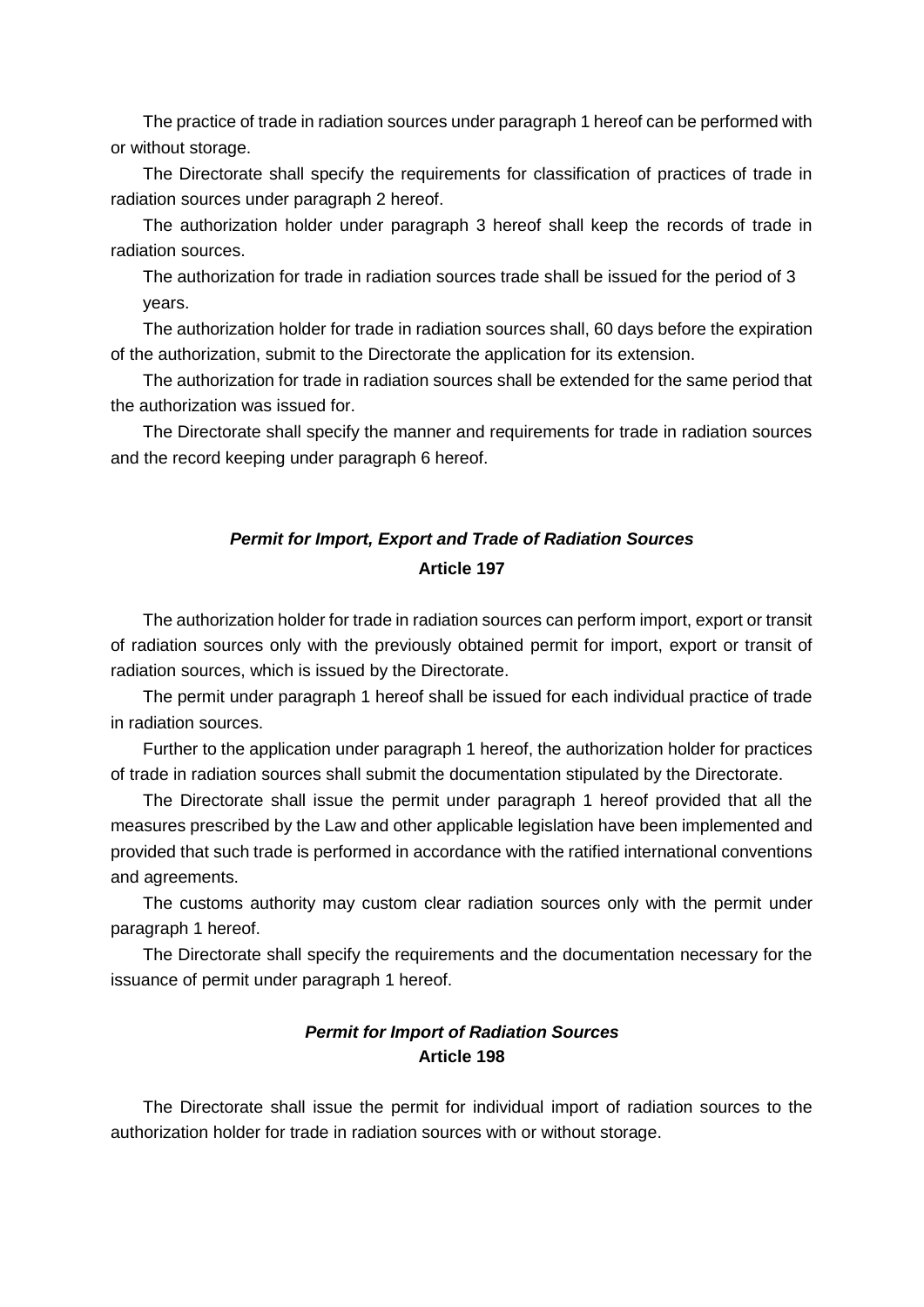The Directorate shall issue the permit for individual import of radiation sources to the authorization holder under paragraph 1 hereof only if the import is conducted for the end user with the certificate for notification of the intention to perform the practice, the application for the authorization to perform the practice, or the authorization to perform a practice.

The import of radiation sources shall be performed in accordance with the international standards and ratified international conventions and agreements.

The authorization holder for trade in radiation sources that obtains the permit under paragraphs 1 and 2 hereof shall inform the Directorate on the expected arrival of the shipment 48 hours prior to the arrival of the shipment to the border crossing at the latest.

Provisions of paragraphs 1, 2 and 3 hereof shall apply to the import of radiation sources to the free zones of the Republic of Serbia.

# *Permit for Export of Radiation Sources*  **Article 199**

The Directorate shall issue the permit for individual export of radiation sources, only if the export is performed for the end user having the permit for import issued by the competent authorities of the importing state.

If the authorization holder for trade in radiation sources having the permit under paragraph 1 hereof is obliged to return the source to the Republic of Serbia at the request from the competent authorities of the importing state, the Directorate shall issue the permit for import.

In the event under paragraph 2 hereof, the authorization holder shall inform the Directorate 72 hours before the arrival of the shipment to the border crossing at the latest.

The authorization holder having the permit for trade in radiation sources under paragraph 1 hereof shall provide the Directorate with all necessary information on the end use and the end user of the radiation source being exported, which serve to confirm their peaceful and safe use.

# *Permit for Transit of Radiation Sources*  **Article 200**

The Directorate shall issue the permit for transit of radiation sources only with the previously obtained consent from the competent institution in the originating country, the country of final destination and all transit countries.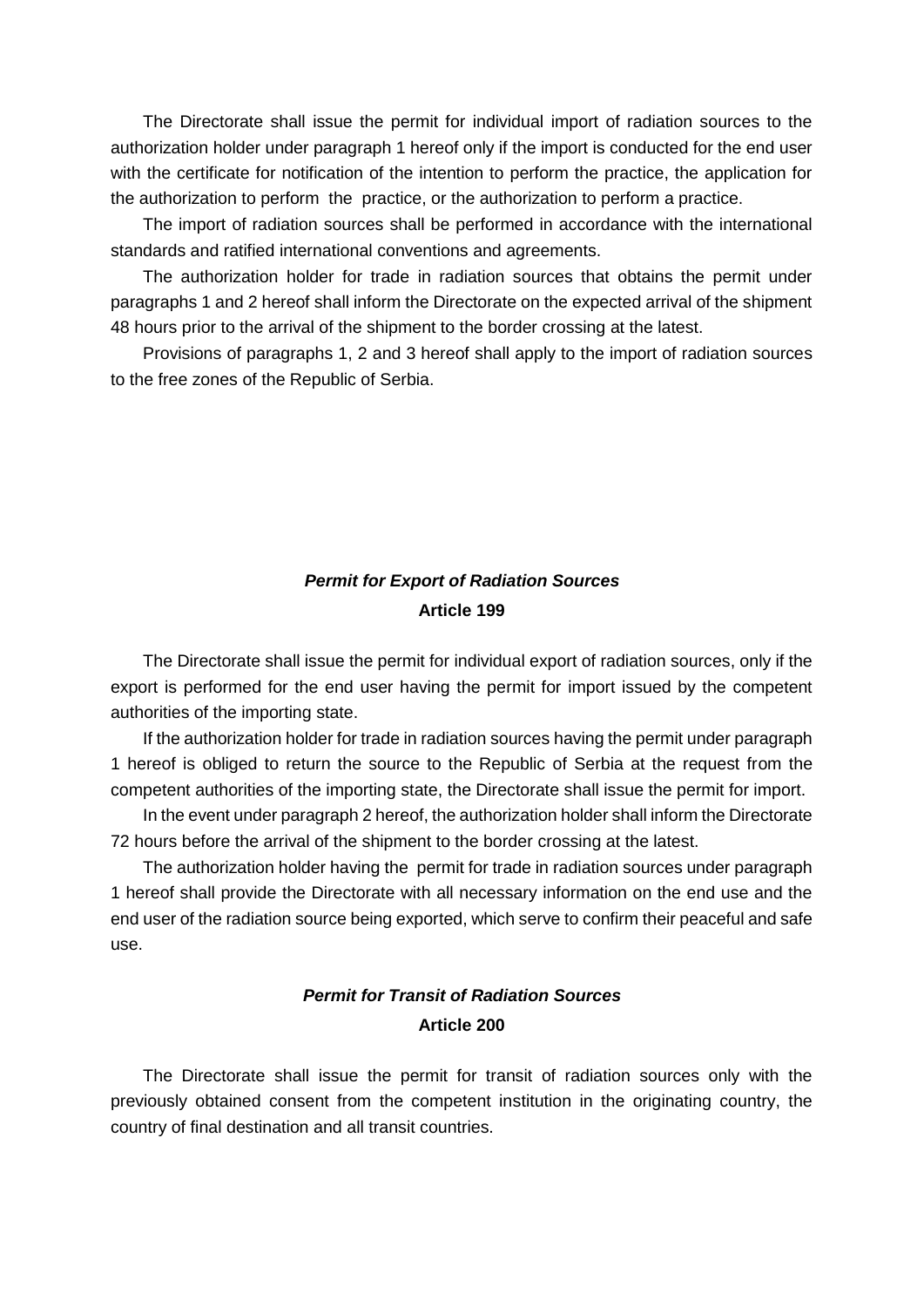The authorization holder for the transit of radiation sources that possesses the permit for the transit of radiation sources shall inform the Directorate on the arrival of shipment 72 hours before its expected arrival to the border crossing at the latest.

### *Radioactivity Control of Goods in case of Import, Export and Transit*  **Article 201**

The Directorate shall specify the type of goods requiring radioactivity control upon import, export and transit, based on available information, risk assessment for the period of three years, and in case of nuclear and radiological emergencies outside the territory of the Republic of Serbia.

The Directorate shall review and supplement the list of goods under paragraph 1 hereof.

The Directorate shall specify the manner and methods of radioactivity control of the goods under paragraph 1 hereof.

Sampling of goods under paragraph 1 hereof can be conducted by the authorization holder for radioactivity monitoring or certain monitoring tests under Article 56, paragraph 1, point 1) hereof.

Radioactivity control of goods under paragraph 1 hereof that are imported can be conducted by the authorization holder for radioactivity monitoring or certain monitoring tests under Article 56, paragraph 1, point 1) hereof.

The importer, that is, the owner of the goods under paragraphs 1 and 2 hereof shall cover the costs of radioactivity control of such goods.

Custom authority cannot take any actions implied by the appropriate custom procedure if radioactivity control of goods determines that the goods do not comply with the prescribed requirements for placing on the market.

The goods under paragraph 1 hereof that are imported and under the jurisdiction of sanitary, phytosanitary or veterinary inspectors can be imported and made available to the public only based on the verification that they meet the prescribed market requirements, based on the submitted report from the competent legal entity on radioactivity control of the goods, pursuant to the law governing the rights and the duties of the aforementioned inspectors.

If radioactivity measurements of goods subject to import do not fulfil the prescribed market requirements, sanitary, phytosanitary and veterinary inspectors, based on the report from the authorized legal entity on the radioactivity control of goods, shall ban the import of the goods and order their reshipment to the consignor.

The sanitary, phytosanitary and veterinary inspectors shall submit to the importer, custom officers and the Directorate the decision on the ban of import and on its reshipment to the consignor.

The goods under paragraph 1 hereof that is imported and not under jurisdiction of sanitary, phytosanitary and veterinary inspectors, shall be handled by the inspector for radiation and nuclear safety and security.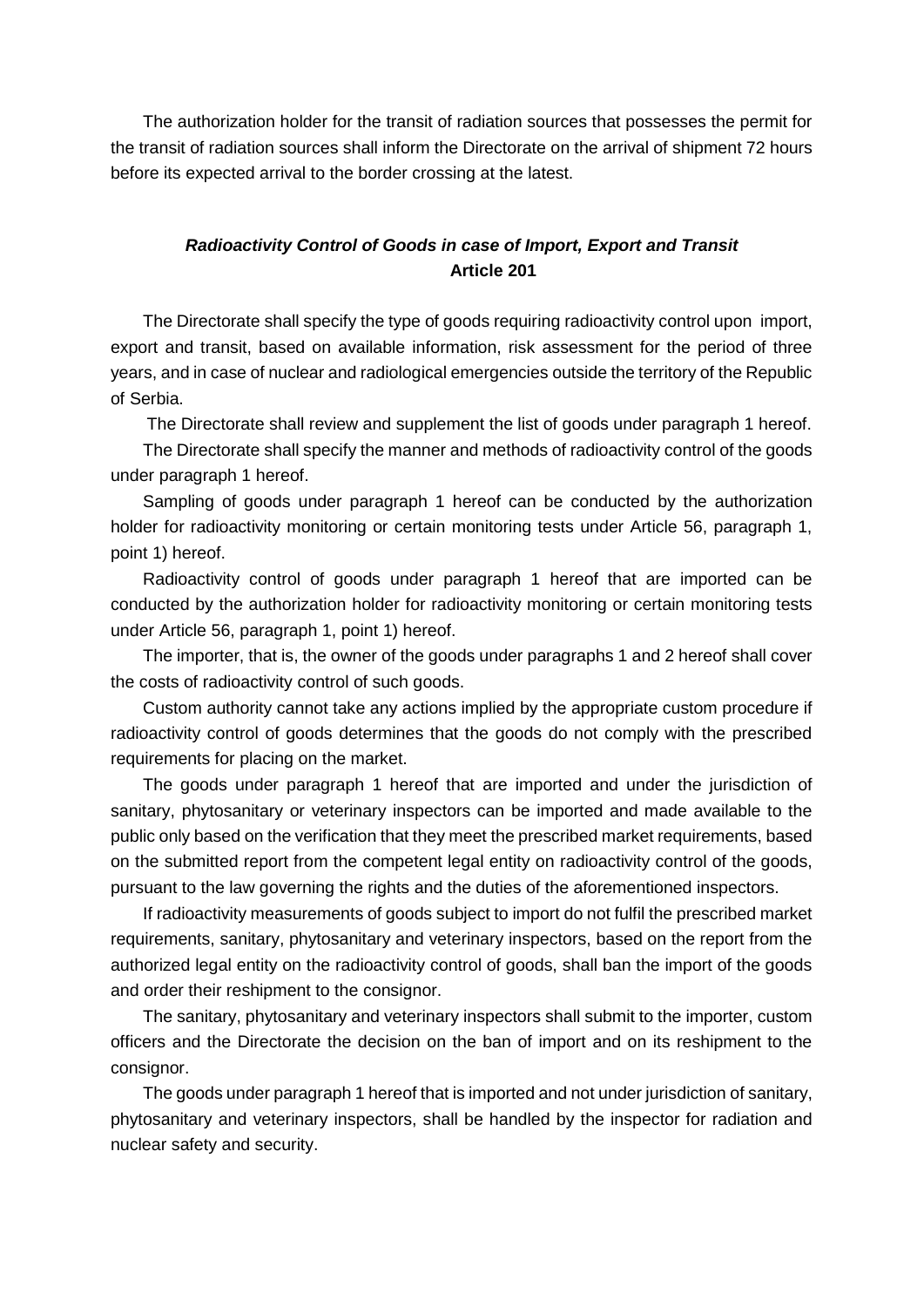The goods imported into the free zones or placed into storages in the Republic of Serbia are subject to the provisions of paragraphs 4 - 11 hereof.

The export of secondary raw materials with increased level of radioactivity or contamination shall be prohibited.

Transit of secondary raw materials with increased level of radioactivity or contamination over the territory of the Republic of Serbia shall be prohibited.

# *Detection and Prevention of Unauthorized Trade in Radioactive and Nuclear Materials*  **Article 202**

Customs Administration and Border police shall be responsible for measures of detection and prevention of unauthorized trade in radioactive and nuclear materials at the border crossings.

In order to detect and prevent unauthorized trade in radioactive and nuclear materials, the border crossings in the Republic of Serbia shall be equipped with stationary radiation monitors and handheld radiation detectors.

The Directorate shall specify the procedure for the use of stationary radiation monitors and handheld radiation detectors, and the intervention procedure in case of unauthorized trade in radioactive and nuclear materials across the border of the Republic of Serbia.

Customs Administration and Border police shall be responsible for the accuracy and wellfunctioning of the stationary monitors and handheld detectors under paragraph 2 hereof.

Procurement, installation, use and maintenance of the stationary monitors and handheld detectors under paragraph 2 hereof shall be provided for from the budget of the Republic of Serbia.

# ХI TRANSPORT OF DANGEROUS GOODS CLASS 7 ADR/RID/ADN (RADIOACTIVE MATERIAL) **Article 203**

The transport of dangerous goods class 7 ADR/RID/ADN (radioactive material) in the Republic of Serbia shall be conducted in accordance with the Law, the regulations governing the transport of dangerous goods, and ratified international conventions and agreements.

### *Authorization for Transport of Dangerous Goods Class 7 ADR/RID/ADN (Radioactive Material)*  **Article 204**

Transport of dangerous goods class 7 ADR/RID/ADN (radioactive material) is a radiation practice of low, moderate or high risk.

Legal entity or entrepreneur shall submit to the Directorate the application for the authorization for each category of transport under paragraph 1 hereof individually.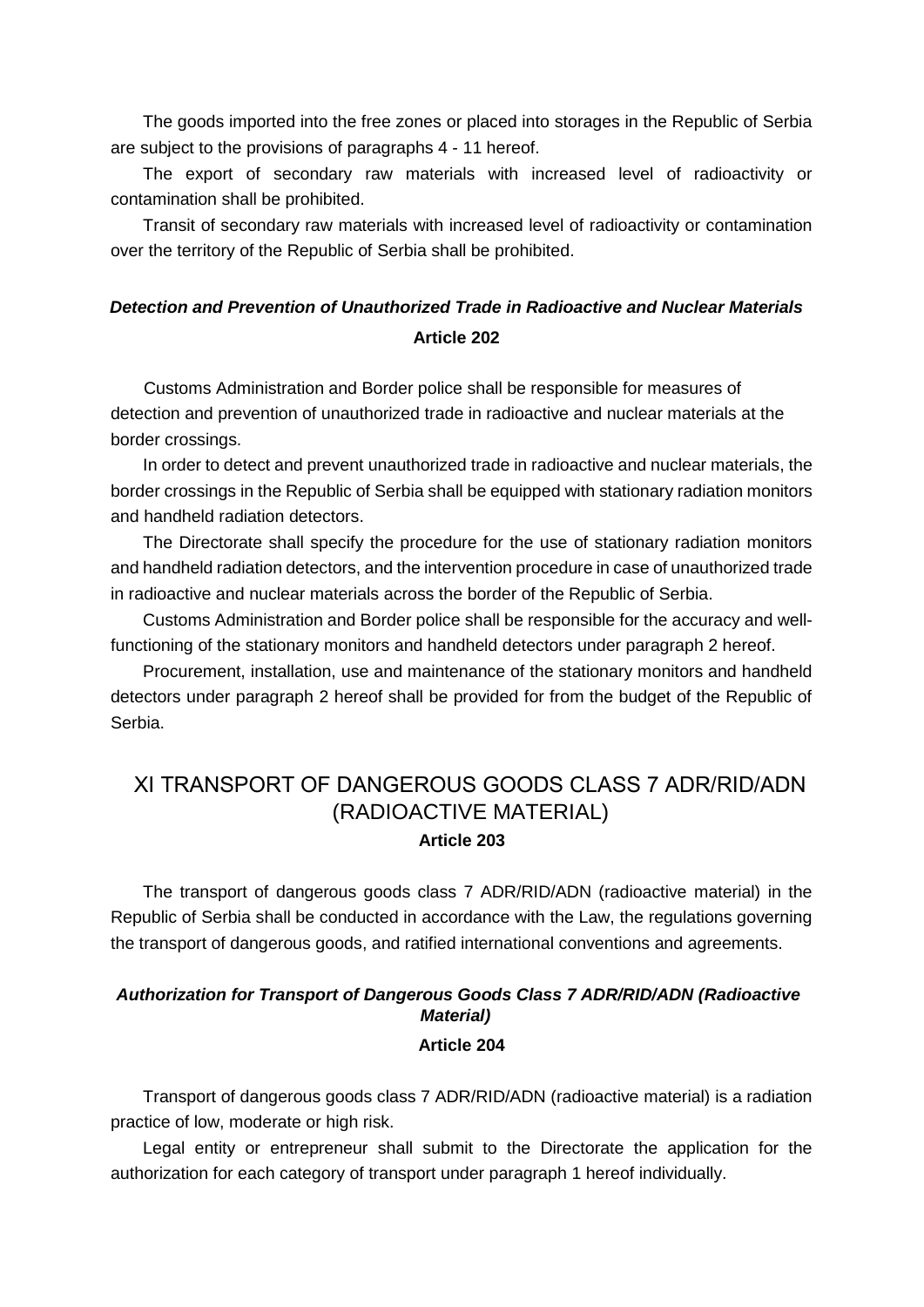The Directorate shall issue the decision on registration, i.e., license for the practice of transport of dangerous goods class 7 ADR/RID/ADN (radioactive material) upon confirmation that all prescribed conditions under Articles 39 and 42 hereof have been fulfilled.

The authorization holder under paragraph 3 hereof shall keep the records of transport of dangerous goods class 7 ADR/RID/ADN (radioactive material).

The authorization under paragraph 1 hereof shall be issued for the period of three years.

The authorization holder under paragraph 1 hereof shall submit to the Directorate, 60 days prior to the termination of the authorization, the application for the authorization extension.

The extension of the authorization under paragraph 1 hereof shall be for the same period as the authorization was issued for.

The Directorate shall specify the requirements and manner of transport of dangerous goods under paragraph 1 hereof.

The Directorate shall specify the requirements and the manner of record keeping under paragraph 4 hereof.

# *Permit for Transport of Dangerous Goods Class 7 ADR/RID/ADN (Radioactive Material)*

#### **Article 205**

Transport of dangerous goods class 7 ADR/RID/ADN (radioactive material) in the Republic of Serbia shall be conducted with the previously obtained permit for transport that is issued by the Directorate.

The permit for transport of dangerous goods under paragraph 1 hereof shall be issued for a single or multiple transport.

The Directorate shall issue the permit for transport of dangerous goods under paragraph 1 hereof at the request of the consignor or the consignee, i.e. the organizer of the transport having the authorization for the transport of dangerous goods under Article 204, paragraph 3 hereof.

Further to the application under paragraph 3 hereof, the authorization holder for the transport of dangerous goods shall submit to the Directorate all prescribed documentation as well.

The Directorate shall issue the permit for transport under paragraph 2 hereof, based on fulfilment of the requirements and in accordance with the provisions of ratified international agreements.

The permit under paragraph 5 hereof shall contain:

- 1) Information on the manufacturer, consignor, carrier and consignee;
- 2) UN number of dangerous goods, data and certificates prescribed by ADR/RID/ADN;
- 3) Information on the type, volume, chemical and physical features of dangerous goods, as well as the type of packaging, portable pressure vessels or tanks for the transport of dangerous goods;
- 4) Tachograph;
- 5) Point of upload and unload of goods;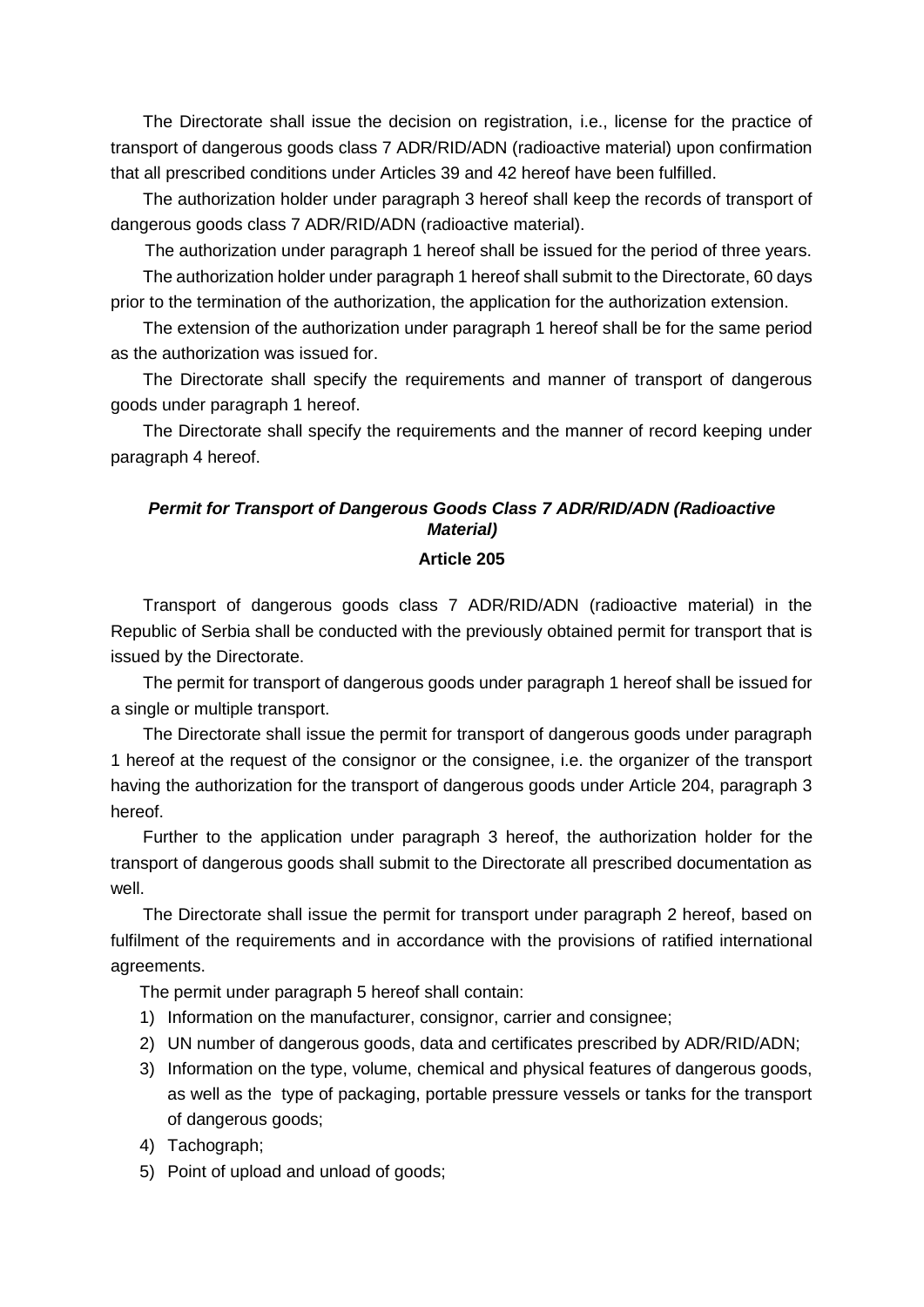- 6) Point of start and anticipated end of transport;
- 7) Information about the vehicle and the driver of dangerous goods in road transport; 8) Time and place intended for rest;
- 9) Authorization from the competent authority in the neighbouring country allowing import or transit;
- 10) The name of exit and entry border crossings.

If the application is submitted for multiple transport permits, it is not necessary to provide data under paragraph 6, points 9) and 10) hereof.

The Directorate shall specify the documentation required for the issuance of the permit under paragraph 6 hereof.

# XII PUBLIC INFORMATION AND TRANSPARENCY

# *Availability of Public information*

#### **Article 206**

The Directorate shall establish procedures ensuring that:

- 1) the public, local authorities, population and other interested parties in close proximity of a nuclear facility have accurate and timely information about the safety of the nuclear facility;
- 2) the public including interested parties in the process of licensing and all stages of a nuclear facility life cycle are informed and consulted;
- 3) every issued authorization and all requirements for the issuance thereof, apart from security sensitive and classified data, are made public.

The Directorate shall cooperate with the competent regulatory bodies in other countries in the area of radiation and nuclear safety and security by exchanging and/or sharing information.

The Directorate, within its remit and pursuant to the Law, shall inform the public on any unauthorized use of radiation sources or any breech of prescribed procedures in facilities that can result in an emergency event.

# XIII LIABILITY OF A LICENSEE FOR NUCLEAR DAMAGE

#### **Article 207**

In accordance with The Law on Ratification of Vienna Convention on Civil Liability for Nuclear Damage (the Law on Vienna Convention) and in accordance with this Law, the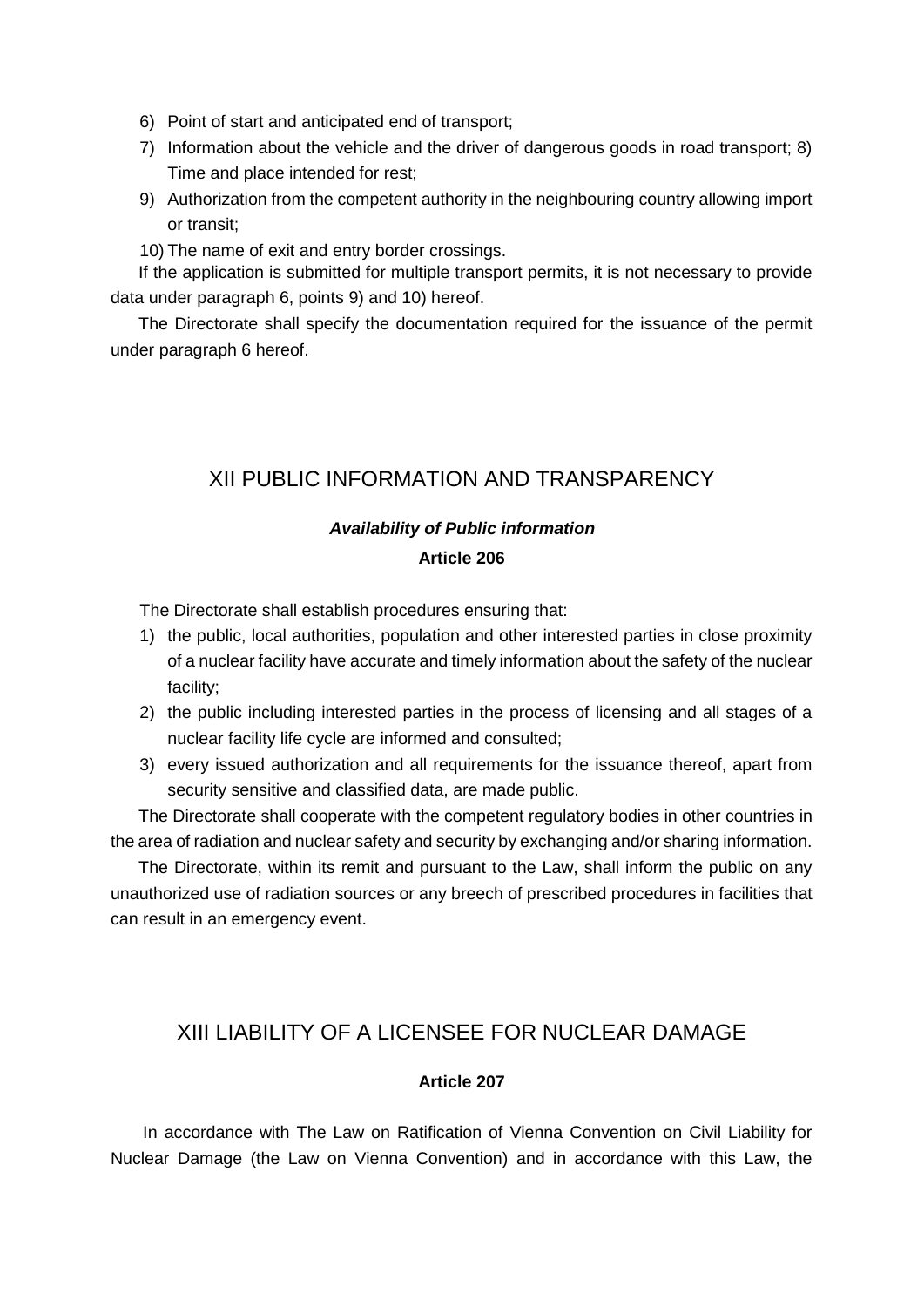licensee for a nuclear activity performance shall be liable for nuclear damage arising from a nuclear emergency event, based on the evidence that such damage occurred in the nuclear facility of the licensee.

Liability of the licensee under paragraph 1 hereof shall be limited to the amount of 5 million US dollars for each nuclear accident and shall not include interests or expenses awarded by the court in nuclear damage liability lawsuits.

Liability for nuclear damage caused by nuclear material that has been stolen, lost, jettisoned or abandoned shall rest on the licensee that last exercised the control of such material.

### *Insurance Coverage for Nuclear Damage*  **Article 208**

The licensee for nuclear activity performance shall enter into and maintain insurance coverage for the liability for nuclear damage.

The insurer cannot stop or cancel the insurance without previously informing the licensee for a nuclear activity in writing not longer than 6 months before discontinuing, i.e. cancelling the insurance policy.

# *Nuclear Damage Compensation Period*  **Article 209**

The right to compensation for nuclear damage shall cease following the ten-year period as of the day of a nuclear emergency event.

In cases when nuclear damage was caused by a nuclear emergency event in connection with nuclear material, which, at the time of the accident was stolen, lost, jettisoned or abandoned, the period under paragraph 1 hereof shall start on the day of the accident and last for 20 years as of the day the material was stolen, lost, jettisoned or abandoned.

# *Claim for Nuclear Damages and Court Jurisdiction*  **Article 210**

Claims for nuclear damages may be lodged within three years as of the day when the legal entity or an entrepreneur that suffered nuclear damage discovered or should have discovered about the nuclear damage and the licensee for nuclear activity that is held accountable for it, but not later than the expiration of the prescribed periods under Article 208 hereof.

The decision on nuclear damages shall be subject to the territorial jurisdiction of the court that the nuclear facility belongs to.

If nuclear damage occurs during transport of nuclear material, it shall be subject to the territorial jurisdiction of the court where the nuclear emergency event occurred.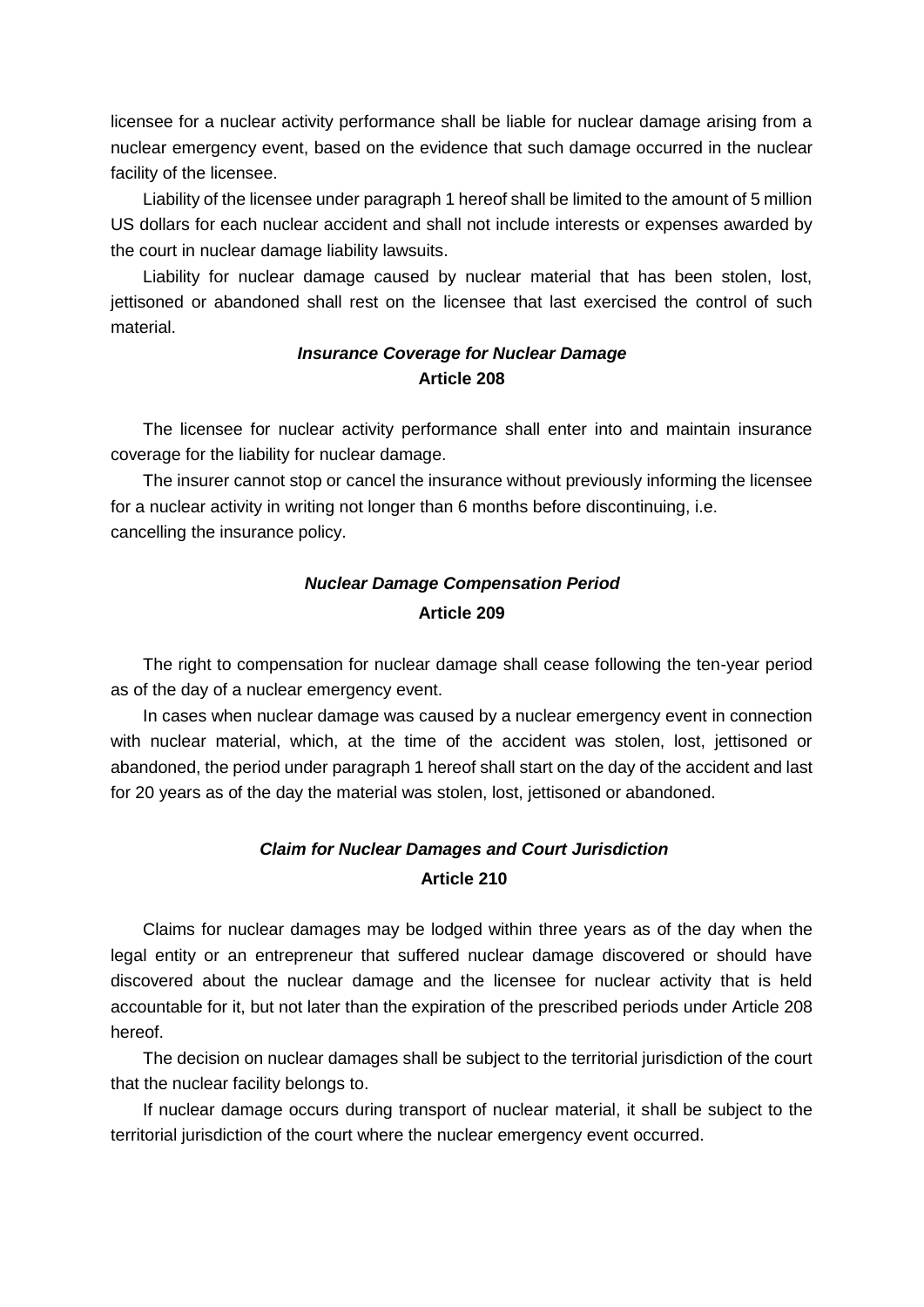All persons entitled to nuclear damages in accordance with the Vienna Convention and this Law can lodge their claims against the licensee or directly against the insurer or any other person providing financial resources for the nuclear damage compensation.

# XIV INSPECTION OVERSIGHT **Article 211**

Inspection oversight over the implementation of provisions of the Law and pertaining subsidiary legislation shall be performed by the Directorate through the inspector for radiation and nuclear safety and security (hereinafter: the inspector), within the remit established by the Law.

Unless this Law states otherwise, inspection oversight is subject to a special law governing inspectional supervision.

Inspection oversight is conducted according to the Annual Inspection Oversight Plan that shall be published on the website of the Directorate until 31 December of the current year for the following year.

### **Radiation and Nuclear Safety and Security Inspectors Article 212**

The tasks of an inspector may be performed solely by persons having university qualifications in natural, technical and technological sciences or in the area of environmental or labour protection, and having at least three years of work experience in the field of radiation and nuclear safety and security, or at least 7 years of experience in the area of inspectional supervision.

The inspector shall also have the office outside the Directorate head office. The inspector is an exposed worker.

The inspectors conducting tasks within the scope of the Law shall be provided with personal protection means, personal radiation detectors and health examinations prescribed for the exposed workers.

The inspectors shall be qualified to perform radioactivity measurements by means of radiation monitors.

The inspectors conducting tasks within the scope of the Law shall be provided with regular trainings and other forms of professional development.

The work an duties of the inspectors shall be considered as the work performed under special working conditions.

#### *Official Identification Card and Badge*

**Article 213**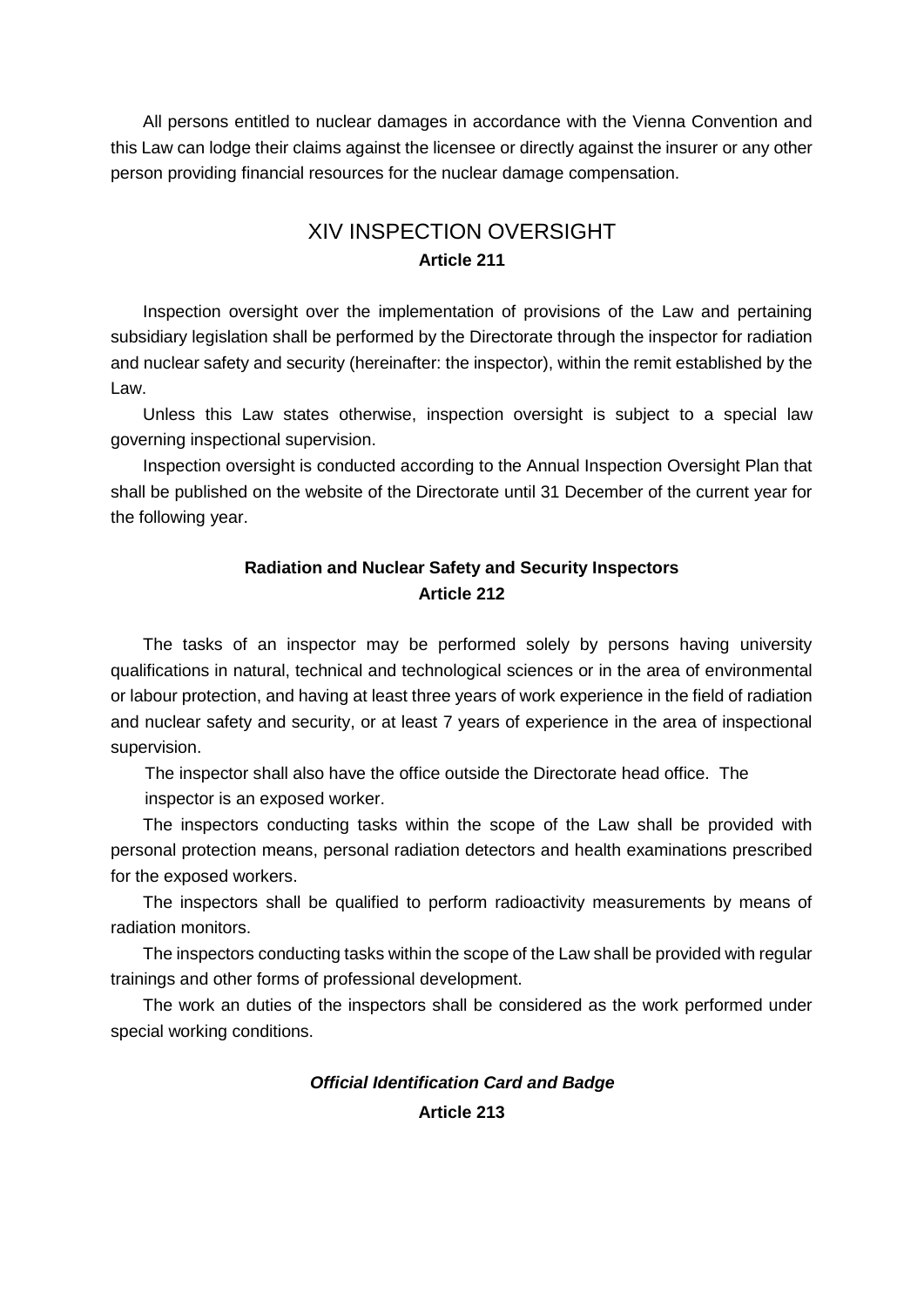The inspector shall have and carry official identification card and badge, which serve to affirm official duty and identity.

The Directorate shall specify the form and the content of the official identification card, the shape and the content of the official badge, as well as the rules on record keeping on the issued official identification cards and badges under paragraph 1 hereof.

# *Rights and Duties of the Inspectors*  **Article 214**

In performing inspection oversight over the implementation of radiation safety and security measures, the inspector has the right and duty to establish:

1) Whether the requirements for a radiation practice performance have been met;

2) Whether the requirements for the activities of ionizing radiation protection have been met;

3) Whether the required ionizing radiation protection measures for the exposed workers, the public and the environment have been implemented;

4) Whether the prescribed radiation safety and security measures have been implemented;

5) Whether other measures prescribed by the Law have been implemented;

In performing inspection oversight over the implementation of nuclear safety and security, the inspector has the right and duty to determine:

1) Whether the requirements for nuclear activity performance have been met;

2) Whether the prescribed measures of ionising radiation protection for the exposed workers, the public and the environment have been implemented;

3) Whether the prescribed measures of nuclear safety and security have been implemented;

4) Whether the records of nuclear material and other records as prescribed by the

Law and the applicable international agreements have been duly kept;

5) Whether other measures prescribed by this Law have been implemented.

# *Powers of the Inspector*  **Article 215**

In performing inspectional supervision, the inspector shall be empowered to:

1) inspect the work premises, facilities, plants and sites that are in connection with the radiation practice performance;

2) inspect the sites, buildings and facilities that are in connection with the nuclear practice performance;

3) gain insight into the technical specification of the equipment;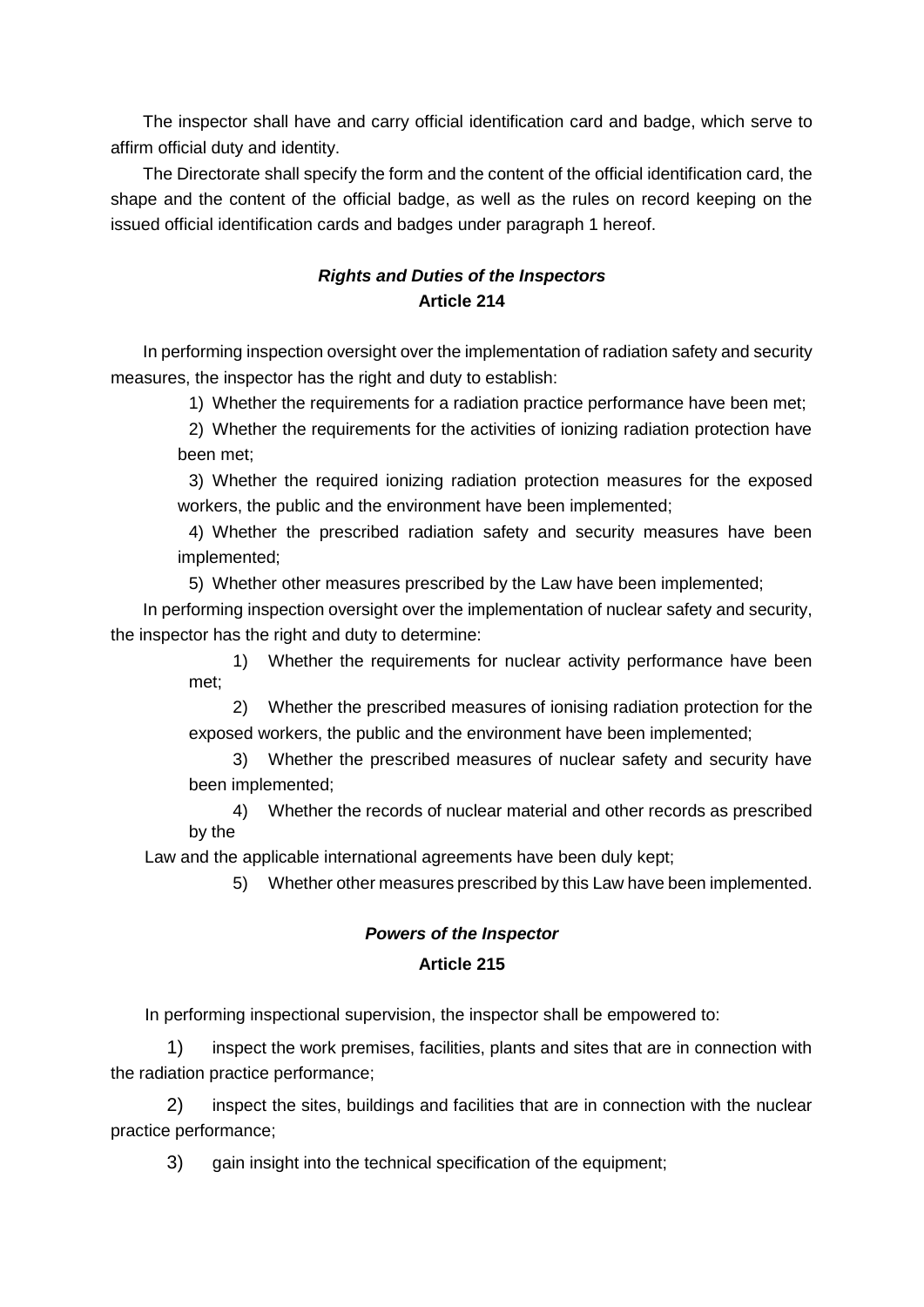4) gain insight into the employment documentation of the exposed workers;

5) gain insight into the documentation on vocational qualifications and fulfilment of health requirements for the exposed workers;

6) gain insight into the documentation on education and training of the exposed workers;

7) gain insight into ledgers, records, official documents, electronic documents and other documentation in connection with the practice;

8) scan and copy ledgers, records, official documents and electronic documents subject to inspectional supervision;

9) identify the exposed workers, ionizing radiation protection officers and other individuals found at locations where the inspection oversight is performed by inspecting their personal photographic identification documents or other public photographic identification instruments;

10) extract written and oral statements from the persons performing the practice, i.e. witnesses and officials, and instruct such persons to make statements on matters of significance for inspectional supervision;

11) take photographs and make video recordings of locations where inspection oversight is performed, as well as the ionizing radiation sources, radioactive and nuclear material or other points subject to inspectional supervision;

12) collect data and information that are of relevance for the inspectional supervision;

13) request a court warrant to search the residential or work premises if in possession of information that such premises are being used for illicit or non-compliant practices;

14) request the assistance and presence of the police, i.e. community police, if reasonably deemed as necessary by the circumstances of a particular case;

15) perform radioactivity measurements by means of radiation monitors;

16) attend reference sampling, measurements and decontamination of persons, work and living environment;

17) temporarily impound the goods subject to inspectional supervision, as well as the documentation and other points to ascertain the facts of a particular case and secure evidence, and issue a certificate of temporary impounding;

18) engage authorized legal entities to implement urgent measures, perform radioactivity measurements and give expert opinion in the area of radiation and nuclear safety and security;

19) engage experts in the area of radiation and nuclear safety and security;

20) engage court expert witnesses in the area of radiation and nuclear safety and security;

21) take other measures in accordance with the law.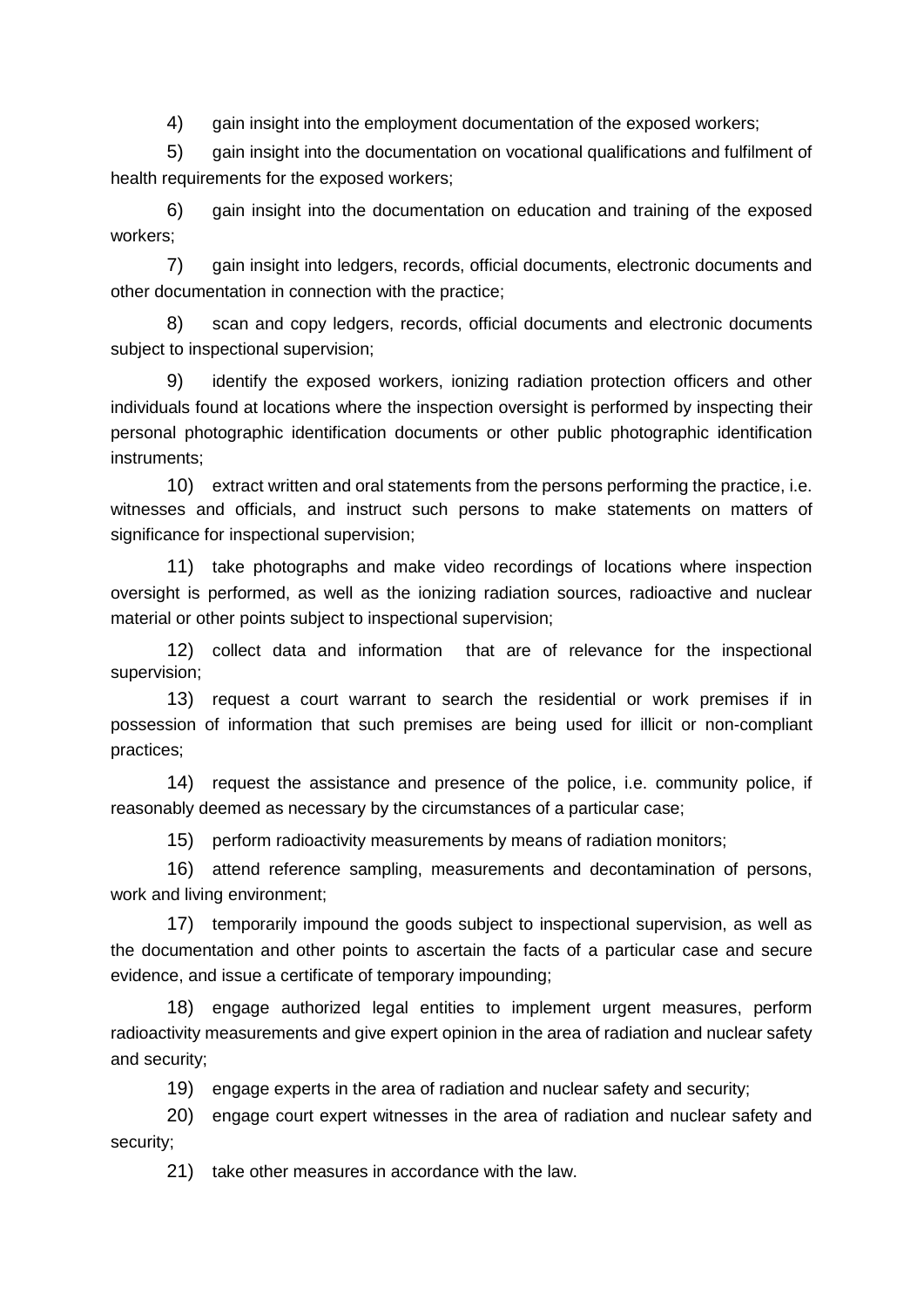The premises under paragraph 1, point 1) shall also mean the apartment, supplementary rooms or other types of residential areas registered as the head office or the place where the practice is performed in accordance with the regulations governing business registry.

 The Directorate shall provide financial resources from the budget of the Republic of Serbia to cover the costs of engaging authorized legal entities, experts and court expert witnesses under paragraph 1, point 18), 19) and 20) hereof.

# *Measures of the Inspector*  **Article 216**

The inspector shall be empowered to order radiation safety and security measures given as follows:

1) order the faults in practice performance to be remedied;

2) suspend the work with radiation sources in practice performance until the requirements have been met;

3) forbid the practice performance until the requirements have been met;

4) forbid the work of exposed workers not meeting the prescribed professional and health conditions, or not having the required training and education;

5) order the required measurement for assessing the level of exposure of the exposed workers, the public and the patients;

6) order the control of radioactive sources;

- 7) order the control of sealed high activity sources;
- 8) order decommissioning of a radiation facility;

9) order the exposed worker to have prescribed health examination in accordance with the applicable standards of the occupational medicine;

10) order professionals in the field of medical physics to be engaged;

11) order the exposed worker to have periodic retraining and acquire the required skills and knowledge to implement radiation protection measures;

12) order the appointment of a radiation protection officer meeting the prescribed conditions;

13) order the establishment of radiation protection service with staff meeting the prescribed conditions;

14) order the detected faults to be remedied and require legal entities and entrepreneurs performing radiation protection practices to fulfil the prescribed conditions;

15) forbid the authorized legal entity or entrepreneur to perform radiation protection practice until detected faults have been remedied, i.e. until the prescribed conditions have been met;

16) forbid the trade, import, export and transit of radiation sources over the border of the Republic of Serbia until the prescribed conditions have been met;

17) forbid the transport of dangerous goods class 7 ADR/RID/ADN (radioactive material) until the prescribed conditions have been met $\Box$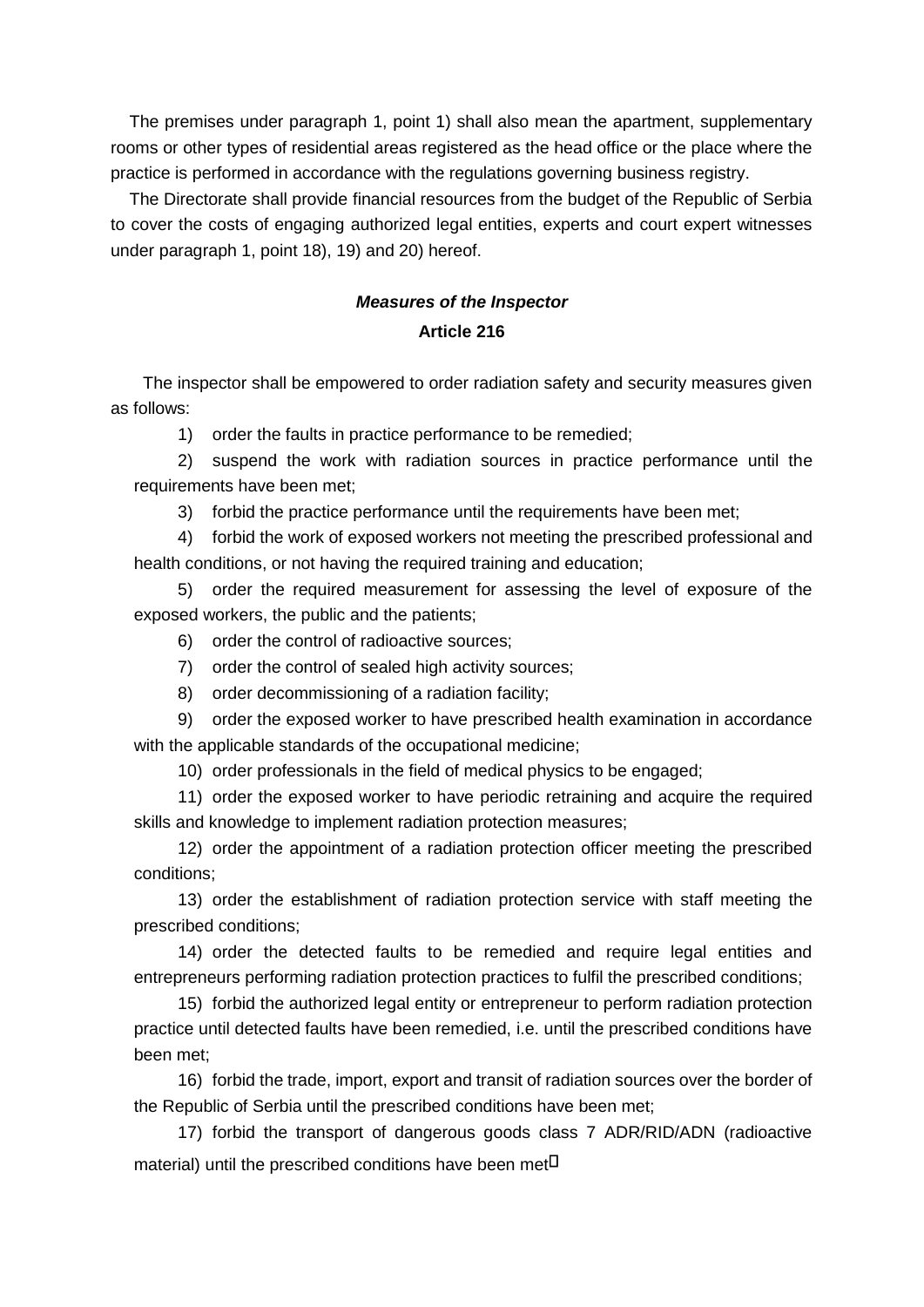18) forbid the authorized legal entity or entrepreneur to perform radioactivity control in import, export and transit of goods;

19) forbid the export, import and transit of goods subject to inspection oversight that contain radionuclides above the prescribed limits and order their reshipment to a consignor;

20) order decontamination of individuals, work and living environment;

21) order the removal of radiation sources from radioactive lightning rods and ionising detectors with radiation sources in gaseous state or radiation source whose decay products are in gaseous state;

22) order appropriate record to be kept<sup> $\Box$ </sup>

23) order appropriate handling of radioactive waste and disused radiation sources;

24) order the authorization holder for radiation protection and environmental radioactivity monitoring to submit the report on Environmental Radioactivity Monitoring by 31 March of the current year for the previous year;

25) order the implementation of radiation protection measures for the exposed workers and members of the public from the harmful radiation effects in the situations of existing exposure;

26) order the steps for management of areas contaminated from previous practices or an emergency event that cannot be disregarded from a radiation protection point of view;

27) order the steps for the activities outside the scope of this Law which imply the use of materials with naturally occurring radionuclides resulting in the exposure of workers or members of public that cannot be disregarded from a radiation protection point of view;

28) order mandatory radon concentration measurements in order to assess the level of ionizing radiation exposure of employees, and the requirements in such workplaces for activity performance outside the scope of this Law;

29) order the authorized legal entity or entrepreneur performing the activities outside the scope of this law measures to be taken when handling orphan sources;

30) order the measures to be taken following the discovery of orphan sources , radioactive and nuclear material out of regulatory control;

31) order the measures to be taken in order to prevent unauthorized trade in radioactive and nuclear materials;

32) order the measures to be taken in case of radiological emergency;

33) order the requirements to be fulfilled and the faults that can lead to harmful effect for the health, work and living environment to be remedied;

34) order the implementation of radiation protection programme;

35) order the protection measures to be taken in radiation practices in medicine;

36) order the prescribed radiation security measures to be taken;

37) order the records of nuclear material, activities, special equipment and nonnuclear material associated with nuclear fuel cycle to be kept in accordance with the provisions of this Law and the ratified international agreements on safeguard implementation;

38) order other radiation safety and security measures.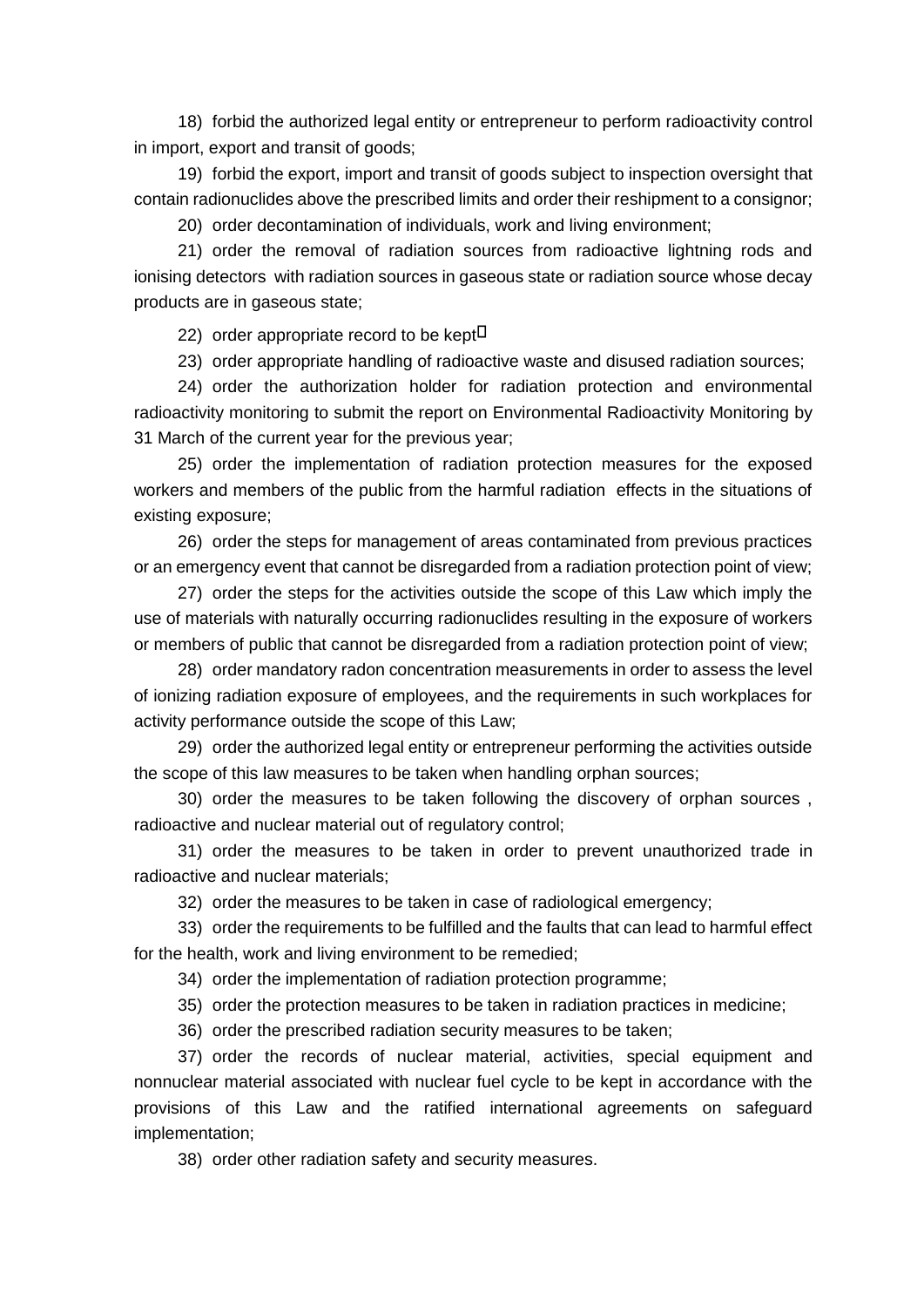The inspector shall be empowered to order nuclear safety and security measures to be taken given as follows:

- 1) forbid a nuclear activity unless all requirements have been met;
- 2) forbid the trade in nuclear materials unless all requirements have been met;
- 3) forbid the work of exposed workers in the nuclear facility not meeting the prescribed professional or health conditions, or not having the required training and education;
- 4) order the exposed worker to have the appropriate health examination in accordance with the regulations governing occupational medicine;
- 5) order the exposed worker to have periodic retraining and acquire the required skills and knowledge to implement radiation protection measures;
- 6) order the establishment of radiation protection service, except in case of the license for a nuclear facility siting, design and construction;
- 7) order the establishment and implementation of the integrated management system;
- 8) order the requirements to be met and the detected faults that can have harmful effect on the health of people, work and living environment to be remedied;
- 9) order the faults in connection with the radioactive waste management to be remedied;
- 10) order the faults in connection with spent nuclear fuel management to be remedied;
- 11) order the faults in physical protection and a nuclear facility security to be remedied;
- 12) order the prescribed measures in case of nuclear emergency to be implemented;
- 13) order environmental radioactivity monitoring in the vicinity of the facility;
- 14) order record keeping of data on a nuclear facility and the site thereof, management of radioactive waste, nuclear and other material, and the entire documentation necessary to establish civil liability in accordance with the international convention on the civil liability for nuclear damage;
- 15) order decommissioning of a nuclear facility;
- 16) order the site and soil remediation;
- 17) order record keeping and control of nuclear material;
- 18) order the prescribed nuclear security to be implemented;
- 19) order other measures of nuclear safety and security;

The cost of implementation of the prescribed measures of radiation and nuclear safety and security under paragraph 1 and 2 hereof shall be borne by the supervised person.

# *Activation of Inspection oversight*

## **Article 217**

According to the *ratio legis* of this Law, the inspection oversight is an *ex officio* duty that is initiated by the first action of the inspector in the course of inspectional supervision.

The inspector shall take into account information, petitions, reports, briefs and applications by the legal entity or entrepreneur, submitted to initiate the inspection oversight within his or her competence.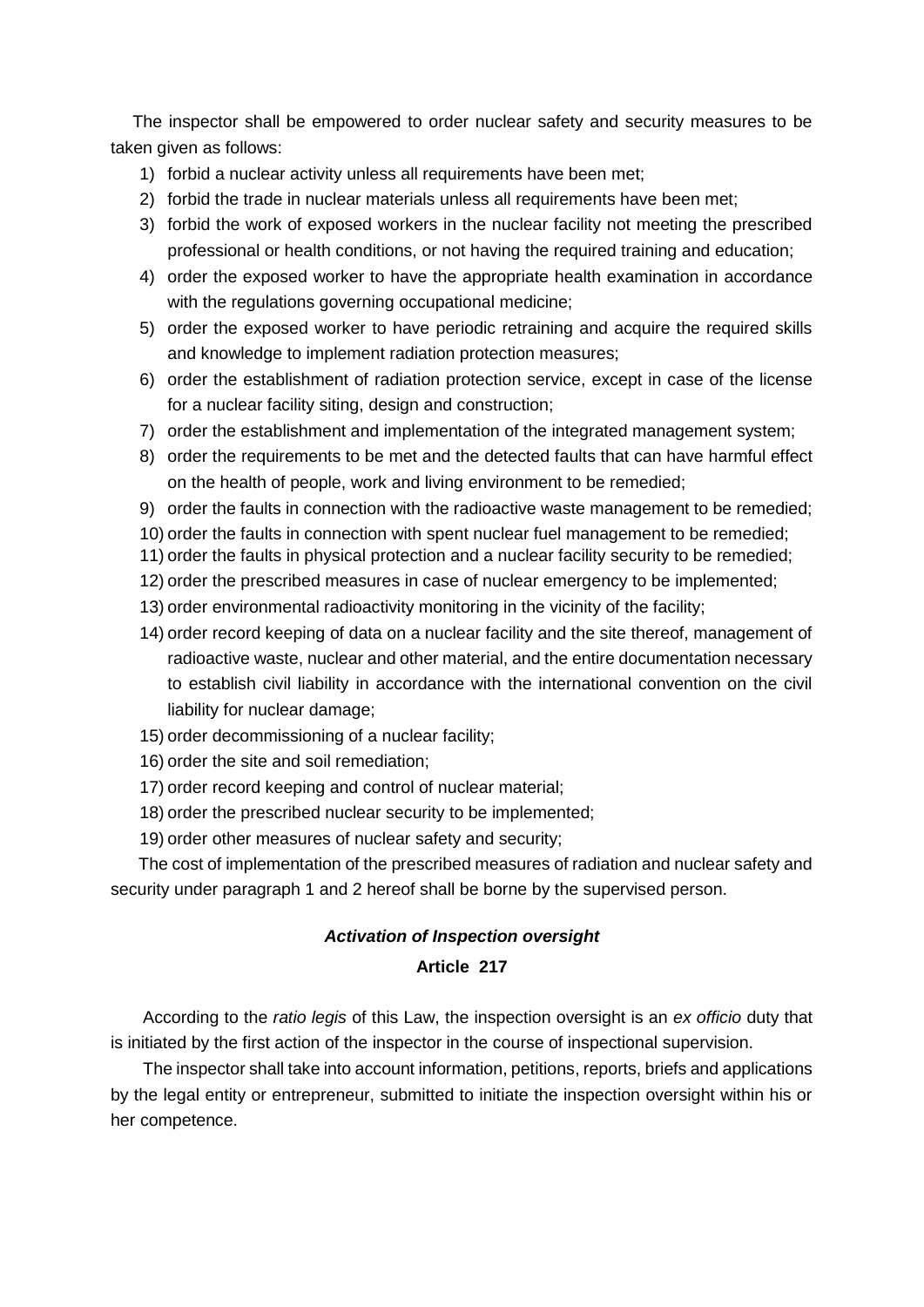With regards to the documents under paragraph 2 hereof, the inspector shall inform the entrepreneur, physical or legal entity on the activities and measures taken within 15 days as of the conclusion of the administrative procedure.

# *Types and Modes of Inspection Oversight* **Article 218**

Inspection oversight may take the form of scheduled oversight, emergency oversight, follow-up oversight, and supplementary oversight.

 Scheduled inspection oversight shall be performed according to a pre-established inspection oversight plan.

Emergency inspection oversight shall be performed:

1) where urgent action is necessary to prevent or remove any direct hazard to human life and health; property; rights and interests of employees; the economy; the environment; plant and animal life;

2) where there are information and data that the radiation practice or nuclear activity is performed without the previously obtained authorization from the Directorate; 3) where, following the adoption of an annual inspection oversight plan, the hazard posed by the entity subject to supervision is assessed as high or critical, or where circumstances have altered in the meantime;

4) where action is taken pursuant to petitions, reports, briefs, application and requests.

Follow-up inspection oversight shall be performed to assess compliance with measures recommended to or imposed against an entity subject to supervision in the course of either scheduled or emergency supervision.

 Supplementary inspection oversight shall be performed either *ex officio* or at the request of an entity subject to supervision in order to establish facts of relevance for the inspection oversight that have not been established in the course of scheduled, emergency, or followup supervision. Only one instance of supplementary inspection oversight may be performed within not more than 30 days following the completion of scheduled, emergency, or followup inspectional supervision.

 By mode, inspection oversight may take the form of either field or desk supervision. Field inspection oversight shall be performed on location outside of the premises of a particular inspection body and shall consist of direct inspection of land, buildings, facilities, equipment, premises, motor vehicles and other means of transportation, objects, goods and other points, and enactments and other documents of the entity subject to supervision. Desk inspection oversight shall be performed on the premises of a particular inspection body and shall consist of inspection of enactments, data, and documents of the entity subject to supervision.

### *Inspection Oversight Warrant and Notice*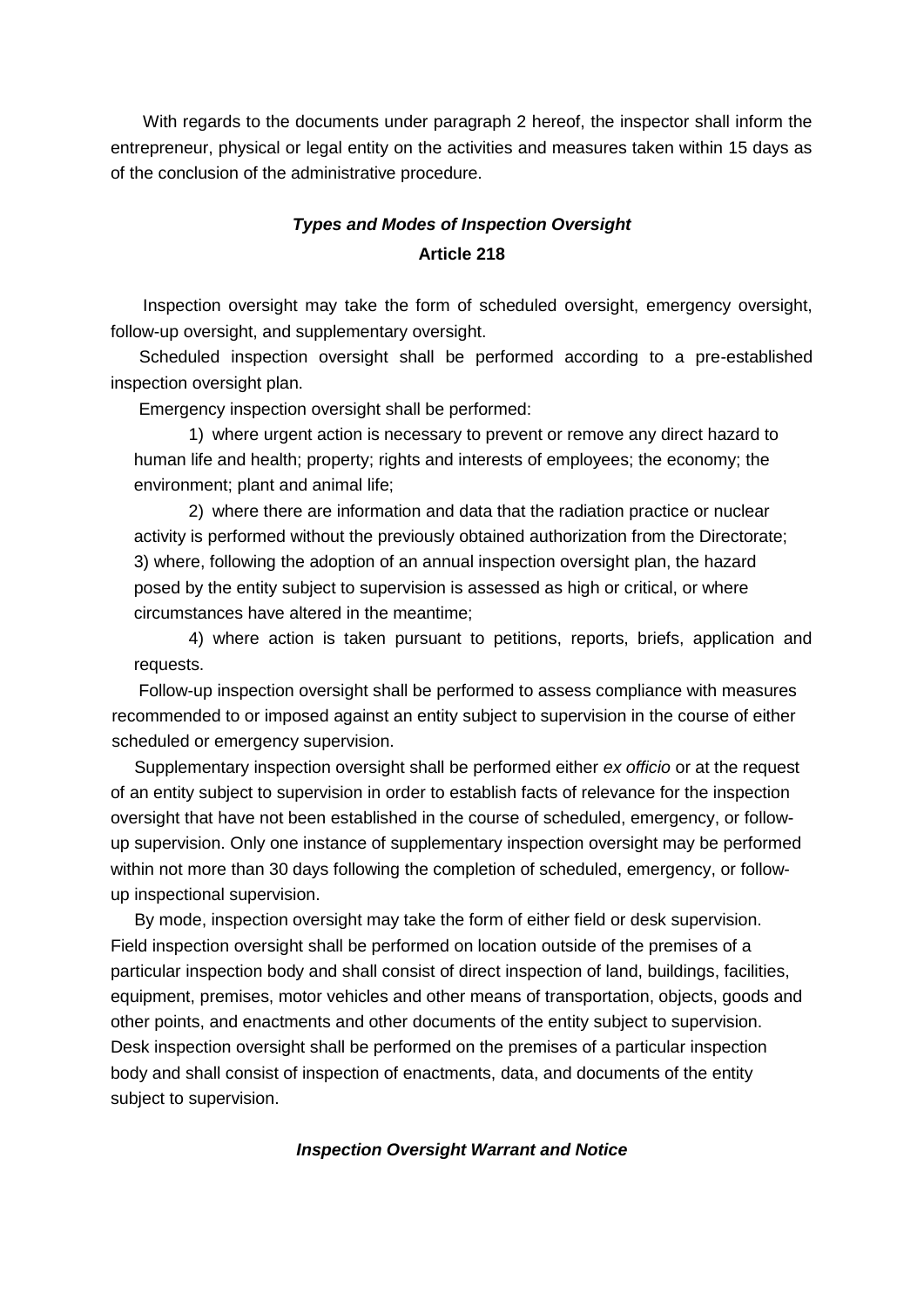#### **Article 219**

Inspection Chief Officer in the Directorate shall issue a warrant in writing for the inspectional supervision.

Scheduled and supplementary inspection oversight shall be conducted based on the warrant issued by the chief of inspection in the Directorate, which shall primarily contain data about the inspector, the legal entity or entrepreneur subject to supervision, the time, i.e. the period of supervision, the type of practice and the subject of the supervision.

The inspector shall duly send notice in writing to the legal entity or entrepreneur subject to supervision on the impending scheduled and supplementary inspection oversight at the latest three working days prior to the commencement of the supervision.

Emergency and follow-up inspection oversight shall be performed without sending the notice to the legal entity or entrepreneur subject to supervision on the impending supervision and without any warrant for the supervision.

# *Timing of Inspection oversight* **Article 220**

 The inspector shall conduct the inspection oversight within regular working hours of the legal entity or entrepreneur subject to supervision.

Exceptionally, inspection oversight can be conducted outside the working hours if:

1) it is necessary to take urgent action to prevent or remove direct hazard to human life or health and the environment;

2) the level of risk appraised is high or critical, or in case of a nuclear activity;

3) there is need to conduct decontamination of people and work or living premises;

4) there is need to implement the prescribed measures following the emergency event;

5) there are reasons to act without delay.

## *Minutes of Inspection Oversight*

### **Article 221**

The acting inspector shall draw up minutes of the inspectional supervision.

The inspector shall enter into the minutes all the elements and actions of inspection oversight relevant for establishing the factual situation.

The minutes shall be clear and legible and either in written or electronic form.

Statements of the subjects of inspection oversight together with the objections to the content of the minutes shall be entered into the minutes or a separate document, which is signed by a person making the statement or the record.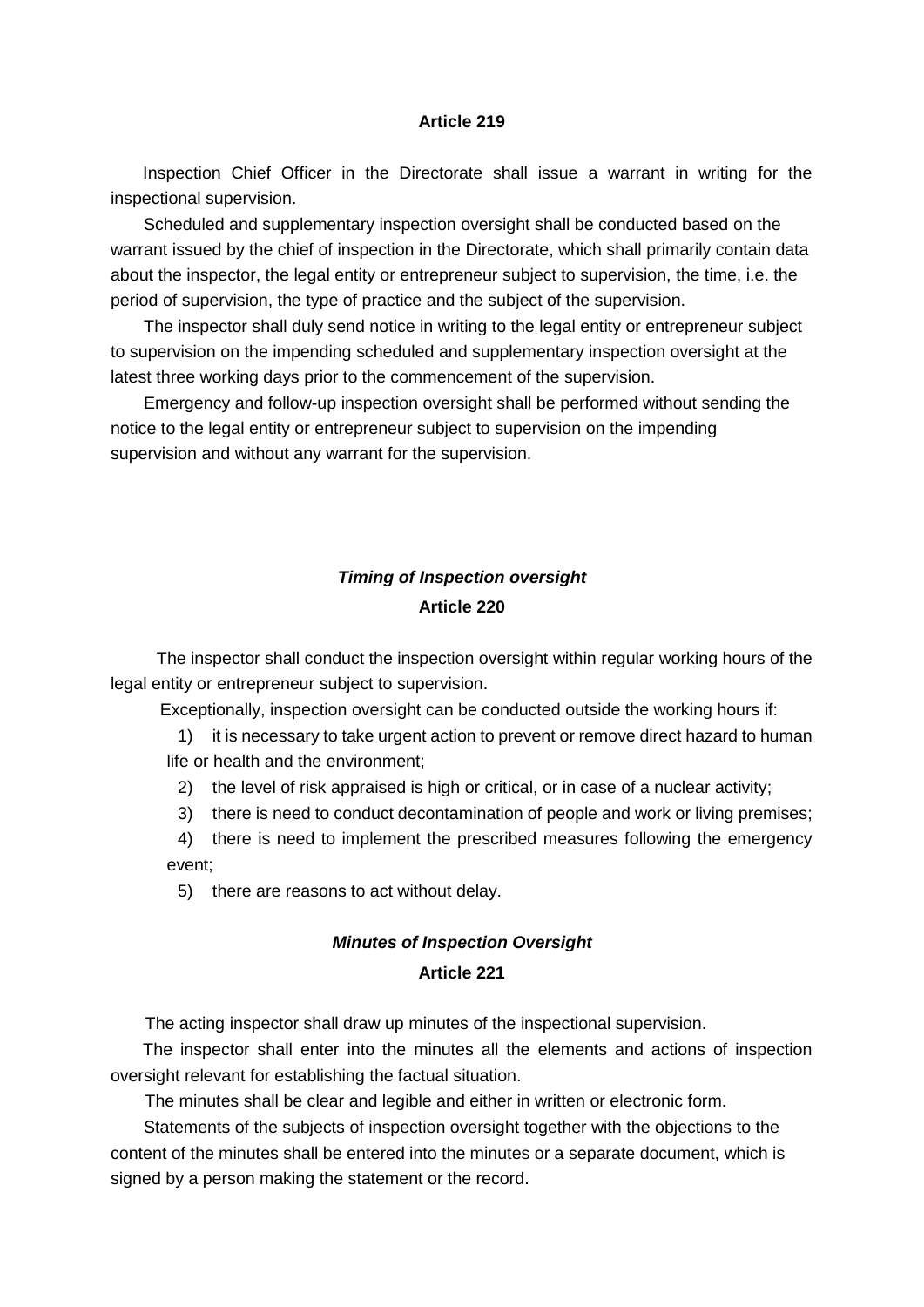A responsible officer of an entity subject to supervision may refuse to endorse or take possession of the minutes, which shall be noted in writing by the inspector, along with the reasons why endorsement or taking possession were refused.

The legal entity or entrepreneur subject to supervision shall be provided with a copy of the minutes immediately after the completion of inspectional supervision. If this is not possible, a copy of the minutes shall be delivered within eight working days of the completion of the instance of inspectional supervision.

 The legal entity or entrepreneur subject to supervision may file objections to the minutes of inspection oversight in writing within five working days of taking possession of such minutes.

# *Measures in Inspection oversight* **Article 222**

Measures in the inspection oversight ordered by the inspector shall be taken based on the decision.

The inspector's decision can be contested by a formal complaint to the Directorate. The decision by the Directorate under paragraph 2 hereof shall be final.

The decision of the Directorate under paragraph 2 hereof shall be subject to administrative dispute.

Complaint against the decision cannot delay its enforcement.

# *Urgent Procedure*

## **Article 223**

 The inspector can order radiation and nuclear safety and security measures to be taken by issuing a verbal order when there is need to act without delay if:

- 1) practices are performed without previously obtained authorization from the Directorate;
- 2) there is need to eliminate the immediate danger for the lives and health of people and the environment caused by the harmful effect of ionizing radiation;
- 3) there is danger or suspicion of danger for human lives and health which requires certain prescribed activities to be taken immediately and without unduly delay;
- 4) there is risk or suspicion of withholding, doctoring or destroying evidence unless certain prescribed measures are taken immediately and without unduly delay;
- 5) the prescribed conditions have not been met or cannot be met to perform the practice; 6) there are significant flaws in the practice performance.

 In case of verbal order, the inspector shall promptly make an official annotation on the pronounced measures.

 In case of verbal order, a written warrant may be issued commensurate with the principles and rules governing the general administrative proceedings.

# *Sealing of Facility, Offices and Equipment*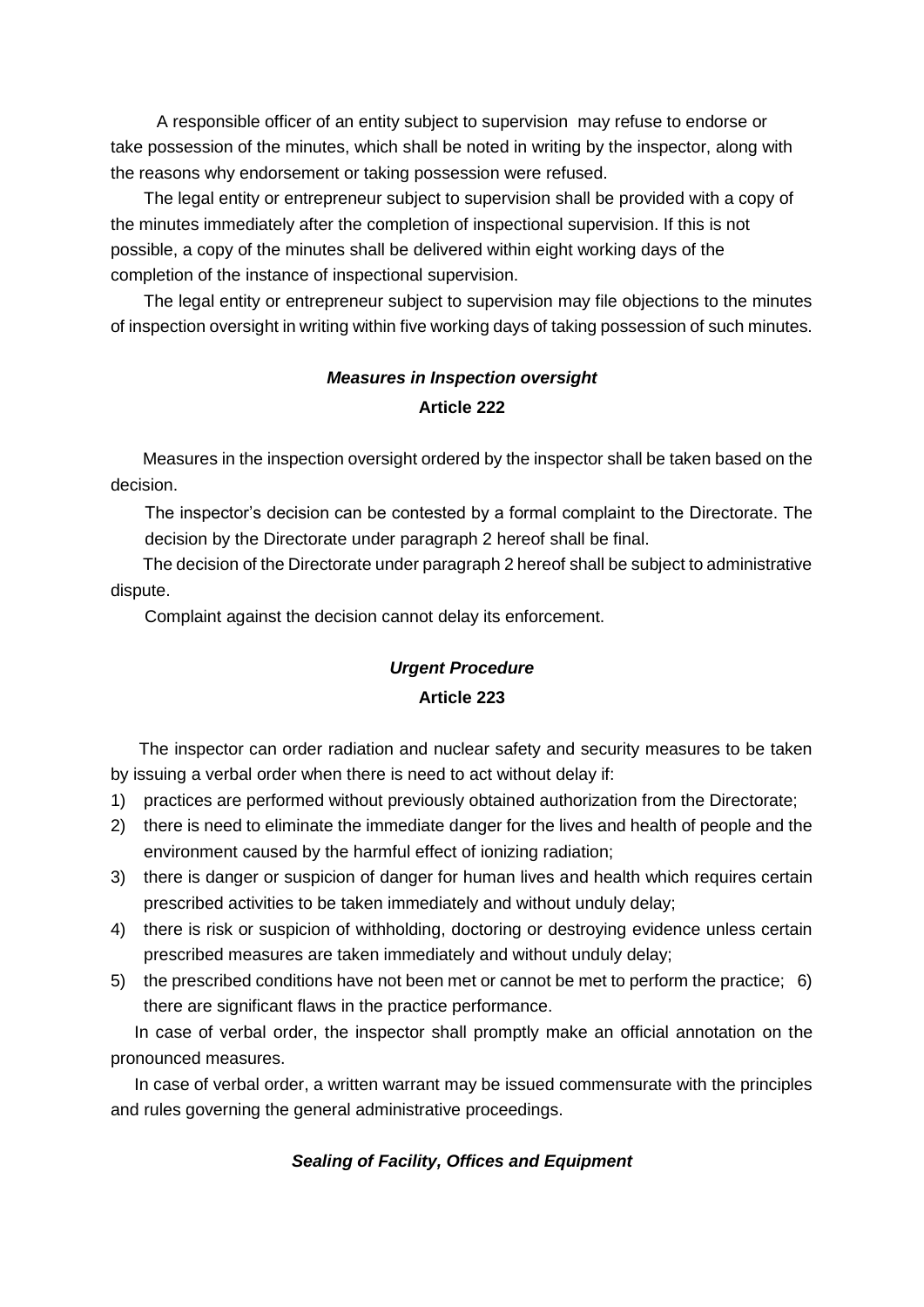#### **Article 224**

 Where conditions have been met to enforce the decision by direct lawful compulsion, the inspector may secure and seal the facilities, offices and equipment (hereinafter: scheduled assets) in accordance with the law.

 The inspector who conducts the sealing has to be properly equipped with sealing kit, i.e. with the official metal stamp, red sealing vax (or security seal furnished with identification mark) and sealing tape.

 The procedure for securing and sealing assets shall entail displaying or posting the conclusion allowing enforcement, or procedural decision imposing a ban on doing business or performance of activity, where an appeal against such enactment does not delay enforcement, in a visible location; physically securing the scheduled asset; and stamping the seal onto heated red sealing wax so as to include the sealing tape and thus preventing entry into, or use of, the scheduled asset.

 The seal must be placed in such a manner as to prevent any tampering with the assets secured and sealed without the seal being violated.

 The inspector shall notify the legal entity or entrepreneur that the act of removing or violating the seal is regarded as a criminal offence and is a part of the record on the enforcement of the written decision.

 In case of sealing the facility, offices or equipment used for radiation practices in medicine, the inspector shall immediately and appropriately notify the Ministry responsible for health.

# *Impounding of Goods, Documentation and Other Items subject to Supervision to Secure Evidence*

### **Article 225**

 The inspector acting in the inspection oversight proceedings shall impound documents, goods, and any other items, or the appropriate portions thereof for the purposes of securing evidence in criminal proceedings or proceedings for economic crime or misdemeanour, or in other appropriate legal proceedings, in the event that there are reasonable grounds to suspect that particular evidence will become unavailable or difficult to secure, provided that the nature of the items is such that they must be impounded to serve as evidence.

 Impounding of items under paragraph 1 hereof which are radiation sources shall be conducted by the inspector with technical assistance of the authorization holder for such practice who shall duly keep such items until the final decision of the competent authority. The inspector shall make a video or photographic record of the impounded documentation, goods and items.

 The inspector shall issue to the legal entity, entrepreneur or physical entity a certificate on impounding of documentation, goods and items that shall contain: data about the legal entity, entrepreneur or physical entity; the time and place the documentation, goods and items were impounded; statutory grounds for impounding; list of items with clear definition of their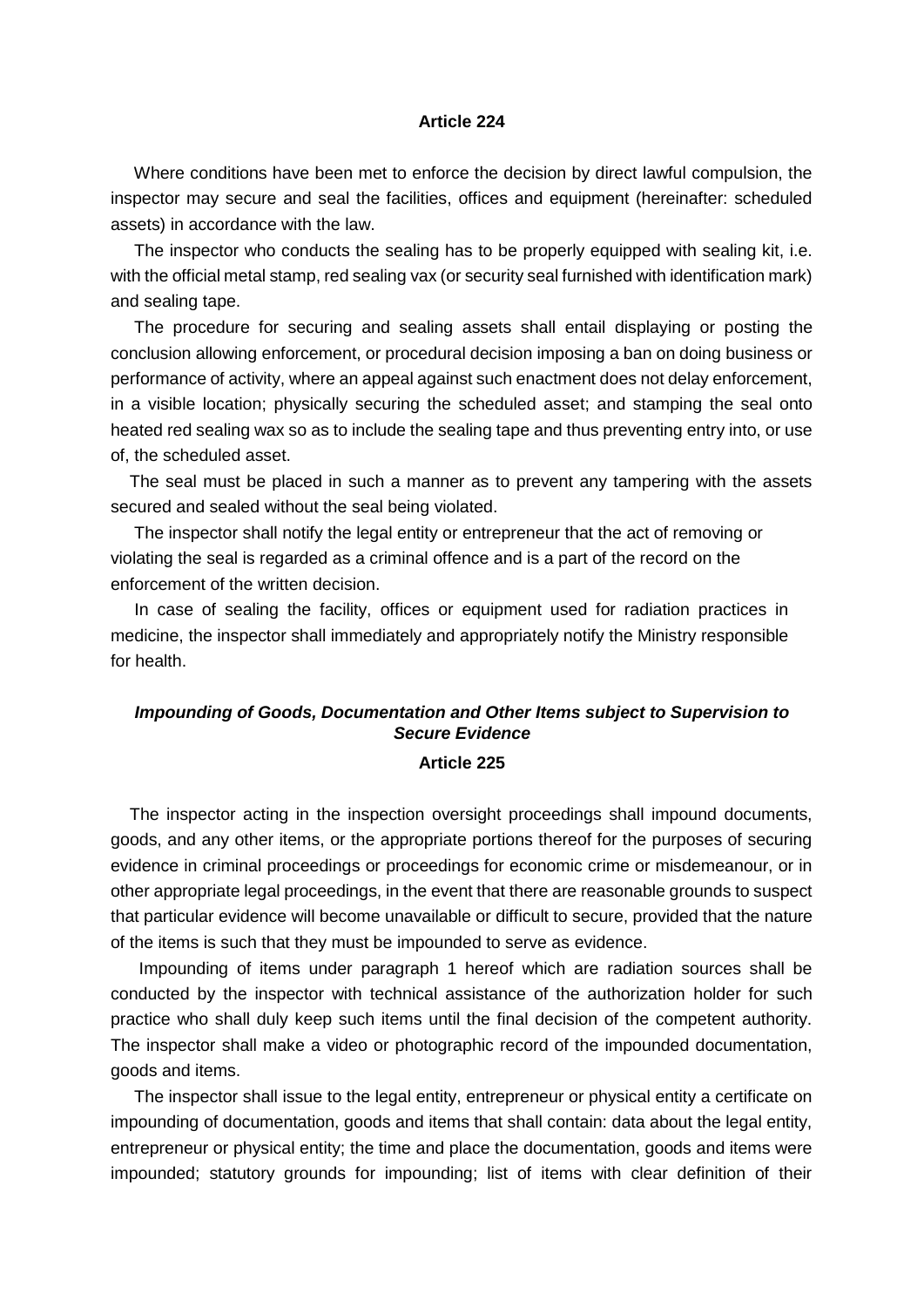respective types, quantities, and other characteristics of relevance for their identification; signature of the responsible officer of the entity subject to supervision, or note to the effect that such responsible officer has refused to sign the certificate; and name, surname, and signature of the acting inspector.

 The Directorate shall provide for the safekeeping of impounded documentation, goods and items, except the items under paragraph 2 hereof.

 The Directorate cannot dispose of the impounded documentation, goods and items.If the expense associated with safekeeping of impounded documentation, goods and items deemed as radiation sources is substantial, the Directorate may order their sale, provided that they meet the required conditions of being put into the market, and notify the body empowered to pursue appropriate proceedings.

 The proceeds of sale shall be deposited until the final decision by the competent authority. The items under paragraph 7 hereof that cannot be sold, i.e. put into the market or used for health, safety or other reasons as stipulated by the law shall be destroyed under supervision or stored as provided for by law.

 Expenses of destroying or storing such items shall be borne by the legal entity, entrepreneur or physical entity as the rightful owner of such items, and where the owner is unknown or unavailable, the expenses of destruction or storing of these items shall be borne by the Directorate.

 Expenses of safekeeping of impounded documentation goods and items under paragraphs 1 and 2 hereof shall be borne by the legal entity, entrepreneur or physical entity as their rightful owner, and where the owner is unknown or unavailable, by the Directorate.

 The Directorate may recover such costs from the legal entity, entrepreneur or physical entity as the owner of the goods and items under paragraphs 10 and 11 hereof once they are determined or become available.

The inspector, within eight work days of the day of impounding of documentation, goods and items under paragraphs 1 and 2 hereof, shall lodge a misdemeanor proceedings, economic proceedings or criminal complaint with the competent authority and hand over the subject documentation, goods and items, except radiation sources to the competent authority.

## *Criminal Charges, Economic Offence Charges, Misdemeanor Charges, Misdemeanor Orders, and Other Actions and Measures Inspectors May Impose*

### **Article 226**

 In the event the inspector uncovers an instance of non-compliance by an entity subject to oversight that is punishable under law or other regulation, such inspector shall bring criminal charges, economic offence charges, or misdemeanor charges, or file misdemeanor orders, with the competent judicial body.

 The judicial body before which the inspection body had brought misdemeanor charges, economic offence charges, or criminal charges, shall report *ex officio* to the inspection body of the outcome of its actions.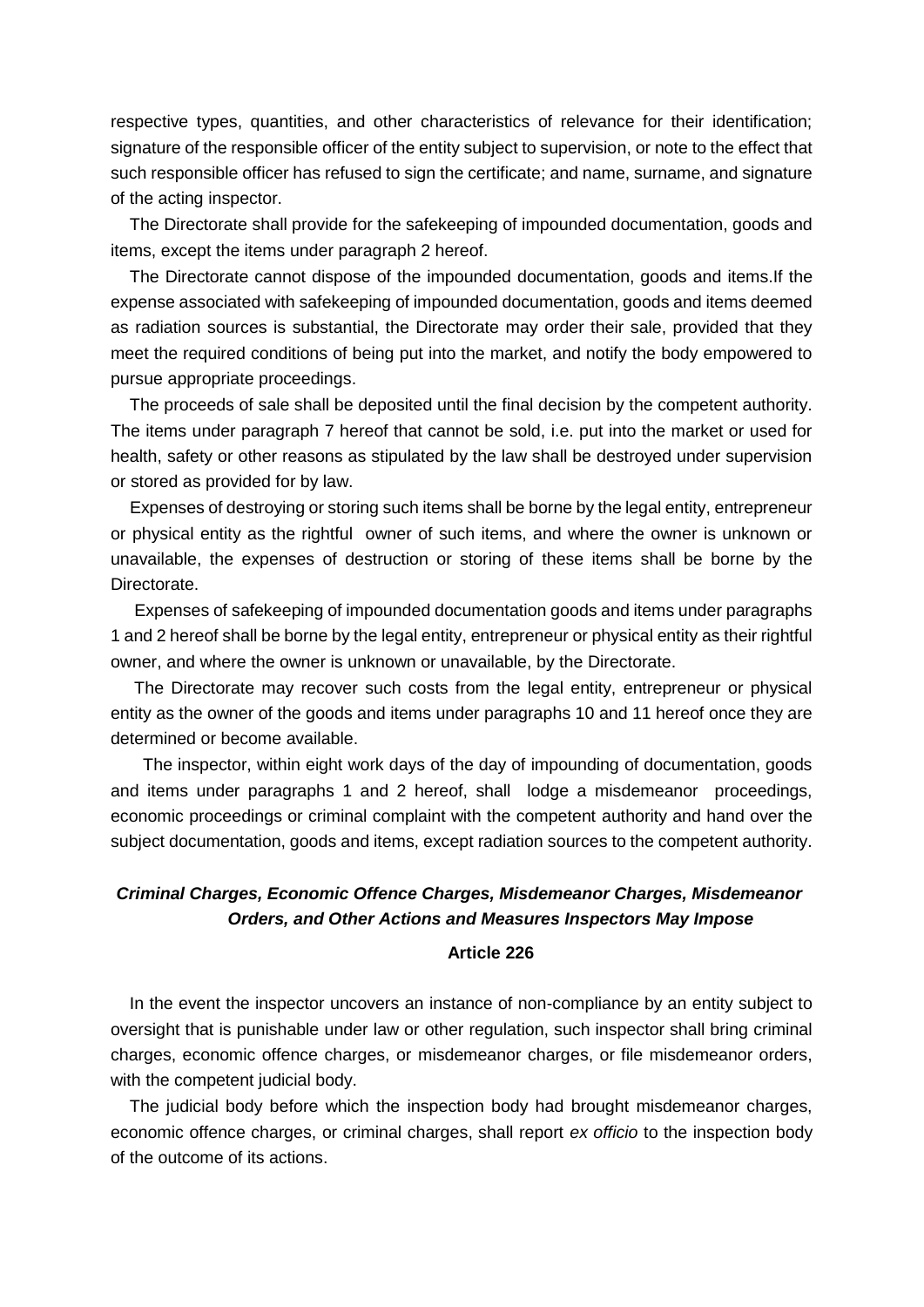# *Rights and Duties of Entities Subject to Supervision*  **Article 227**

Legal entities, entrepreneurs and physical entities subject to supervision shall allow the inspector to perform inspection oversight without hindrance.

Legal entities, entrepreneurs and physical entities under paragraph 1 hereof shall allow access to information and business documentation that is of importance for the performance of inspection oversight and possible additional procedures within the schedule set by the inspector.

Legal entities, entrepreneurs and physical entities under paragraph 1 hereof shall temporarily cease with the activities during the supervision at the inspector's request provided that the inspector cannot otherwise perform supervision and determine the factual situation.

The licensee shall without unduly delay enable the inspector to conduct inspectional supervision, to gain insight into the documentation, to perform work without hindrance and to have all the data and material that is of importance for the performance of inspection oversight at disposal.

 Any act of removing or withholding the evidence on the unlawful action is strictly forbidden. Legal entities, entrepreneurs and physical entities subject to supervision shall be required to respect the integrity and official capacity of the inspector.

# *Operational Independence of the inspector*  **Article 228**

 The inspector shall enjoy operational independence while performing duties within the limits of the powers established by the legislation and other regulations, and shall be held personally accountable for the duties performed.

 No person is allowed to use professional position or powers, overstep the powers, deliberately fail to perform the duties or in any other way in order to prevent or impede the inspector in conducting inspection oversight and undertaking measures and actions within their competence.

# *Special Liabilities of the Inspector*  **Article 229**

The inspector for inspection oversight shall be particularly liable where:

1) In the course of inspection oversight the inspector or civil servant fails to take, propose, or impose any measures from within his or her remit;

2) In the course of inspection oversight the inspector or civil servant fails to propose or initiate any required proceedings provided for under this Law;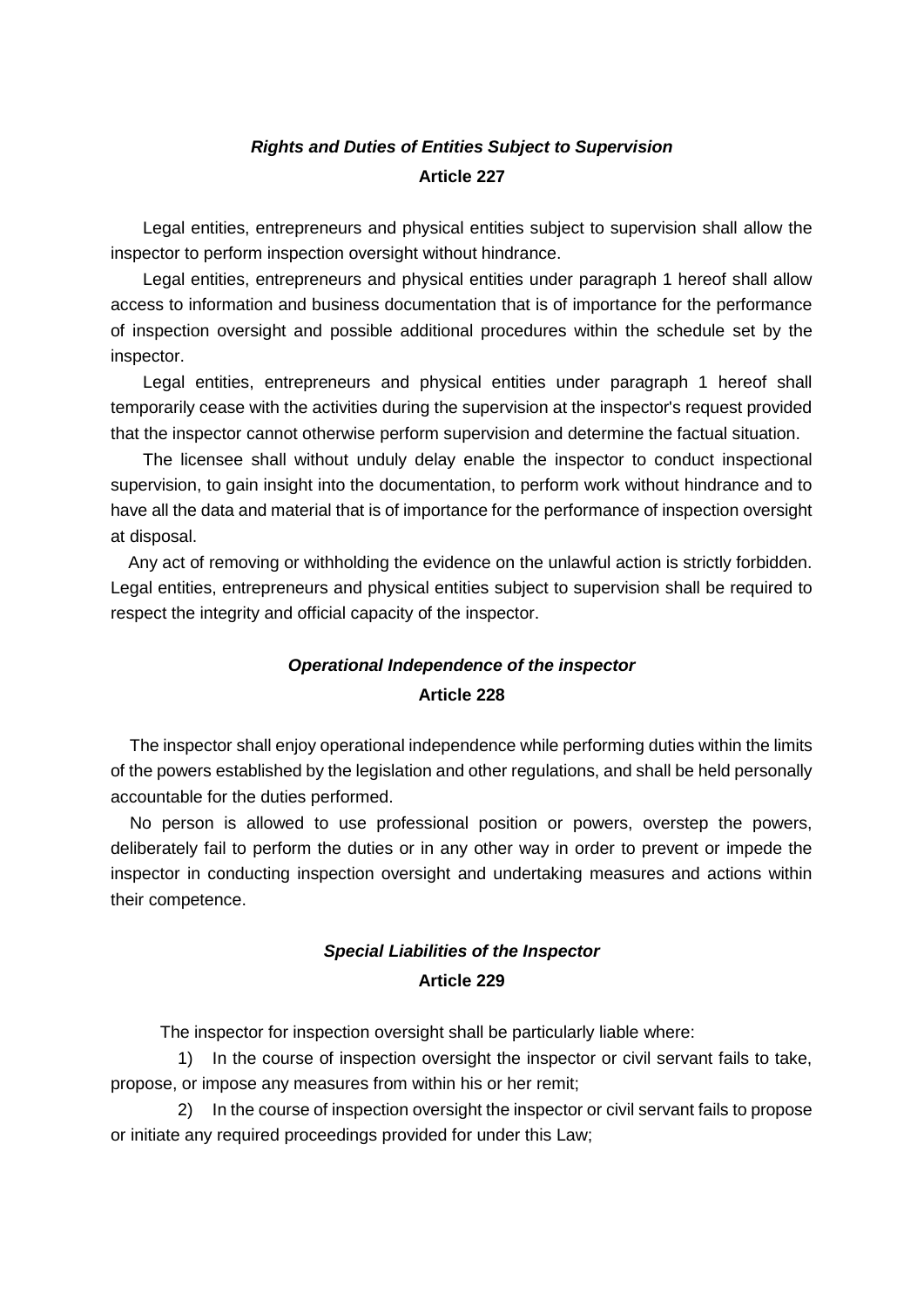3) In the course of inspection oversight the inspector or civil servant exceeds the bounds of his authority;

4) Such inspector or civil servant engages in a business or other activity on his own behalf or on behalf of another employer in the area in which he or she performs inspectional supervision; takes part in working groups or bodies of entities or individuals subject to supervision; or holds other positions or performs tasks or activities that are incompatible with the position and role of the inspector and jeopardize his professional independence. Any violations of duty referred to under paragraph 1 hereof shall be deemed major violations of duty.

# *Records of Inspection oversight* **Article 230**

Each inspector shall keep a record of inspectional supervision.

The record of inspection oversight shall contain, in particular:

1) Identification of the type and form of the instance of the inspection oversight performed;

2) Information on the inspector, i.e. the inspectors performing the instance of the inspectional supervision;

3) Information on the legal entity, entrepreneur or physical entity, i.e. their statutory representatives or responsible officers;

4) Information on the type of practice;

5) Information on the assessed radiation risk;

6) Statutory grounds for the instance of the inspectional supervision;

7) Description of the subject-matter and purpose of the instance of the inspectional supervision;

8) Duration of the instance of inspection oversight(start and end dates of the instance of inspectional supervision);

9) Description of actions taken in the course of the instance of the inspectional supervision;

10) Information on the minutes of inspection oversight and objections to such minutes;

11) Information on the measures imposed, or note to the effect that no measures were ordered, with an indication of whether there were no grounds or need to order any measures;

12) Information on criminal charges, economic offence charges, and misdemeanor charges brought and misdemeanor orders issued;

13) Information on the outcomes of actions by judicial bodies with regard to misdemeanor charges, economic offence charges and criminal charges brought by the inspection body and outcomes of misdemeanor orders issued by the inspection body. Personal data and data on the radiation sources for practice performance referred to in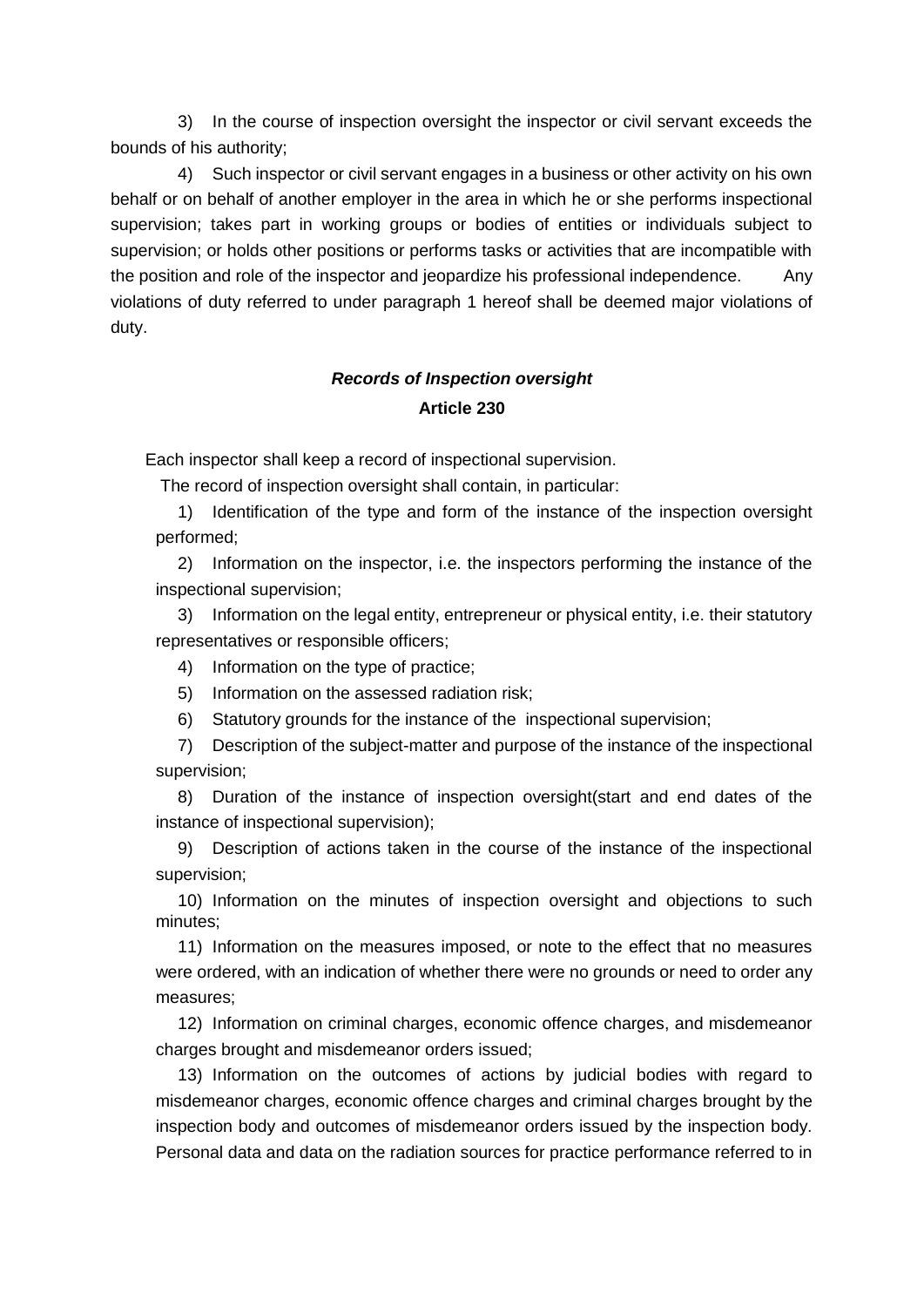paragraph 2, points 3) and 4) hereof shall be deemed confidential and may not be used for purposes other than those envisaged under the law.

 The Directorate shall prescribe the template of the record of inspection oversight and the manner of keeping such record.

# *Digitalization of the Documentation*  **Article 231**

 The documentation of the inspection oversight and certain documents (the minutes, statements, copies of documentation subject to supervision etc.) can be filed as electronic documents in accordance with the law regulating electronic documents.

## *Actions by the Inspector Falling Under the Remits of Different Inspections*  **Article 232**

In the event the inspector finds the entity subject to supervision has infringed upon a law or other regulation under the remit of a different inspection body, such inspector shall draw up a record of the facts of the case and provide such record duly and without delay to the inspection body that has jurisdiction over the business operations or performance of activity by the entity subject to supervision.

## **XV CRIMINAL PROVISIONS**

## *Economic Offences*  **Article 233**

The fine amounting from RSD 1,500,000 to 3,000,000 shall be levied for an economic offence on a legal entity if such legal entity:

1) performs practices without previously obtained authorization issued by the Directorate (Article 4 paragraph 2);

2) performs trade in and transport of radiation sources in the Republic of Serbia without the authorization or permit issued by the Directorate (Article 4, paragraph 3);

3) installs and uses radioactive lightning rods on the territory of the Republic of Serbia (Article 4, paragraph 6);

4) installs and uses ionizing smoke detectors with ionizing radiation sources in gaseous state or with decay radioactive products in gaseous state (Article 4, paragraph 7);

5) deliberately dilutes radioactive material so as to fulfil the requirements for the release from regulatory control (Article 4, paragraph 10);

6) uses sealed radiation sources or their containers which are mechanically damaged or suspected to be leaking or are otherwise broken (Article 4, paragraph 13);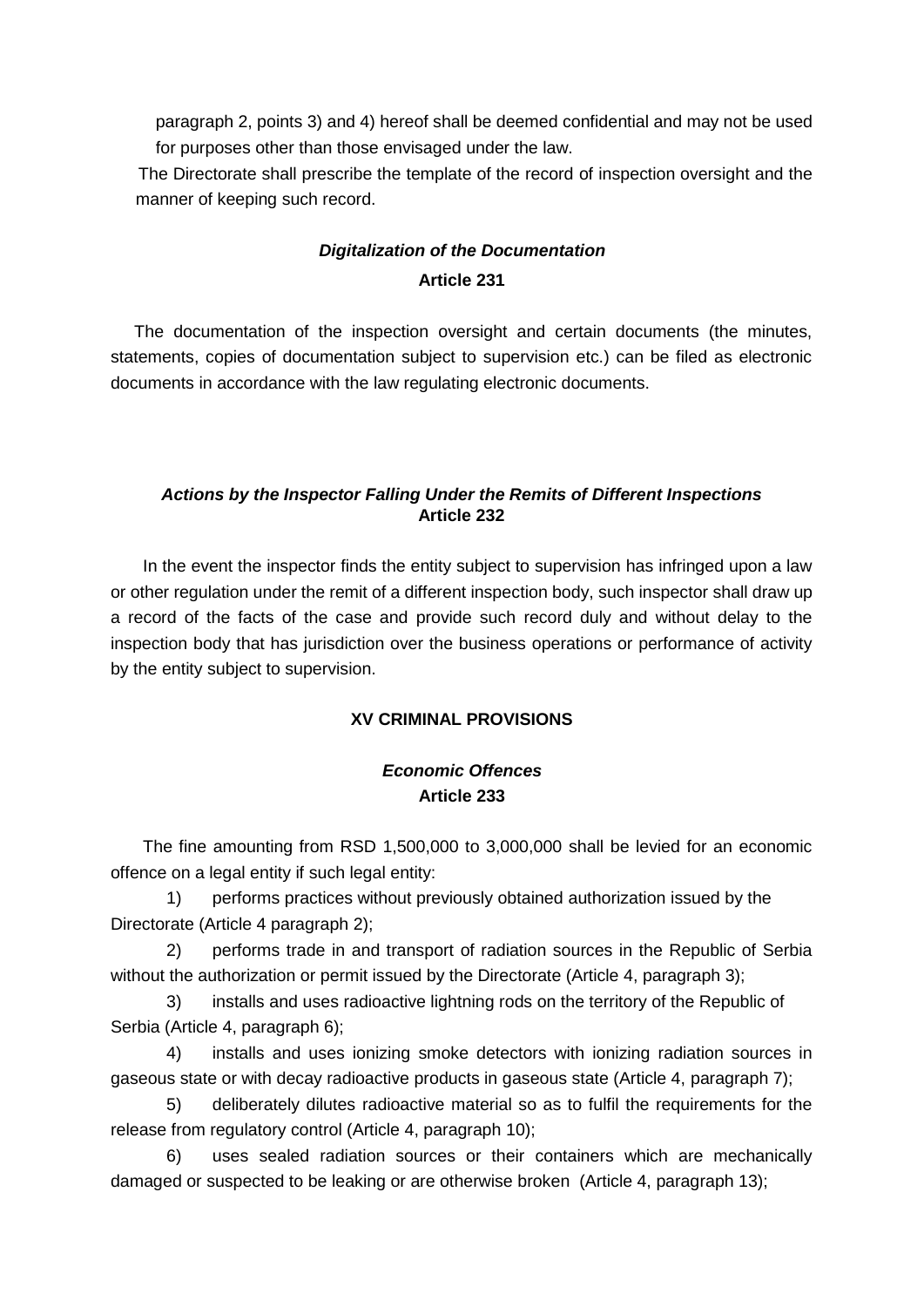7) deliberately dilutes radioactive material for the purpose of its release from regulatory control (Article 4, paragraph 14);

8) fails to implement general principles of radiation and nuclear safety and security (Article 35);

9) the authorization holder continues to perform the suspended practice during the suspension (Article 52, paragraph 7);

10) commences to perform radiation protection duties without previously obtained decision from the Directorate (Article 57, paragraph 1);

11) the approval holder during suspension performs radiation protection duties subject to the decision on the approval suspension (Article 60, paragraph 6);

12) puts into the market products and other goods intended for the public, animals, and products and other goods intended to be used work or living environment containing such amount of radionuclides that the use of such products in regular and recommended manner can lead to the exposure of the public above the prescribed limits (Article 97, paragraph 1);

13) fails to perform decommissioning of a radiation facility where moderate risk radiation practice with unsealed radiation sources and high risk radiation practice with unsealed radiation sources of category I and II is performed, and fails to prepare and periodically review and revise the initial decommissioning plan (Article 111, paragraphs 1 and 5);

14) fails to perform nuclear activities in a way to prevent emergency event (Article 113, paragraph 1);

15) fails to prevent a nuclear emergency event while performing nuclear activities (Article 113, paragraph 2);

16) fails to establish a radiation protection service for nuclear activities except in case of a license for nuclear facility siting, design and operation (Article 114);

17) fails to establish and employ an integrated system of management and fails to take action to improve and enhance nuclear safety and security culture by implementing the integrated system of management (Article 115, paragraphs 1 and 2);

18) does not obtain a license for nuclear facility siting (Article 117, paragraph 1);

19) does not obtain the consent from the Directorate for the report on a nuclear facility siting (Article 119, paragraph 1);

20) does not obtain a license for a nuclear facility design (Article 120, paragraph 1);

21) fails to prepare an initial decommissioning plan for all nuclear facilities, i.e. an initial closure plan for radioactive waste disposal facilities (Article 121, paragraph 4);

22) does not obtain the consent from the Directorate for the report on a nuclear facility siting and nuclear facility design (Article 122, paragraphs 1 and 2);

23) does not obtain a license for a nuclear facility construction (Article 125, paragraph

 $1)$ ;

24) fails to ensure that all structures, systems, components and equipment are manufactured, installed, reviewed and tested in accordance with the applicable standards and regulations throughout all stages of a nuclear facility construction (Article 127, paragraph 3);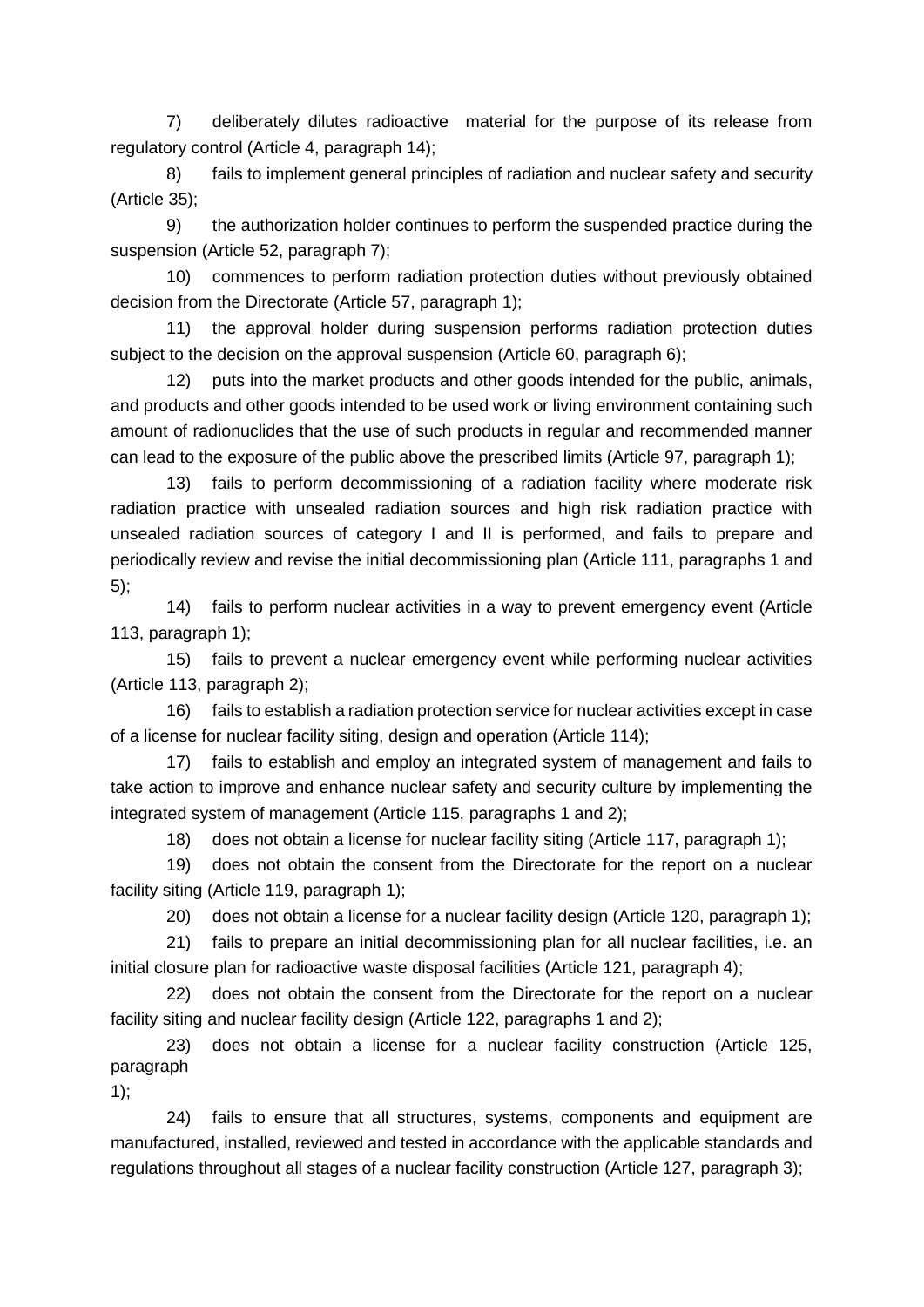25) does not obtain a license for a nuclear facility trial run (Article 128, paragraph 1);

26) fails to conduct trial run of a mobile radioactive waste processing unit upon each change of location of such unit (Article 129, paragraph 4);

27) fails to obtain the consent from the Directorate for the report on the final nonnuclear testing stage of a facility (Article 130, paragraphs 2 and 3);

28) fails to obtain the consent from the Directorate for the report on the final nuclear testing stage of a facility (Article 131, paragraphs 4 and 5);

29) does not obtain a license for a nuclear facility operation (Article 133, paragraph 1);

30) fails to ensure prerequisites necessary for a nuclear facility or mobile radioactive waste processing unit operation (Article 134, paragraph 1, 2 and 3);

31) fails to ensure safe and secure management of a temporarily shutdown of a nuclear facility (Article 135, paragraph 2);

32) fails to obtain the consent from the Directorate for a temporary shutdown of a nuclear facility (Article 136, paragraph 1);

33) does not obtain a license for a nuclear facility decommissioning for all facilities except for a nuclear facility for a radioactive waste disposal (Article 138, paragraph 1);

34) fails to obtain the consent from the Directorate for the updated decommissioning plan commensurate with the Government decision on the end state of a nuclear facility decommissioning, and other updated documentation serving as the basis for the issuance of a license for a nuclear facility decommissioning (Article 140, paragraphs 2 and 3);

35) commences decommissioning activities without previously obtained consent from the Directorate, fails to duly perform decommissioning activities and fails to obtain the consent from the Directorate for the report on decommissioning serving to verify that the decommissioning end state, commensurate with the Decommissioning Plan has been achieved, and the consent for the Report on final radiological survey of the facility and the site thereof (Article 141, paragraphs 2, 3, 4 and 5);

36) fails to prepare and periodically review and revise the initial decommissioning plan for a nuclear facility (Article 142, paragraph 1);

37) fails to prepare and periodically review and revise the decommissioning plan for a nuclear facility (Article 143, paragraph 1);

38) fails to submit to the Directorate the report on the review an revision of Decommissioning Plan and fails to submit such report on each unplanned event that can have impact on the nuclear facility decommissioning (Article 144, paragraphs 2 and 3);

39) does not obtain a license for a radioactive waste disposal facility closure (Article 146, paragraph 1);

40) fails to implement environmental radioactivity monitoring in the vicinity of a nuclear facility (Article 153, paragraph 1);

41) fails to keep the records and data on the nuclear facility and the site thereof, on the management of radioactive waste, nuclear and other radioactive material, and the entire documentation necessary to establish civil liability pursuant to the international convention on civil liability for nuclear damage (Article 154, paragraph 1);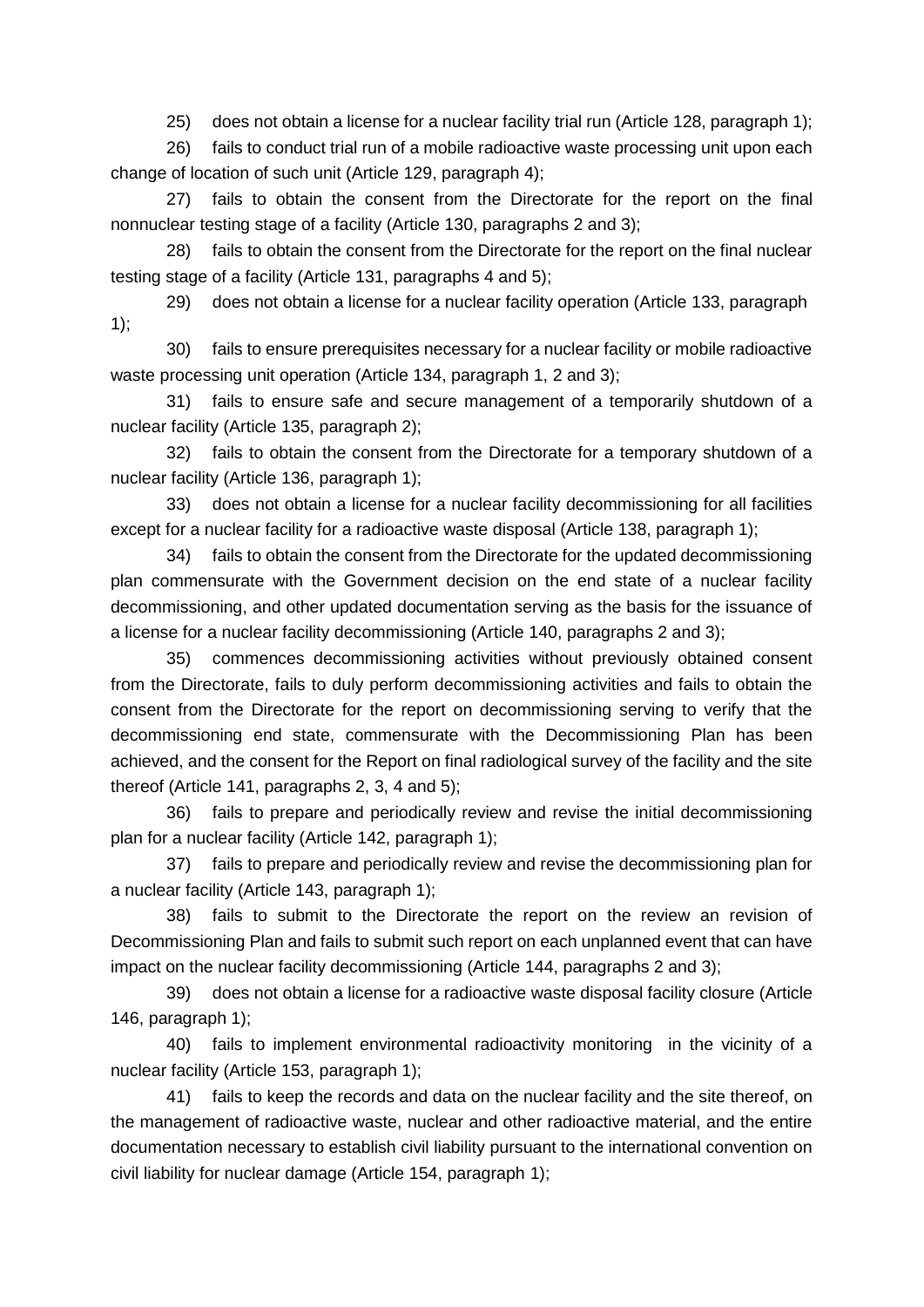42) fails to perform site remediation with contamination resulting from an existing exposure situation or an emergency event that cannot be disregarded from a radiation protection point of view (Article 155, paragraph 1);

43) fails to conduct soil remediation pursuant to the law governing soil protection (Article 155, paragraph 5);

44) fails to conduct restoration of contaminated facilities with contamination resulting from an existing exposure situation or an emergency event that cannot be disregarded from a radiation protection point of view (Article 156, paragraph 1);

45) fails to periodically update the remediation and restoration plans (Article 157, paragraphs 3 and 4);

46) fails to obtain from the Directorate the consent for site remediation, i.e. the consent for contaminated facility restoration (Article 158, paragraph 1);

47) fails to submit to the Directorate the report on remediation completion, i.e. restoration completion serving to confirm the end state of the site, i.e. the facility in accordance with the plan, and the report on final radiological survey (Article 158, paragraph 4);

48) fails to declare radioactive material and spent nuclear fuel not intended for further use to be radioactive waste (Article 160, paragraph 1);

49) fails to manage radioactive waste and spent nuclear fuel in a safe and secure manner (Article 161);

50) fails to meet obligations pertaining radioactive waste and spent nuclear fuel (Article 163);

51) fails to control and keep records of generated and collected radioactive waste and spent nuclear fuel (Article 164);

52) fails to implement due measures for temporary keeping of radioactive waste and spent nuclear fuel (Article 165);

53) fails to perform categorization of radioactive waste and spent nuclear fuel generated during practice performance (Article 166, paragraph 1);

54) fails to duly keep and submit to the Directorate the records of stored radioactive waste and spent nuclear fuel in timely manner (Article 170, paragraph 3);

55) fails to provide prescribed conditions for radioactive waste and spent nuclear fuel disposal, and fails to implement passive safety measures (Article 171);

56) fails to establish criteria for radioactive waste and spent nuclear fuel acceptance in the facilities for processing, storing or disposing of radioactive waste, i.e. the facilities for reprocessing, storing or disposing of spent nuclear fuel (Article 172, paragraph 1)

57) fails to keep the records of generated radioactive waste which is kept in a repository, processed, stored, disposed or released from regulatory control and submit these records to the Directorate, fails to keep the records of spent nuclear fuel which is kept in a repository, reprocessed, stored or disposed and submit these records to the Directorate (Article 176, paragraphs 1, 2 and 3);

58) fails to report to the Directorate the possession of nuclear material for nuclear or non-nuclear purposes in accordance with the ratified international agreements and this Law (Article 182, paragraph 1);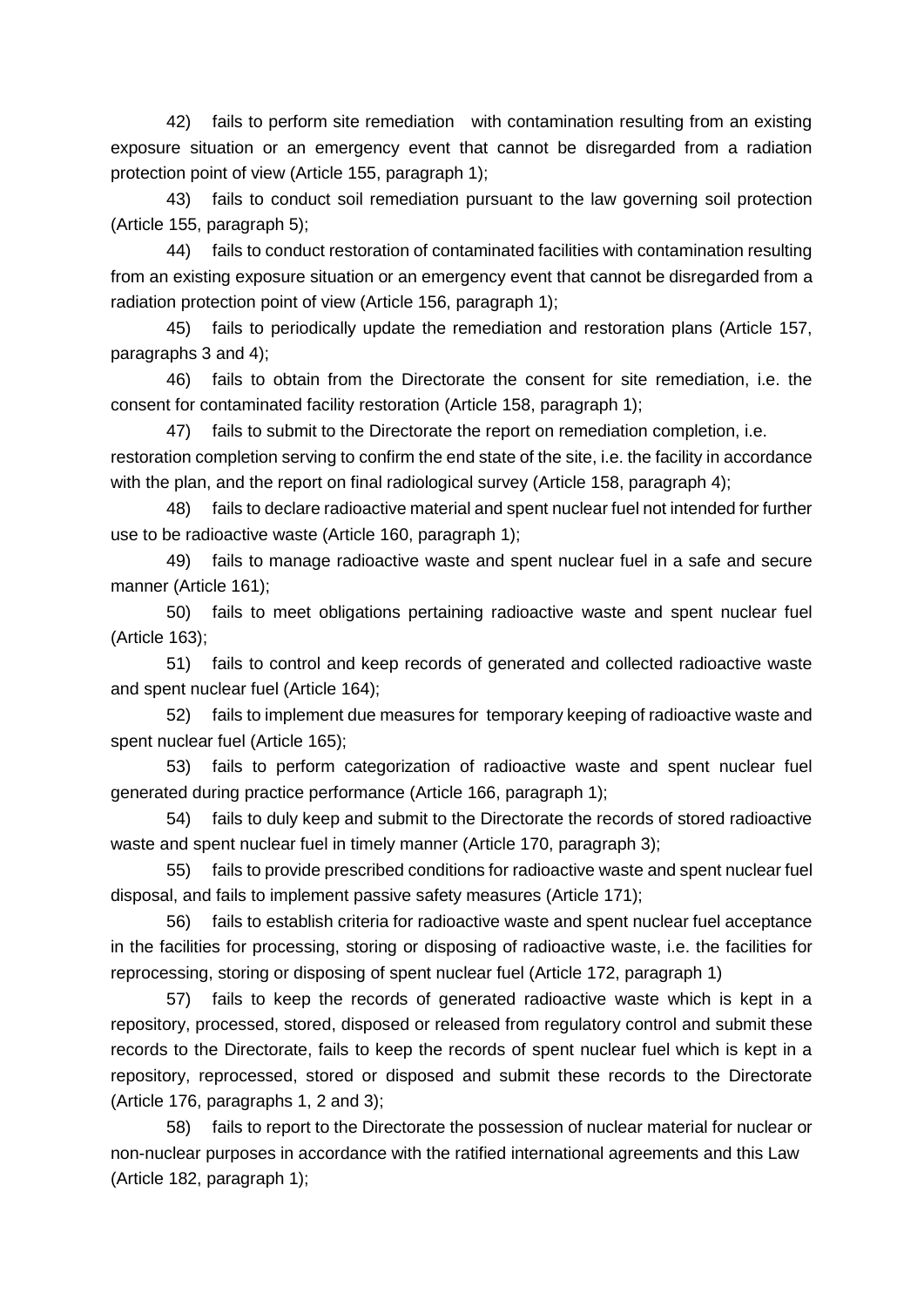59) fails to notify the Directorate on the activities, special equipment and nonnuclear material associated with nuclear fuel cycle in accordance with the ratified international agreements and this Law (Article 182, paragraph 2);

60) fails to keep the records of the nuclear material, activities, special equipment and non-nuclear material associated with nuclear fuel cycle in accordance with the ratified international agreements and this Law (Article 181, paragraph 1);

61) fails to submit to the Directorate in timely manner the records of the nuclear material, activities, special equipment and non-nuclear material associated with nuclear fuel cycle in accordance with the ratified international agreements and this Law (Article 183, paragraph 3);

62) fails to enable the inspectors from the International Atomic Energy Agency to carry out control and supervision of the nuclear material, activities, special equipment and nonnuclear material associated with nuclear fuel cycle, and other activities in accordance with the ratified international conventions and agreements (Article 184);

63) fails to provide and maintain physical protection and other security measures depending on the type, category and purpose of a radiation source during practice performance and with the aim of preventing theft, sabotage, loss or unauthorized access (Article 187, paragraph 1);

64) fails to provide and maintain physical protection and other security measures for radiation sources and associated facilities including transport (Article 188, paragraph 1);

65) fails periodically and continuously to enhance the Security Plan serving to describe radiation and nuclear security measures commensurate with all the changes so that the Security Plan could always reflect the current state of the practice and the facility (Article 189, paragraph 6);

66) fails to ensure compliance of the Security Plan with Design Basis Threat (Article 189, paragraph 7);

67) fails promptly to modify physical protection system and the Security Plan in line with the recommendations from the competent security authorities and with their consent, in the event of a change in Design Basis Threat (Article 189, paragraph 8);

68) fails to prepare Response plan in case of emergency event in the facilities for radiation practices and nuclear activities and the sites thereof (Article 194, paragraph 1);

69) performs the practice of trade in and transport of radiation sources without previously obtained decision from the Directorate on registration, i.e. license issuance (Article 196, paragraph 3);

70) fails to enter into and maintain the insurance coverage for its nuclear damage liability (Article 208, paragraph 1).

For the economic offence under paragraph 1 hereof, a fine may be levied in proportion to the amount of damage, non-performance of obligation or value of goods or other item subject to the economic offence, but up to twenty times the amount of the damage, nonperformance or value of goods or other item subject to the economic offence.

For the economic offence under paragraph 1 hereof, the responsible person of the legal entity shall be also fined the amount from RSD 200,000 to 500,000.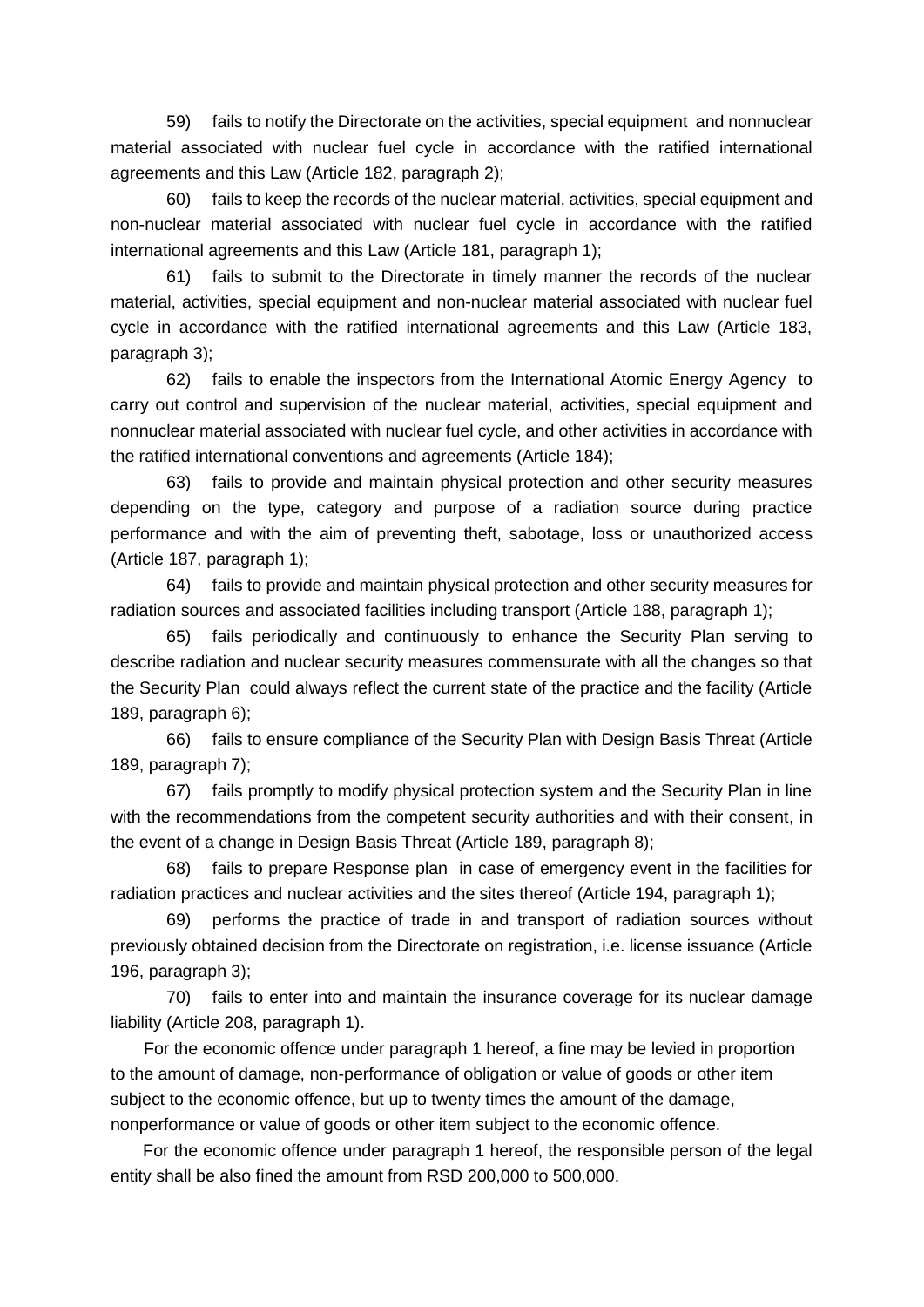### **Article 234**

A fine amounting from RSD 1,000,000 to 2,000,000 shall be levied for an economic offence on the legal entity – the licensee for a nuclear activity performance if they fail to conclude and maintain the insurance coverage for its nuclear damage liability.

For the economic offence under paragraph 1 hereof, the responsible person of the legal entity - the licensee for a nuclear activity performance shall be also fined the amount from RSD 100,000 to RSD 200,000.

## *Misdemeanors*  **Article 235**

The fine amounting from RSD 500,000 to 1,000,000 shall be imposed in case of misdemeanor on a legal entity if such legal entity:

1) places radioactivity markings on any items or locations where there are no radiation sources (Article 4, paragraph 15);

2) fails to notify the Directorate on the intention to perform a practice with radiation sources, naturally occurring radioactive material resulting in the exposure of workers or the public that cannot be disregarded from a radiation protection point of view, and on the use of nuclear material for non-nuclear purposes (Article 31, paragraph 1);

3) fails to conduct notification before the commencement of the practice (Article 31, paragraph 3);

4) fails to notify the Directorate on abandoning the intention to perform a practice (Article 31, paragraph 4);

5) fails to fulfil the prescribed obligations (Article 36, paragraph 1);

6) fails to keep the records of nuclear material, activities, special equipment and nonnuclear material associated with nuclear fuel cycle in accordance with the ratified international agreements and this Law (Article 37, paragraph 1);

7) fails to notify the Directorate on any change of data on the fulfilment of requirements that served as the basis for issuing the decision on registration, within 30 days as of the day of the change at the latest (Article 41, paragraph 6);

8) fails to notify the Directorate on any change of data on the fulfilment of requirements that served as the basis for issuing the decision on license, within eight days as of the day of the change at the latest (Article 42, paragraph 5);

9) fails to review and update the Safety Report commensurate with the changes occurring during practice performance so that the report can always reflect the current status of the practice performance (Article 43, paragraph 2);

10) fails to revise the Safety Report under Article 43 hereof and fails to submit the report thereof to the Directorate (Article 44, paragraph 1);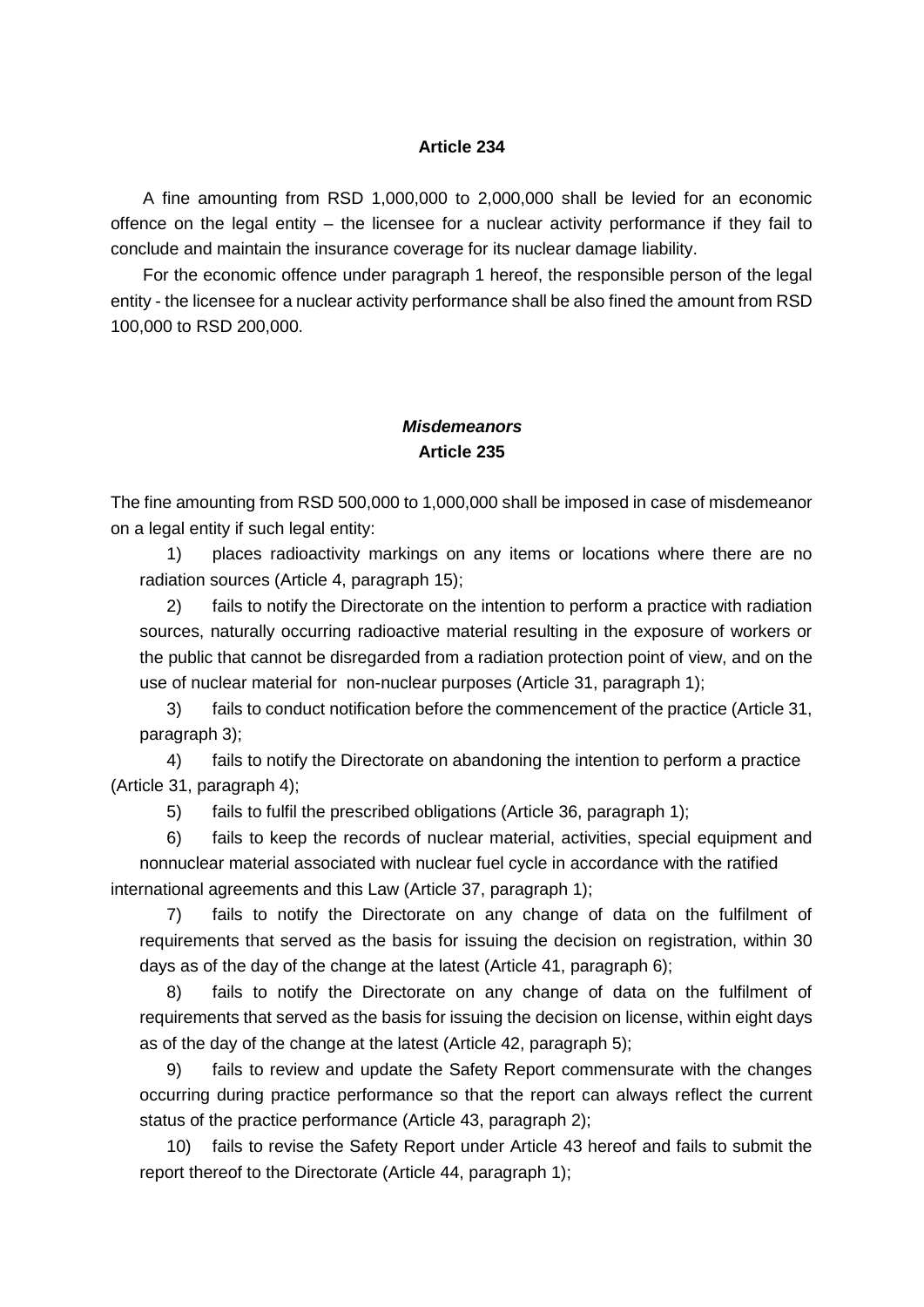11) does not obtain the decision from the Directorate on the consent for the Initial Safety Report (Article 45, paragraph 1);

12) fails to report to the Directorate, without unduly delay, the changes in the requirements serving as the basis for issuing the consent for the Initial Safety Report, and decision to abandon the intended practice performance, within eight days as of the change occurrence, i.e. decision to abandon at the latest (Article 45, paragraph 3);

13) fails to submit to the Directorate the application for the extension of the license for low-risk radiation practice performance within 60 days prior to the license termination at the latest (Article 47, paragraph 6);

14) fails to establish, maintain and employ the integrated system of management for a high-risk radiation practice performance (Article 48, paragraph 2);

15) fails to submit to the Directorate the application for the extension of the license for a high-risk radiation practice within 90 days prior to the license termination at the latest (Article 48, paragraph 10);

16) fails to establish, maintain and employ the integrated system of management for a nuclear activity performance (Article 49, paragraph 2);

17) fails to submit to the Directorate the application for the extension of the license for a nuclear activity performance within 180 days prior to the license termination at the latest (Article 49, paragraph 9);

18) fails timely to evaluate the compliance of the applied radiation and nuclear safety and security measures with this Law and the international standards in the area of radiation and nuclear safety and security and radioactive waste and spent nuclear fuel management (Article 50);

19) fails to report to the Directorate on any change of data that served as the basis for issuing the decision for ionizing radiation protection duties, within eight days at the latest (Article 57, paragraph 6);

20) fails to submit to the Directorate the application for the extension of the decision on radiation protection duties within 60 days prior to the decision termination at the latest (Article 57, paragraph 7);

21) does not obtain the decision from the Directorate on the release of material from regulatory control (Article 62, paragraph 1);

22) does not obtain the decision from the Directorate on the release of facilities, sites and the parts thereof from regulatory control (Article 63, paragraph 1);

23) fails to implement the measures of restriction on the use or access to the facility, the site or the parts thereof (Article 63, paragraph 6);

24) fails to prepare the report on the final radiological survey of the facility, the site and the parts thereof (Article 64);

25) fails to forbid or restrict the exposure of individuals (Article 68);

26) exposes individuals for non-medical imaging purposes without previously obtained consent from the Directorate (Article 69, paragraph 1);

27) fails to obtain the consent from the Directorate for the introduction of a new radiation practice (Article 70, paragraph 1);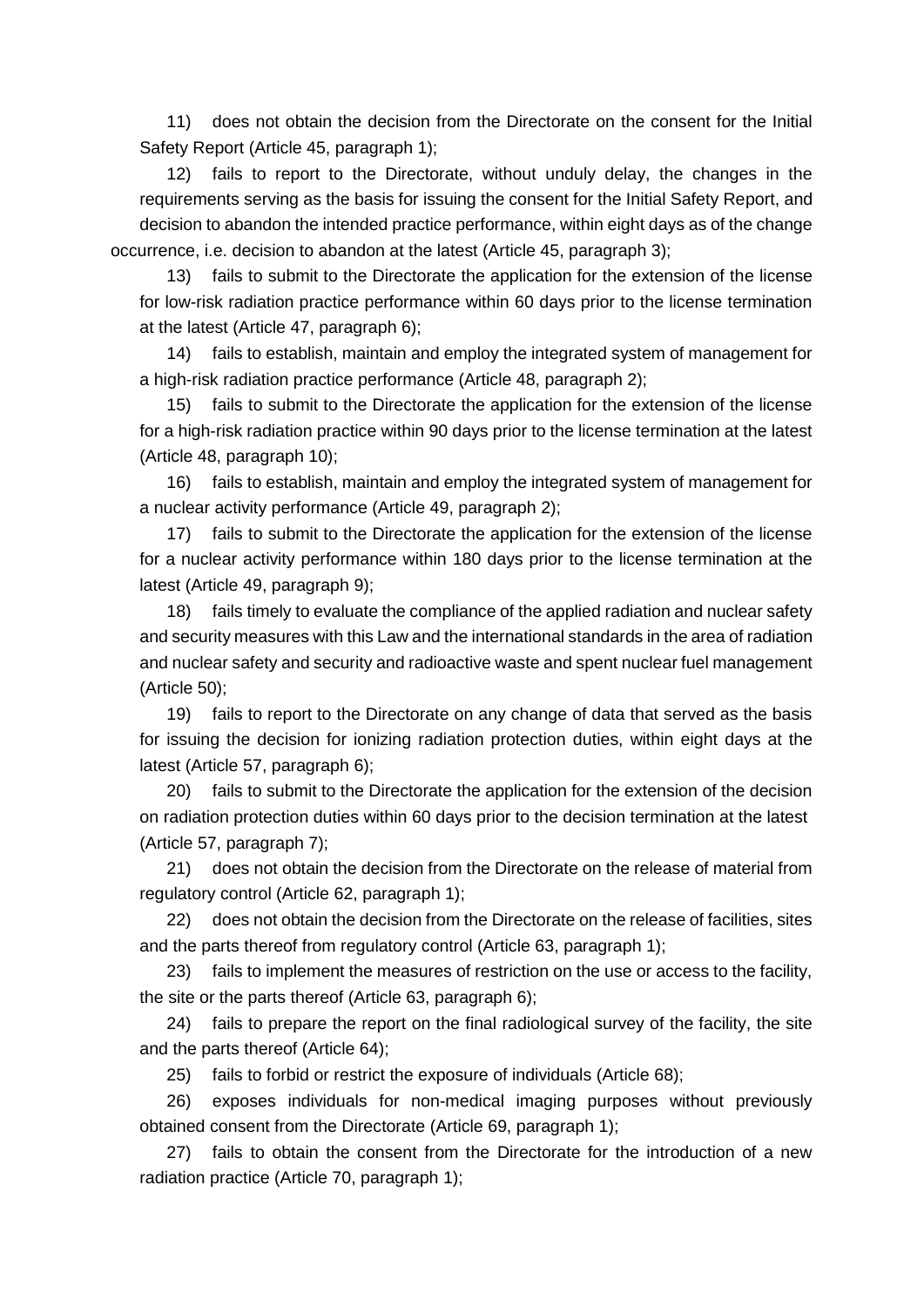28) fails to obtain the consent from the Directorate for the introduction of new methods and technologies within the existing radiation practice (Article 70, paragraph 5);

29) fails to classify the work premises (Article 72, paragraph 3);

30) fails to categorize the exposed workers (Article 73, paragraph 2);

31) fails to conduct health surveillance of the exposed workers (Article 74, paragraph 3);

32) fails to keep health records of the exposed workers (Article 75);

33) fails to provide individual monitoring for all engaged exposed workers including outside workers (Article 76, paragraph 2);

34) fails to provide the Directorate and occupational medicine services with the results of individual monitoring so as to evaluate possible consequences on the health of the exposed workers (Article 76, paragraph 3);

35) fails to provide the prescribed conditions for the exposed workers in the course of practice performance, persons involved in the response to an emergency event, persons engaged in the remediation activities, apprentices, students and workers exposed to radon at their workplaces (Article 78);

36) fails to conduct individual monitoring of the outside workers in the same manner as in case of permanent employees (Article 79, paragraph 2);

37) carries out a high-risk practice in medicine without engaging a medical physician (Article 84, paragraph 1);

38) fails to engage a medical physician to participate in drafting spatial documentation and technical specifications during intended introduction of a new type of device or a method within a high-risk practice in medicine (Article 84, paragraph 3);

39) fails to implement radiation and nuclear safety and security measures for the facilities where practices are performed so as to ensure the protection of a member of the public from the harmful effect of ionizing radiation (Article 86, paragraph 1);

40) fails to conduct dose assessment for a representative person and a member of the public (Article 87, paragraph 1);

41) fails to obtain the consent from the Directorate for each intended discharge of radioactive effluents into the environment (Article 88, paragraph 1);

42) fails to conduct monitoring of permitted discharges of radioactive effluents into the environment and regularly to report on such monitoring to the Directorate (Article 89, paragraph 1);

43) fails to meet obligations in terms of ionizing radiation protection for a member of the public and the public during practice performance (Article 90, paragraph 1);

44) fails to submit to the Directorate the report on radioactive monitoring by 31 March of the current year for the following year at the latest, or immediately in case of nuclear or radiological nuclear event, or at the request of the Directorate (Article 92, paragraph 1);

45) fails to take control measures for unsealed and sealed radioactive sources and devices with integrated radioactive sources so as to ensure their safe and secure management during their useful lifecycle and later, and during the process of their recycling and disposal (Article 106, paragraph 1);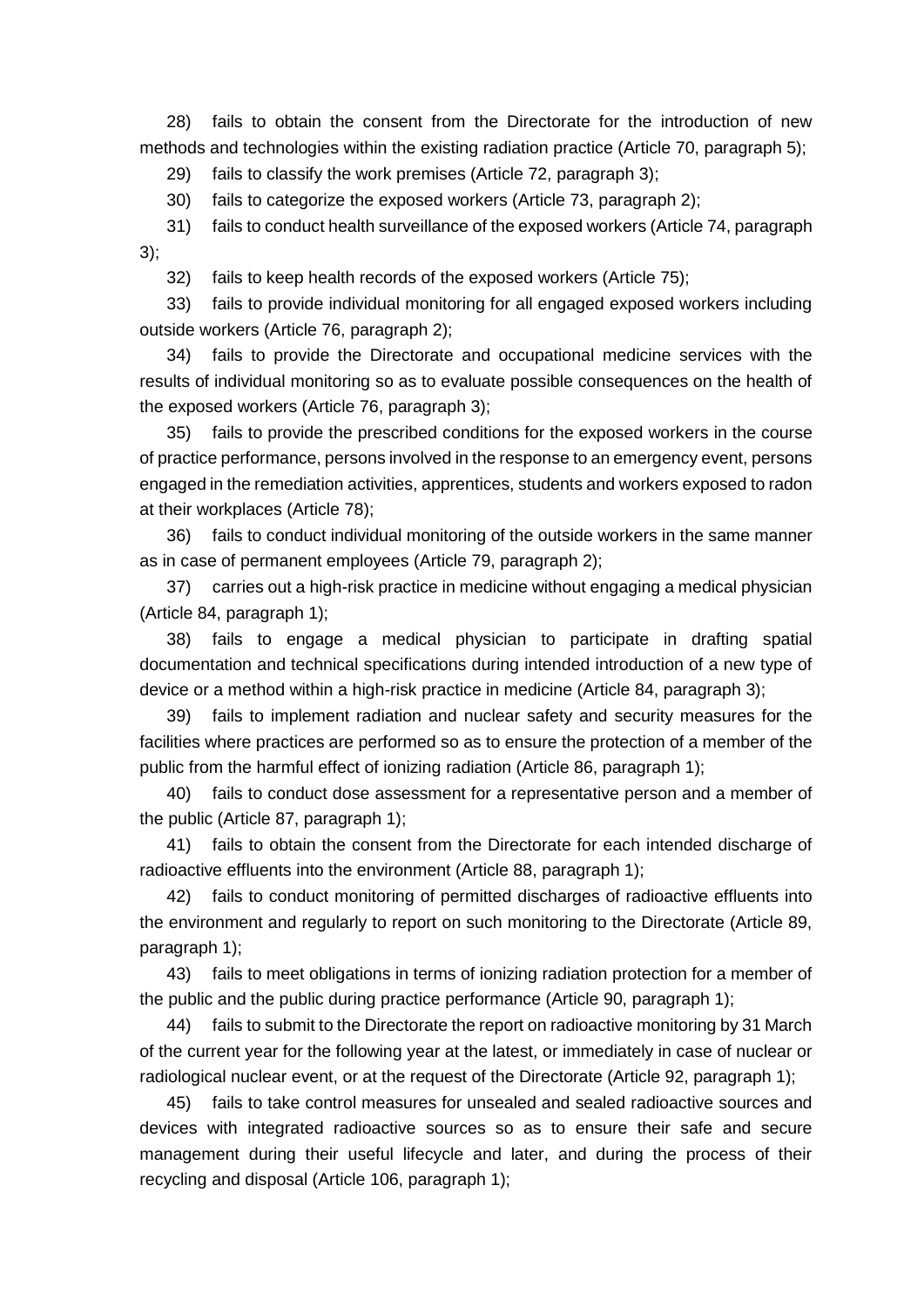46) fails to keep the records of sources and devices (Article 106, paragraph 2);

47) fails to inform the Directorate and other competent bodies and organizations on loss, theft, sabotage, significant spill, unauthorized use or unauthorized discharge of radioactive material into the environment (Article 106, paragraph 4);

48) fails to inform the Directorate on any change of location of highly active and other types of sealed sources (Article 106, paragraph 5);

49) fails to apply due markings on a highly active source and the container thereof (Article 107, paragraph 3);

50) fails to take all necessary measures to reship a source to a consignor once the sealed source has been declared to be disused (Article 109, paragraph 2);

51) fails to submit the declaration of a sealed source as disused to the Directorate within eight days as of the day of declaring (Article 109, paragraph 5);

52) fails to inform the Directorate within eight days on the instance of source reshipment to the consignor, intended recycling, transfer of ownership to another licensee or delivery to the central storage (Article 109, paragraph 6);

53) keeps a disused source in its own repository longer than one year (Article 109, paragraph 8);

54) if, during activity performance not incorporated in the practices prescribed by the Law, likely to endanger the lives and the health of people and the environment due to harmful effect of ionizing radiation from orphan sources, they act contrary to the prescribed requirements (Article 110, paragraph 1 and 3);

55) fails to apply for the termination of the license for decommissioning after the completion of the activities intended by the decommissioning plan under Article 143 hereof (Article 145, paragraph 1);

56) fails to submit to the Directorate Decommissioning report and the report on final radiological survey of the facility and the site thereof (Article 145, paragraph 2);

57) fails to establish and implement measures of control on the site of a closed radioactive waste disposal facility (Article 147, paragraph 2);

58) fails to prepare and regularly review and revise the initial plan for the closure of radioactive waste disposal facility (Article 148, paragraph 1);

59) fails to prepare and regularly review and revise the plan for the closure of the radioactive waste disposal facility (Article 149, paragraph 1);

60) fails to submit to the Directorate the report on the review and revision of the plan for the closure of radioactive waste disposal facility (Article 150, paragraph 3);

61) fails to apply for the termination of the license following the completion of all activities intended by the plan for the closure of radioactive waste disposal facility under Article 148 hereof (Article 151, paragraph 1);

62) fails to submit to the Directorate the report on the closure of a radioactive waste disposal facility and the report on finalized radiological survey of the facility and the site thereof (Article 151, paragraph 2);

63) fails to retain the records and the data on the site, facility, radiation sources and radioactive waste management (Article 158, paragraph 7);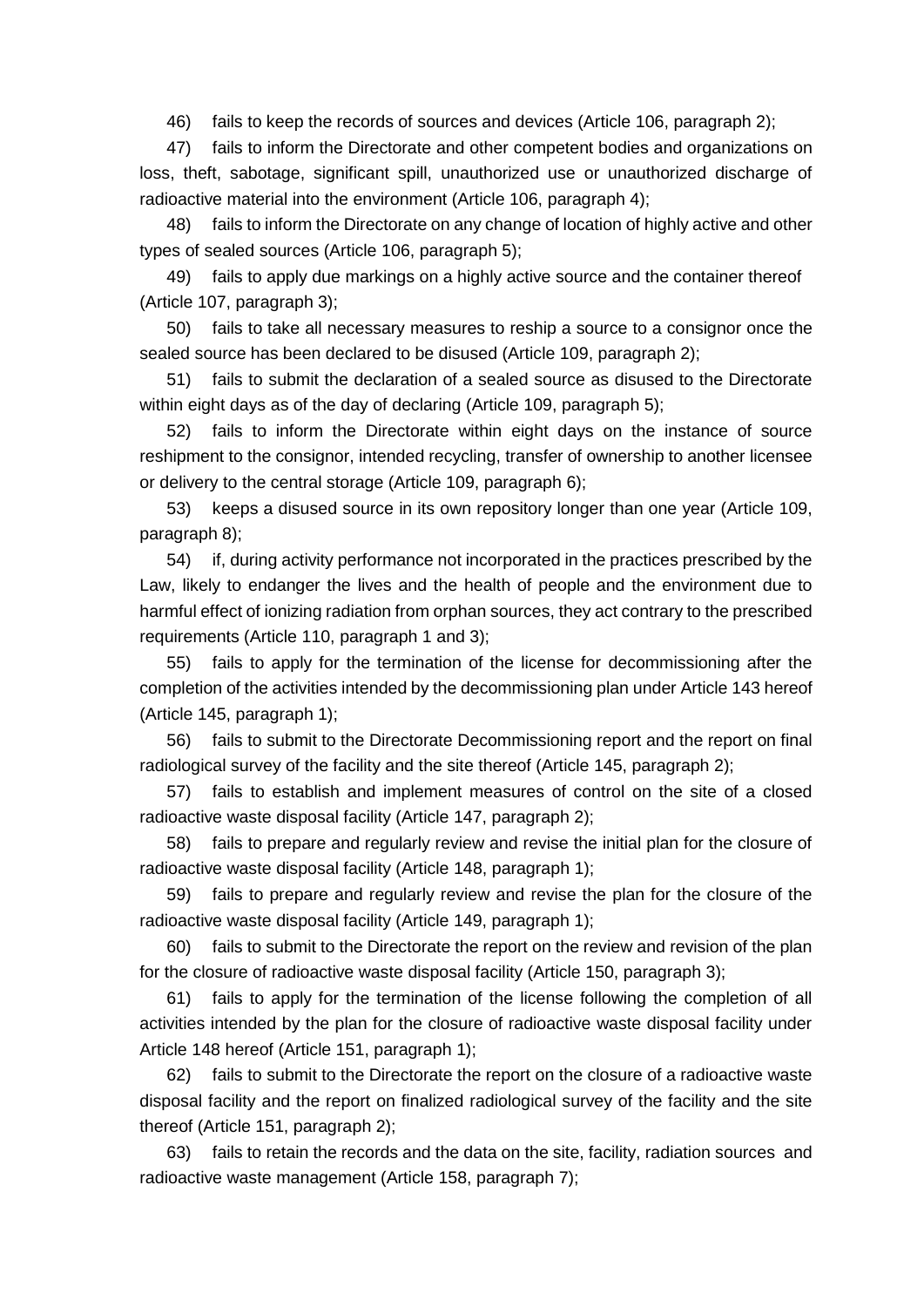64) fails to keep the records and conduct the analysis of emergency events including, but not limited to, the emergency or unintended exposure (Article 192, paragraph 1);

65) fails promptly to inform the Directorate on any emergency event associated with the practice being performed and fails promptly to take all necessary measures to eliminate or mitigate the consequences, including the initial assessment of the circumstances and consequences of an emergency event and provision of assistance in the course of protection measures implementation (Article 192, paragraph 2);

66) fails to keep the records on the trade in radiation sources (Article 196, paragraph 6);

67) fails to submit to the Directorate the application for the authorization extension for the practice of trade in radiation sources 60 days prior to the authorization termination (Article 196, paragraph 8);

68) fails to obtain the permit for the import, export or transit of radiation sources, which is issued by the Directorate (Article 197, paragraph 1);

69) fails to inform the Directorate on the expected shipment arrival 48 hours at the latest before its arrival at the border crossing during radiation source import (Article 198, paragraph 4);

70) fails to inform the Directorate 72 hours at the latest before the expected shipment arrival to the border crossing in the Republic of Serbia in case of reshipment of a radiation source (Article 199, paragraph 3);

71) fails to provide the Directorate with the information on the end use and the end user of the radiation sources being exported, which serves to confirm their justified peaceful and safe use (Article 199, paragraph 4);

72) fails to inform the Directorate 72 hours at the latest before the expected shipment arrival to the border crossing in the course of transit of a radiation source (Article 200, paragraph 2);

73) conducts the practice of transport of dangerous goods class 7 ADR/RID/ADN (radioactive material) without the decision from the Directorate on registration, i.e. decision on the license issuance (Article 204, paragraph 3);

74) fails to keep the record of the transport of dangerous goods class 7 ADR/RID/ADN (radioactive material) (Article 204, paragraph 4);

75) fails to submit to the Directorate the application for the extension of the issued authorization for transport of dangerous goods class 7 ADR/RID/ ADN (radioactive material) 60 days prior to the authorization termination (Article 204, paragraph 6);

76) fails to act upon the decision from the inspector (Article 222, paragraph 1);

77) fails to act upon the verbal order from the inspector in case of urgent actions (Article 223, paragraph 1);

78) fails to enable the inspector to seal the facilities, premises and equipment (Article 224, paragraph 1);

79) fails to enable the inspector to temporarily impound the goods, documentation and other items subject to supervision for the purpose of securing evidence (Article 225, paragraph 1);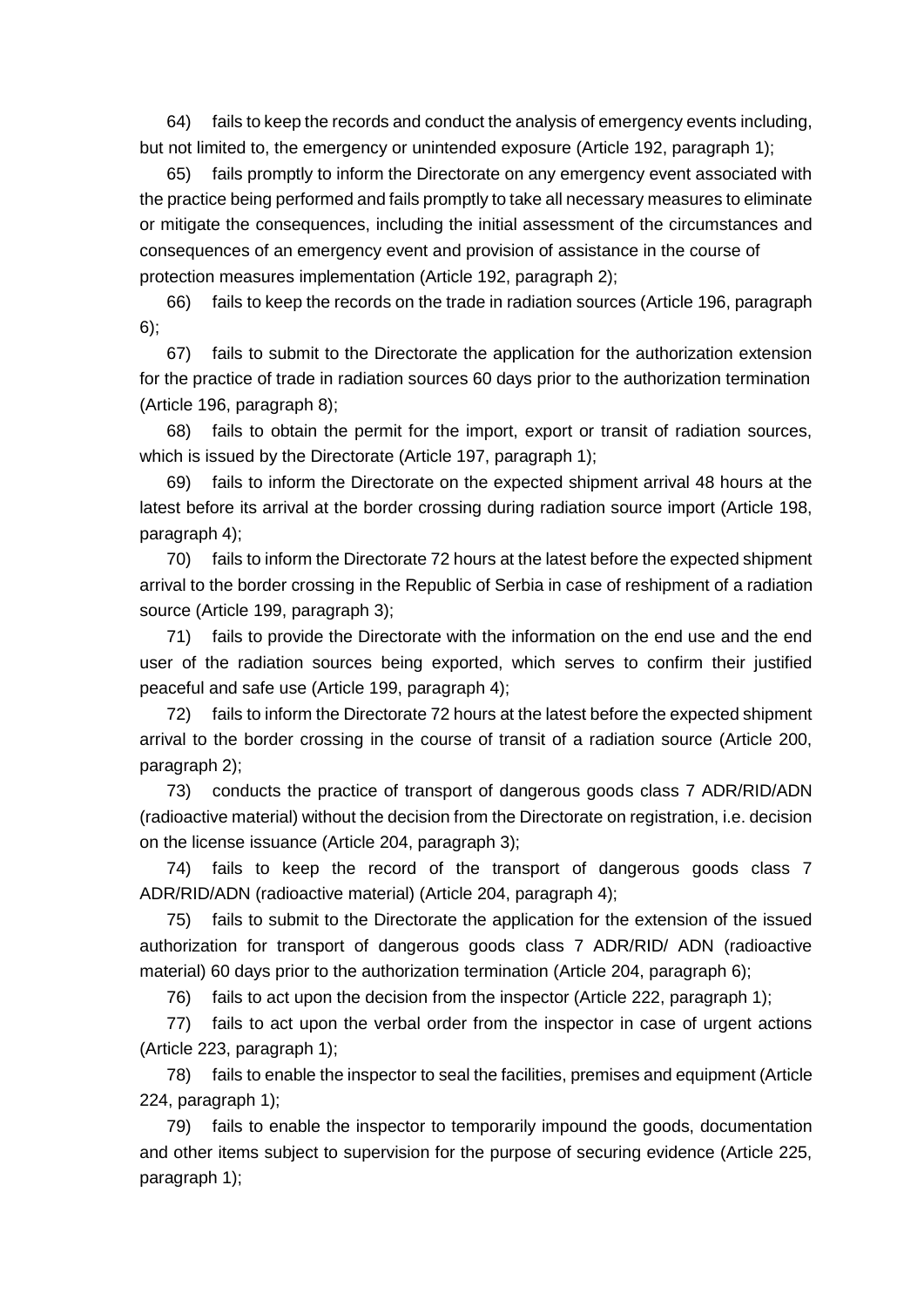80) fails to enable the inspector to perform inspection oversight without impediment, fails to submit information and business documentation necessary for the inspection oversight and additional procedures within the schedule defined by the inspector, fails to suspend the activities during inspection oversight provided that this is the only way for the inspector to conduct the supervision and determine factual situation, fails to enable inspection oversight without unduly delay, insight into documentation, undisturbed work and to provide the inspector with the data and material necessary for the inspectional supervision, removes or conceals evidence and fails to show due respect for the integrity and official capacity of the inspector (Article 227).

For the violation under paragraph 1 hereof, a fine may be levied proportional to the amount of damage, non-performance, value of goods or other item subject to the violation, but up to twenty times the amount of the values.

For the violation under paragraph 1 hereof, the responsible person of the legal entity shall be also fined at the amount from RSD 50,000 to 100,000.

#### **Article 236**

The fine amounting from RSD 250,000 to 500,000 shall be levied for a violation on an entrepreneur in case of violations under Article 233, paragraph 1, points. 1)-9), point 12) points  $42$ ) – 54) and points  $57$ ) – 69), and Article 235, paragraph 1, points 1)-15), point 18), points  $21$  – 43), points  $45$  – 54) and points – 63) – 80) hereof.

## XVI TRANSITIONAL AND FINAL PROVISIONS

# *Harmonization with the EU Acquis*  **Article 237**

This Law transposes into Serbian legislation the following: Council Directive 2013/59/Euroatom of 5 December 2013 laying down basic safety standards for protection against dangers arising from exposure to ionising radiation, and repealing the following Directives 89/618/Euratom, 90/641/Euratom, 96/29/Euratom, 97/43/Euratom and 2003/122/Euratom (OJ L 13, 17.1.2014, p. 1), then Council Directive 2009/71/Euratom of 25 June 2009 establishing a Community framework for the nuclear safety of nuclear installations (OJ L 172, 2.7.2009, p. 18), Council Directive 2014/87/Euratom of 8 July 2014 amending Directive 2009/71/Euratom establishing a Community framework for the nuclear safety of nuclear installations (OJ L 219, 25.6.2014, p. 42), Council Directive 2011/70/Euratom of 19 July 2011 establishing a Community framework for the responsible and safe management of spent fuel and radioactive waste (OJ L 119, 2.8.2011, p. 48) and Council Directive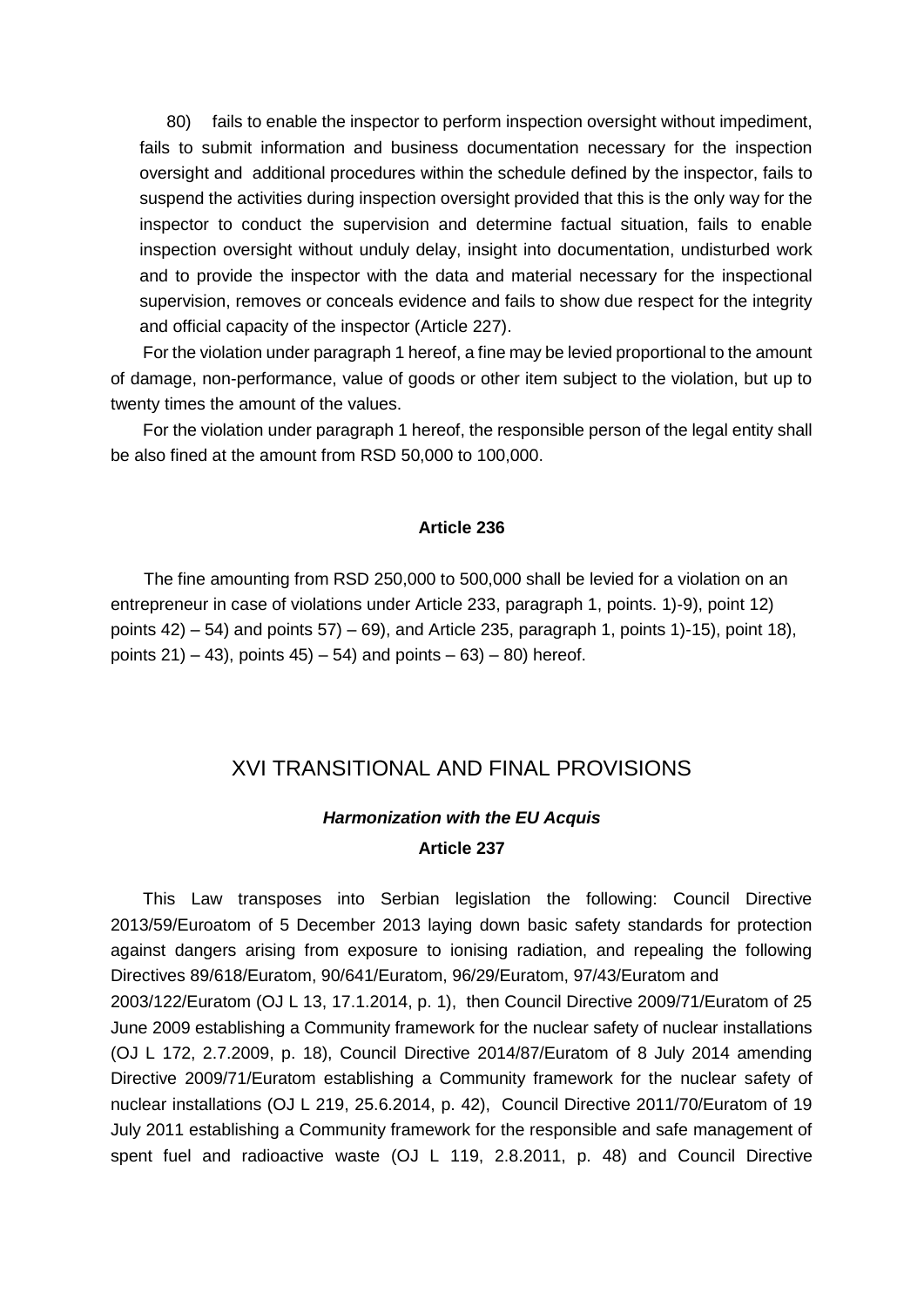2006/117/Euratom of 20 November 2006 on the supervision and control of shipments of radioactive waste and spent fuel (OJ L 337, 5.12.2006, p. 21).

### **Article 238**

On the date of entry into force of this Law, the Law on Radiation Protection and Nuclear Safety (*Official Gazette of the Republic of Serbia* No. 36/09 and 93/12) shall cease to have effect.

On the date of entry into force of this Law, provisions of the Law on Transport of Dangerous Goods (*Official Gazette of the Republic of Serbia* No. 104/16 and 83/18) governing the transport of dangerous goods class 7 ADR/RID/ADN (radioactive material) shall cease to have effect.

### **Article 239**

On the date of entry into force of this Law, the public company *Nuclear Facilities of Serbia* shall continue its operations in accordance with this Law.

## **Article 240**

All regulations passed based on the Law on Radiation Protection and Nuclear Safety shall be implemented until the regulations based on this Law have been passed.

### **Article 241**

Proceedings commenced before Serbian Radiation Protection and Nuclear Safety Agency where the final decision has not been arrived at until the day of entry into force of this Law, shall be concluded according to the provisions of this Law.

### **Article 242**

On the day of entry into force of this Law, Serbian Radiation Protection and Nuclear Safety Agency, established by the Decision of the Government, shall continue its functions as the Directorate.

The employees of Serbian Radiation Protection and Nuclear Safety Agency shall continue with their current employment with equal rights and obligations until conclusion of new employment contracts.

On the day of entry into force of this Law, the Directorate shall assume all employees, as well as rights, duties, cases, tools, equipment and archives from Serbian Radiation Protection and Nuclear Safety Agency, which are necessary to carry out the functions of the Directorate.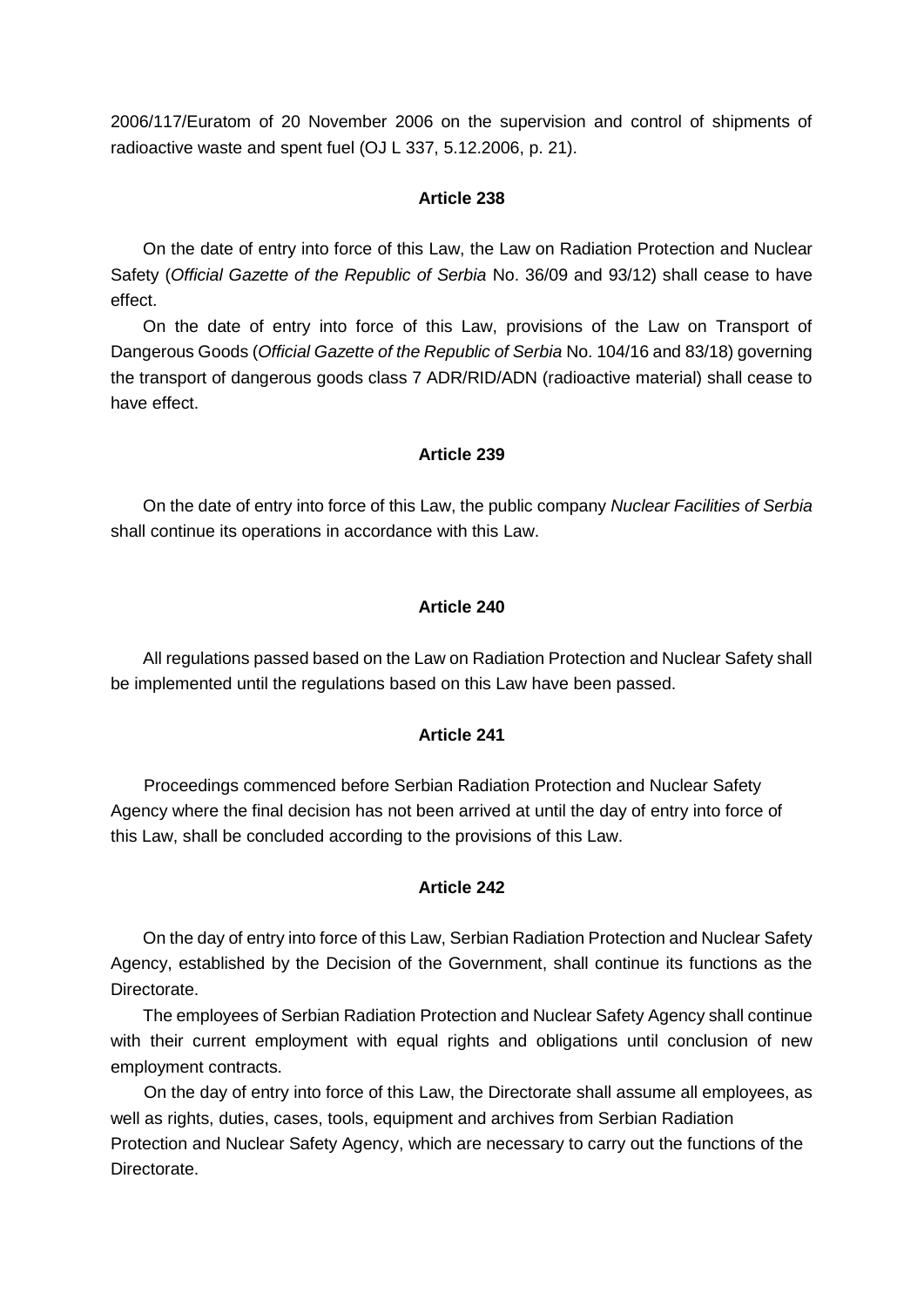On the day of entry into force of this Law, the Directorate shall assume from the Ministry of Environmental Protection the employees engaged in inspection oversight in the field of ionizing radiation protection, together with the objects, tools, equipment and archive necessary to carry out the functions of the inspectional supervision.

The employees under paragraph 4 hereof shall keep their remuneration under the existing regulations until the conclusion of new employment contracts.

#### **Article 243**

The Statute, Employee Handbook and Rulebook on Internal Organization and Systematization of Work in the Directorate shall be passed within 60 days of the day of the entry into force of this Law.

The existing enactments remain valid until the enactments under paragraph 1 hereof have been passed.

### **Article 244**

The Director and the Management Board of Serbian Radiation Protection and Nuclear Safety Agency shall continue with their functions until the termination of their terms, when new bodies of the Directorate shall be appointed pursuant to the provisions of this Law and the Statute.

### **Article 245**

Approval holders shall continue with their activities pursuant to the Law on Radiation Protection and on Nuclear Safety until approval termination but not later than 31 December 2021.

### **Article 246**

Licensees shall continue with their activities pursuant to the Law on Radiation Protection and on Nuclear Safety until license termination but not later than 31 December 2021.

The legal entity under Article 239 hereof, entrusted with the management of nuclear facilities in the Republic of Serbia as the practice of general interest that on the day of entry into force of this Law does not obtain the license for the performance of nuclear activities under Articles 117, 120, 125, 128, 133, 138 and 146 hereof shall, within six months as of the day of entry into force of this Law, submit to the Directorate the application for the issuance of the relevant license.